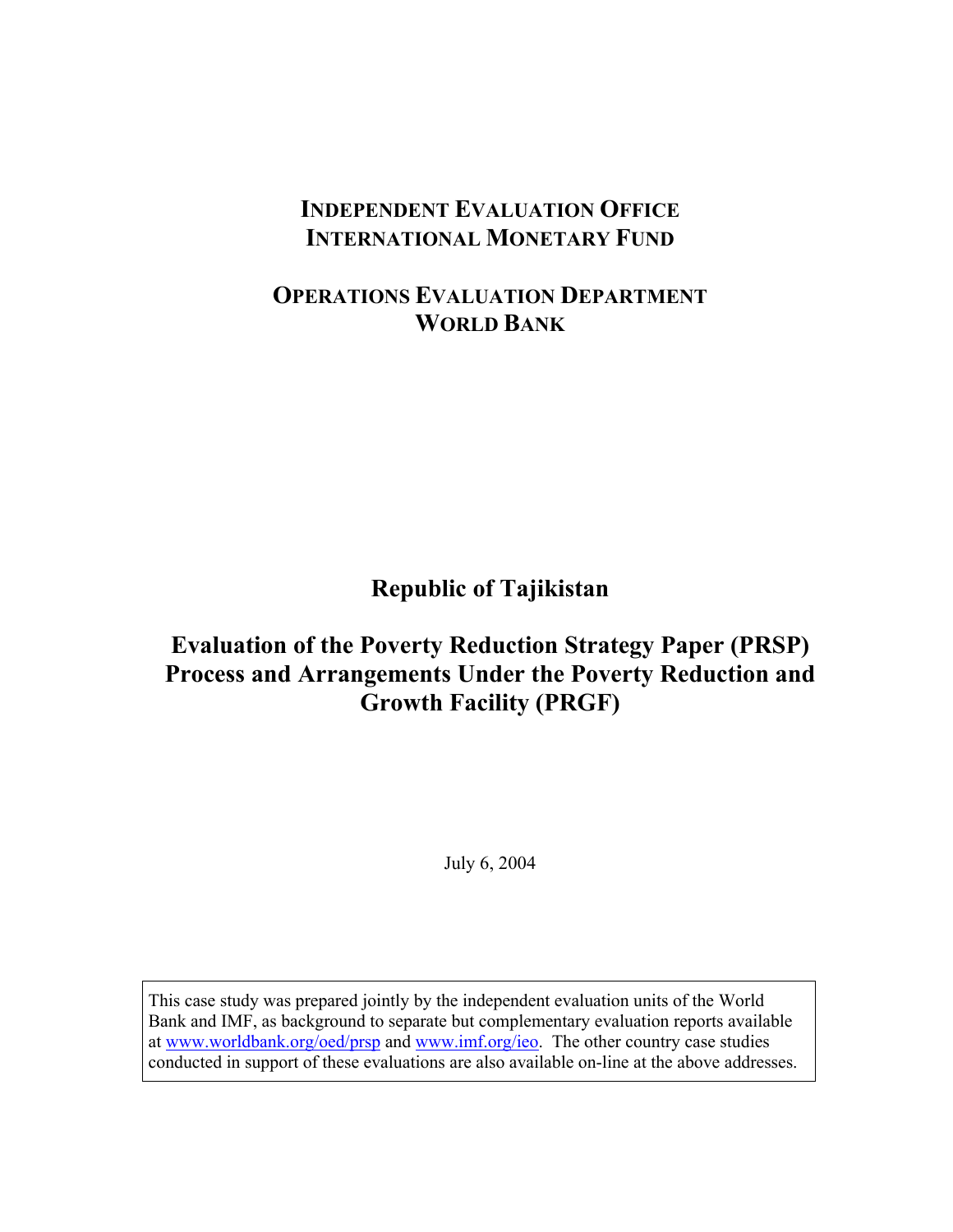## Contents

| $\overline{I}$ .                     |                                                                              |  |
|--------------------------------------|------------------------------------------------------------------------------|--|
| II.                                  |                                                                              |  |
| III.                                 |                                                                              |  |
| IV.                                  |                                                                              |  |
| V.                                   |                                                                              |  |
| VI.                                  |                                                                              |  |
|                                      |                                                                              |  |
| <b>Boxes</b><br>1.<br>2.<br>3.<br>4. | The NGO Poverty Assessment Report: Section on Public Administration Reform25 |  |

 $\overline{2}$ 

Page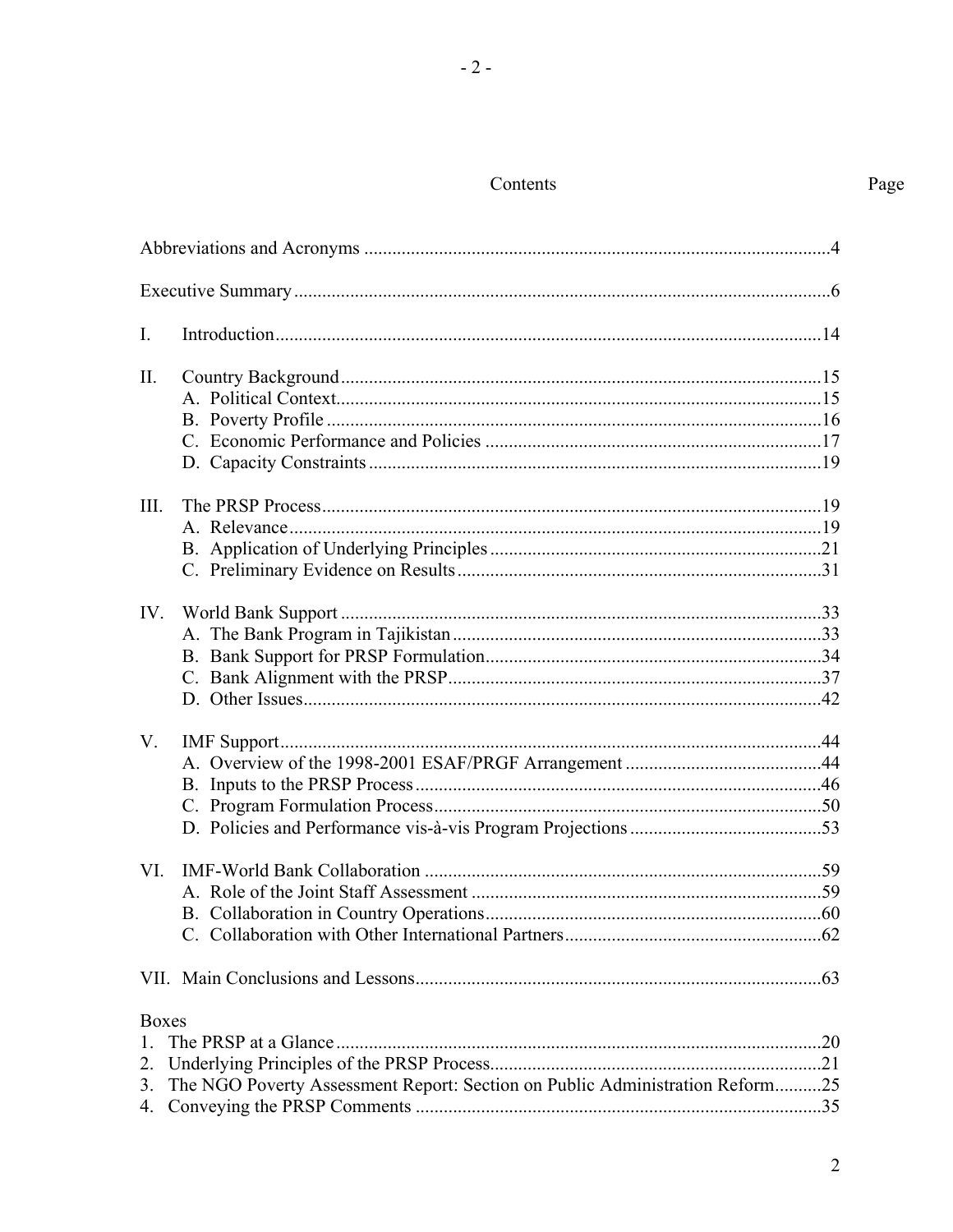| Experience under the 1998-2001 IMF Arrangement: What Lessons<br>6.        |  |
|---------------------------------------------------------------------------|--|
|                                                                           |  |
| 7. Macroeconomic and Related Issues in "NGO Poverty Assessment Report" 48 |  |
| Figures                                                                   |  |
|                                                                           |  |
| 2                                                                         |  |
| 3.                                                                        |  |
| 4.                                                                        |  |
| 5.                                                                        |  |
| 6.<br>7.                                                                  |  |
| 8.                                                                        |  |
|                                                                           |  |
| Tables                                                                    |  |
|                                                                           |  |
| 2.<br>3.                                                                  |  |
| 4.                                                                        |  |
|                                                                           |  |
| Appendices                                                                |  |
| $\mathbf{I}$ .                                                            |  |
|                                                                           |  |
|                                                                           |  |
|                                                                           |  |
| A4. Tajikistan: Resource Allocation in the PRSP and the Public            |  |
|                                                                           |  |
|                                                                           |  |
|                                                                           |  |
|                                                                           |  |
|                                                                           |  |
|                                                                           |  |
|                                                                           |  |
|                                                                           |  |
|                                                                           |  |
|                                                                           |  |
|                                                                           |  |
|                                                                           |  |
|                                                                           |  |
|                                                                           |  |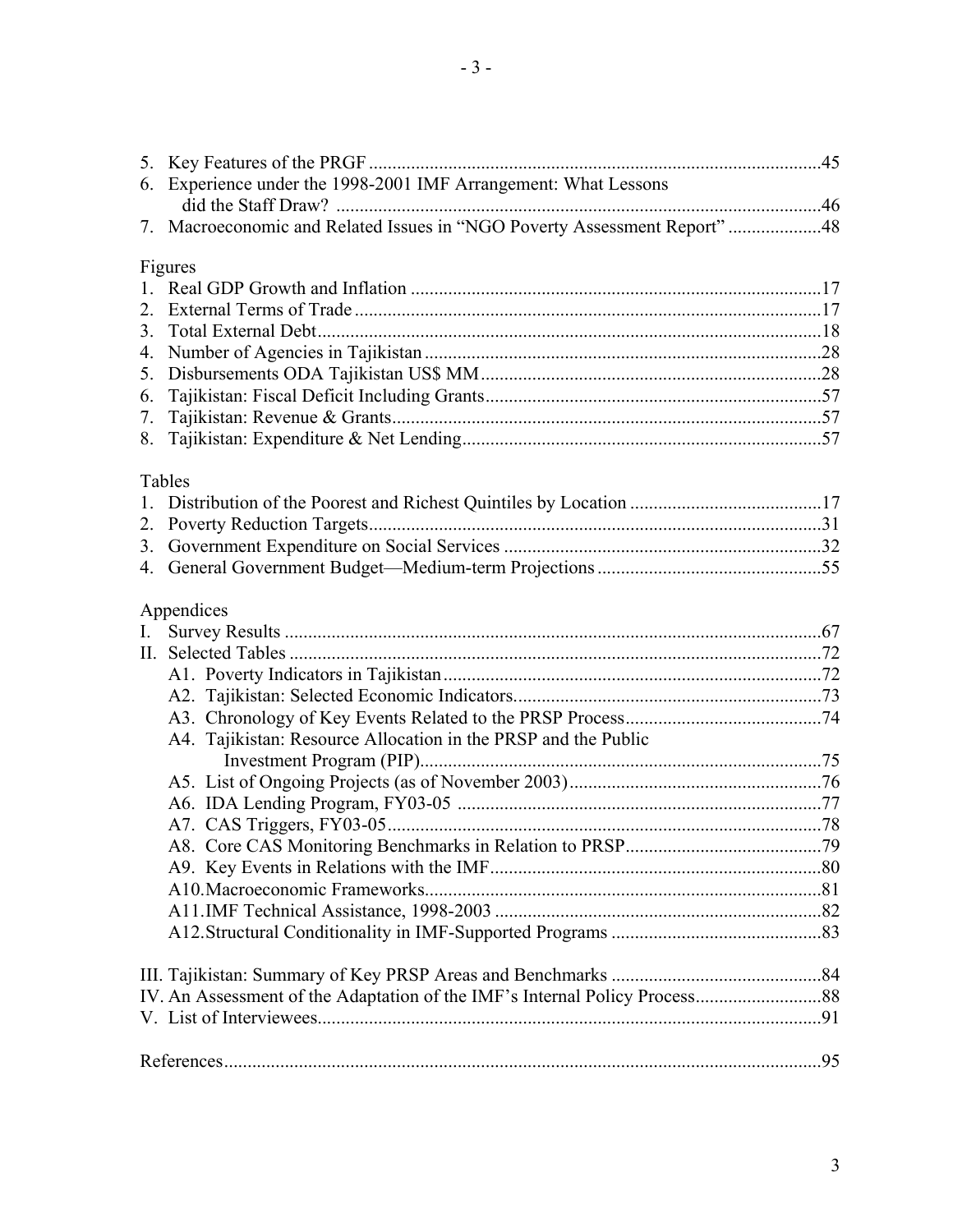## **Abbreviations and Acronyms**

| AsDB          | Asian Development Bank                             |
|---------------|----------------------------------------------------|
| CAS           | <b>Country Assistance Strategy</b>                 |
| <b>CCA</b>    | <b>Common Country Assessment</b>                   |
| <b>CDD</b>    | Community-driven development                       |
| <b>CFAA</b>   | <b>Country Financial Accountability Assessment</b> |
| CG            | <b>Consultative Group</b>                          |
| <b>CPAR</b>   | <b>Country Procurement Assessment Review</b>       |
| <b>CSO</b>    | Civil Society Organization                         |
| <b>CSP</b>    | <b>Country Strategy Paper</b>                      |
| <b>CU</b>     | Coordination Unit (for preparation of the PRSP)    |
| <b>DFID</b>   | Department for International Development (UK)      |
| <b>ECA</b>    | Europe and Central Asia                            |
| <b>ESAF</b>   | <b>Enhanced Structural Adjustment Facility</b>     |
| <b>ESMAP</b>  | <b>Energy Sector Management Assistance Program</b> |
| <b>ESW</b>    | Economic and Sector Work (World Bank)              |
| <b>GDP</b>    | <b>Gross Domestic Product</b>                      |
| <b>HIPC</b>   | <b>Heavily Indebted Poor Countries</b>             |
| <b>IEO</b>    | <b>Independent Evaluation Office</b>               |
| <b>IFI</b>    | International Financial Institution                |
| <b>IMF</b>    | <b>International Monetary Fund</b>                 |
| <b>I-PRSP</b> | <b>Interim PRSP</b>                                |
| <b>JSA</b>    | Joint Staff Assessment                             |
| <b>LSMS</b>   | Living Standards and Measurement Survey            |
| <b>MDG</b>    | Millennium Development Goals                       |
| <b>MEFP</b>   | Memorandum of Economic and Financial Policies      |
| MoE           | Ministry of Economy                                |
| MoF           | Ministry of Finance                                |
| <b>MTBF</b>   | Medium-Term Budget Framework                       |
| <b>NBT</b>    | National Bank of Tajikistan                        |
| <b>NGO</b>    | Non-governmental organization                      |
| <b>ODI</b>    | Overseas Development Institute                     |
| <b>OED</b>    | <b>Operations Evaluation Department</b>            |
| <b>PER</b>    | Public Expenditure Review                          |
| PFP           | Policy Framework Paper                             |
| <b>PIP</b>    | <b>Public Investment Program</b>                   |
| <b>PRGF</b>   | Poverty Reduction and Growth Facility              |
| <b>PRSC</b>   | <b>Poverty Reduction Support Credit</b>            |
| <b>PRSP</b>   | <b>Poverty Reduction Strategy Paper</b>            |
| <b>PSIA</b>   | Poverty and Social Impact Analyses                 |
| <b>PWG</b>    | <b>Presidential Working Group</b>                  |
| QAG           | <b>Quality Assurance Group</b>                     |
| <b>SAC</b>    | Structural Adjustment Credit                       |
| <b>SME</b>    | Small and Medium Enterprises                       |
|               |                                                    |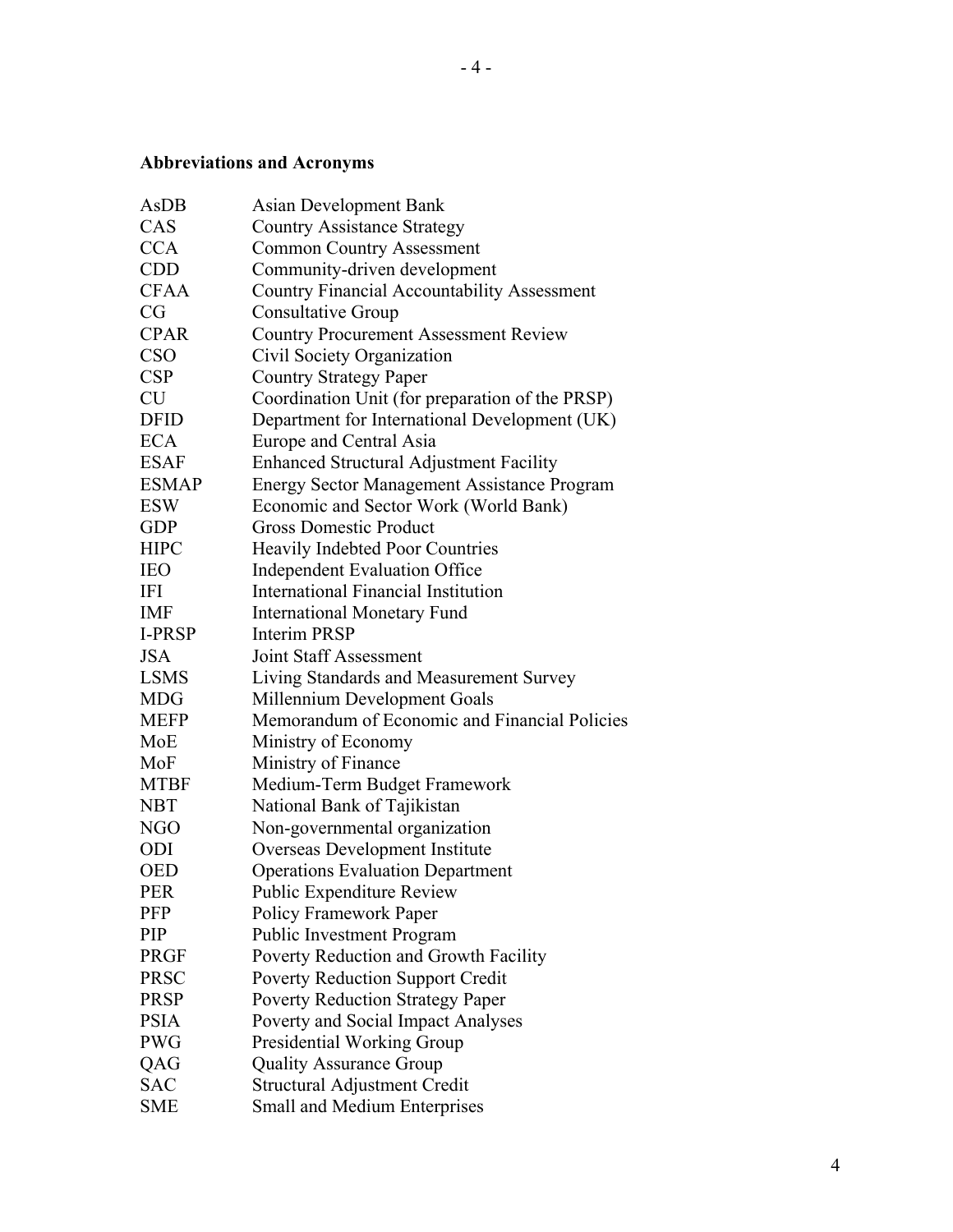| <b>SSA</b>   | <b>State Statistical Agency</b>                 |
|--------------|-------------------------------------------------|
| <b>SWG</b>   | Sector Working Group                            |
| <b>TLSS</b>  | Tajikistan Living Standards Survey              |
| <b>UN</b>    | <b>United Nations</b>                           |
| <b>UNDAF</b> | United Nations Development Assistance Framework |
| <b>UNDP</b>  | United Nations Development Program              |
| <b>UNHCR</b> | United Nations High Commissioner for Refugees   |
| <b>USSR</b>  | United Soviet Socialist Republic                |
| <b>UTO</b>   | United Tajik Opposition                         |
| <b>WGs</b>   | <b>Working Groups</b>                           |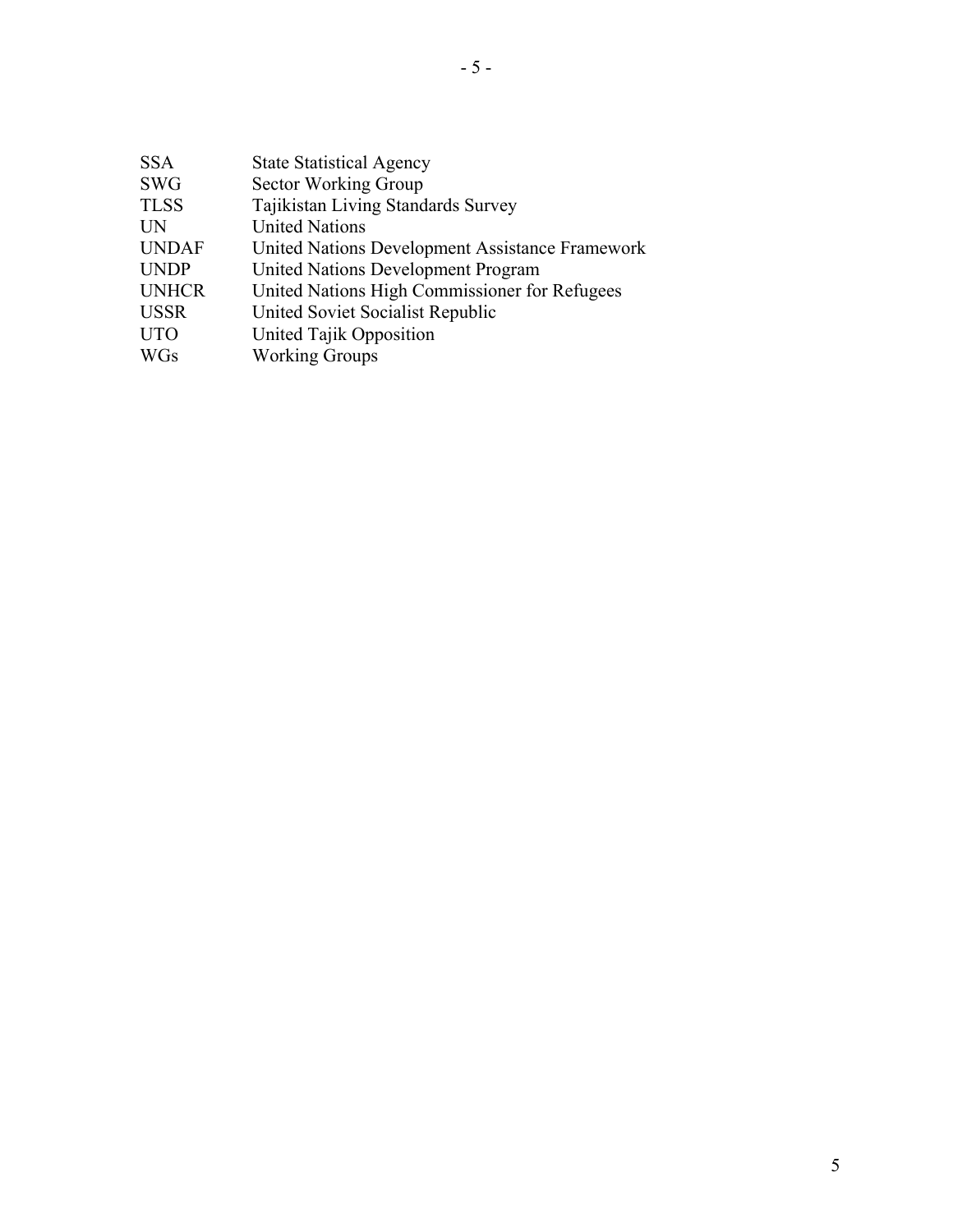#### **EXECUTIVE SUMMARY**

#### **Overview**

Tajikistan experienced a tumultuous decade following the collapse of the Soviet Union, marked by a protracted civil war and sharp reductions in the population's incomes and living standards. The civil war and a serious brain drain left their mark on the country's economic infrastructure and capacity in the public service. Economic reforms gathered momentum in 1997 following a peace accord that marked the end of the war. Real GDP growth has been strong since 1998—albeit from a low base—and a measure of macroeconomic stabilization has been achieved.

The PRSP sets a target of reducing the proportion of the population living below the poverty line from 83 percent in 2001 to 75 percent in 2006 and to 60 percent by 2015. The strategy for reducing poverty involves: (i) export-led labor-intensive growth, with increasing reliance on the private sector; (ii) efficient and fair provision of basic social services; (iii) targeted support to the poorest groups; and (iv) efficient governance and improvement in security.

The authorities see the PRSP mainly as an instrument for attracting external development assistance.

#### **Application of underlying principles**

The PRSP approach was relevant to Tajikistan, given: weak country-ownership of ongoing economic reforms, the lack of a forum for the participation of a wide range of stakeholders in policy discussions, and weak coordination of external development assistance.

The PRSP was prepared through a well-organized *government-led* process that involved *broad participation*—including line ministries, scholars, and representatives of civil society organizations (CSOs). Regional participation was a strong feature of the process; scores of workshops and conferences were held across the country to discuss sector notes prepared by Sector Working Groups. A number of other initiatives were undertaken to supplement the official regional consultations: a donor-funded NGO umbrella group "Counterpart Consortium Tajikistan" sought the views of local NGOs and communities on poverty and compiled these in a key document, the "NGO Poverty Assessment Report;" and the World Bank and the Asian Development Bank supported a "Voices of the Poor" study which provided qualitative feedback from the poorest segments of the population.

The PRSP process opened up the policy making process to some extent, but there is little familiarity with the final version of the PRSP outside government. Furthermore, the role of the participatory process in implementation and monitoring, and in future iterations of the strategy, has not been defined by the government and is a source of concern among stakeholders. NGOs described their interactions with government as having "petered out" after the formulation of the PRSP.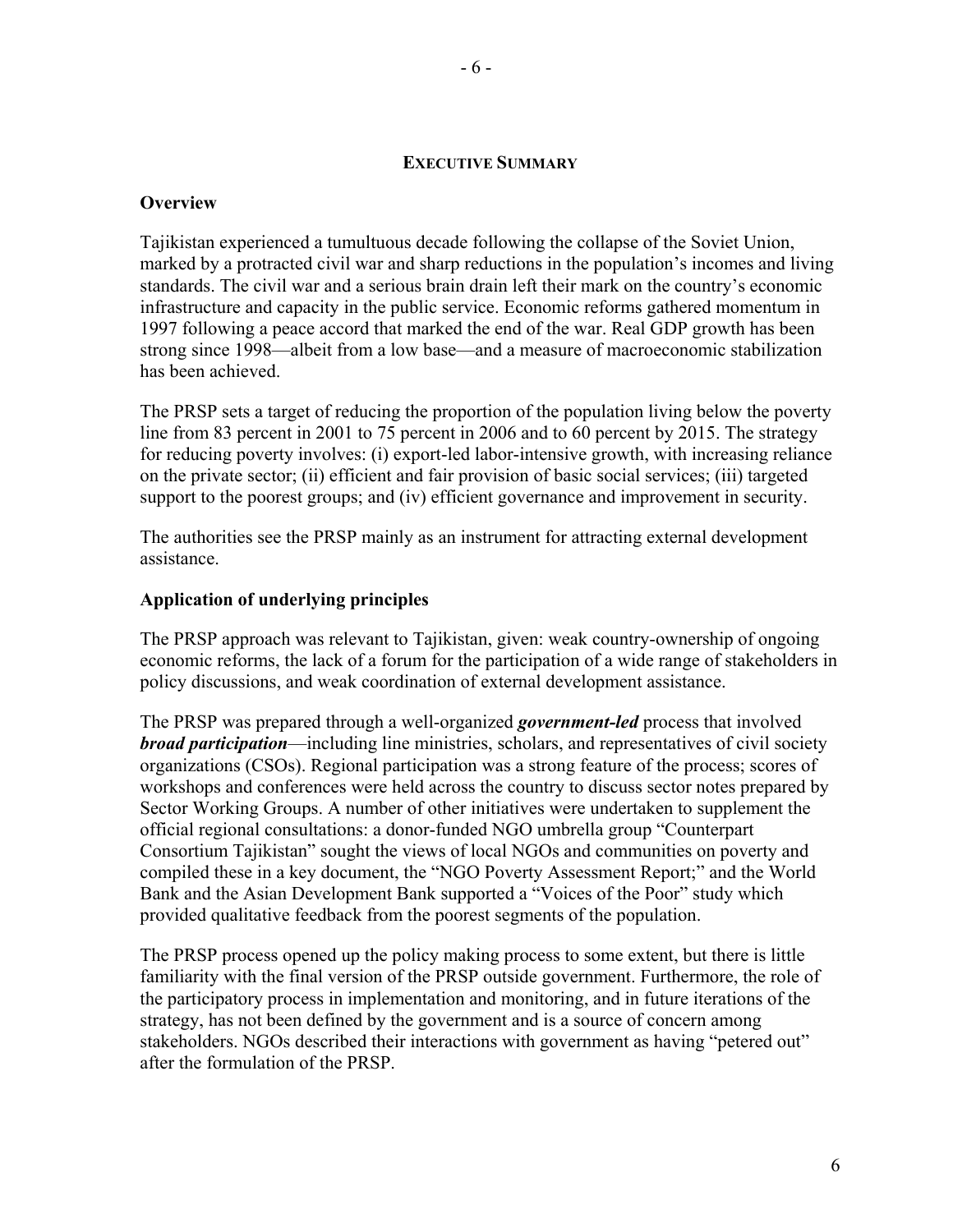The PRSP *recognized the multi-dimensional nature of poverty* by defining poverty broadly, to encompass income and non-income aspects of poverty (including indicators that measure well-being and access to social services). The PRSP also highlighted differences in poverty incidence across geographical regions.

To tackle poverty issues comprehensively, the PRSP proposed a cross-cutting, inter-sectoral approach, whereby, for example, the improvement of infrastructure would need to be linked to the improvement of social services, and vice-versa. The organization of the PRSP work around nine "sector" working groups under the direction of an overall Steering Committee helped to provide a comprehensive view. However, in a number of areas, greater coverage and more detailed discussion could have given the PRSP more cohesion (for example, constraints to private sector development and links between the formal and informal sectors).

The PRSP is based on a *long-term perspective* for poverty reduction, with key targets linked to the MDGs. However, as a guide to operations, it is *insufficiently result-oriented*, as the vast majority of indicators specified in it relate to processes and policy measures rather than to outcomes. Furthermore, public actions are not well prioritized and there is a disconnect between the PRSP and the government's public investment program, with neither being well integrated into the government budget process. The institutional arrangements for monitoring the implementation of the PRSP revolve around a PRSP Implementation Unit that became operational in the first half of 2003. The Unit, in conjunction with other agencies, is in the process of developing a more focused set of indicators, including for measuring intermediate outcomes.

A weakness of the PRSP which adversely affects its results-orientation is inadequate prioritization. All major issues are covered in some form, but public actions needed to achieve goals are weakly prioritized. By way of better orienting the government budget towards poverty reduction, the PRSP highlights reform of the public expenditure management system as critical. Three key elements are marked as being in need of strengthening: the medium-term budget framework (MTBF), the public investment program (PIP), and the preparation of the annual budget.

 The PRSP is *partnership-oriented* in that it has provided a point of reference for donor interactions with the government. However, it has not provided a basis for reconciling what appears to be a substantial difference between government preferences (top priority to infrastructure development) and what donors are willing to finance (spending on social sectors and on safety nets).

The size and composition of external aid to Tajikistan has evolved significantly over the last decade, moving from being predominantly humanitarian assistance to becoming mainly development assistance provided by an increasing number of donors. Donors were involved to varying degrees in the preparation of the PRSP, mainly through commenting on sector notes circulated by the sector working groups. On the whole, donors felt that their inputs were taken into account in the preparation of the PRSP.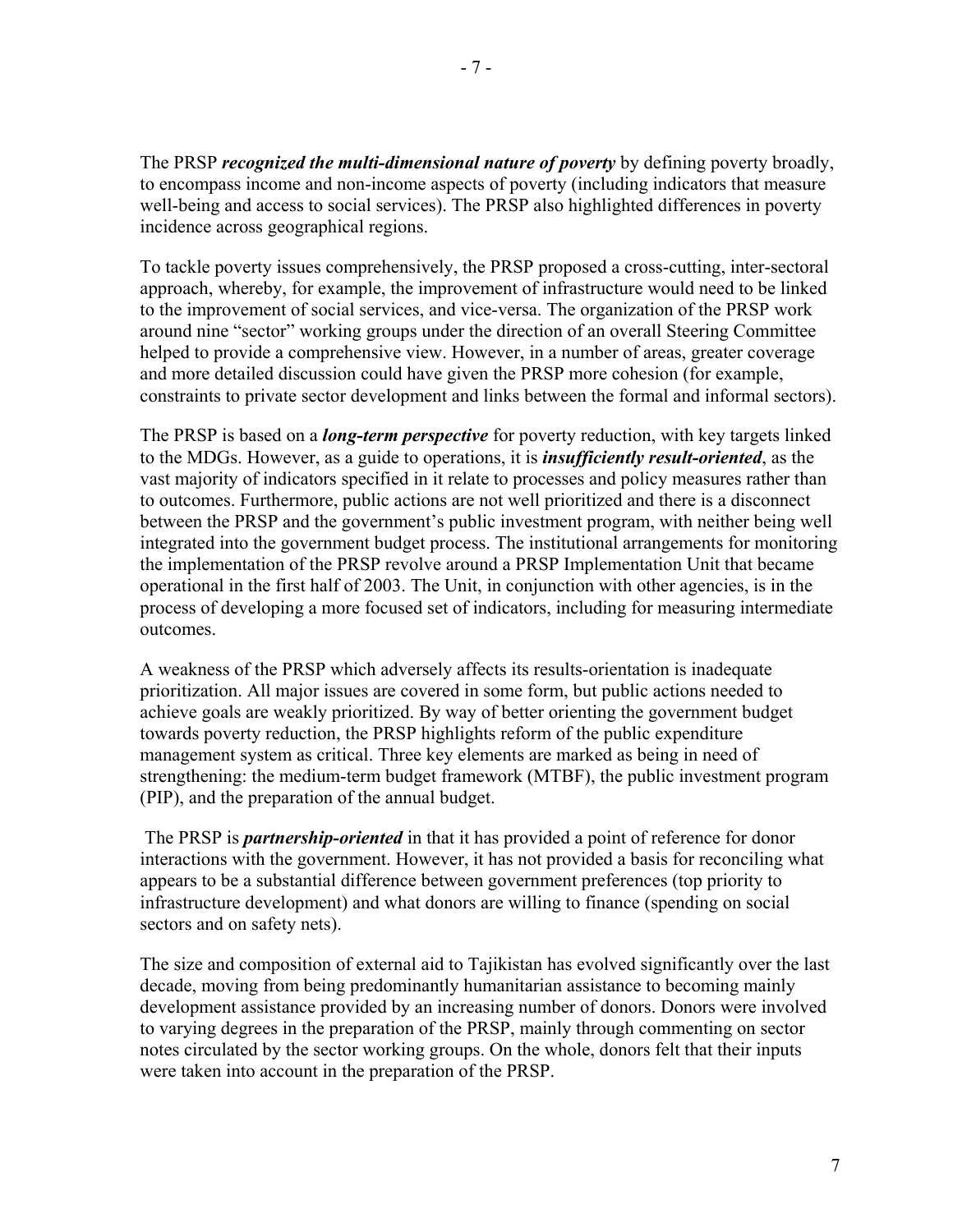There is some evidence of donors aligning their programs to PRSP objectives, but with no clear links to the PRSP policy matrix. In discussions with the evaluation mission, a number of donors noted that the unprioritized nature of the PRSP meant that it was easy for donor programs to be aligned to some PRSP objective or other.

#### **Preliminary results**

The authorities indicated to the evaluation mission that they have been implementing measures specified in the PRSP "policy matrix" to the extent that they can, and cited lack of external financing as the major factor hindering implementation. All the ministries contacted said that their budgets for 2003 and the proposals under formulation for 2004 were based on the PRSP. However, the evaluation mission formed the view that not much has happened by way of integrating the PRSP, the PIP, the MTBF and the government budget. This is an important task since currently, the PRSP and the PIP appears to have different priorities.

The government's attempt to coordinate more effectively donor assistance has led to a proliferation of units with responsibilities that include liaison with donors. This has resulted in overlapping functions and accountability.

#### **World Bank support**

*PRSP formulation.* There is awareness and appreciation of the Bank's role in support of PRSP formulation both within government and outside. Bank staff (including local office and sectoral staff) provided useful comments on the draft PRSP document, they assisted the working groups in mounting the workshops and consultations with civil society, and they helped to familiarize key officials about best practices in tackling poverty, through the holding of a series of workshops in Moscow and Budapest.

A key part of the Bank assistance came as a result of the Poverty Assessment Report of June 2000, which was a well-argued, analytic document. While this report preceded the PRSP, it formed a cornerstone on which the authorities could base their PRSP proposals and measures. The report established the poverty line benchmarks and it highlighted strategic issues to be tackled in the labor market, agriculture, education, health, social protection, and governance sectors/areas. The report did not cover energy, infrastructure, and private sector development.

In assessing sectoral differences, the evaluation mission's discussions with representatives of the PRSP Working Groups revealed that the Bank's work on education, poverty analysis, social protection, health, energy, and agriculture/land reform have been the most appreciated as having direct relevance to the PRSP, while private sector development, the financial sector, water, and the transportation sectors are seen as perhaps being relevant, but have had the least input into shaping the PRSP.

*Alignment of Bank assistance to PRSP priorities.* The Tajikistan CAS of February 2003, which was formulated after the PRSP, takes a medium-term perspective of 5-6 years, and as such, represents a good fit with the long-term perspective of the PRSP. The guiding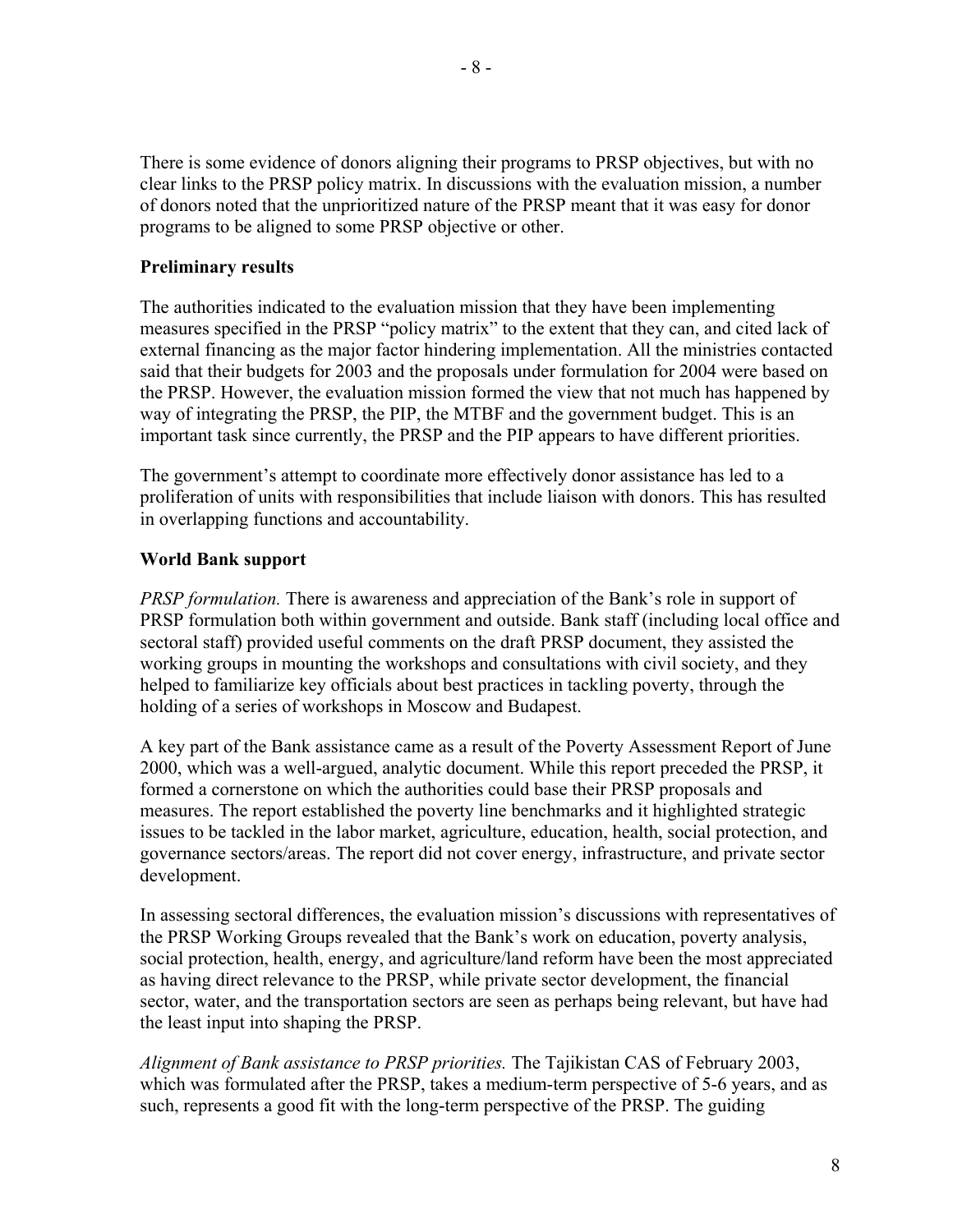principles of the CAS are in line with the four PRSP pillars or elements mentioned above, and this alignment is further reflected in the areas of focus in the Bank's lending program: a mix of adjustment lending and investment lending in the social sectors (education and health), agriculture, watershed management, banking, private sector support, and municipal infrastructure. The economic and sector work represents a key element of the Bank support to the PRSP. To assist in improving governance, the Bank will focus on public sector management reform, including civil service reform, and the strengthening of the customs and tax departments, and improving the budget process.

The ongoing Public Expenditure Review (PER) is a key exercise in providing the prioritization that was missing in the PRSP, especially as regards highlighting the main expenditure items or programs to be supported in the budget. All potential Bank actions/activities are aimed at the same basic problem that was flagged in the PRSP formulation stage: strengthening the weak institutional capacity that exists within Tajikistan. The Bank is increasing its program of analytical work, which has important potential to assist the PRSP implementation phase. All major non-lending products are associated with key focus areas of the PRSP, including the Business Environment and Investment Climate Review, PER, Living Standards and Measurement Survey and Poverty Update, Social Sector Expenditure Review (completed), and Education Sector Review (completed).

A key element in the CAS revolves around the community-driven development (CDD) approach. Board discussion of the CAS highlighted the riskiness of this approach, while agreeing that it had a role to play in the country, and stressed the importance of considering the broader growth agenda and sources of future growth. Risks outlined by Board members included the substantial concentration of authority at the central government level, capacity constraints with regard to coordination between the central government and the communities, and limited prior Bank activity in this area. The evaluation mission's discussions with NGOs and field visits outside Dushanbe confirmed that there are significant challenges and risks to the CDD approach: (i) factoring in capacity constraints at the local level, as well as at the center (national capital and Oblast capitals); (ii) constraints in scaling-up quickly to assist in achieving the PRSP's time-bound targets; and (iii) meshing with the CDD projects or programs of other donors in the country.

*Capacity building in PRSP implementation.* In 2003 the Bank approved a grant for Provision of Implementation Support and Development of Monitoring Indicators for the PRSP. The grant is channeling technical assistance to the PRSP unit in the Presidential Administration, which has been set up to coordinate the implementation of the PRSP. The World Bank Institute's selection of Tajikistan as a focus country for its capacity-building programs should allow training and global distance learning opportunities to be delivered to key officials, and to have these activities geared around supporting the PRSP objectives. Regional learning opportunities and seminars at the Bank's Kazakhstan hub office, and at other ongoing PRSP exercises such as in the Kyrgyz Republic, could also play a valuable role

In order to ensure effective support of the PRSP process, the evaluation mission sees five other areas that merit the Bank's close attention: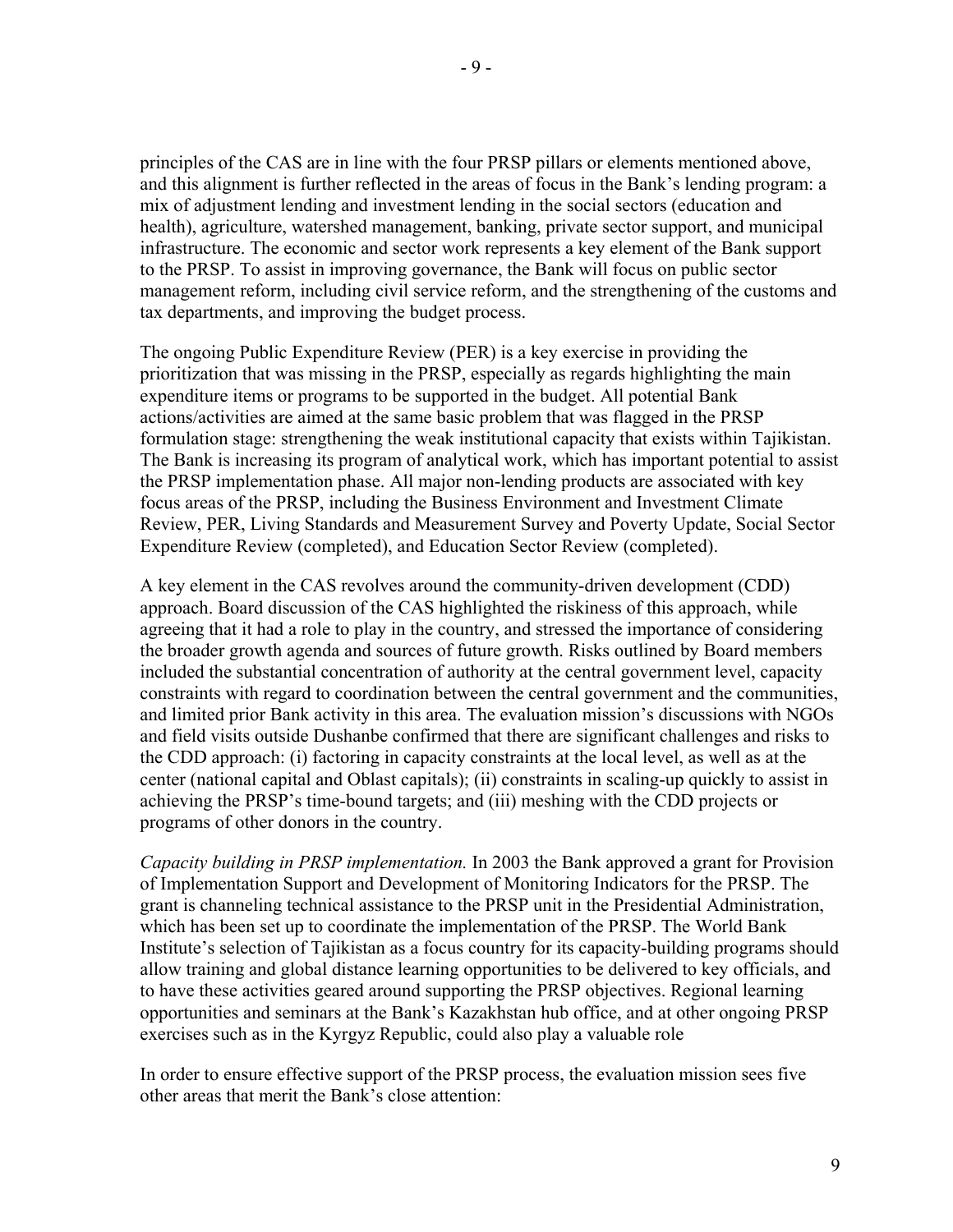*i) Creating stronger partnerships with other donors on PRSP issues.* At the CG meeting in Dushanbe in May 2003, the Bank exercised a direct role in keeping the PRSP on the radar screen. The Bank should continue to use the CG process to help identify shared priorities and policies and continue this process throughout the year with donor/government discussions on policy and implementation issues.

*ii) Monitoring the effectiveness of Bank support in the PRSP implementation phase.* This requires a holistic view: how to integrate the work of the new implementation grant into drawing out the poverty-related linkages of regular project work, and how best to tackle the poverty issues that are embedded in the major ESW studies -- all of this represents a vital part of the Bank's support role to PRSP implementation.

*iii) Sequencing the Bank's work on PSIAs*. Government officials noted to the evaluation mission that the PSIAs on energy and land reform had not been carried out, yet conditionalities on tariffs (in natural gas) had been agreed without the benefit of having the PSIA on Energy completed.

*iv) Designating a focal point on PRSP work in the Bank's program*. The Dushanbe office is short of a specially-appointed or designated person on PRSP issues.

*v) Interactions with the hub setting.* Bank leadership on Tajikistan is exercised through a hub setting in Almaty, Kazakhstan. This places a particular challenge in keeping the triangular communication patterns close and frequent.

## **IMF support**

IMF staff, especially the resident representative, provided substantial support to the authorities in the preparation of the I-PRSP, but were more removed from the PRSP preparation process. In particular, they did not participate in the government-led consultative process; staff saw this as essentially a domestic stakeholders' affair. However, the PRSP acknowledged the influence of the IMF on its macroeconomic framework; for example, it indicated that monetary policy would be guided by the PRGF-supported program (then under negotiation).

The inclusion of "macroeconomic management" as one of the nine "sector" working groups ensured that there was some discussion of macroeconomic issues in the PRSP consultation process, including in the NGO Poverty Assessment Report. Several of the policy recommendations in the NGO Report indicate a state-interventionist rather than market-based approach to economic management, but others emphasized the importance of strengthened institutions and greater transparency as essential elements of a sound macroeconomic framework. The issues raised demonstrate the potentially useful role IMF staff can play in raising broader awareness of macroeconomic issues, and in promoting broader participation in policy discussions.

We found the IMF's technical assistance to be broadly consistent with priorities and objectives set out in the PRSP. In recent years, the areas covered by this assistance have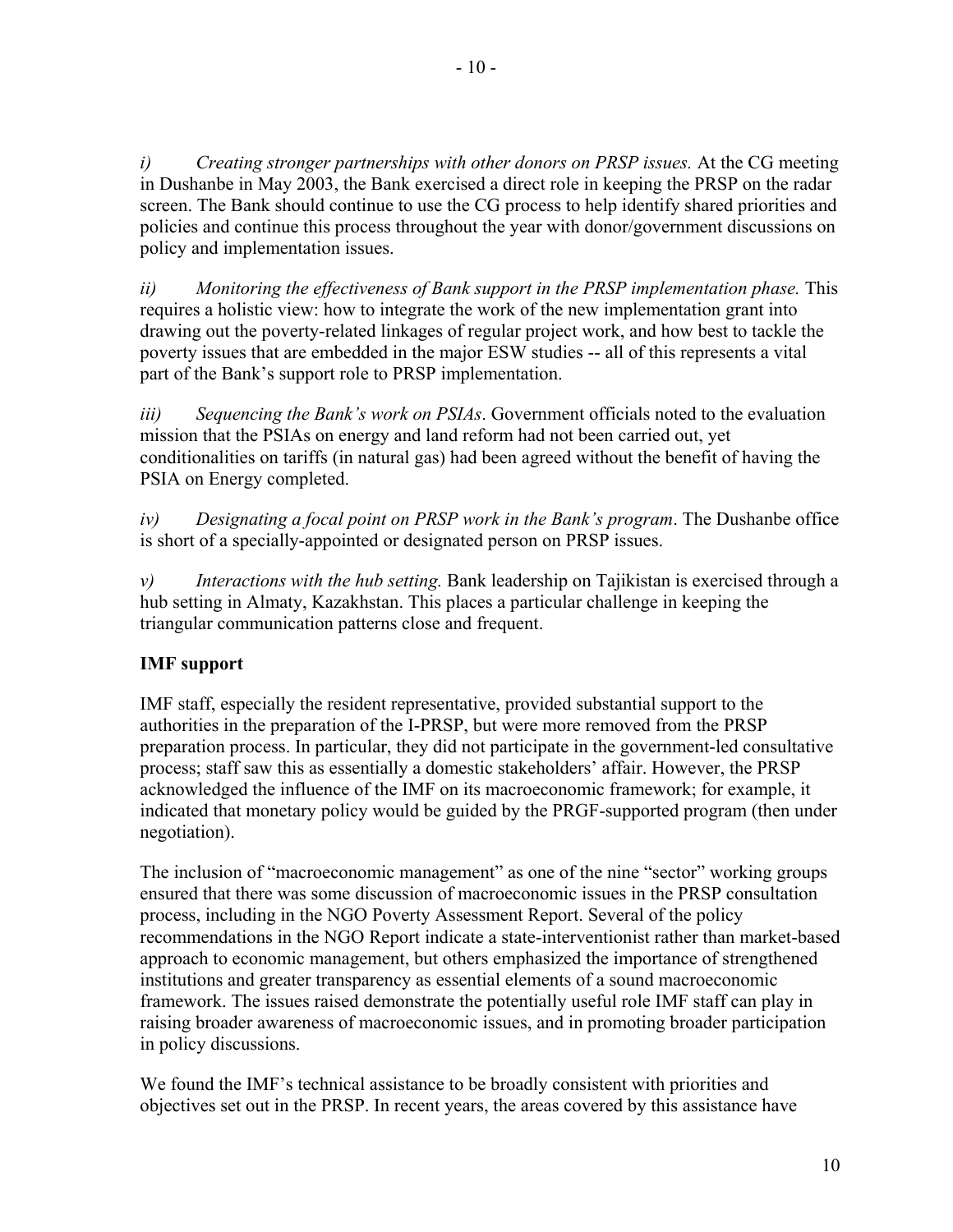included: bank restructuring, tax policy and administration, external debt management, monetary operations, macroeconomic statistics, and economic legislation. Much of the technical assistance has been closely coordinated with program activities; for example, providing key elements of structural conditionality and/or aimed at meeting capacity gaps revealed by poor implementation of program commitments.

Overall, we found evidence that the internal IMF policy formulation and review process has adapted to the PRSP/PRGF approach in some areas—such as allowing room for alternative options for meeting some program objectives and in paying attention to guidelines on streamlining structural conditionality. However in other areas, notably related to fiscal flexibility and to PSIAs, there was little evidence of movement towards a markedly "different way of doing business" suggested by the PRSP/PRGF approach.

*Participation and country ownership*. Participation in the formulation of Tajikistan's IMFsupported programs continues to be limited to a relatively small circle of government and central bank officials. Typically, the discussions revolve around a draft "memorandum of economic and financial policies" (MEFP) prepared by IMF staff. In our view, this approach is not conducive to encouraging government ownership and runs the risk of perpetuating dependence on IMF staff. We recommend that the staff and the authorities establish a time table for turning over to the authorities increasing responsibility for the preparation of the first draft of the MEFP. We formed the view that the PRGF-supported program is playing a crucial role in maintaining a measure of discipline in Tajikistan's public finances, but we also formed the strong impression that the authorities have gone along with important aspects of the PRGF-supported program that they do not fully agree with, mainly because they perceive that to do otherwise would reduce development assistance to the country.

*Fiscal policies.* There has been a modest increase in government spending on social services in recent years and this trend is projected to continue under the current PRGF-supported program. The program also provided for some compensation to low-income households to mitigate the impact of tariff increases in the energy sector, and has recently introduced a "floor" on government spending as part of conditionality under the program. With respect to pro-growth orientation, the PRGF emphasizes governance measures—especially to stop public officials' interference in the affairs of private enterprises—more than fiscal measures.

The key feature "appropriate fiscal flexibility" is intended to allow room for programs to be more accommodating of increased public spending (linked to poverty reduction goals) that can be financed in a non-inflationary way (usually through concessional external financing). Although the program's formal conditionality does not cover concessional borrowing, there is an understanding that external borrowing to finance the PIP will be limited to no more than 3 percent of GDP. IMF staff have justified this limit on grounds of debt and fiscal sustainability, and absorptive capacity constraints. However, a number of senior government officials question the rationale for the limit, viewing it as arbitrary. In our view, justification of the 3 percent of GDP limit needs to be more firmly grounded in a quantitative sustainability framework and also in growth analysis.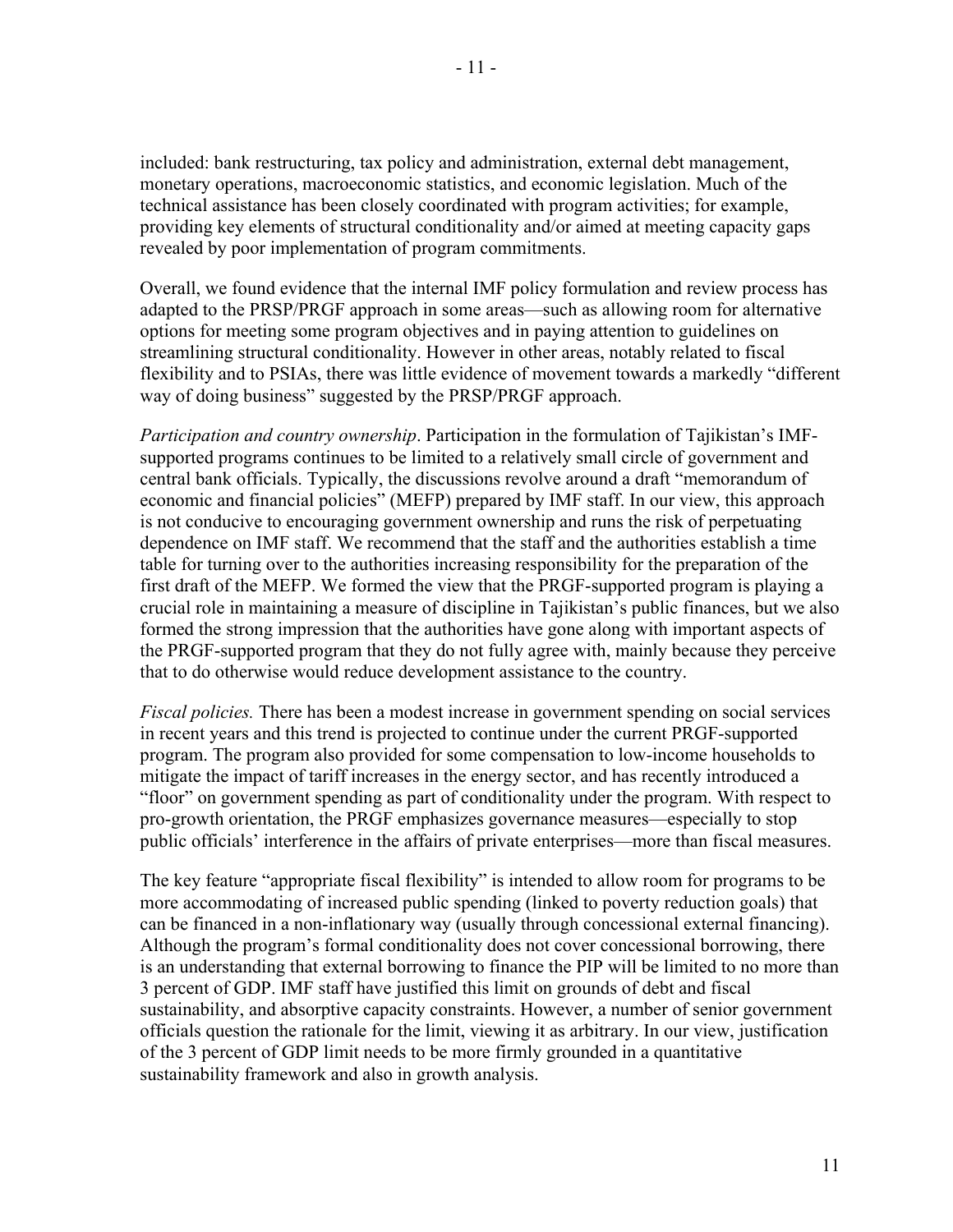*Structural conditionality*. The total number of structural conditions has fallen, and its composition has changed slightly. In particular, conditionality on public enterprise restructuring/privatization has been dropped, but conditionality remains on sectoral issues deemed to have macro-relevance, especially when other IFIs—especially the World Bank have no lending operation in the sector. Although staff have cited capacity constraints as a reason for streamlining structural conditionality, in practice "streamlining" has been interpreted to mean clearer division of labor vis-à-vis the World Bank.

*Social impact analysis*. There has not yet been a PSIA on any aspect of Tajikistan's IMFsupported program, although the programs recognized that measures aimed at eliminating quasi-fiscal deficits in the energy sector would have severe adverse effects on the well-being of a large part of the population.

#### **IMF-World Bank collaboration**

Tajikistan was a pilot case for an "enhanced Bank-Fund collaboration" project that was initiated in late 1998. With the advent of the PRSP approach, it was expected that staff would build on the progress achieved under the pilot project.

In general, the staffs have tried—not always successfully—to coordinate their work programs. Areas in which collaboration has been very effective include support to the government in ensuring that the priority status of the education sector in the PRSP is translated into appropriate budget allocations (based on World Bank analytical work). Collaboration has also been good on issues related to the agriculture sector and land reform, though the IMF has now pulled back from these areas. Collaboration on energy sector issues appears to have improved over time, but could be closer.

Areas in which collaboration has either not been effective or has been slow in producing results include PSIAs and expenditure policy issues. Regarding current issues that have an important bearing on poverty, IMF staff indicated that they looked forward to receiving the report on the Public Expenditure Review (PER) being undertaken by the World Bank staff. Also, the PSIA for energy was delayed, which meant that it will be undertaken after a number of important policy measures have been implemented, rather than before.

The staffs of the IMF and the World Bank maintain contacts with staff of other international financial institutions, especially the AsDB which is a major source of concessional loans to Tajikistan. An economist from the AsDB routinely participates in IMF missions as an observer; both sides indicated to the evaluation team that this arrangement has proved to be mutually beneficial. In our view, closer collaboration among the three institutions would enhance the effectiveness of assistance being provided to Tajikistan by each in at least three areas: (i) support for the development of a well functioning medium-term expenditure framework that integrates the PIP into the budget process (requiring closer coordination of the various strands of the assistance that each institution is already providing to the budget process and/or the PIP); (ii) energy sector reforms (AsDB has taken the lead in assisting the authorities but its operations and conditionalities have not addressed the issue of quasi-fiscal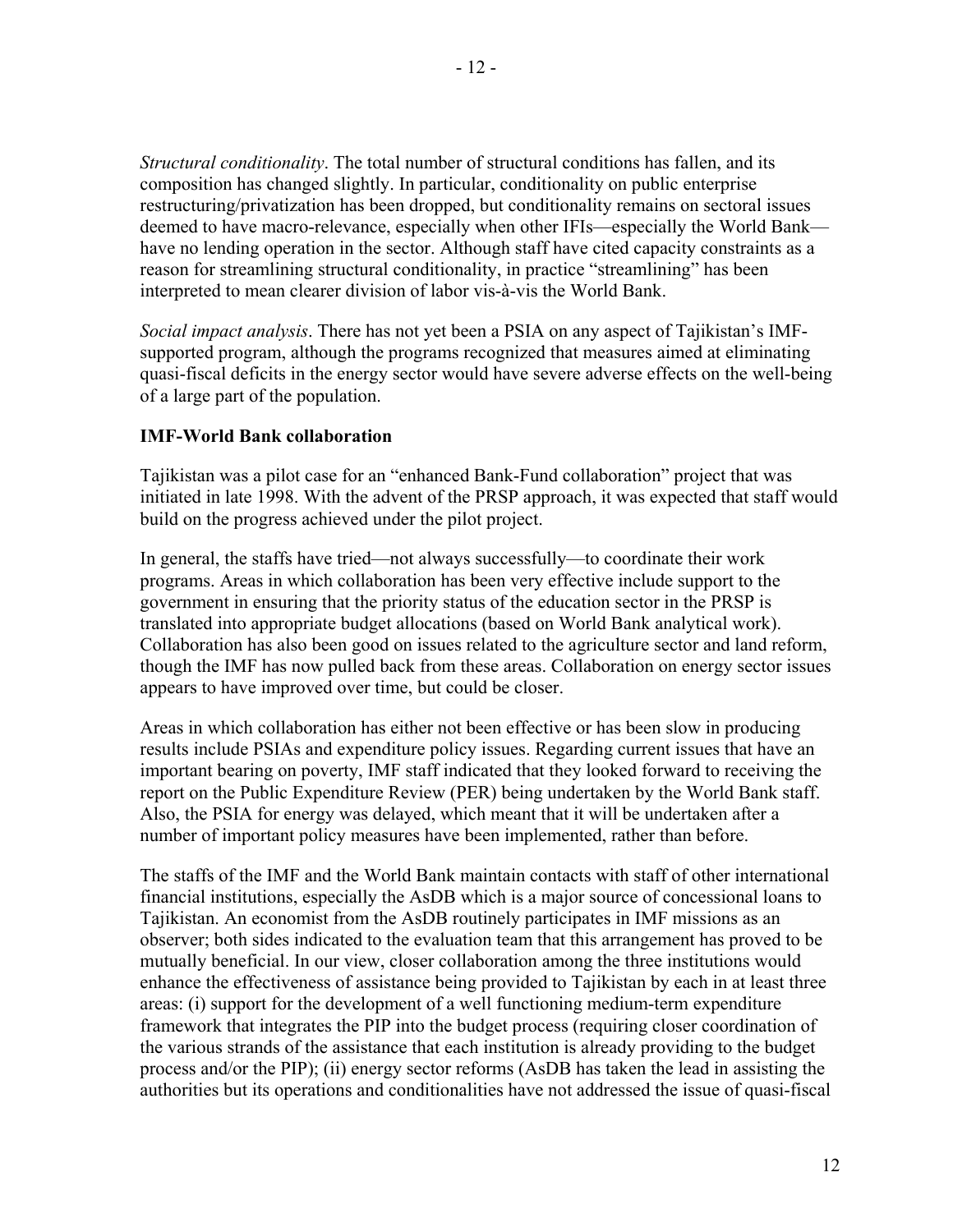activities, which IMF and World Bank staffs have highlighted as significant problems); (iii) PSIAs—the three institutions can collaborate in a manner that complements each other's operations.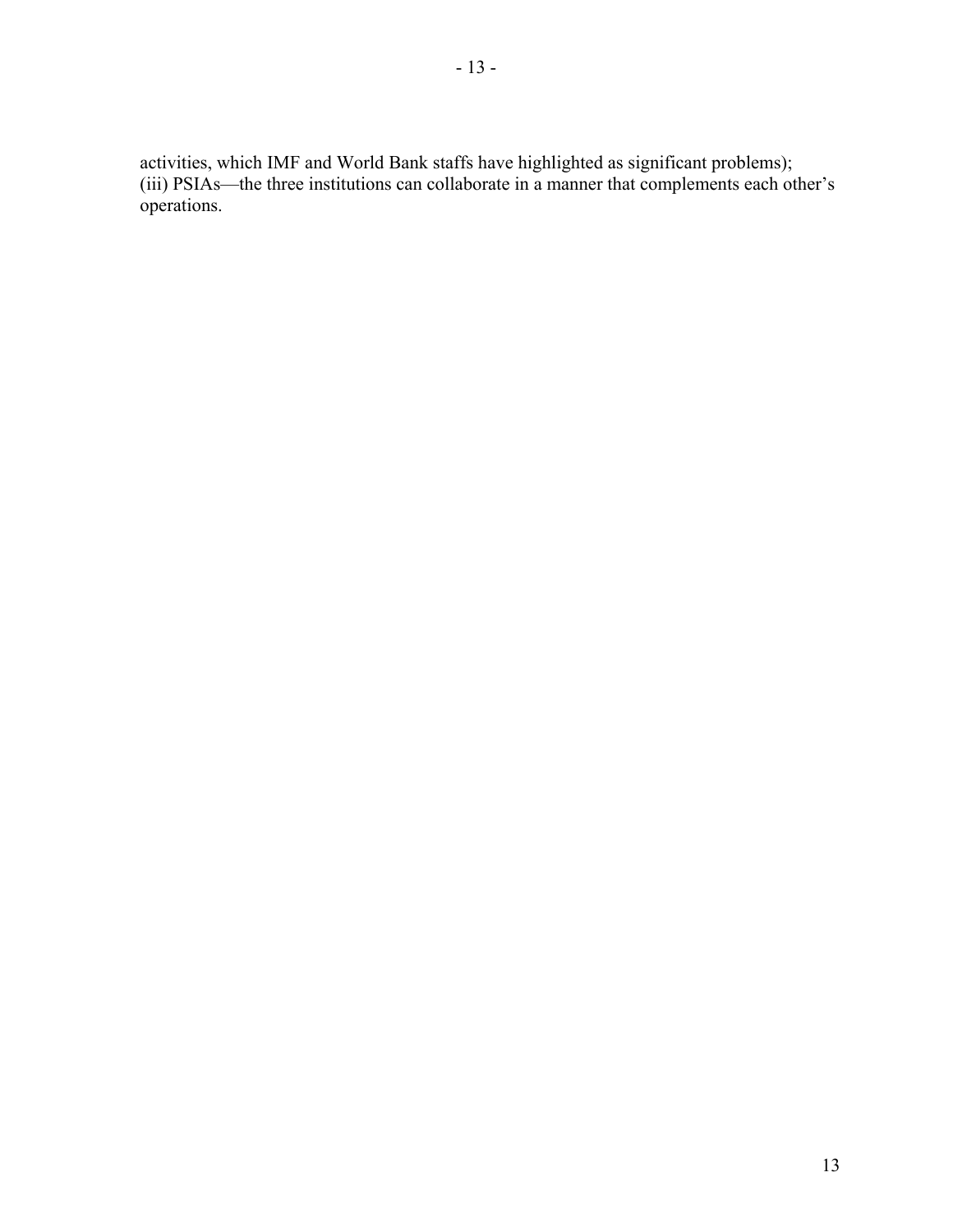- 14 -

#### **I. INTRODUCTION**

1. The International Monetary Fund (IMF) and the World Bank introduced the Poverty Reduction Strategy Paper (PRSP) process in 1999 to strengthen the poverty alleviation focus of their assistance to low-income countries. This report reviews Tajikistan's experience with the PRSP process, focusing on the effectiveness of IMF and World Bank support to the process and the extent to which the two institutions' lending and non-lending activities in the country are aligned to the objectives of the PRSP approach.

2. Tajikistan submitted to the IMF and the World Bank, an Interim PRSP (I-PRSP) in October 2000 and a full PRSP in June 2002. For the purposes of this evaluation—given the focus on the PRSP process—the period of particular interest is 2000-2003. However, to the extent that they provide context for subsequent developments, activities in the 1990s are also covered (especially the period following the end of the civil war in 1997).

3. This country case study has been undertaken jointly by the IMF's Independent Evaluation Office (IEO) and the World Bank's Operations Evaluation Office (OED), and will provide input to separate reports that IEO and OED will prepare for their respective Executive Boards.<sup>1</sup> The report draws on materials from a variety of sources, including: (i) official documents of the Government of Tajikistan; (ii) documents of the IMF and World Bank; (iii) interviews with staffs of the IMF and the World Bank; (iv) studies on Tajikistan prepared outside the IMF and the World Bank; and (v) interviews with a wide range of national stakeholders and representatives of Tajikistan's international development partners during a joint IEO/OED mission that visited Tajikistan in June 2003. The findings of the mission were supplemented by the results of a stakeholder survey administered in Tajikistan.<sup>2</sup>

4. The rest of the report is organized as follows. Part II provides brief background accounts of political and economic developments since independence in 1991, including poverty incidence in the late 1990s. The relevance of the PRSP approach, application of the

1

<sup>&</sup>lt;sup>1</sup> For the terms of reference of the evaluations, see the IEO's "Issues Paper" (available at www.imf.org/external/np/ieo/2002/prsp) and the OED's "Approach Paper" (available at www.worldbank.org/oed/prsp).

 $2$  The mission team comprised Mr. Tsidi Tsikata (IEO), Mr. Jeffrey Balkind (Consultant, OED), Mr. Zamir Islamshah (OED), Ms. Goulsara Pulatova (Consultant, OED), and Mr. Vladimir Dashko (interpreter). Mr. Bill Battaile (OED) joined the team for the second half of the mission. The survey was administered under the direction of Ms. Pulatova, and a summary of the results are presented in Appendix I. The report, which was transmitted for comments to the Government of Tajikistan on February 2, 2004, covers the experience of Tajikistan with the PRSP/PRGF process through mid-2003.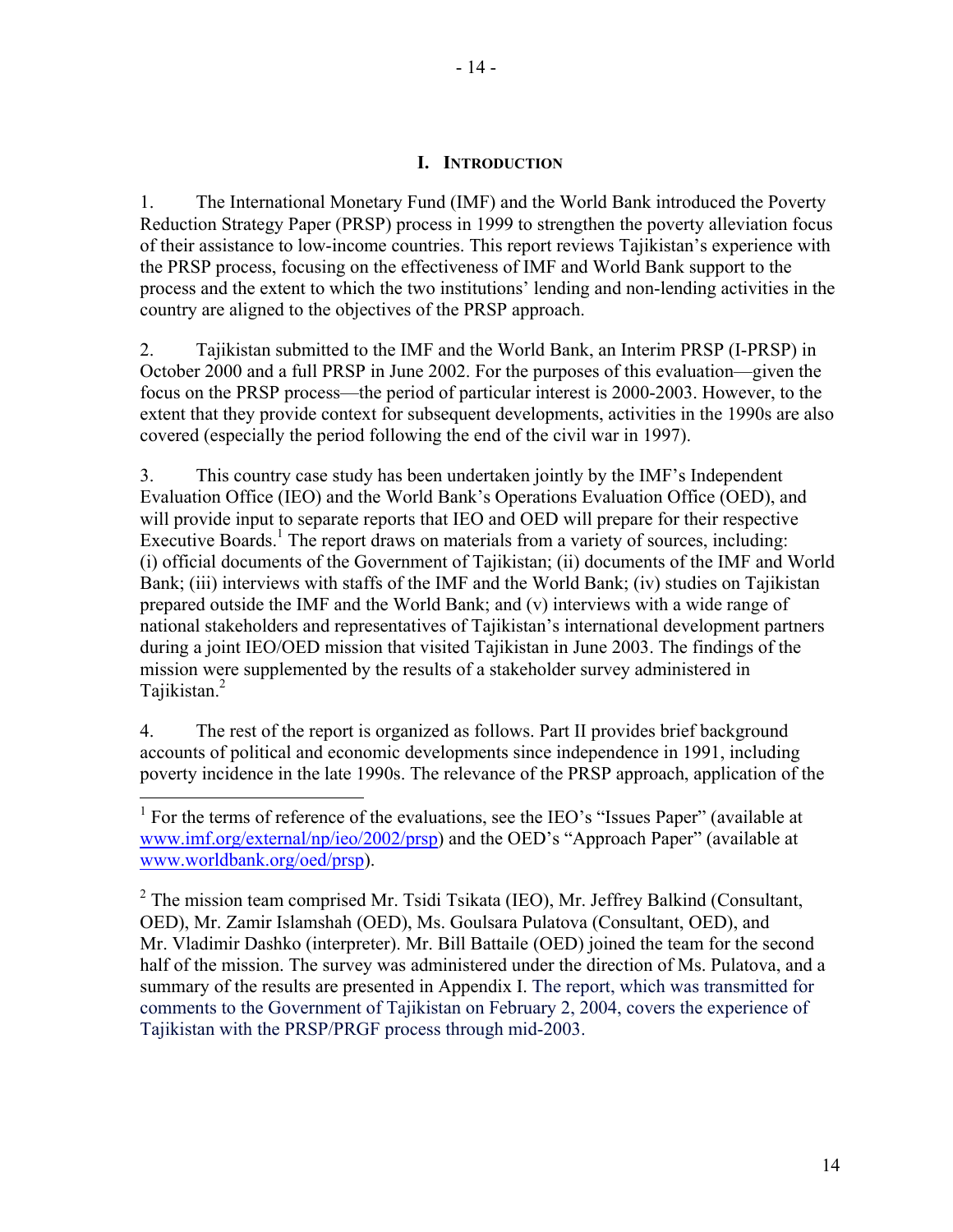- 15 -

underlying principles, and preliminary evidence on results, are examined in Part III. Part IV considers the effectiveness of World Bank support, including alignment of that support to the objectives of the PRSP approach. The effectiveness of IMF support, including alignment of programs supported under the Poverty Reduction and Growth Facility (PRGF) and its predecessor—the Enhanced Structural Adjustment Facility (ESAF)—to PRSP objectives, is assessed in Part V. Part VI reviews IMF-World Bank collaboration, including the Joint Staff Assessments (JSA) of the PRSP and of collaboration on country operations. Part VII presents main conclusions and lessons.

#### **II. COUNTRY BACKGROUND**

#### **A. Political Context**

5. Tajikistan experienced a tumultuous decade following the collapse of the USSR in 1991. It voted overwhelmingly for preservation of the union in a national referendum in March 1991. However, in September, with the union rapidly collapsing, the government declared the republic a sovereign state. Maintaining a functioning and inclusive government proved to be a tremendous challenge for the new administration.

6. A bloody civil war broke out in 1992. It lasted for over 5 years, costing 50,000 lives and an estimated US\$7 billion in losses to infrastructure. In 1997, the government and opposition signed a peace accord, which legalized Islamic opposition parties and granted them a 30 percent share in government. Under the new constitution agreed between the government and the UTO, the President appoints a Prime Minister to lead a council of ministers. The legislature is the bicameral *Majlisi Oli*, which comprises a 63-member Assembly of Representatives elected by popular vote and a 33-member National Assembly, with 25 members elected by *majlis* deputies and 8 presidential appointees. Both houses have 5-year terms. Tajikistan's governmental structure remains highly centralized with the office of the President having a broad role.

7. The 1997 peace agreement brought a degree of stability to the country, creating a government considered to be one of the more inclusive in the region. Despite a functioning Parliament and an active opposition, regional and political rivalries remain a reality in Tajikistan and are aggravated by the pressing socioeconomic problems the country faces.

8. Tajikistan's regional relations are of critical importance in both economic and geopolitical terms. Being landlocked, Tajikistan relies on access through neighboring countries. Periodic closure of borders by some of its neighbors (Uzbekistan, Kazakhstan and Russia) has been disruptive to trade. Recent political events in the region have also had significant impact. The ouster of the Taliban in Afghanistan raised the prospect for greater stability along the country's southern border and in the region as a whole. Tajikistan's support for the war effort and its strategic location raised the profile of the country within the international community and strengthened the international commitment to ensure stability in Tajikistan. An indication of this resolve was provided by a large increase in the external aid pledged by international donors at the Consultative Group meeting held in Dushanbe in May 2003.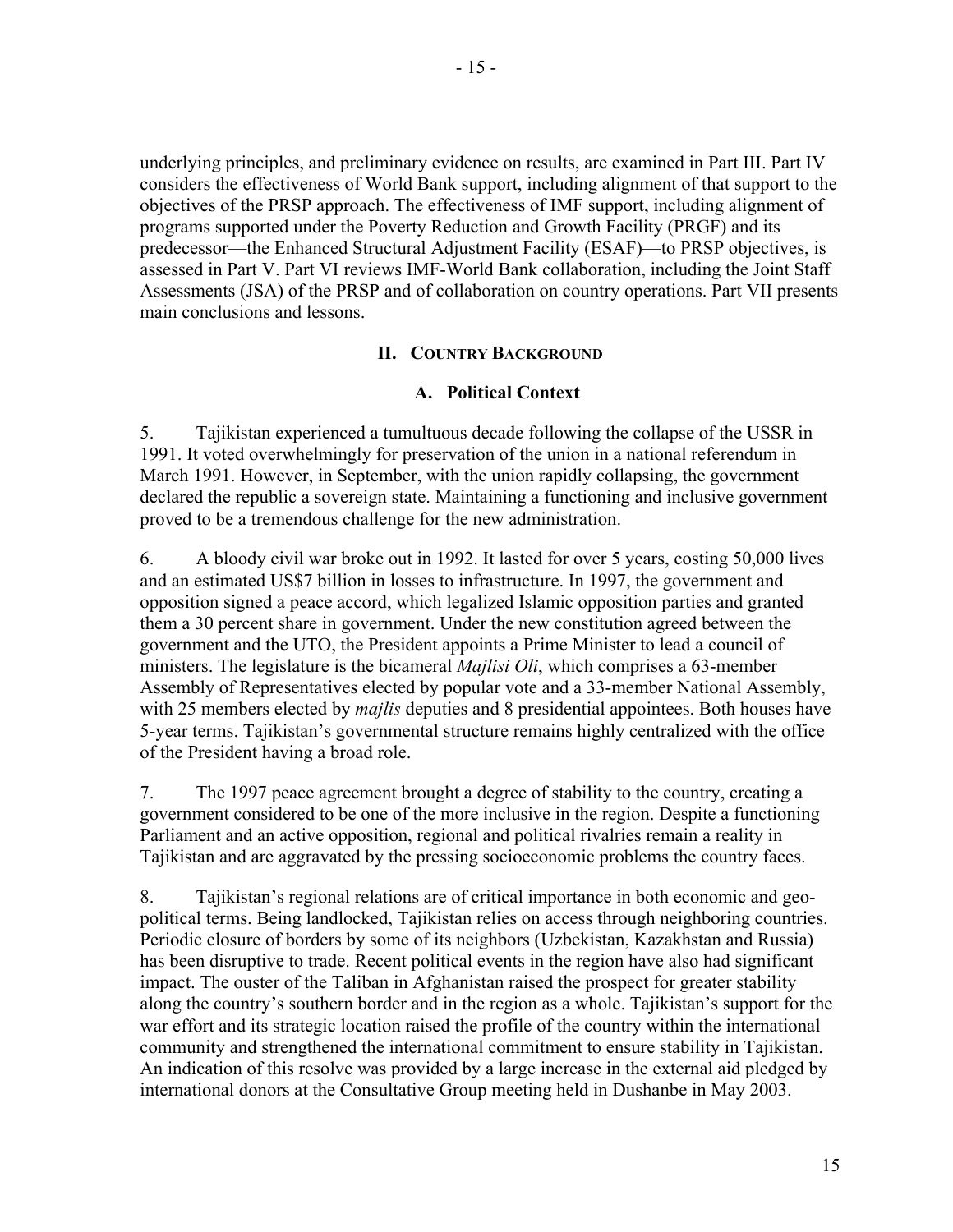#### **B. Poverty Profile**

9. Tajikistan is one of the poorest countries in the world with per capita income of about US\$200 in 2002. The country ranks  $113<sup>th</sup>$  among 175 countries according to the UNDP's *Human Development Report 2003*. 3 While material poverty is widespread, indicators for literacy, education and health and infant mortality are better than for many other low-income countries. However, Tajikistan's human development index was among the lowest in the republics of the former Soviet Union.

10. Using the poverty line suggested by the State Statistical Agency (SSA), about 83 percent of the population is considered to be poor, and 33 percent to be extremely poor.<sup>4</sup> A poverty assessment undertaken by the World Bank in late-1999 contained a well laid out analysis of data and trends, based on the results of the Tajikistan Living Standards Survey (TLSS) carried out that year. It paints the following broad picture:

- While inequality seems to be lower than in other countries in this region, it has been rising; with the Gini coefficient going from 0.3 in 1989 to about 0.5 in 1999.
- There are significant regional differences regarding poverty; poverty incidence in Dushanbe is much lower than elsewhere in Tajikistan (Table 1).
- Poverty incidence among demographic groups shows that children are the most vulnerable group. The Poverty Assessment Report documented that the higher the number of children in a household, the greater was the poverty incidence. Another group with a high poverty incidence was the elderly; poverty rates were especially high for cases where three or more elderly persons resided in the same household or extended family.

11. The TLSS revealed higher poverty rates among women, and found that these gender disparities were growing. The greater incidence of poverty among women partly reflected the large proportion of unemployed female household heads that came about from the civil war. A 1996 survey by UNHCR revealed that the collapse of social allowances and services had led to extra burdens for women. Female-headed households had less access to land, irrigation and livestock. They also had lower food security and lower monthly income compared to male-headed households.<sup>5</sup> The ongoing update of the TLSS will provide valuable data for analyzing the trends in poverty since the 2000 Poverty Assessment Study.

<sup>&</sup>lt;sup>3</sup> The index is based on indicators of life expectancy, educational attainment and real income.

<sup>&</sup>lt;sup>4</sup> This is a head-count measure of poverty, based on a minimum consumption basket valued at TR20,000 (equivalent to US\$15 at the time) for the poor, and TR10,000 for the extremely poor. For other measures of poverty incidence, see Appendix II, Table A1.

<sup>&</sup>lt;sup>5</sup> UNHCR and Relief International (1996).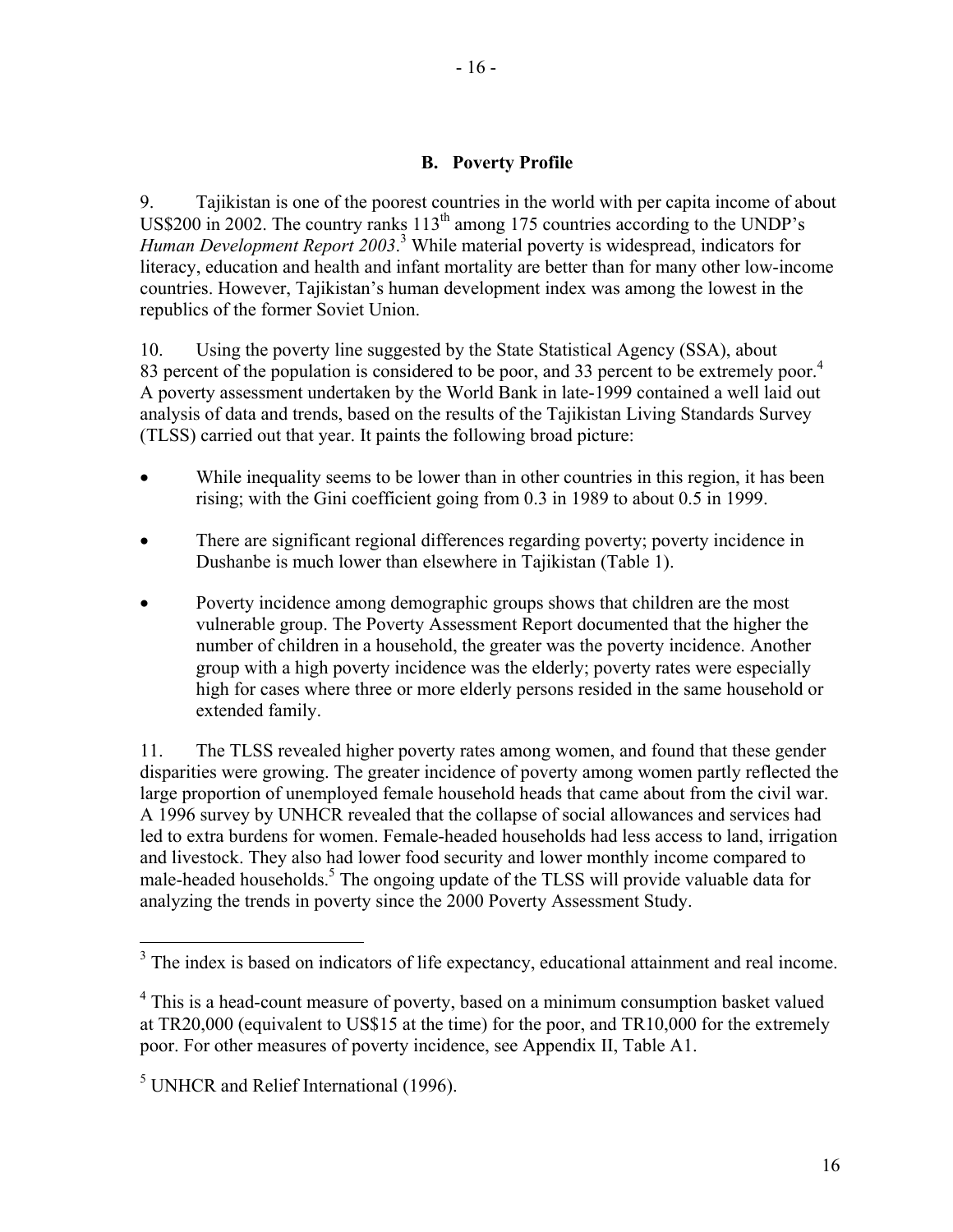|                 |       | Poorest 20 Percent Richest 20 Percent | All Tajikistan |  |  |
|-----------------|-------|---------------------------------------|----------------|--|--|
| All individuals | 100.0 | 100.0                                 | 100.0          |  |  |
| Urban           | 18.5  | 29.7                                  | 21.9           |  |  |
| Dushanbe        | 2.1   | 14.5                                  | 6.4            |  |  |
| <b>GBAO</b>     | 6.9   | 1.3                                   | 3.9            |  |  |
| <b>RRS</b>      | 19.2  | 36.4                                  | 25.3           |  |  |
| Leninabad       | 26.1  | 22.8                                  | 26.1           |  |  |
| Khatlon         | 45.7  | 25.0                                  | 38.1           |  |  |
|                 |       |                                       |                |  |  |

Table 1: Distribution of the Poorest and Richest Quintiles by Location

Source: World Bank (2003).

#### **C. Economic Performance and Policies**

12. The authorities' economic reform programs supported by the IMF, the World Bank, and other multilateral and bilateral donors gained momentum after the end of the civil war in 1997. Since then, real GDP growth has been strong and inflation has been reduced from triple-digit levels to low double-digit levels (Figure 1). However, the economy remains highly susceptible to external shocks, including those related to the terms of trade (Figure 2).



13. Macroeconomic stabilization goals have been pursued through tight monetary and fiscal policies in the context of IMF-supported programs, but periodic lapses in monetary policy—for example quasi-fiscal activities in the form of issuance of directed credit by the central bank—have contributed to a lack of success in maintaining inflation at low levels.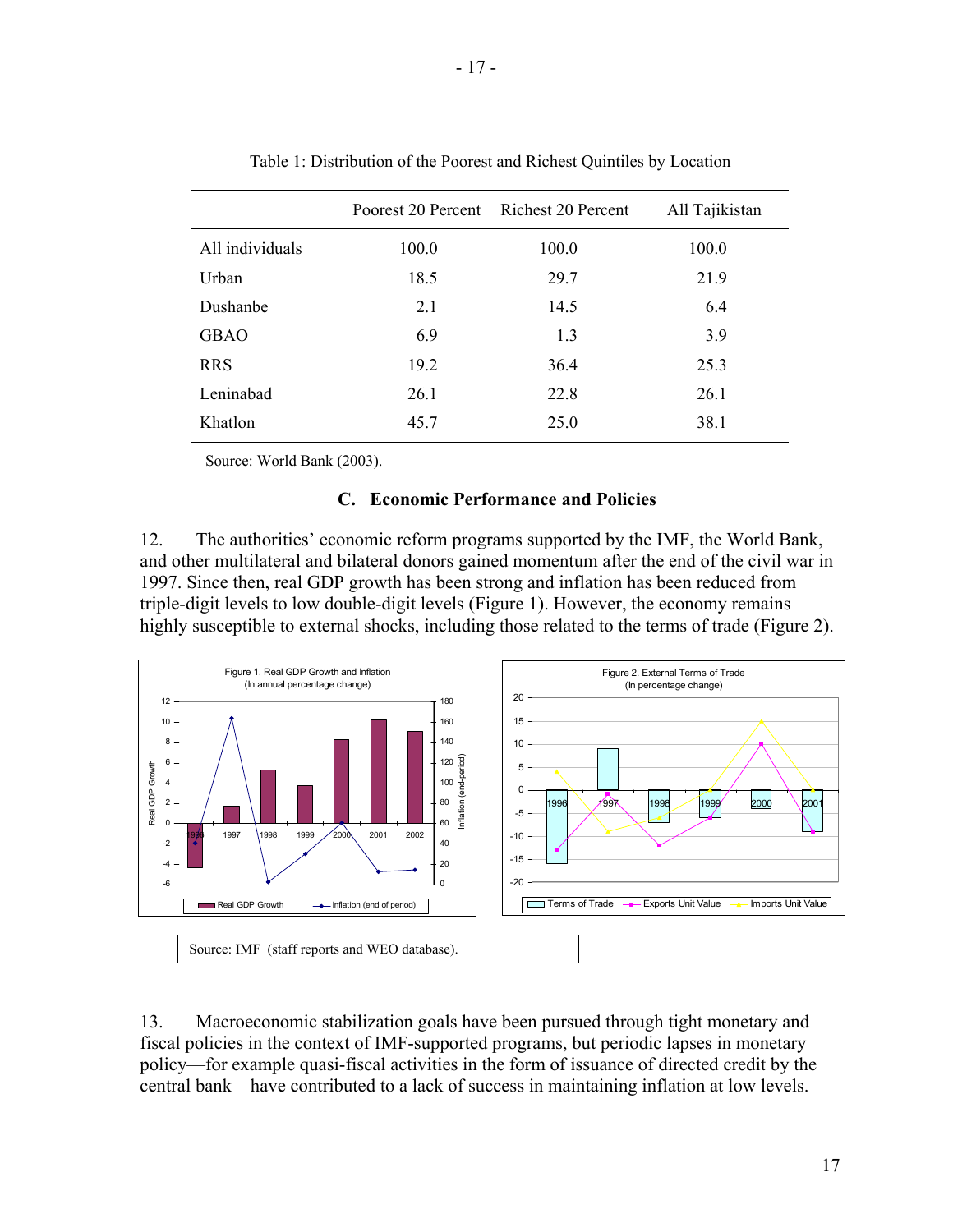14. Tajikistan has achieved significant fiscal adjustment since the mid-1990s, with the overall fiscal deficit (excluding externally financed public investment) falling from nearly 6 percent of GDP in 1996 to near fiscal balance in 2002 (Appendix II, Table A2). However, substantial quasi-fiscal activities (especially in the energy and cotton sectors) raise concerns about fiscal sustainability, and the combination of low tax revenue, and the heavy debtservice burden limit the scope for increasing government spending on poverty reducing measures. Debt restructuring agreements in recent years have contributed to a reduction in the debt/GDP ratio (see Figure 3), but medium-term projections indicate continuing high debt-service in relation to government revenue (estimated to average about 20 percent per annum during 2002-08).



15. The share of agriculture in total GDP has declined from more than one-third to about a quarter. However, it remains the largest sector and the major source of employment, especially in rural areas where over 70 percent of the population resides. Reforms in the sector are incomplete, and further measures to remove distortions and disincentives to investment are widely regarded as holding the best prospects for significant poverty reduction in the country.  $\frac{6}{5}$  The PRSP cites "official interference in the process of pricing, procurement and marketing," and poor infrastructure as major constraints.

<sup>&</sup>lt;sup>6</sup> For an overview of reform of the agriculture sector to date and outstanding issues, see the chapter on "Adjustment and Reform in the Agriculture Sector" in International Monetary Fund (2002).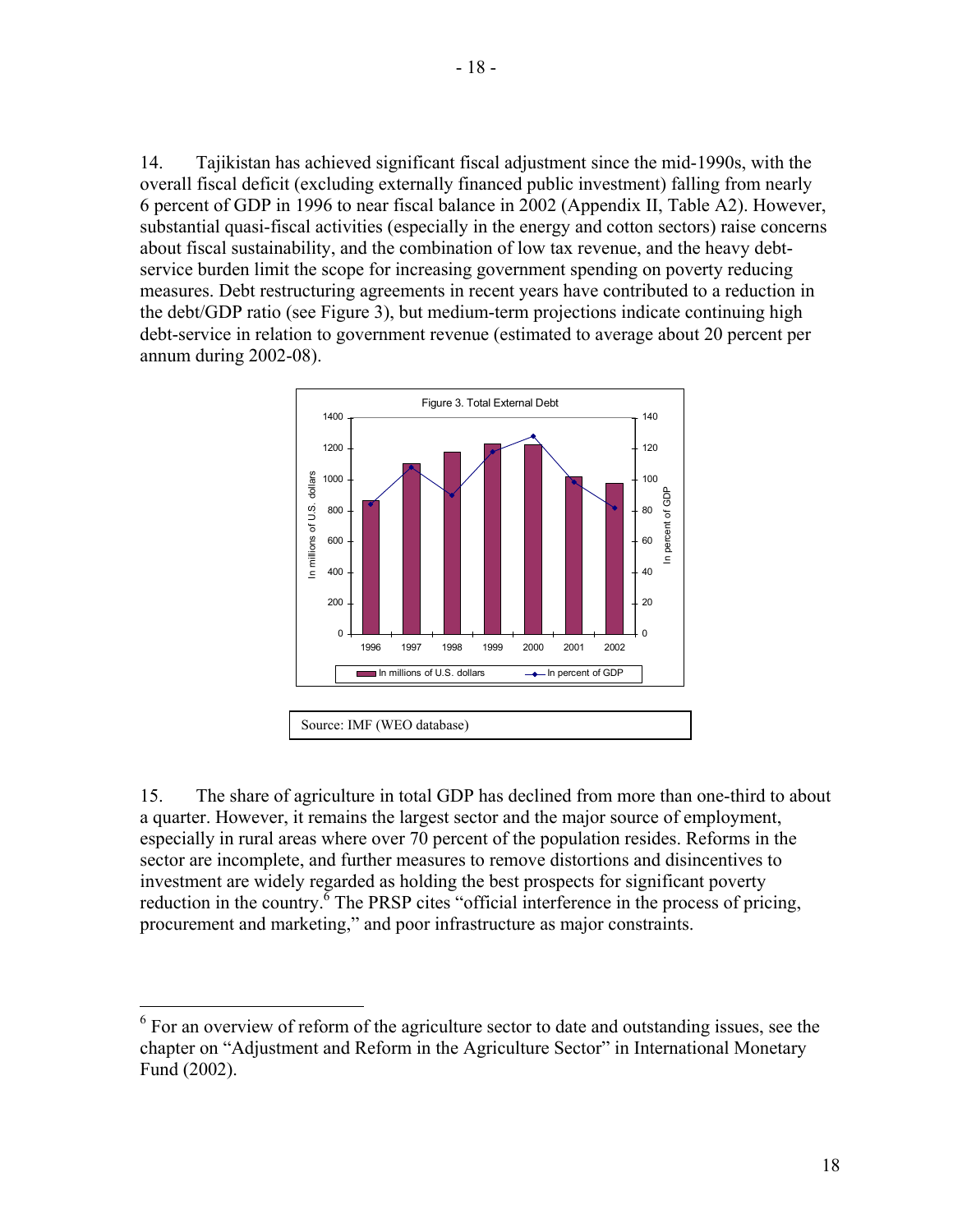- 19 -

16. Privatization of small-scale enterprises has been completed and progress has been made on reform of large scale enterprises, but several key sectors including energy are still dominated by public enterprises.

### **D. Capacity Constraints**

17. There has been a serious brain drain from the country, beginning with the civil war and continuing with the prospect of higher wages abroad, mostly in Russia. Low pay and high turnover represent serious barriers to capacity building in government. The civil service faces a challenge in attracting and retaining qualified officials with wages at their current levels—teacher salaries are reportedly around US\$2 per month and the salary of a Deputy Minister is not more than US\$20 per month. Low wages have also contributed to the institutionalization of corruption with rent-seeking emerging as a mechanism for sustaining livelihoods.

18. The issue of weak capacity and the need to pay special attention to capacity building in designing assistance programs featured prominently in virtually all the discussions the evaluation mission held with representatives of the donor community in Tajikistan.

19. Reorganization of the structure of government "to meet the requirements of a market system" is given high priority in the PRSP. According to the PRSP, the aim of public administration reform "is to realign the functions of ministries and agencies, create a skilled, adequately paid and corruption-free service capable of developing, implementing and monitoring government policies." The PRSP also flags reform/strengthening of the judiciary as being important for protecting the poor and for fighting corruption.

#### **III. THE PRSP PROCESS**

20. A chronology of key events related to the PRSP process is presented in Appendix II, Table A3. A flavor of the content of the PRSP is provided in Box 1.<sup>7</sup>

## **A. Relevance**

21. Concern about poverty has been a major issue in Tajikistan since the collapse of the Soviet Union and the associated reduction in the population's incomes and living standards. In the aftermath of the civil war, Tajikistan faced three key impediments in being able to address poverty issues: (i) the basic benchmarks (poverty line) were not yet established; (ii) within the government, the responsibility for policy formulation generally and especially on poverty reduction aspects was spread among different ministries and departments (the Office of Presidential Administration, the Ministry of Finance, and line ministries such as Social Welfare, Health, and Education); and (iii) the capacity in the government to implement a coherent set of polices was weak.

<sup>&</sup>lt;sup>7</sup> A summary of the PRSP policy matrix is presented in Appendix III.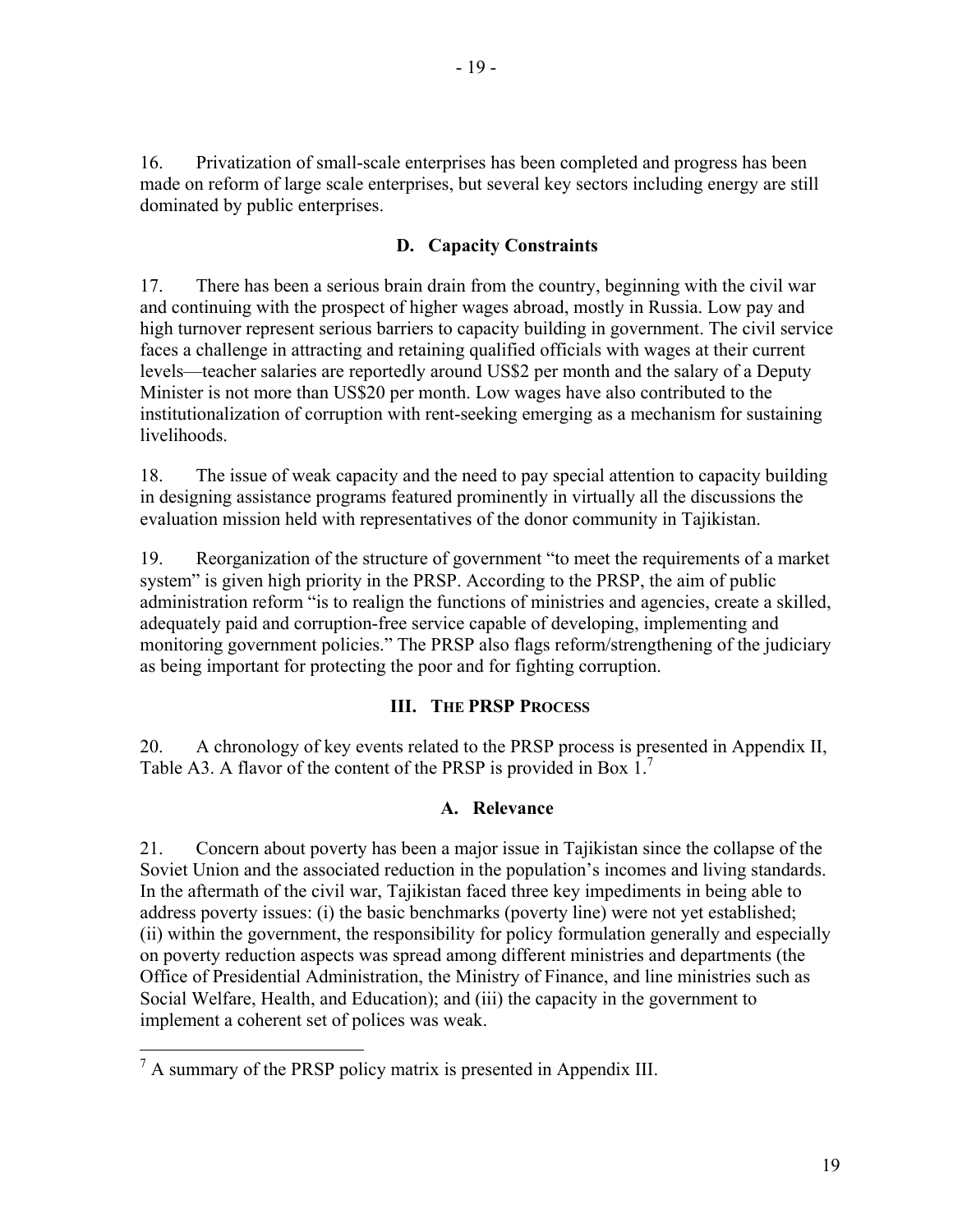22. Specific gaps and weaknesses that the PRSP could be expected to help address included the following:

- There was no forum for a wide range of stakeholders to discuss policy issues, especially in the poverty area.
- Weak coordination among a rapidly growing donor community (no organizing framework to guide relations with each other and with government).
- There was weak country ownership of the reform agenda, including as embedded in Policy Framework Papers (PFPs).

#### **Box 1. The PRSP at a Glance**

*Principal objective:* Increase real incomes, achieve a fair distribution of the benefits of growth, and ensure a rise in the living standards of the poorest groups of the population.

*Poverty reduction target:* Reduce proportion of the population living below the poverty line from 83 percent in 2001 to 75 percent in 2006, and to 60 percent by 2015.

*Strategy for reducing poverty:* (i) Export-led, labor-intensive growth, with increasing reliance on the private sector; (ii) efficient and fair provision of basic social services; (iii) targeted support to poorest groups; (iv) efficient governance and improvement in security.

#### **"***Sectoral" objectives and policies include:*

(i) Macroeconomic management: establish a stable economic environment through appropriate fiscal, monetary, and exchange rate policies.

(ii) Public administration: create a skilled, adequately paid, and corruption-free civil service capable of developing, implementing, and monitoring government policies.

( iii) Social protection: Provide the poor with income through direct cash transfers, and increased opportunities through access to productive assets.

(iv) Education: Ensure access to basic education for all, and raise the quality of education.

(v) Health care: Ensure wide access to curative care and public health services, and provide the right balance between preventive and curative care.

(vi) Agriculture: Continue process of restructuring and privatization of state-owned and cooperative farms. Accelerate land reforms.

(vii) Employment creation: In addition to promoting agricultural development, emphasis will also be placed on creating a favorable environment for private enterprise (including in the informal sector), ensuring a wellfunctioning labor market, and privatization of state enterprises.

(viii) Infrastructure and communication: Provide access to reliable and affordable public services in the areas of energy, transport, information and communications, and safe drinking water. In urban areas, focus will be on improving the reliability of the infrastructure; in rural areas, priority will be to provide access to services.

(ix) Environmental protection: Reduce the vulnerability of the poor to natural disasters through environmental protection, production of sustainable energy, and disaster prevention.

(x) Tourism: Remove administrative obstacles to private sector development of the tourism sector, and help create a positive image of the country abroad.

*Monitoring*: A special unit will be established in the Office of the President with responsibility for monitoring progress towards the achievement of PRSP goals, identifying reasons for delays in implementation, and proposing measures to overcome the problems.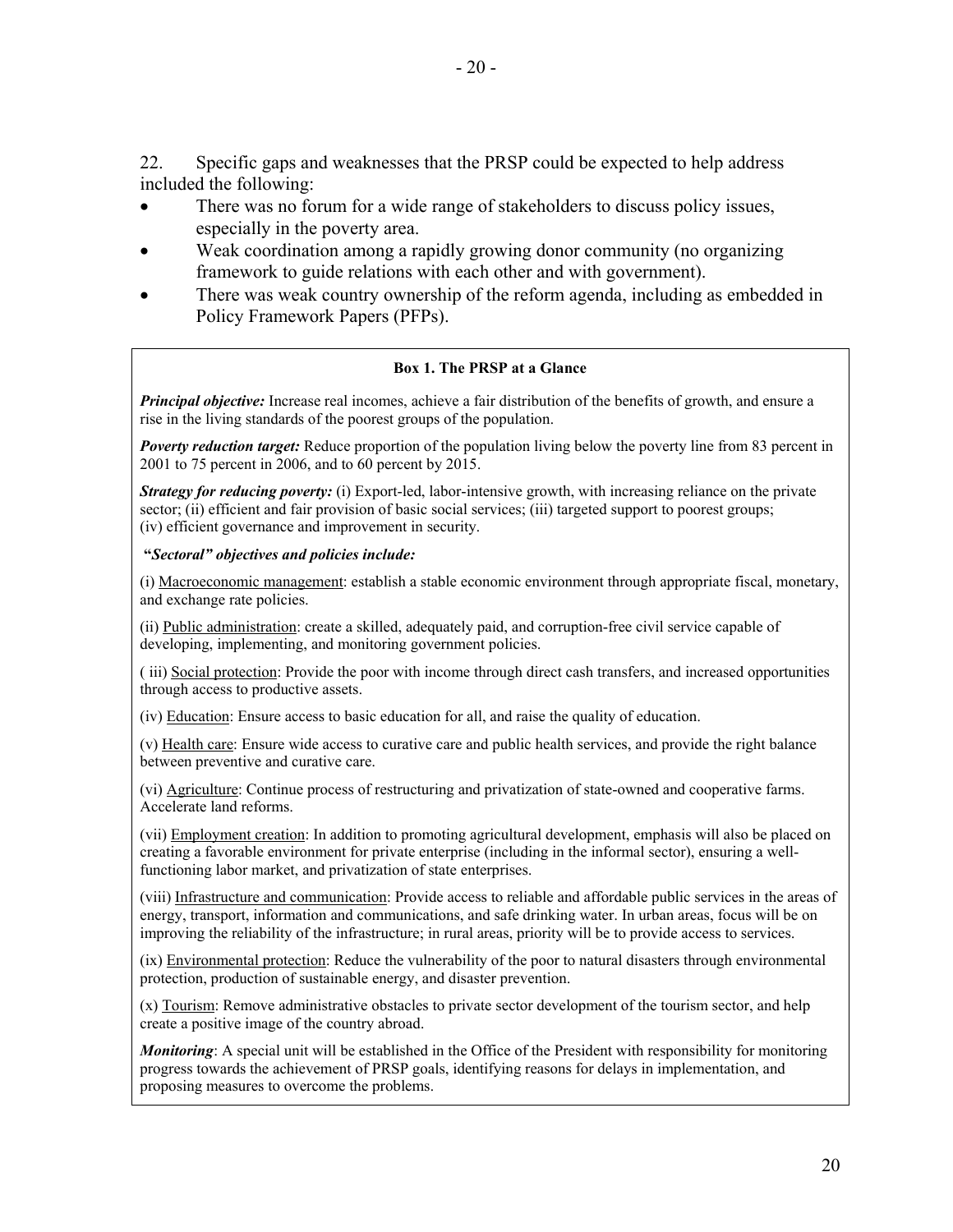23. Thus, the PRSP approach was relevant to Tajikistan and the timing of its launch (in late 2000) was appropriate. However, capacity weaknesses in the government and a lack of experience with participatory processes in policy formulation in the country suggest that a broad-based participatory approach would be challenging to implement. In the event, as discussed below, activities of the authorities and a coalition of NGOs complemented each other in obtaining input from a broad range of stakeholders. In the opinion of the authors of an NGO Poverty Assessment Report that provided input to the PRSP, the forums whose deliberations formed the basis of the report "clearly demonstrated that citizens are willing and able to be more aware of and involved in both national and local policy and decisions and the participatory development process on all issues that directly impact their living standards."<sup>8</sup>

24. Feedback given to the evaluation mission by government officials is that the extensive consultations took much time and diverted their attention away from priority tasks, such as formulating the economic policies for the year and implementing the state budget consistently. To the extent that the main areas of PRSP focus can be shown to have been carried through to the adoption of specific budget provisions, then the time spent was well worth it. However, because the PRSP was not well prioritized, the process did not achieve this result. The PRSP itself acknowledged the need for better prioritization of proposed measures, indicating that, "(upon) establishment of the special unit to monitor the implementation of the PRSP, the priorities (in the PRSP policy matrix) will be revised in the light of (the) real situation on the ground and (the) real absorptive capacity of the country."<sup>9</sup>

## **B. Application of Underlying Principles**

25. The PRSP approach is based on five underlying principles (Box 2). In this section, we review the application of these principles in Tajikistan.

#### **Box 2. Underlying Principles of the PRSP Process**

- 1. *Country-driven* involving broad-based participation.
- 2. *Results-oriented* and focused on outcomes that benefit the poor.
- 3. *Comprehensive* in recognizing the multi-dimensional nature of poverty.
- 4. *Partnership-oriented* involving coordinated participation of development partners.
- 5. Based on a *long-term perspective* for poverty reduction.

Source: International Monetary Fund and International Development Association (1999).

 $\overline{a}$ 

<sup>8</sup> Counterpart Consortium Tajikistan (2001).

<sup>&</sup>lt;sup>9</sup> Government of the Republic of Tajikistan (2002), chapter 5, first paragraph.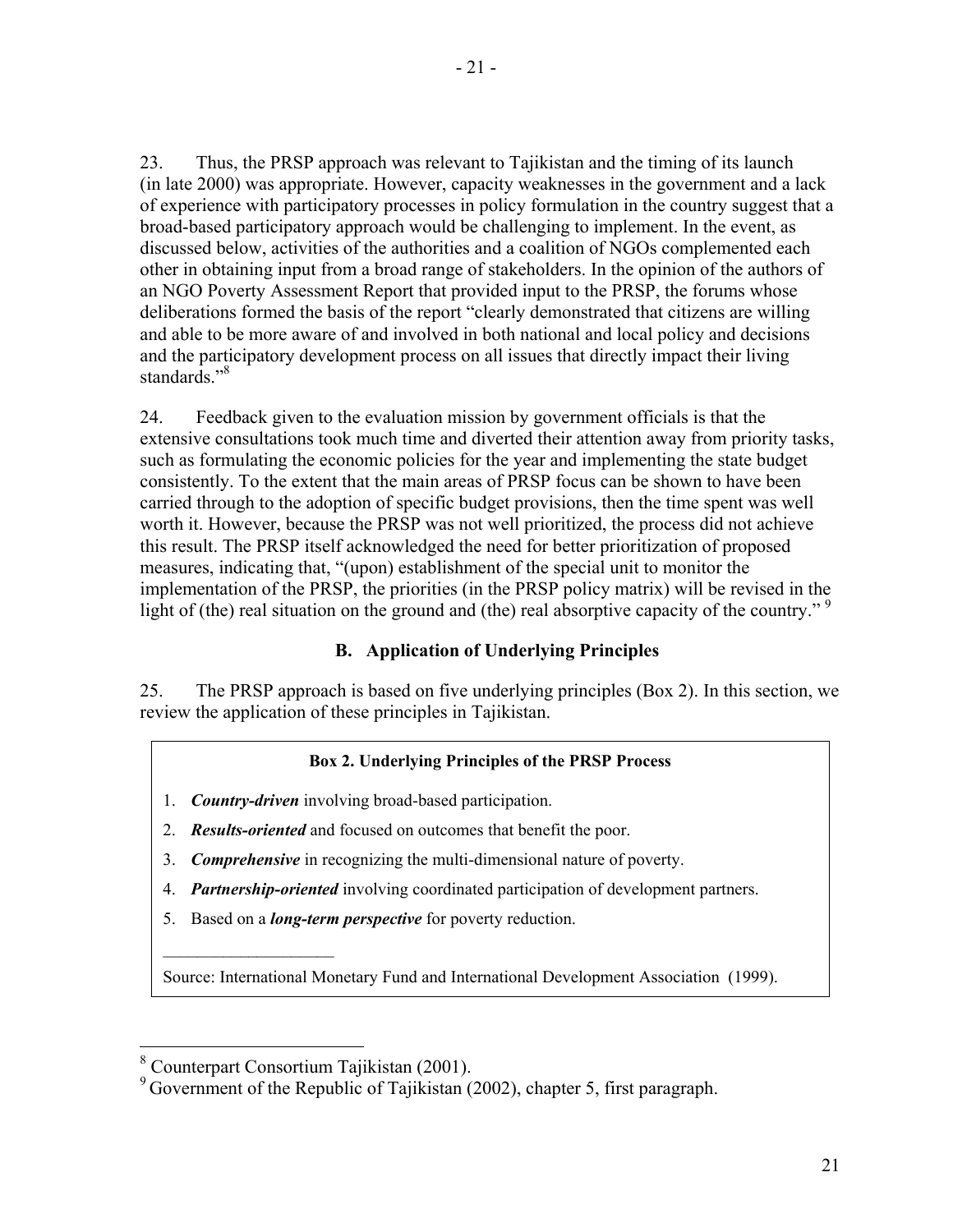### **a) Country driven with broad-based participation**

26. Tajikistan had no experience with broad-based participatory initiatives prior to the PRSP process. Decades of state-centric planning created strict governing hierarchies which, despite growth in the political system, have endured in some form. In this context, it is noteworthy that the PRSP received the full support of the Presidency. The process officially began in March 2000 with a Presidential Decree establishing a Presidential Working Group (PWG) to begin work on a poverty reduction strategy. Shortly after completion of the Interim PRSP (I-PRSP), nine Sector Working Groups (SWGs) and a Coordination Unit (CU) were established in November 2000. A large investment was made by the government in setting up a wide consultation process, and, unlike in many other PRSP countries (particularly HIPCs), time pressures were not a serious constraint on the process.

27. The extent of consultations in the formulation of the Tajikistan PRSP is widely considered as a key strength of the process. The JSA 2002 describes the consultations as "broad and intensive" and the PRSP received "high marks" in the international community for the extent of participation.<sup>10</sup>

## *Country ownership*

 $\overline{a}$ 

28. There was high-level government commitment to the PRSP process during the formulation of the strategy. A Coordination Unit (CU) was located in the Office of the President under the direction of the State Advisor to the President on Economic Affairs. While in many countries location of the PRSP unit in the Ministry of Finance is seen as an important sign of commitment, in Tajikistan the Office of the President carries the greatest weight in directing the activities of the government. The Tajikistan PRSP was also discussed and approved by parliament, though parliament's role in the process seems to have been limited.

29. Understanding of the PRSP principles does not seem to be widespread in Tajikistan. In particular, there appears to be little appreciation of the PRSP approach as a process, and not just a document. Representatives of civil society expressed concern to the evaluation mission that government commitment to the PRSP had fallen off following approval of the strategy. Some participants in the process described the PRSP as having now been "put on the shelf," while others referred to "post-PRSP fatigue" on the part of the government. This finding is supported by results from the survey conducted by OED and IEO, in which a relatively large proportion of respondents did not agree that the government had continued to engage their stakeholder group following formulation of the PRSP document.<sup>11</sup> The

 $10$  Overseas Development Institute (2003), p.13.

 $11$  See Appendix I, section D. The survey question, "Government has continued to engage your stakeholder group in the implementation and monitoring of the PRSP," received the (continued)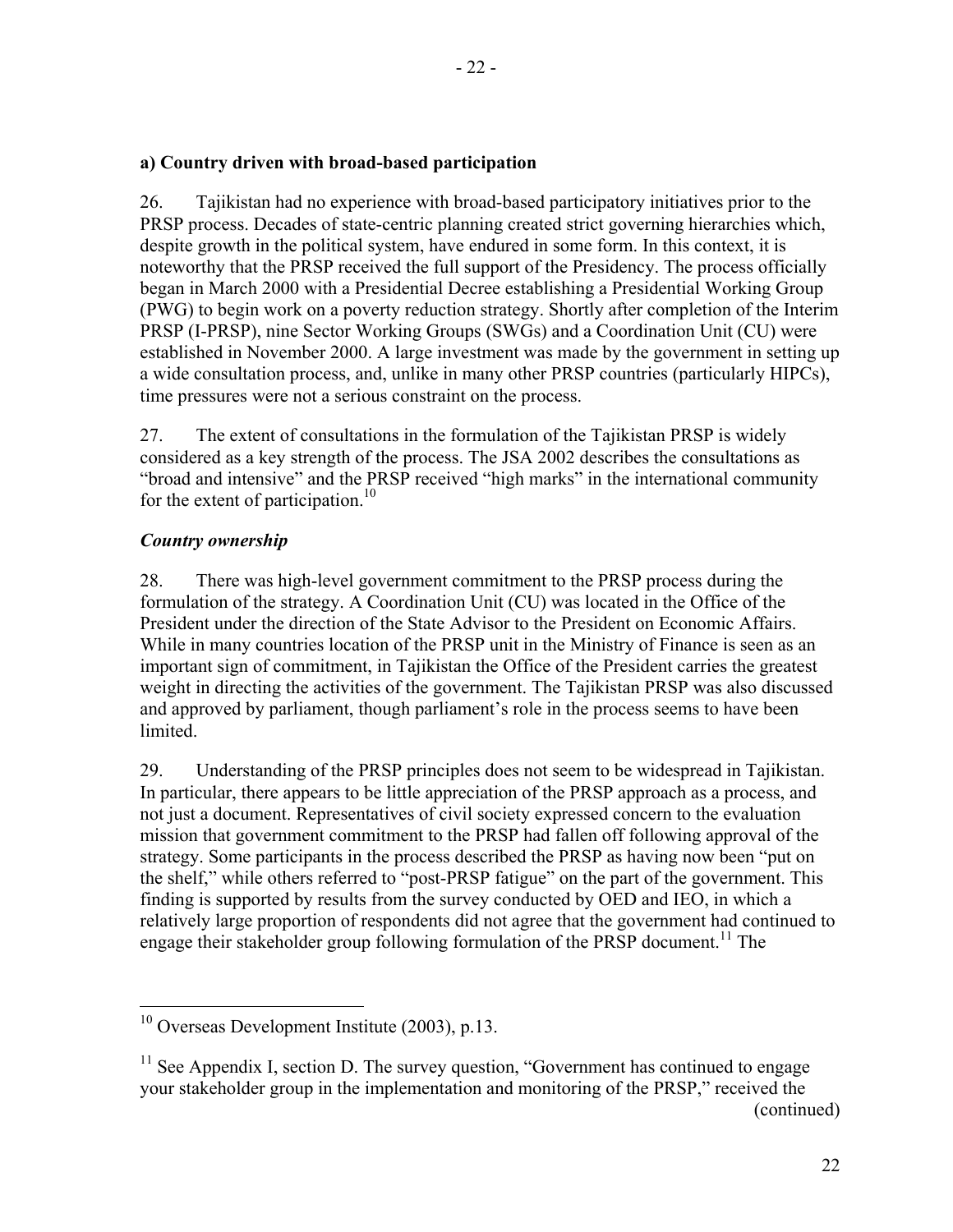- 23 -

authorities acknowledged to the mission that one year after completion of the PRSP, the institutional arrangements for monitoring its implementation were only now becoming operational, and that the role of parliament and CSOs in the monitoring process had not yet been fully defined. However, they noted that the monitoring unit envisaged in the PRSP had been formally established in September 2002, and that procedures to guide its operations, including its relations with government organizations that will be providing it with information, were spelt out in a Presidential decree issued in May  $2003$ .<sup>12</sup>

30. The evaluation mission formed the view that the authorities see the PRSP process which they link to the MTBF, the PIP and the CG process—as an important vehicle for attracting development assistance. Representatives of a broad range of stakeholder groups, including government officials, told the mission that a combination of donor pressure and the prospect of increased financial assistance were the key factors that influenced the government to embark on the PRSP process. While the process was said to have been driven by the IMF and the World Bank, there was broad agreement that the final strategy was country-owned.

## *The participatory process*

 $\overline{a}$ 

31. In October 2000, the PWG finalized the country's I-PRSP which laid out the steps for preparation of the full strategy, including a roadmap for the consultative process. The I-PRSP was published in national newspapers in three languages: Tajik, Russian, and Uzbek. Preparation of the PRSP document was based on the outputs of the nine SWGs set up by the PWG to focus debate and recommendations along broad "sectoral" lines: (i) macroeconomic management; (ii) public administration reform; (iii) social protection; (iv) education; (v) healthcare; (vi) agriculture; (vii) privatization, labor and private sector development; (viii) infrastructure and communication; and (ix) tourism, recreation and environment protection.

32. The World Bank country team played an important role in the design of the SWGs and the ADB supported a full-time PRSP advisor to coordinate the overall participatory process. The SWGs consisted of a range of participants including representatives from government (central and local), NGOs, academia, and the private sector. Each SWG produced sector notes which were then subjected to wider review.

33. Regional participation in the formulation of the PRSP was a strong feature of the process. Between March and June 2001, 56 workshops and conferences were held across the country to discuss sector notes and provide comments and recommendations for the PRSP.

second highest share of negative responses, defined as 'disagree' or 'completely disagree' responses (31.9%).

 $12$  The activities of the unit are discussed further in Section III C below.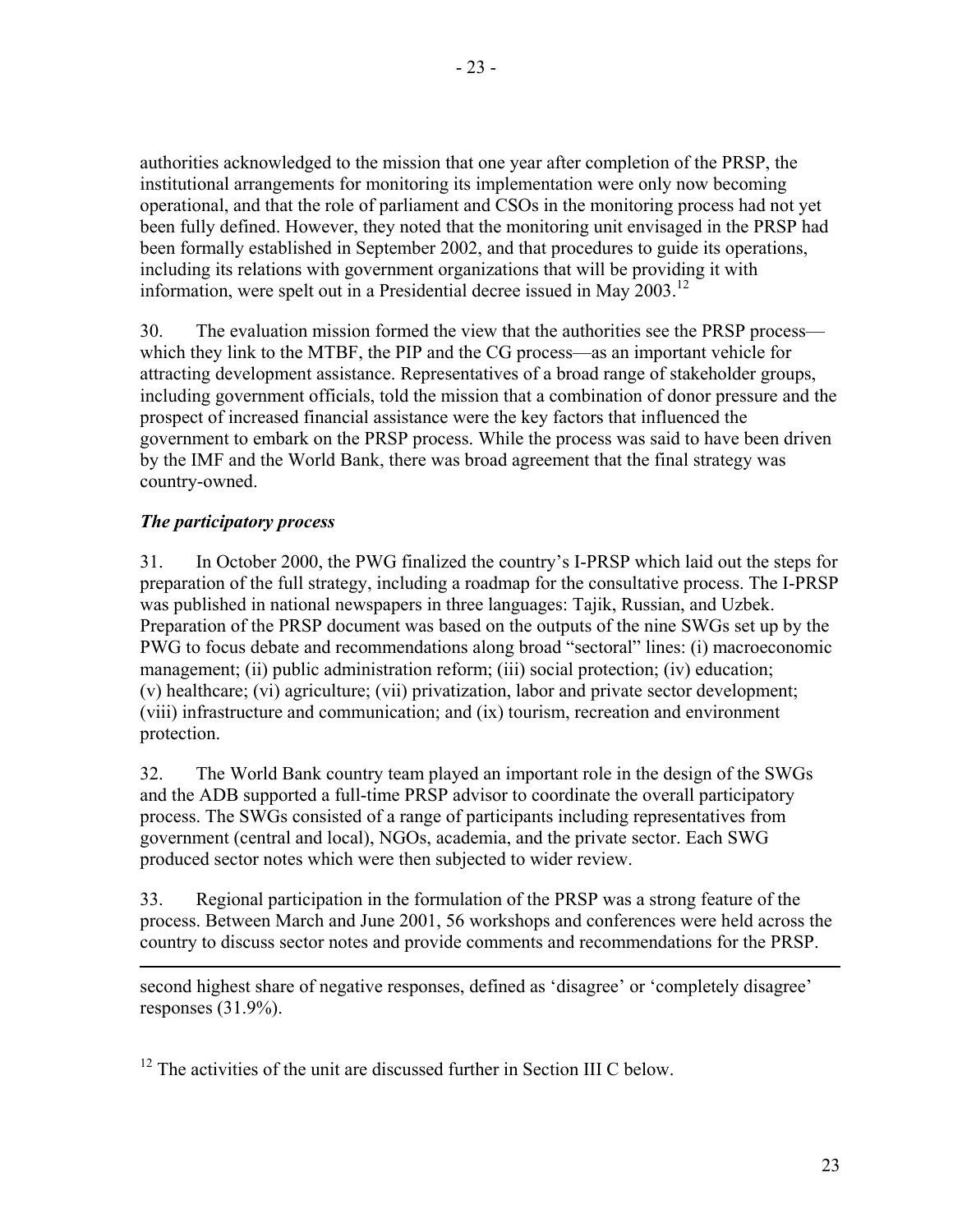Broad consultations were particularly important given the country's divisive past, and regional leaders consulted during the evaluation mission described the process as having "instilled hope in people." The consultations were also successful in reaching a large number of stakeholders, with over 2000 participating in the day-long events. Summaries of discussion were prepared by local consultants and submitted to government in every case.

34. A number of initiatives were undertaken to supplement these regional consultations with more direct consultations with NGOs and the poor. The donor-funded NGO umbrella group "Counterpart Consortium Tajikistan" sought the views of local NGOs and communities on poverty and compiled these in a key document, the "NGO Poverty Assessment Report."13 Twenty one-day forums were held in Dushanbe, Sugd, GBAO, Kurganteppa, and Kulob in which participants provided recommendations for the SWGs. The government also supported a "Voices of the Poor" study which provided qualitative feedback from the poorest in Tajikistan. This study, carried out jointly by the World Bank, the ADB and a local research team, highlighted women's views on poverty.<sup>14</sup>

35. The NGO Report noted that "a number of NGOs and community based organizations were not able to participate in the government's PRSP program." However, those who did participate expressed strong views on a range of issues. For example, "the Forums also clearly showed that the citizens of Tajikistan profoundly realize the unfairness that has thus far prevailed in the privatization process. Citizens resent that they are left out and that privatization benefits only a few politically favored groups." Regarding availability of capital for business startups, the NGO report pointed out that most people had no funds for the purchase of privatized property, due to inflation and the annulment of assets and bank accounts that occurred during and after the breakup of the Soviet Union.

36. The NGO Report is more candid in its analysis and more pointed in its recommendations than is the PRSP document. For example, it is quite specific on what might be done to redress weak public administration, which is an issue that has featured prominently in reports of donors (including the World Bank and IMF). The PRSP document contained few of these recommendations (Box 3). Whereas the NGO Report called for "a 30 percent reduction of the number of civil servants," and "for appointments to be made on the basis of competition, merit, and professionalism (skills and qualifications)," the PRSP talked of "developing a strategy of adequate compensation to public servants under market conditions and determination of the necessary financing sources."

37. While private sector representatives were involved in the SWGs, the overall role of the private sector appears to have been minimal. Beyond its inherent importance, the private

 $\overline{a}$ 

<sup>&</sup>lt;sup>13</sup> Counterpart Consortium Tajikistan (2001).

 $^{14}$  De Soto (2001).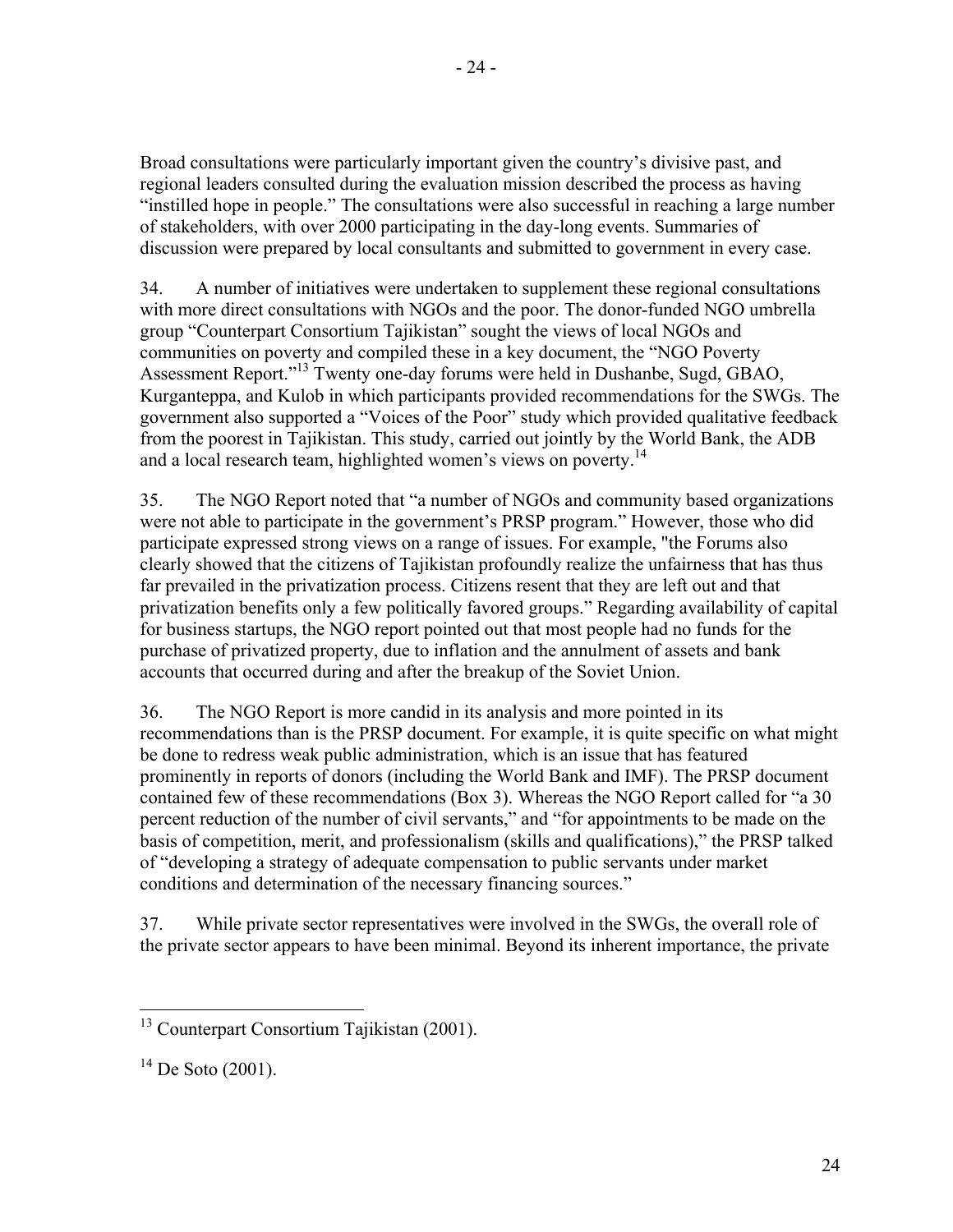sector also plays a role in supporting social service delivery in some parts of the country and their greater involvement would have been useful.

38. In January 2002, the government assigned a small team drawn from the SWGs the task of summarizing the draft PRSP. This group reduced the draft from an unwieldy 250 pages to 70. Some NGOs consulted by the evaluation mission felt that some areas (e.g., environment, natural disaster mitigation, and participation in implementation and monitoring) were not emphasized enough in the final document. The final document does cover all major issues in some form, but is weakly prioritized.

#### **Box 3. The NGO Poverty Assessment Report: Recommendations on Public Administration Reform**

- Formulate a national strategic program for training of employees of public sector agencies and Ministries. (In the PRSP).
- Certify on a regular basis the employees of state agencies and hire independent experts where needed. (Not in the PRSP).
- Establish an institution of public and municipal governance/administration. (Not in the PRSP).
- Change selection criteria for recruitment of state governance bodies employee; base on merit and professionalism, skills and qualifications. (Not in the PRSP).
- Make appointments on an "open competition" basis. (Not in the PRSP. The NGOs were concerned that in order to get employment in the public sector, one had to have contacts; women expressed particular concern about their prospects for advancement once in the public service).
- Involve the NGO sector in the implementation of programs for training of municipal employees. (Not in the PRSP).
- Rationalize budget expenditures for public administration by implementing a reduction of staff by 30 percent. (Not in the PRSP).
- Abolish overlapping and duplication of functions by some state bodies. (In the PRSP)
- Oversee training of state governance bodies employees. (In the PRSP).
- Study international experience on the training of public sector employees. (Not explicitly in the PRSP, but implicitly covered).
- For the government to ensure overseeing of execution of the Law "On Civil Service." (This is a regular function of the government, so it is in the PRSP, but sentiment was that it was not being done properly).

Implicitly the PRSP measures cover many of these points. In general, the NGO report wished to see a greater opening up of the public service and not a closed system.

39. The role for consultations in the implementation and monitoring of the PRSP has not been defined by the government and is a source of concern among stakeholders. NGOs described their interactions with government as having "petered out." Sustained consultations with NGOs is critical in Tajikistan, given the role they play in delivering social services throughout the country. The role of participation in future iterations of the strategy is unclear. General awareness of the PRSP in Tajikistan is also very low, despite the scale of the regional consultations. The government ran a public information campaign during formulation, but dissemination of the final strategy has been limited.

#### **b) Comprehensive**

40. In assessing whether the PRSP was comprehensive in recognizing the multidimensional nature of poverty, two issues need to be addressed, namely, the extent to which a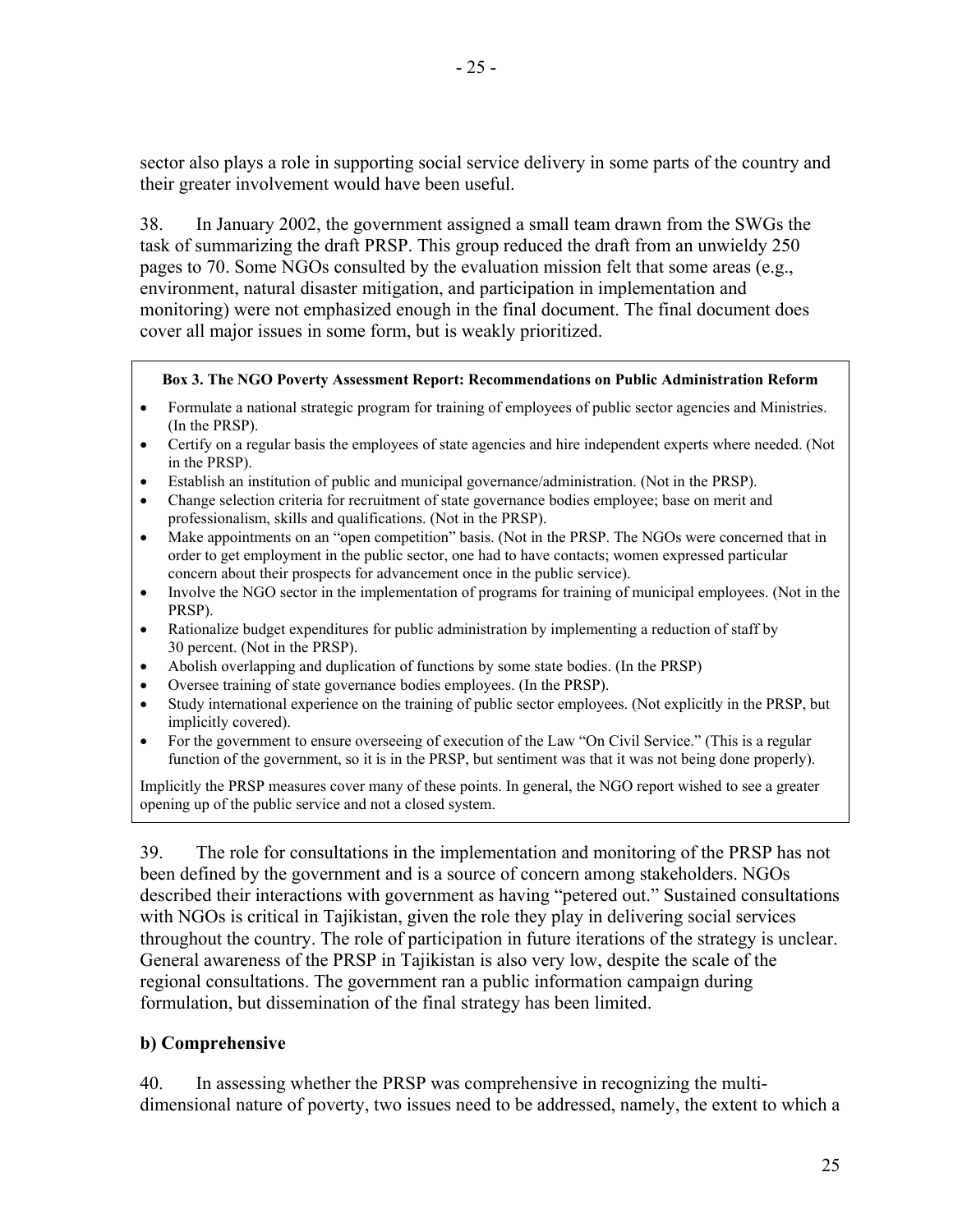solid diagnosis of poverty informed the strategy, and how broadly poverty was defined. The Tajikistan PRSP does recognize the multidimensional nature of poverty. Poverty was broadly defined, using a number of benchmark statistics that broadly followed those established in the World Bank's Poverty Assessment Report (a general lack of income and wealth in the country, with a pronounced skewness: more than 80 percent of the population living below the poverty line), lack of infrastructure and social services (lack of reliable infrastructure in urban areas and lack of access in rural areas), poor education levels, poor health indicators, and in all aspects the indicators were shown to be more severe in the mountainous regions in the south-east than in the central regions and the cities (e.g. Dushanbe and Khojand).

41. To tackle poverty issues comprehensively, it was recognized that a cross-cutting, inter-sectoral approach would be required, whereby the improvement of infrastructure, for example, would need to be linked to the improvement of social services, and vice-versa (improvement in general human capital and skills training was seen to be needed across all agencies of the government to help deliver better social services and also among NGOs and society at large). In that sense, the organization of the PRSP work around nine working groups under the direction of an overall Steering Committee helped to provide a comprehensive view, which had not existed before in Tajikistan's socio-economic planning.

42. There were a number of areas where greater coverage and discussion of the issues could have given the PRSP more cohesion. The PRSP notes that private sector development should be the main engine of growth. It states that annual seminars/workshops will be held with entrepreneurs to discuss how to overcome constraints on business development. Administrative barriers and rent-seeking inspections would be reduced or eliminated, as these were seen as harming the development of small and medium scale enterprises (SME). However, although there have been periodic discussions, these annual seminars have yet to be held. The PRSP recognizes the need to improve the legal and regulatory framework. However, the strategy is not achievable in the absence of a proper functioning courts system and the continued existence of widespread corruption in administrative positions.

43. An issue which affects comprehensiveness is the limited discussion of the informal sector, which appears to be growing in Tajikistan. The informal sector has a large bearing on how the poor are coping. Basic questions needed to be asked—how large is the shadow economy? What can be done to bring the activities of the informal sector more into line with the regular economy? What taxation and regulatory measures would need to be streamlined so that growth of the informal economy is not indirectly encouraged at the expense of the regular economy?

44. The comprehensive nature of the PRSP is undercut by an uneven discussion of sectoral strategies in dealing with poverty issues, for example, in the discussion of the infrastructure sector, the text part of the PRSP lays out a partial strategy and describes in a general way measures that are underway or proposed such as saying that "tariff reform is being pursued" (no details given), "physical assets are being rehabilitated in all four sub sectors—energy, transport water supply, and communications" and "competition in the sector is expected to be increased through privatization." The matrix lists measures, according to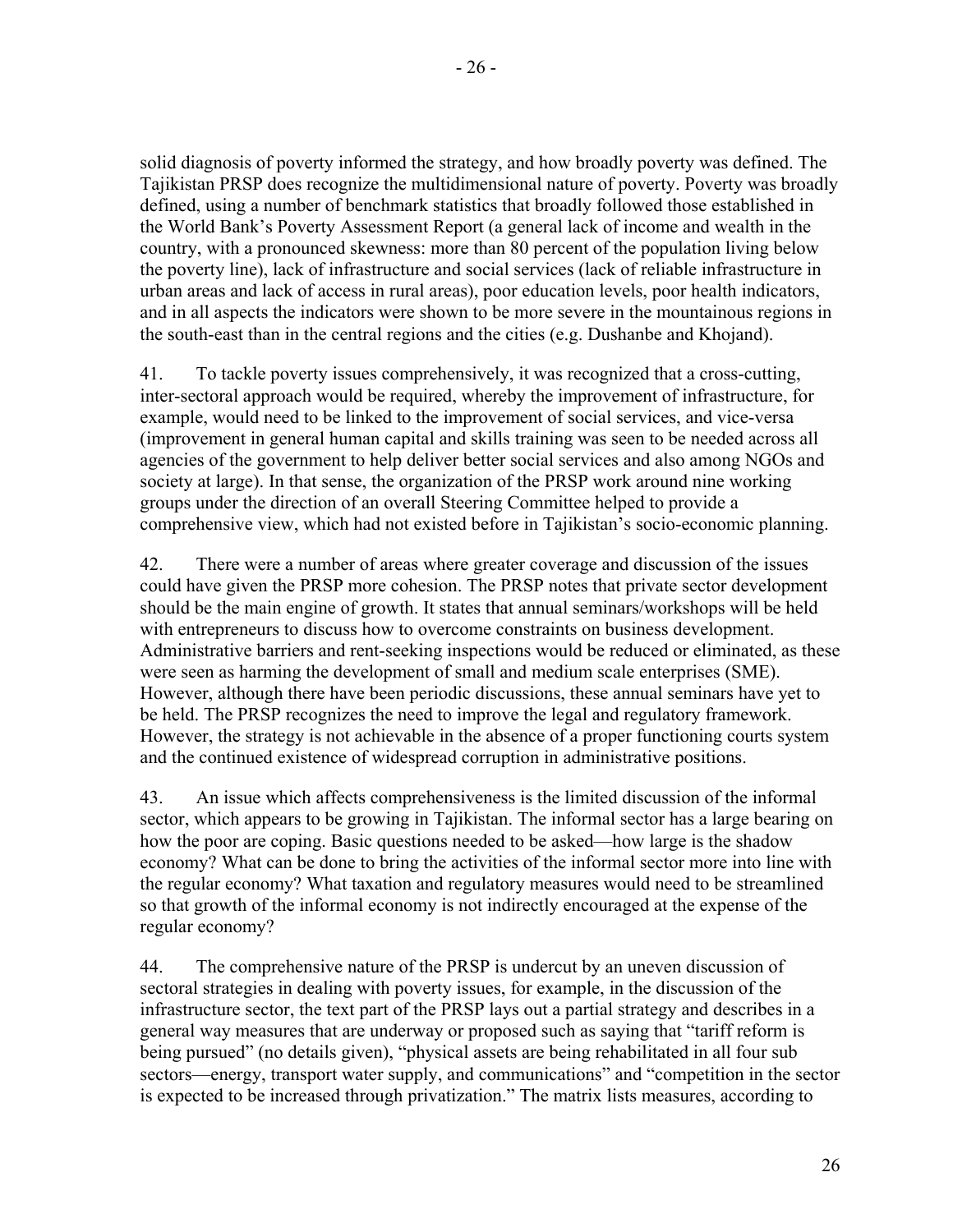energy, transport, and telecommunications, TV and radio, and water supply subsectors. But these subsector distinctions, which can be important, are not preserved in the text section headed "Objectives and Strategy." For example, problems of the water sector (water utilities as distinct from water resource management) and sewerage are mixed in with heat supply (a quite different sector). As a result, this weakens the overall comprehensiveness of the "Infrastructure Strategy" and "Measures to be adopted" sections compared to the discussion on other sections such as Education and Health.

45. On roads, focus in the PRSP text is on rural roads. Yet the mission found that the current attention of officials is mainly fixed on a long-planned national road that would join the northern part of the country (Sugd Oblast) with the center (the capital) and the south. The PRSP is silent on this issue, which is an omission as the project is seen by some officials as an important part of the government's national unification program and the development of key trade and transport linkages.

#### **c) Results oriented and focused on outcomes that benefit the poor**

## *Targets*

46. The PRSP describes three types of indicators for monitoring progress towards its poverty reduction goals: (i) indicators that measure the achievement of the main poverty reduction targets (i.e., long-term outcomes); (ii) indicators that measure the extent to which specific measures have been successful (i.e., intermediate outcomes); and (iii) indicators showing whether or not specific actions/measures have been taken (process indicators). For the first type, it lists nine indicators (Table 2), of which five are linked to the MDGs reduction in the proportion of the population living below the poverty line, increased primary school enrolment, lowering of the infant mortality rate, increased maternal mortality rate, and increased access to reproductive health services for the adult population.

47. The vast majority of the remaining indicators—the policy matrix contains over 200 of them—refer to processes and policy measures (e.g., preparation of action plans, adoption of laws and resolution, etc), rather than to outcomes. Thus, the monitoring system component of the PSRP is quite weak, with many of the targets and indicators in the policy matrix being mechanical in nature without reflecting a strategic view or any prioritization (e.g. repair 30 vocational school buildings or issue 72 classification brochures, etc.). The PRSP Monitoring Unit in the Office of the President indicated to the evaluation mission that it was in the process of consulting line Ministries and other agencies to develop an appropriate set of indicators for each sector, including for measuring intermediate outcomes.

#### *Links to the government budget*

48. The PRSP highlighted reform of public expenditure management as a critical input to re-orienting government expenditure towards poverty reduction. It proposed strengthening three key elements: the medium-term budget framework (MTBF), the public investment program (PIP), and the preparation of the annual budget. The MTEF, which is intended to link public spending to the government's economic policy objectives in a medium-term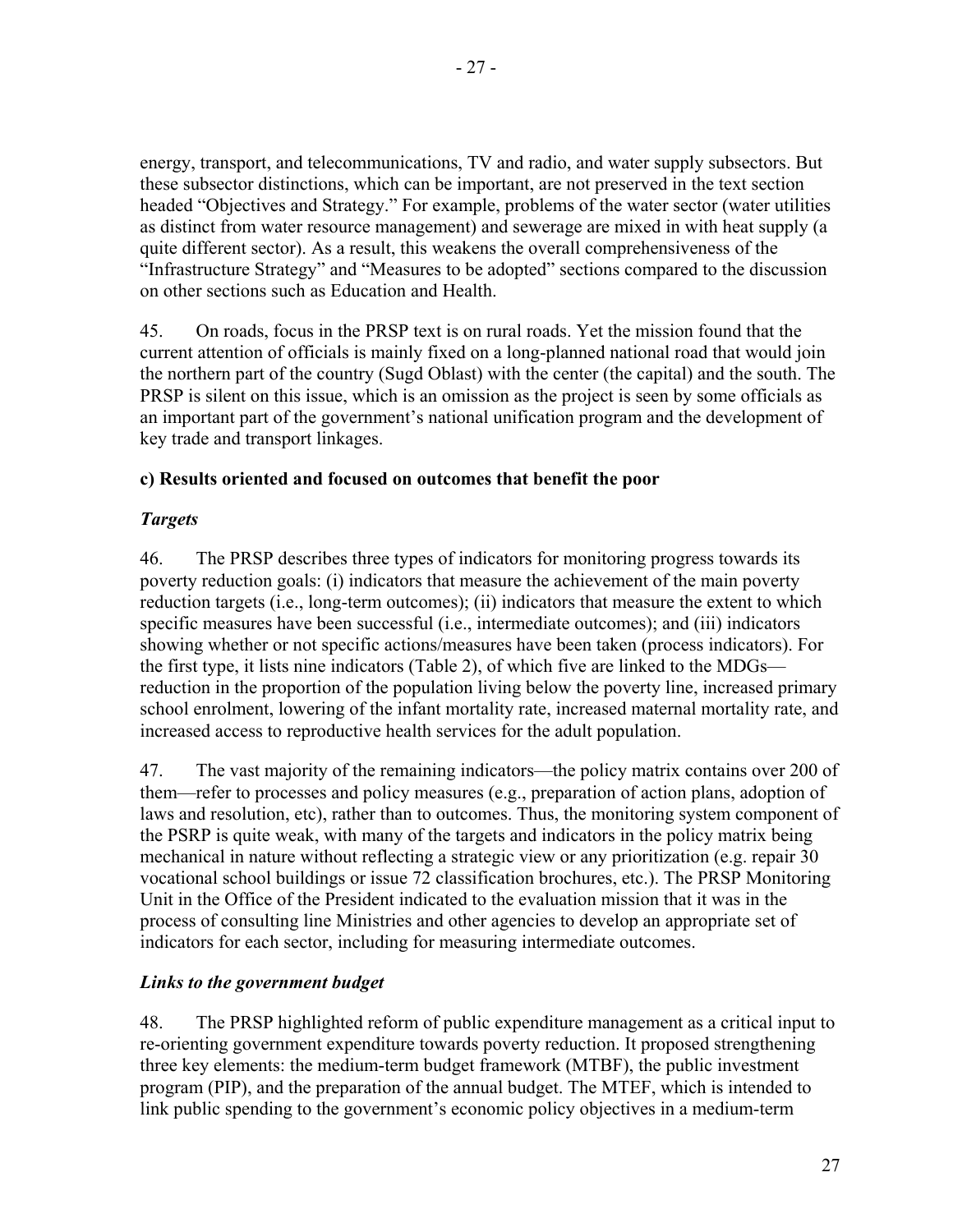framework, was first prepared in 2001. That initial effort was based on only a few sector strategies (education, health, and agriculture), and the PRSP proposes a gradual extension to all sectors. The sector strategies are supposed to be based on the PRSP. The PIP is intended to be a rolling three-year "plan" based almost entirely on foreign financing. Currently, there is a disconnect between the PIP and both the PRSP and the government budget process.

#### **d) Partnership-oriented involving coordinated participation of development partners**

49. The size and composition of external aid to Tajikistan has evolved significantly over the last decade, moving from being predominantly humanitarian assistance to becoming mainly development assistance provided by an increasing number of donors. The improvement in the political environment and security situation following the peace accord of 1997 contributed to increases in the number of multilateral donor agencies and in the size of aid disbursements to the country (Figures 4 and 5).<sup>15</sup>



|  | Source: OECD DAC (2003) |
|--|-------------------------|
|--|-------------------------|

1

 $15$  Net ODA, as defined by OECD, comprises: total grants, total net loans (loans received minus loans repaid or extended), less interest payments. See OECD DAC (2003).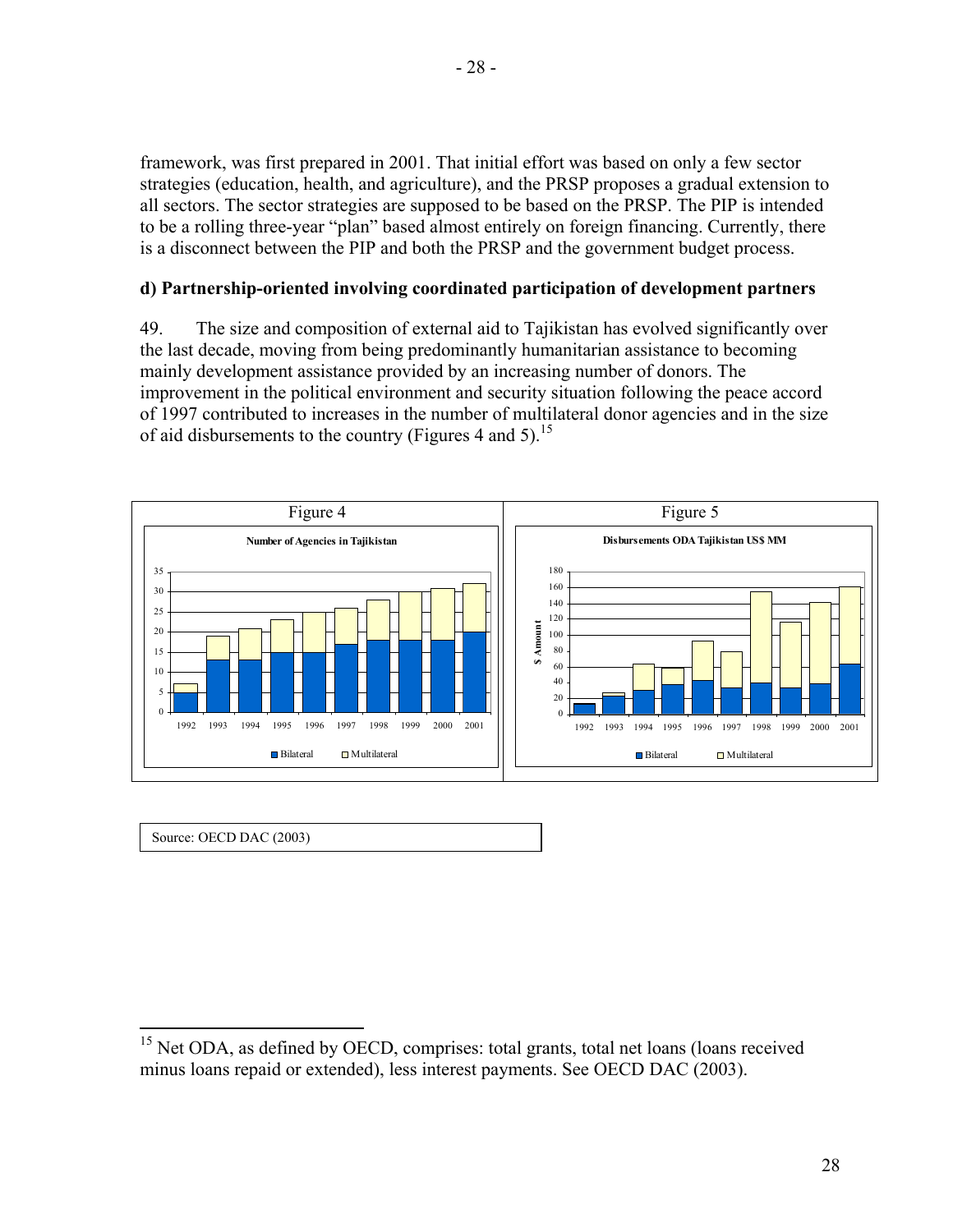50. Interest in Tajikistan further increased in the wake of the attacks on the United States on September 11, 2001. Tajikistan's strategic location and support for the war against the Taliban in Afghanistan translated into an increase in donor support. Donors pledged a record US\$900 million over three years at the May 2003 Consultative Group (CG) meeting in Dushanbe (compared to US\$390 million over two years pledged at the 2001 CG). The increased reliance on aid makes donor coordination even more relevant, especially since many donors are new to the country.

51. Donors were involved to varying degrees in the preparation of the PRSP, mainly through commenting on sector notes circulated by the nine SWGs. Donors provided comments on PRSP drafts and, on the whole, felt their inputs were taken into account. The participatory process was rated highly by donors at the May 2001 CG meeting held in Tokyo. At the May 2003 CG, the first to be held in-country, donors were presented with the completed PRSP and a draft of the government's Public Investment Program (PIP) for 2004-06. The government's emphasis was on securing donor-financing through grants, given the level of indebtedness and the limits on borrowing contained in Tajikistan's IMF-supported program (discussed below).

52. While donors did pledge substantial amounts in support of the government's program, the impact of the PRSP on donor programs is difficult to ascertain. In discussions with the evaluation mission, a number of donors noted that the unprioritized nature of the PRSP meant that it was easy for donor programs to be aligned to some PRSP objective or priority. The amount of the pledges must also be considered in light of serious implementation constraints in Tajikistan which resulted in disbursement of only a fraction of donor commitments in the period since the CG of May 2001.

53. For a large number of donors in Tajikistan, their involvement in the country is of fairly recent origin, so it is not surprising that there are no well-established donor coordination mechanisms. The PRSP has provided a potentially useful framework for a coordinated approach to providing development assistance to Tajikistan. As the head of one donor agency noted to the evaluation mission: "Donor coordination is a new and evolving theme in Tajikistan. Each donor is assessing how they can use the PRSP as an organizing framework." While there is strong coordination of donor programs in the education and health sectors there is significant overlap in terms of donor activities as a whole. Partnership orientation was, however, the highest rated underlying PRSP principle in the survey of PRSP stakeholders.<sup>16</sup> In particular, respondents felt that donors had supported the formulation of the PRSP and were beginning to align their assistance to the process.

 $\overline{a}$  $16$  Appendix I, section D shows the average for the group of six questions on Partnership orientation relative to the other underlying principles. Partnership received a mean score of 3.44 out of 5, where a score of 5 represents complete agreement with the statement. Partnership was followed by Relevance which received a mean score of 3.40.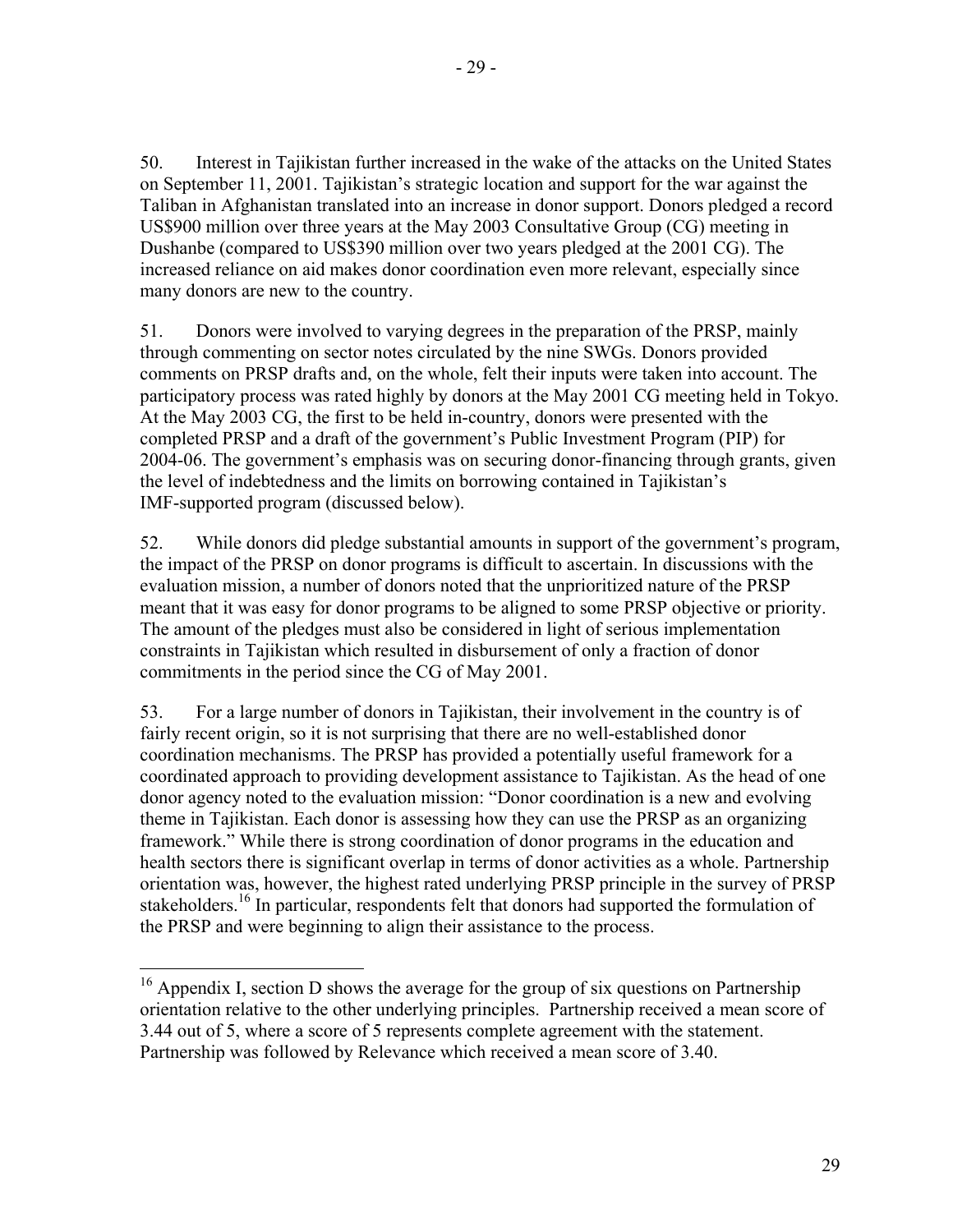- 30 -

54. During the evaluation mission, we formed the view that most coordination takes place on an ad hoc basis rather than within a structure promoting an ongoing dialogue among donors. Subsequently, we understand that in November 2003, donors held a meeting in Dushanbe to follow up on donor coordination issues that surfaced during the May 2003 CG, with a view to establishing a mechanism for regular interactions between CG meetings.

## **e) Based on long-term perspective**

55. The main objectives of Tajikistan's PRSP are to achieve increases in real incomes, fair distribution of the benefits of growth, and enhanced living standards of the poorest population in the country. These are long term goals. The PRSP discusses the strategy in relation to the Millennium Development Goals spelling out indicators for: (i) 2001 as the baseline; (ii) 2006 as a mid-term target; and (iii) 2015 as the long-term target (Table 2). Thus, there is a link of the PRSP to a long term perspective. But, there is no link between the 2006 and 2015 targets—one does not see a clear way to get to some of these targets, e.g. private sector share of GDP to rise from 30 percent to 60 percent in twelve years; a drop in the proportion of people living below the poverty line from 83 to 60 percent; or the proportion of the population having access to safe drinking water to rise from 52 percent to 80 percent by 2015.

56. How realistic are the PRSP targets that relate to the MDGs? The JSA characterizes some of the PRSP targets as either being conservative (poverty line reduction) or too ambitious (access to safe drinking water target). But this is quite difficult to do in the absence of reliable trend data. The Bank's Poverty Assessment Report (2000) was based on the Living Standards Survey of 1999, and only now—some 5 years later—is an update of the Living Standards Survey being launched. A UNDP-sponsored report concludes that out of 8 MDGs and 18 targets, more than half are not likely to be met by  $2005$ ,<sup>17</sup> and they are also not likely to be met by 2015.

 $\overline{a}$  $17$  Government of the Republic of Tajikistan and UNDP (2003). The report uses 2005 for the medium-term target and not 2006 as in the PRSP.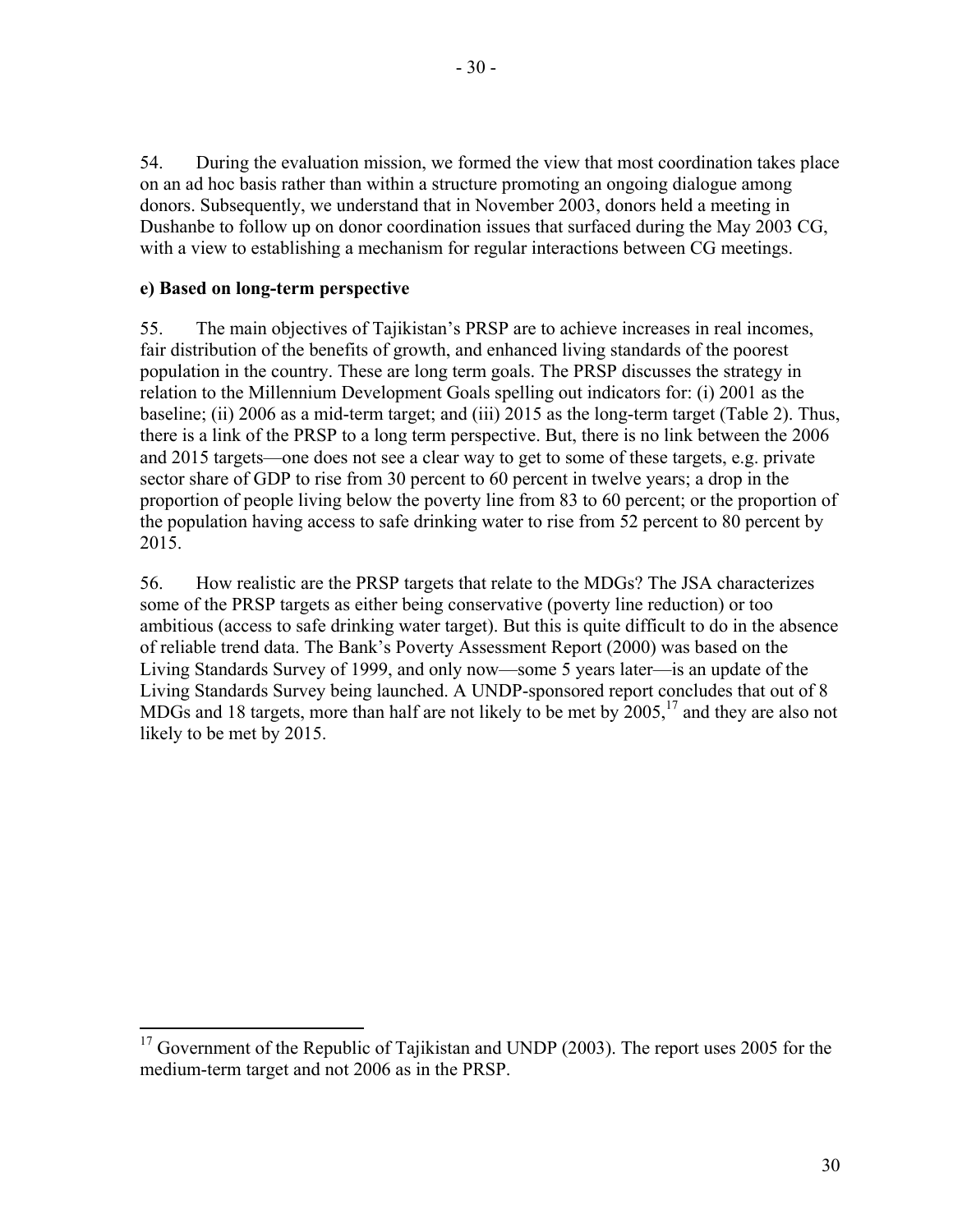| Indicator                                                               | 2001 | Mid-term target<br>for $2006$ | Target for<br>2015 |
|-------------------------------------------------------------------------|------|-------------------------------|--------------------|
| Percent of population living below poverty line                         | 83   | 75                            | 60                 |
| Primary education coverage (percent)                                    | 77 7 | 82                            | 90                 |
| Infant mortality rate per 1000 live newborns (2000)                     | 36.7 | 32                            | 25                 |
| Maternal mortality rate per 100000 live newborns (2000)                 | 43.1 | 40                            | 35                 |
| Percent of adult population with access to reproductive health services | 21.8 | 24                            | 30                 |
| Share of private Sector in GDP                                          | 30   | 40                            | 60                 |
| Percent of population with access to drinking water                     | 51.2 | 58                            | 80                 |
| Employment rate among able-bodied citizens                              | 56   | 59                            | 65-70              |
| Number of telephones per 100 residents.                                 | 3.6  | 4                             |                    |

Table 2. Poverty Reduction Targets

Source: PRSP.

 $\overline{a}$ 

## **C. Preliminary Evidence on Results18**

#### **Government spending on social services**

57. Government spending on social services in Tajikistan collapsed after the breakup of the Soviet Union. There has been a bit of a recovery in recent years, but at 7 percent of GDP in 2002, government spending on social services is estimated to be half of that in other CIS countries.19 Consistent with the objectives of the PRSP, spending on social services is projected to rise over the next three years both as a ratio to GDP and as a share of total government spending (Table 3). In terms of components, spending on education, which has increased slightly as a share of GDP since 1998, is projected to rise further through 2005. Spending on health has declined in recent years but is projected to recover and to exceed the 1998 level by 2005.

 $18$  At the time of finalization of this report, the first annual progress report on the implementation of the PRSP had not yet been issued. In particular, we had no information for gauging progress against PRSP targets. The section focuses on government spending and domestic institutions.

 $19$  See Box 2 in International Monetary Fund (2002a).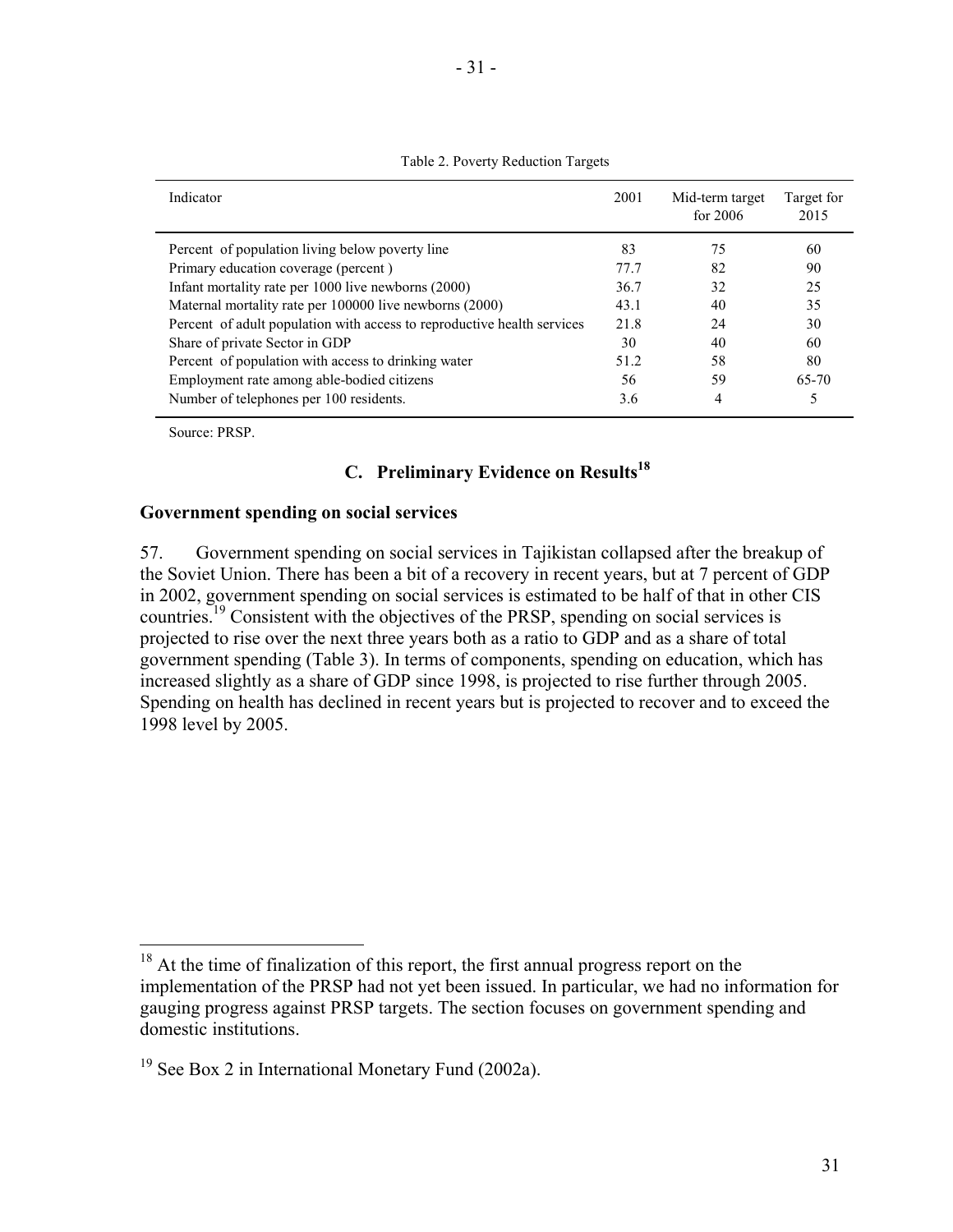|                                      |                                                         |      |      |      |                     | Projections |      |      |
|--------------------------------------|---------------------------------------------------------|------|------|------|---------------------|-------------|------|------|
|                                      | 1998                                                    | 1999 | 2000 | 2001 | 2002                | 2003        | 2004 | 2005 |
|                                      |                                                         |      |      |      | (In percent of GDP) |             |      |      |
| Total expenditure and net lending 1/ | 15.8                                                    | 16.6 | 15.2 | 16.2 | 16.8                | 17.3        | 19.2 | 19.1 |
| Social services                      | 5.9                                                     | 6.8  | 6.6  | 6.8  | 7.0                 | 7.3         | 8.6  | 9.1  |
| Education                            | 2.2                                                     | 2.2  | 2.0  | 2.5  | 2.6                 | 2.8         | 3.2  | 3.5  |
| Health                               | 1.1                                                     | 1.0  | 0.9  | 1.0  | 0.9                 | 1.1         | 1.2  | 1.4  |
| Social security and welfare          | 2.3                                                     | 1.9  | 2.3  | 1.9  | 2.0                 | 2.0         | 2.0  | 2.1  |
| Other social services                | 0.2                                                     | 1.6  | 1.4  | 1.5  | 1.5                 | 1.4         | 2.1  | 2.1  |
|                                      | (In percent of total expenditure and net lending $1/$ ) |      |      |      |                     |             |      |      |
| Social services                      | 37.0                                                    | 40.8 | 43.4 | 42.2 | 41.5                | 42.2        | 44.3 | 47.6 |
| Education                            | 13.6                                                    | 13.4 | 13.1 | 15.4 | 15.5                | 16.2        | 16.7 | 18.3 |
| Health                               | 7.2                                                     | 6.2  | 5.8  | 5.9  | 5.3                 | 6.4         | 6.3  | 7.3  |
| Social security and welfare          | 14.8                                                    | 11.4 | 15.3 | 11.5 | 11.9                | 11.6        | 10.4 | 11.0 |
| Other social services                | 1.4                                                     | 9.8  | 9.1  | 9.3  | 8.7                 | 8.1         | 10.9 | 11.0 |

Table 3. Government Expenditure on Social Services

Source: IMF.

 $\overline{a}$ 

1/ Total expenditures excluding external financed PIP.

#### **Impact on domestic institutions**

58. The authorities indicated to the evaluation mission that they have been implementing measures specified in the PRSP "policy matrix" to the extent that they can, and cited lack of external financing as the major factor hindering implementation.<sup>20</sup> All the ministries we spoke with said that their budgets for 2003 and the proposals under formulation for 2004 were based on the PRSP. However, the evaluation mission formed the view that not much has happened by way of working towards integrating the PRSP, the PIP, the MTBF and the government budget. This is an important task, since currently, the PRSP and the PIP appear to have different priorities. The PRSP has about one-third of the external resources indicated in the action program going to the social sectors, and about one-quarter to energy and transport. By contrast, in the PIP, about half of the resources go to energy and transport while the share going to social sectors falls from about 20 percent in the PIP for 2001-03 to 12 percent in the PIP for 2004-06 (Appendix II, Table A4).

59. The evaluation mission found that one year after completion of the PRSP, the institutional arrangements for monitoring its implementation were only now becoming operational, and that the roles of parliament and CSOs in the monitoring process had not yet been defined. The monitoring unit envisaged in the PRSP was formally established in September 2002, and procedures to guide its operations, including its relations with

 $20$  Although the PRSP "action program" was not fully costed, a preliminary estimate of total cost for the 3-year program was given as US\$689 million, of which US\$542 million (nearly 80 percent) was to come from external sources.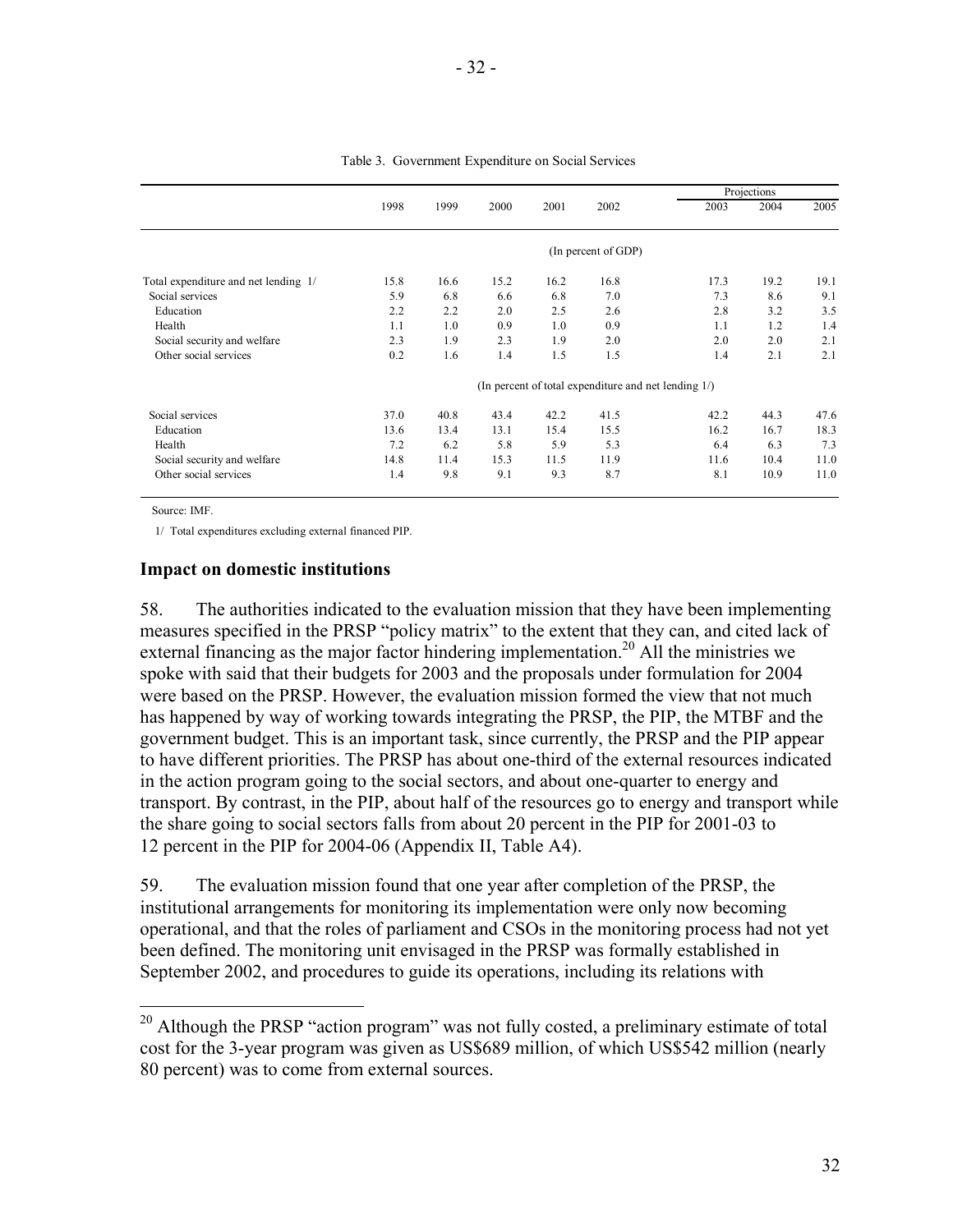government organizations that will be providing it with information, were spelt out in a Presidential decree issued in May 2003.<sup>21</sup> The adequacy of monitoring structures received among the lowest ratings in the survey of PRSP stakeholders, with over one quarter of respondents disagreeing that an effective system had been put in place to monitor PRSP results. $^{22}$ 

60. The unit, with a total staff of four, is rather small for its job description. One of its key tasks, the development of indicators, is underway in cooperation with ministries and other relevant agencies (e.g., Statistics Committee). The unit contributed to a recent UNDPsponsored government report on "Progress toward the Millennium Development Goals" which was produced by a working group that included representatives of government, UN agencies, and NGOs.

61. The government's attempt to more effectively coordinate donor assistance has led to a proliferation of units with responsibilities that include liaison with donors. There are two such units located in the Office of the President, one in the Ministry of Economy, and another in the Ministry of Finance. This has resulted in overlapping functions and accountability.

#### **IV. WORLD BANK SUPPORT**

62. This section turns to an assessment of the Bank's role in supporting the PRSP. Two main dimensions are reviewed: the quality of the Bank's support to PRSP formulation and alignment of the Bank's country assistance program with the PRSP priorities. Given the short time period between the Bank's new CAS in 2003 and the review mission for this evaluation, there is limited information available on implementation of the Bank's assistance strategy in support of the PRSP. Thus discussion of alignment of Bank financial and non-financial support largely entails comparing the intended program to the PRSP pillars.

#### **A. The Bank Program in Tajikistan**

63. Since 1997, when six years of civil conflict ended, the Tajikistan economy has been rebounding steadily. The conflict claimed 50,000 lives and destroyed much of the country's infrastructure. Poverty indicators dropped dramatically. Per capita income declined from \$1,050 in 1990 to \$150 a decade later. During this tumultuous period, there have been three CASs, with the last two occurring in the post-civil conflict period: 1998 and 2003. The Bank program grew from an inactive situation during the early 1990s into a full-fledged program by the late-1990s, encompassing policy-based analytical work, sectoral studies, lending, and

 $\overline{a}$ 

 $^{21}$  According to the PRSP, the unit would be responsible for: (i) monitoring progress towards meeting PRSP objectives; (ii) identifying reasons for delays in implementation and proposing measures to overcome problems; and (iii) monitoring the allocation of resources to the projects and actions listed in the PRSP matrix.

 $22$  See Appendix I, section D.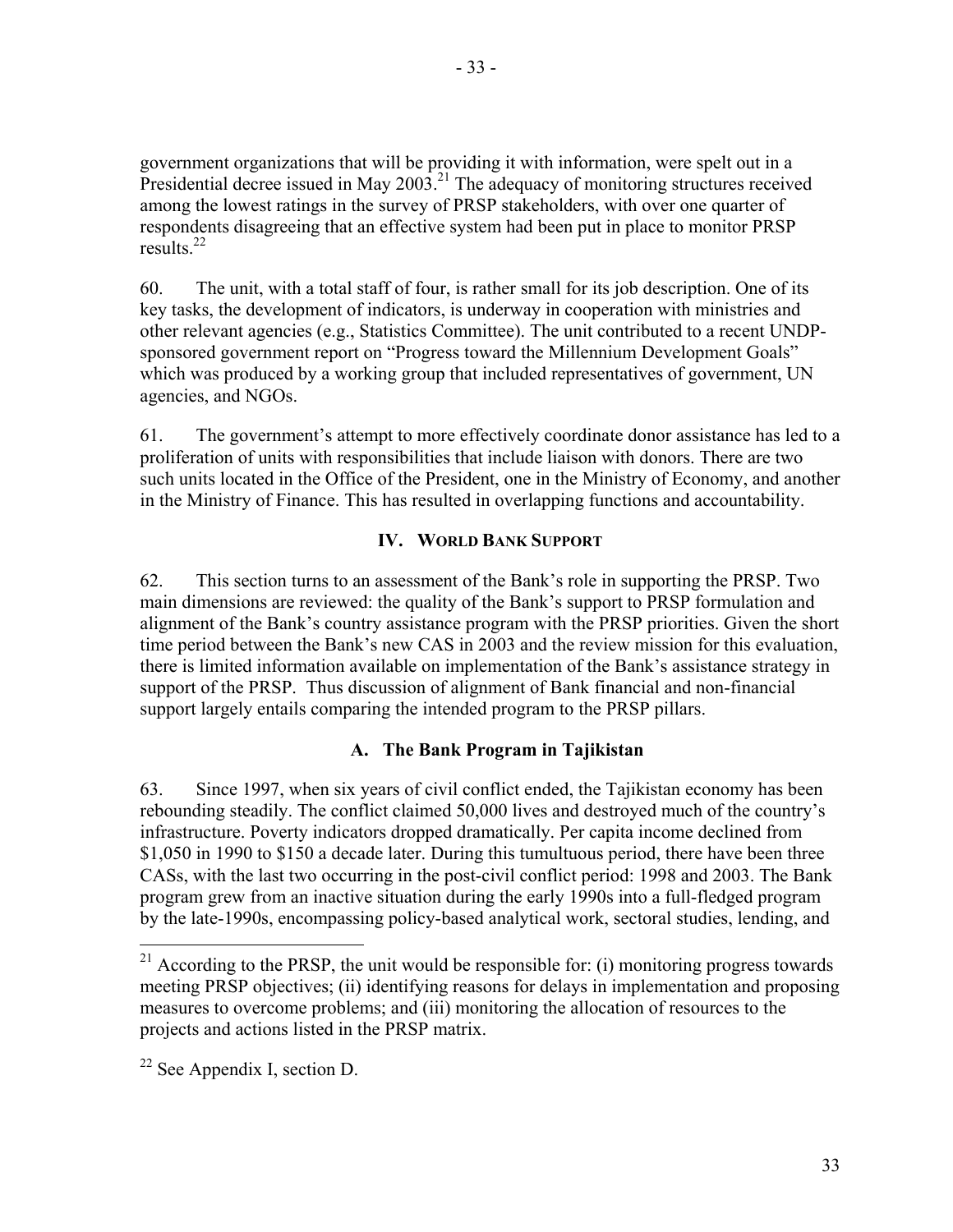technical assistance. Soon after the Peace Accord of 1997, the Bank undertook several emergency reconstruction and quick-disbursing loans, which had limited success. The 1998 CAS proposed a series of investment operations to develop capacity in support of sector policy reforms. However, these operations proved overly optimistic, and were plagued by delayed policy reforms and an increasingly difficult project implementation environment marred by corruption, procurement and management problems. In 1999-2000 Tajikistan had the highest proportion of problem projects in the Region, as assessed by the Bank's internal Quality Assurance Group  $(QAG)$ <sup>23</sup> Consequently, in 2002 after a Country Portfolio Performance Review, the Bank undertook a major effort to clean up the portfolio through restructurings and cancellations, and the portfolio showed steady improvement. As of November 2003, all projects in the portfolio were rated as not having major problems (see Appendix II, Table A5, List of Ongoing Projects).

64. The Bank work is organized through a hub setting: the Country Director for the Central Asia Republics (ECCU8) is located in neighboring Almaty, Kazakhstan. The Country Manager heads up the Dushanbe office with ten staff members.

#### **B. Bank Support for PRSP Formulation**

65. **Bank support at the poverty assessment level.** The Bank's activities over the period 1999-2002 played an important role in supporting the PRSP formulation process. In FY2000, the Bank completed a Poverty Assessment Study, which was the first comprehensive study in the country to analyze issues surrounding poverty in a holistic manner. The Poverty Assessment Report was both an analytic exercise and a training function on how to conduct poverty analyses. Substantial doubt existed at the time as to whether the government could organize itself to tackle poverty in a cross-cutting and comprehensive manner. Bank staff who were supporting the government's processes to formulate and adopt a comprehensive poverty reduction strategy recognized three steps that needed to be taken: (i) the government needed to organize the collection of comprehensive household data; (ii) the government needed to set up a special Monitoring Unit within the Presidential Administration to assess how the relevant line ministries could best tackle poverty issues systematically; and (iii) the government at the highest level needed to reach out to the non-government sector—the private sector, NGOs and individual citizens—who were considered to be important "change agents" in targeting support to the poorest groups of the population.

66. The Poverty Assessment Report served as the main analytic input to the PRSP exercise. It was the primary source of analysis of poverty data for the government and the donor community. The Poverty Assessment had analytical and strategic chapters on education, health, social protection, and agriculture. Coincidentally, the most focused parts of the PRSP are in fact these same three sectors/themes, except for agriculture, which is quite weak in the PRSP. The sectors where the Poverty Assessment did not provide any discussion

 $\overline{a}$ 

 $23$  World Bank (2003), page 15.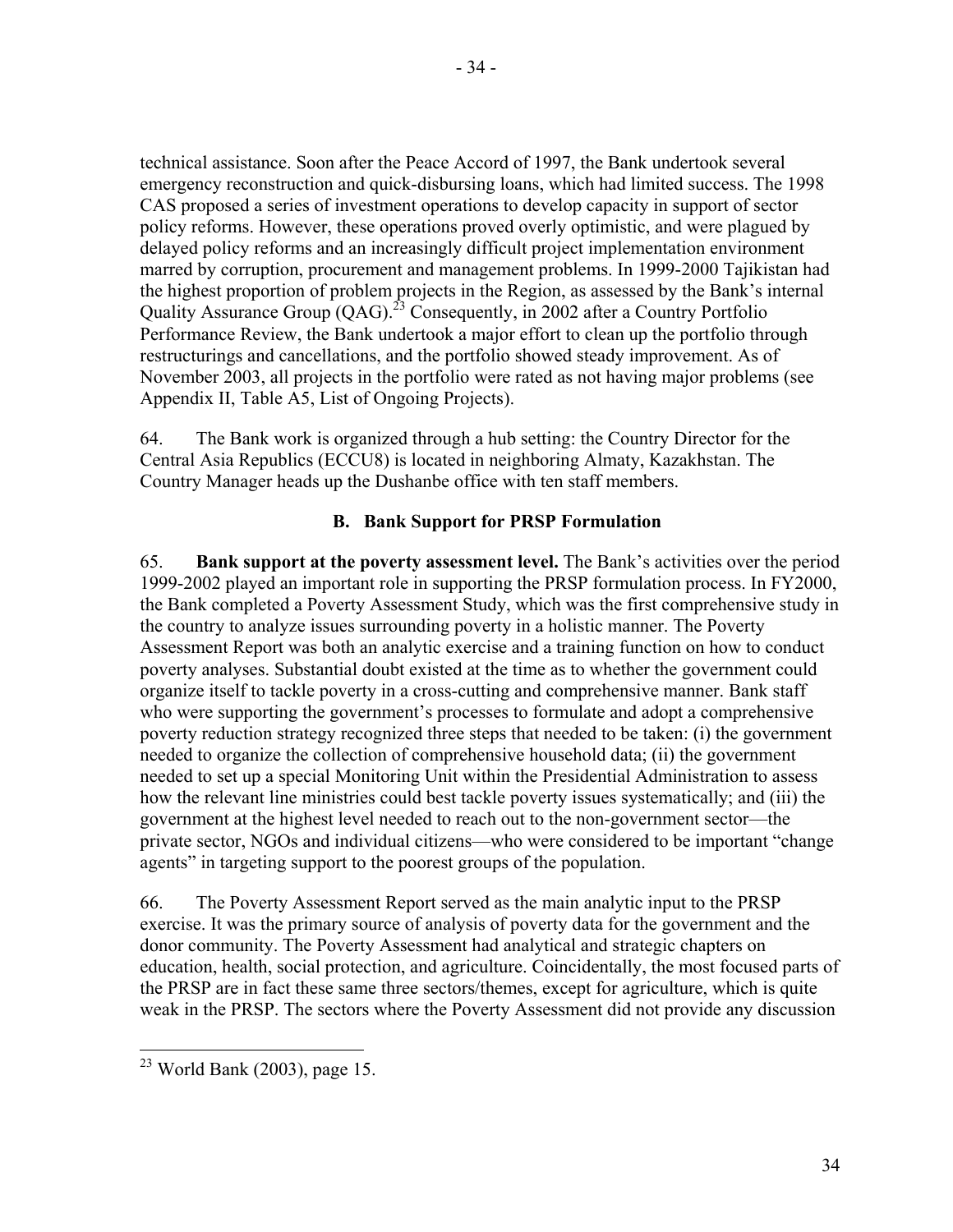at all (private sector development, infrastructure and energy) are the weakest parts of the PRSP.

#### **Sectoral issues**

 $\overline{a}$ 

67. The Bank's support to the PRSP process at the sectoral level was quite uneven (Box 4), with some sector units devoting close attention to the PRSP (education, health, and agriculture/rural development), while others found it quite difficult to figure out their entry points, for example in the energy sector where the Bank was not involved prior to 2000. (ADB had taken the lead in the sector up to that point.) Staff have conveyed feedback that it is easier for their colleagues in the social sectors to structure their assistance and dialogue around a PRSP process than it is for staff in the infrastructure, energy, banking, and private sector development sectors, where the links to poverty reduction are less obvious, but are equally important.<sup>24</sup>

#### **Box 4. Conveying the PRSP Comments**

The Bank helped key government officials who were responsible for leading the PRSP process to become familiar with current thinking on poverty issues, by involving them in Bank-led workshops in Moscow and Budapest (arranged by Bank's ECA Region). These workshops proved to be essential to the Steering Committee representatives in leading the PRSP exercise in Tajikistan. The Bank's detailed *PRSP Sourcebook*  (in two volumes) was passed on to the government, but feedback given to the evaluation mission suggests that the sheer size of "the Source Book" has made it difficult for the Government to absorb the book.

Bank sector specialists provided comments to the WGs on the various drafts of the PRSP Document. However, when it came to time for the WGs to reflect the comments that they had received from the Bank, they did not know how to deal with some of the comments, and mentioned to the evaluation mission that direct meetings with the sector specialist who had prepared the comments would have been useful. The Bank's local office played a coordinating role in relaying the comments to the government, but the process could have been strengthened if there had been either a special mission organized to discuss the PRSP Document in its last stages, involving the key Bank sectoral staff; or a video-conference held between the WGs and the Bank sectoral staff. At the same time, the WGs did not always seek out Bank views in a timely fashion.

The evaluation mission found some disconnect between what the NGO Poverty Assessment Report (see earlier section) was saying, and the Bank, and the WGs. Some Bank sectoral staff were unaware of the NGO Report. The detailed work in reconciling comments for the final PRSP was often left to consultants, which complicated matters.

68. Experience in Central Asia has shown that the energy sector<sup>25</sup> has direct relevance to the macroeconomic framework and to fiscal issues and trade balance issues, especially in

 $24$  Aggregate figures for the Bank's administrative budget in supporting the PRSP are as follows: US\$230,000 in FY01 and US\$162,000 in FY02. Sectoral composition is not available.

<sup>25</sup> Several working papers issued by the ECA Region of the World Bank, as well as "Transition: A Review of the Reform Process Ten Years after the Fall of the Soviet Union," a study released at the Annual Meetings in Prague in September 2000.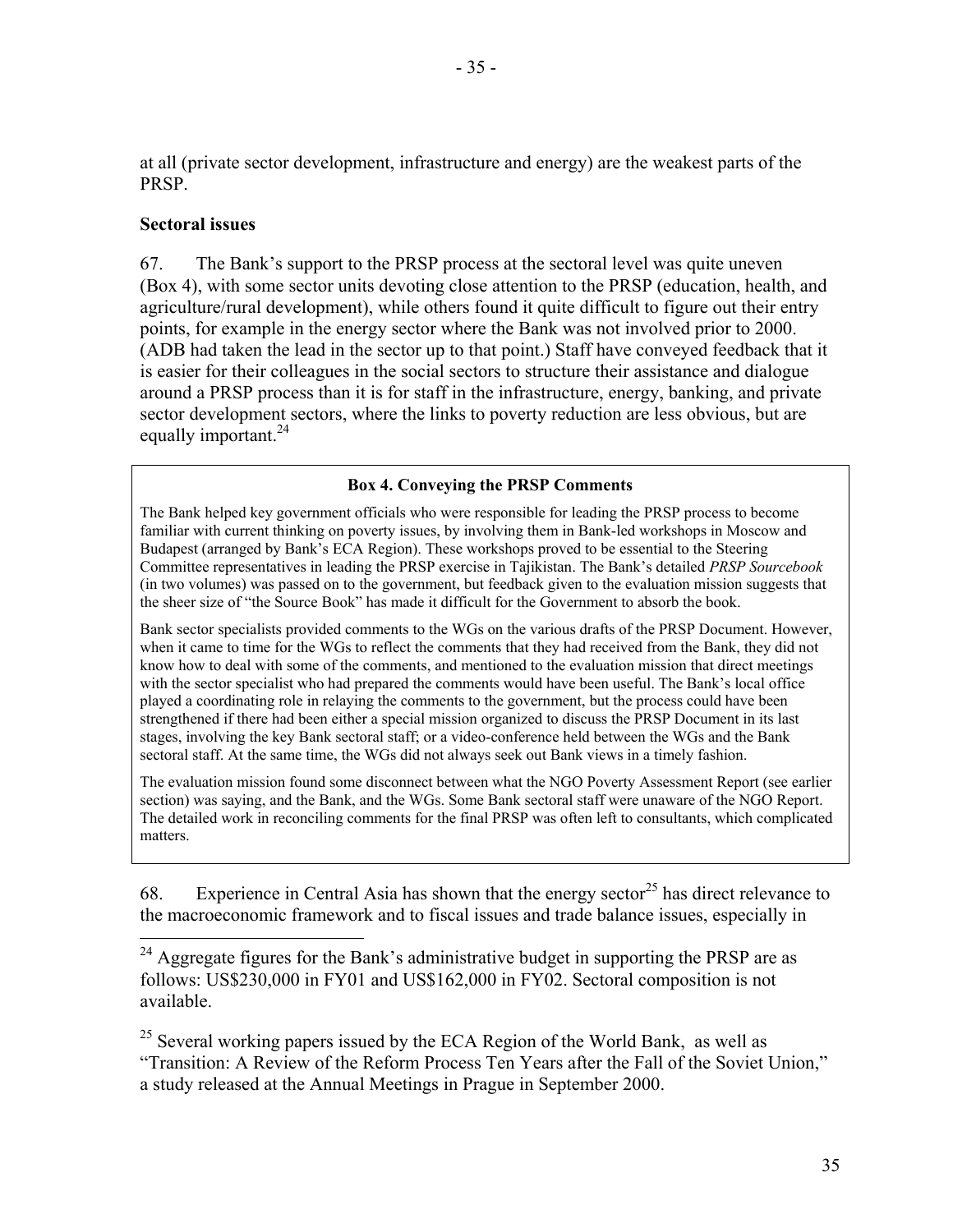non-oil producing, gas-importing countries like Tajikistan. At a household level, the lack of proper heating systems in this cold climate, including how electricity and natural gas are priced, and whether there exists effective targeting of needy households, are issues that have a large impact on the lives of the poor. Yet beyond broad statements about "the need to adjust household energy pricing and tariffs," the PRSP as a process (and as a document) was not especially useful in being able to address energy sector considerations. Nevertheless, the sector came to feature prominently in the IMF's PRGF (see later section).

69. Moreover, the way the government organized the nine working groups did not help in being able to tackle the energy and poverty-related issues in a systematic manner: the sector has a direct impact on the lives of the poor (especially because of heating needs in cold climates), yet it was not featured as one of the working groups. Instead, the sector was folded into the overall discussion of "Infrastructure," with the result that energy-specific issues got blurred with the discussion on public utilities generally, including that of water and transportation.

70. In assessing sectoral differences, ex-post discussions with representatives of the working groups reveals that the Bank's work on education, poverty analysis, social protection, health, energy, and agriculture/land reform have been the most appreciated as having relevance to the PRSP. The discussions also revealed that the Bank's work in private sector development, the financial, water, and transportation sectors have had the least input into the PRSP.<sup>26</sup> Partly this is on account of "conceptual affinities" or lack thereof as mentioned (energy is seen as being directly relevant to poverty impact in Tajikistan), but it is partly explained by the fact that staff are constantly "fire-fighting" on their project preparation and supervision work. As regards other TA work, the second Institution Building (IB2) Credit included a substantial training and TA portion for developing software and a data bank that has since been transferred to the MoF's data systems. This work has the potential to provide practical input to the targeting of expenditures on poverty-related programs.

 $\overline{a}$  $26$  For example, the Dushanbe Water Supply Project, which was approved in 2002, has not led to a set of norms being adopted for provision of water supply and sanitation services generally. The PRSP matrix of measures mentions that in addition to Dushanbe, "water supply projects will be realized in Khojand and Dangara cities". The MDGs for Tajikistan envision that the proportion of persons without access to safe drinking water would be cut by half by the year 2015. Currently, 51 percent of the population is connected to a water supply system, while 49 percent receive water form other sources, many not being of safe quality. In order for the un-served proportion to drop to 25 percent, it will require a scale of resources that has not been estimated.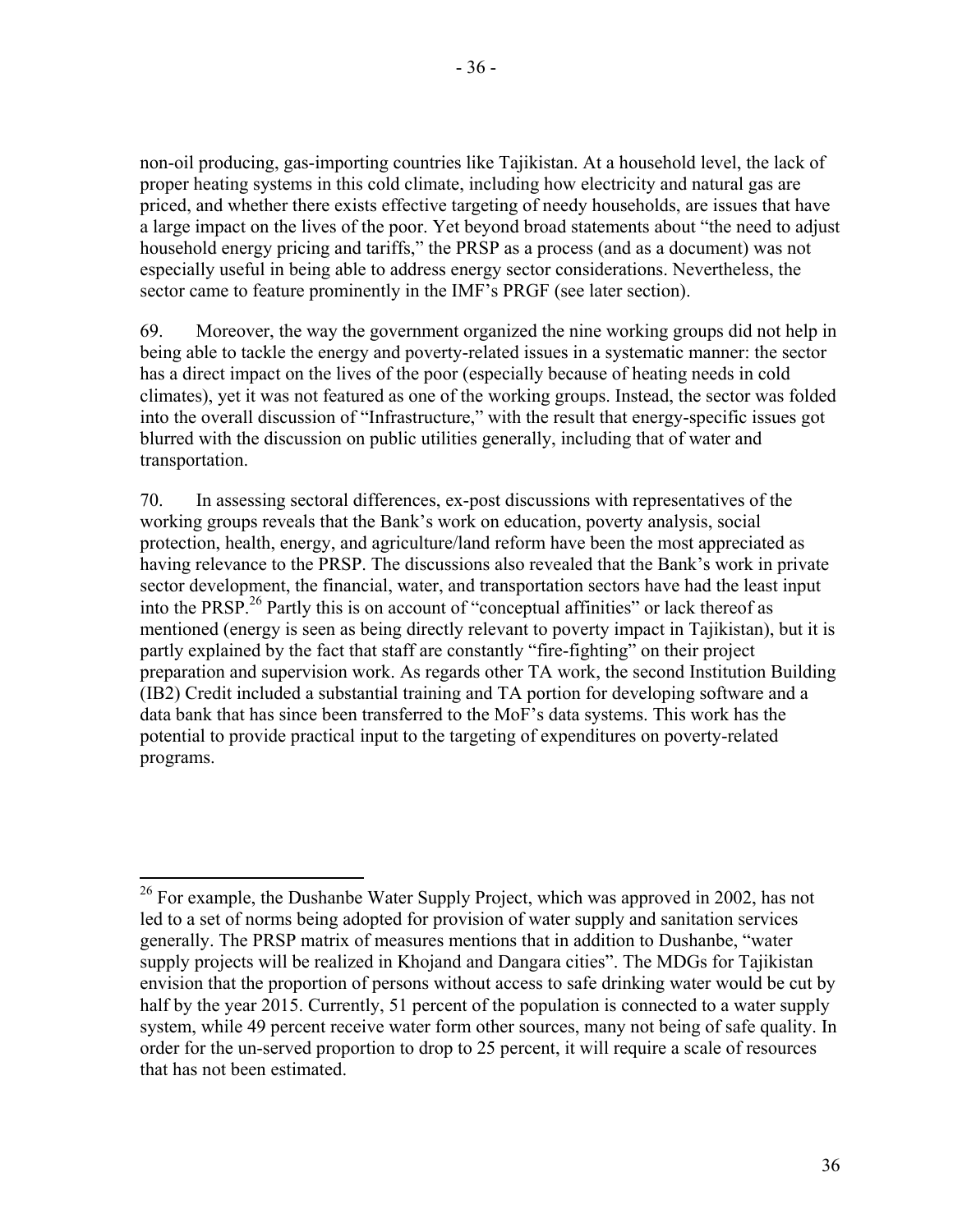### **C. Bank Alignment with the PRSP**

71. **Country assistance strategy**. A new CAS was endorsed by the Board in February 2003, and given the short time for implementation of the assistance strategy, discussion of alignment is limited to comparison of intentions in the CAS to programs in the PARPA. In a departure from many CASs, the Tajikistan CAS takes a perspective of 5-6 years and, in that sense, represents a better fit with the long term perspective of the PRSP. The CAS contains four guiding principles that are also pertinent to the PRSP: (i) effective institution-building takes time; (ii) communities have to do more to help themselves; (iii) increased attention has to be paid to infrastructure deficiencies, unfavorable geography, and the difficult regional trade environment; and (iv) the Bank has to set manageable priorities and focus on implementation aspects.

72. Among the lessons mentioned in the 2003 CAS that are drawn from the preceding CAS period, the evaluation mission believes two are particularly important for the Bank's continued support of the PRSP: (i) attracting more experienced Bank staff to work on Tajikistan is an important precondition for success in the country's difficult environment; and (ii) with too few overall resources and an enormous reform agenda, donor coordination must move beyond information sharing to establishing partnerships and supporting joint programs. A central theme in the CAS is that governance and institutional capacity within the country remain as serious constraints to delivering an effective program, including in regard to the PRSP.

73. In order to assess the alignment of the CAS with the PRSP, it is necessary to emphasize the four elements of the poverty reduction strategy as mentioned earlier in Box 1:

- to encourage equitable, labor intensive economic growth, with an emphasis on exports;
- to support efficient and fair provision of basic social services;
- to target support to the poorest group of the population; and
- to improve governance and security.

74. The 2003 CAS contains a matrix of planned activities that is largely organized around the nine working groups used during PRSP formulation. There are several exceptions. Most noteworthy is that Community Driven Development (CDD), which is a prominent component of the CAS matrix, does not appear in the PRSP's nine working groups. Similarly, neither do knowledge activities, which are included in the CAS matrix. At a minor level, the separate listings that appear in the PRSP for education, health care, and social protection were combined in the CAS matrix into one sector: Human Development. Environment is grouped with agriculture, whereas in the PRSP it is grouped with tourism.

75. **Bank support in lending**. The level of IDA's lending will depend on the country's macroeconomic performance, its progress on governance and structural reforms, and the status of the portfolio. Under the current base case scenario, the CAS provides up to US\$80 million consistent with the IDA allocation triggered by macroeconomic performance, in particular external debt management, as well as the continuation of structural reforms. Due to the phasing out of Tajikistan's status as a transition country in a post-conflict situation, this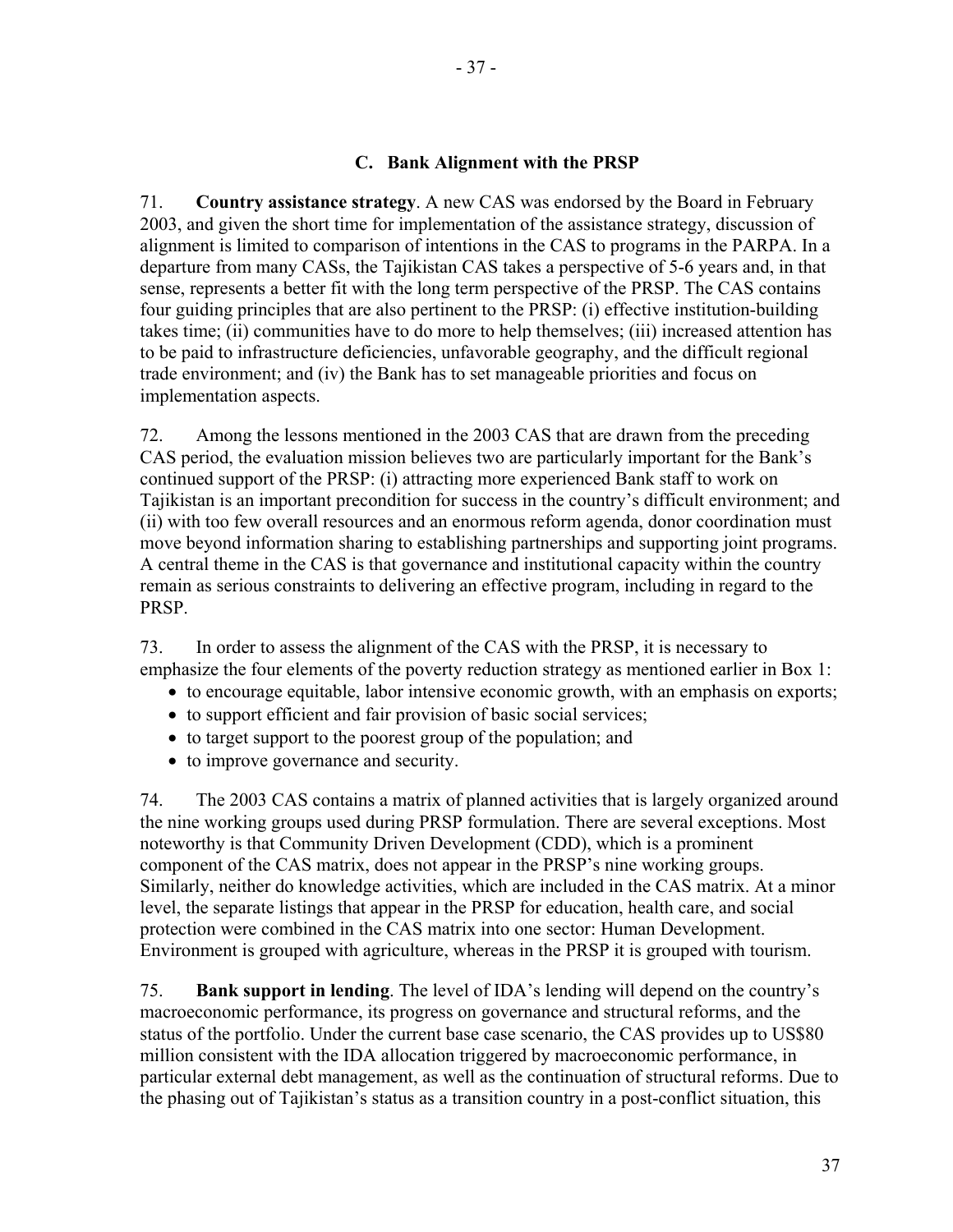lending is lower than in the past. Of direct relevance to the overall PRSP support, satisfactory progress regarding macroeconomic stability and structural reforms would allow IDA's lending to move from a base case, which includes a Structural Adjustment Credit, to a high case scenario that would include a Poverty Reduction Support Credit (PRSC in FY05 for US\$20 million). If the country fails to meet the performance triggers in the 2003 CAS, the program would be reduced to the low case scenario (US\$45 million) and projects would be limited to supporting basic social needs (see Appendix II, Tables A6 and A7 for the scenarios and triggers).

76. Other operations have direct relevance to the four PRSP pillars. As regards the first pillar (economic growth and exports), the Bank plans to support financial sector reforms, particularly improvements to the regulatory framework, bank restructuring and capacity building. Investment projects will focus on micro and small enterprises and private family farms as well as providing private banks with the means to channel funds (first pillar). The CAS also includes two investment projects that relate to the first and third pillars: the Community Agriculture and Watershed Management and the Banking and Private Sector Support. A review on Future Directions in Agriculture is proposed to gather information for future reforms in agriculture.

77. The government noted its concern about the projected decline in IDA lending as the country moved from a post-conflict situation to a more stable situation. As regards adjustment lending, the privatization of agricultural land (land reform) is a major topic. A Regional Study on Microfinance as well as a multi-donor conference on Expanding Access to Microfinance in Central Asia were held (both in FY03) with the aim to provide information on development of microfinance in Central Asia and to develop best-practice approaches.

78. As regards the second pillar, the Bank plans to help provide basic social services to the poorest members of the population—through engagement of communities and NGOs. Two proposed projects will help provide basic social services: education support and empowerment and community and basic health, and three projects will be directed at supporting community-level infrastructure: community agriculture and watershed management, Ferghana Valley water, and municipal infrastructure. Ongoing operations are pilot education, primary health care and farm privatization support. Several ESW tasks will provide the basis and information for appropriate actions in this area.

79. As regards the third pillar, the targeting of support to the poorest groups, the non-lending work (see below) appears the most relevant. Poverty and Social Impact Analyses (PSIAs) in energy and land privatization/land reform are also potentially important pieces of the program (see section on Bank-Fund collaboration).

80. The CAS's agenda for the fourth pillar of the PRSP—the *improvement of governance and security*—stretches over the medium and long-term. At the CG meeting in May 2003, the government stated that it was making significant progress regarding governance issues, whereas donors and NGOs felt that a much more concerted effort and focus on this area was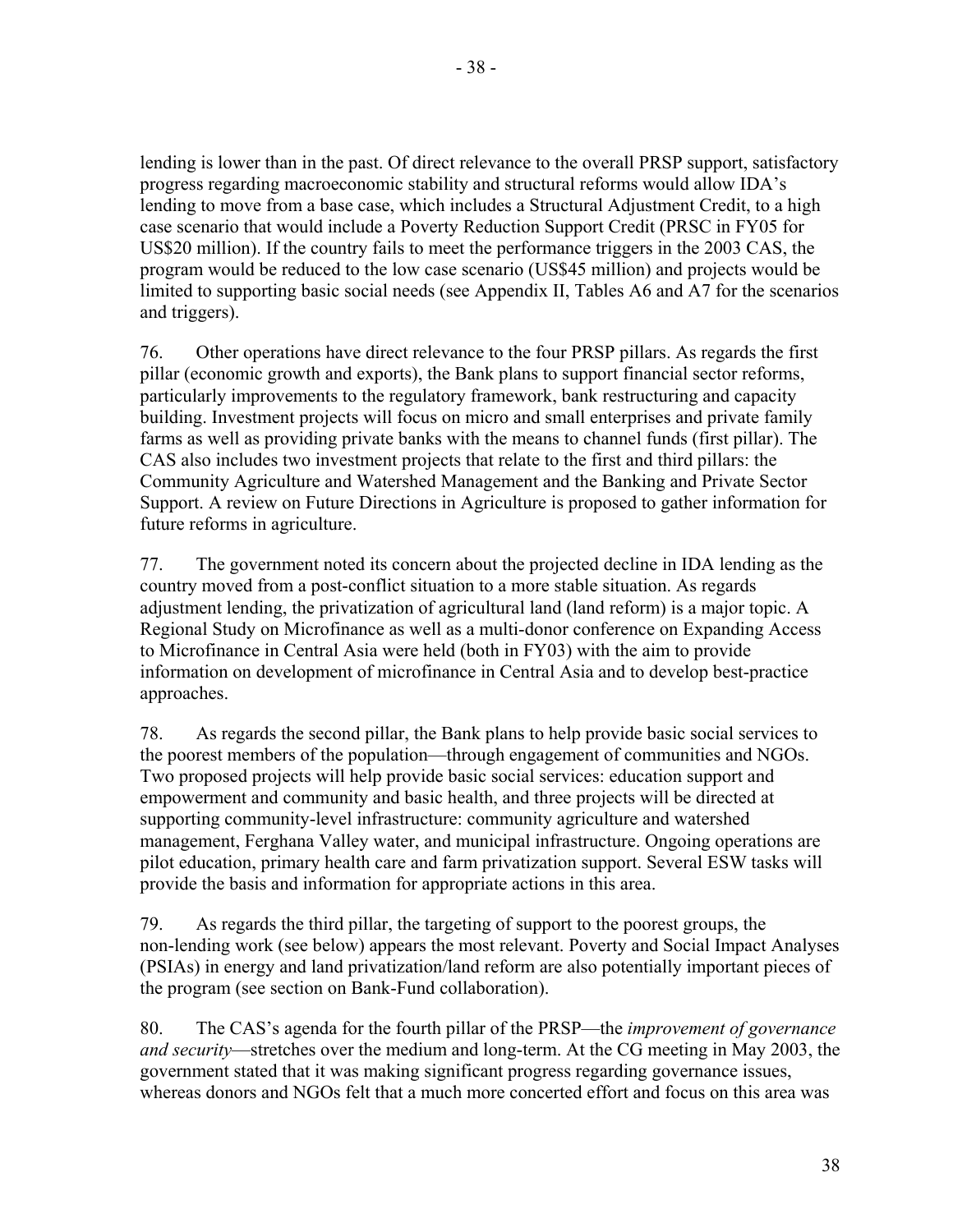needed. Government officials pointed out that specific sectoral investments such as energy development and infrastructure were essential for growth, while donors felt that the commitment to economic reform and to improving security was still too weak for a large preponderance of these investments.

81. To assist in improving governance, the Bank will focus on public sector management reform, including civil service reform, and try to strengthen the customs and tax departments, and improve the budget process. The ongoing PER, CPAR, and CFAA will provide information for actions to take. The Bank is also working with the AsDB on its Governance and Institutional Review, which will be the analytical base for the adjustment operations under this CAS. The legal basis of the public procurement system will be reformed with the help of a proposed IDF grant on public procurement (FY05). Moreover, all new investment operations will contain capacity building activities and each of the ESW tasks will be used for developing joint products and share knowledge. As noted in earlier sections on public administration reform and the NGO Poverty Assessment Report, all these CAS components and potential Bank actions/activities are aimed at the same basic problem that was flagged in the PRSP formulation stage: weak institutional capacity.

82. **The CDD approach in projects**. A key element in the CAS revolves around the community-driven development (CDD) approach. CDD is a decentralized approach to designing and implementing projects, using local communities in a substantive manner.<sup>27</sup> Board discussion of the Tajikistan CAS highlighted the riskiness of this approach, while agreeing that it had a role to play in the country, and stressed the importance of considering the broader growth agenda and sources of future growth. Risks outlined by Board members included the substantial concentration of authority at the central government level, capacity constraints with regard to coordination between the central government and the communities, and limited prior Bank activity in this area.

83. The government expressed some uncertainty regarding the interface of the CDD focus that is contained in the CAS and the strategy and measures of the PRSP itself. Specifically, government representatives see a need to develop institutional capacity *within the line ministries and public sector agencies*, which they feel should have the primary role in helping to fight poverty. While the government plans to involve local communities and district agencies and councils in this work, they are quite unsure about how best to do this. Officials also echoed the earlier comments by Board members at the CAS discussion in

1

 $27$  The CDD approach has been classified into four categories: those that help the enabling environment (policy and institutional reforms oriented toward increased control of decisions and resources by communities); those that embody community control and management of investment funds; those that embody community control without giving them management of investment finds; and those that use local governments, usually where there are elected local governments that make decisions on planning and implementation. See Kumar (2003), page 5.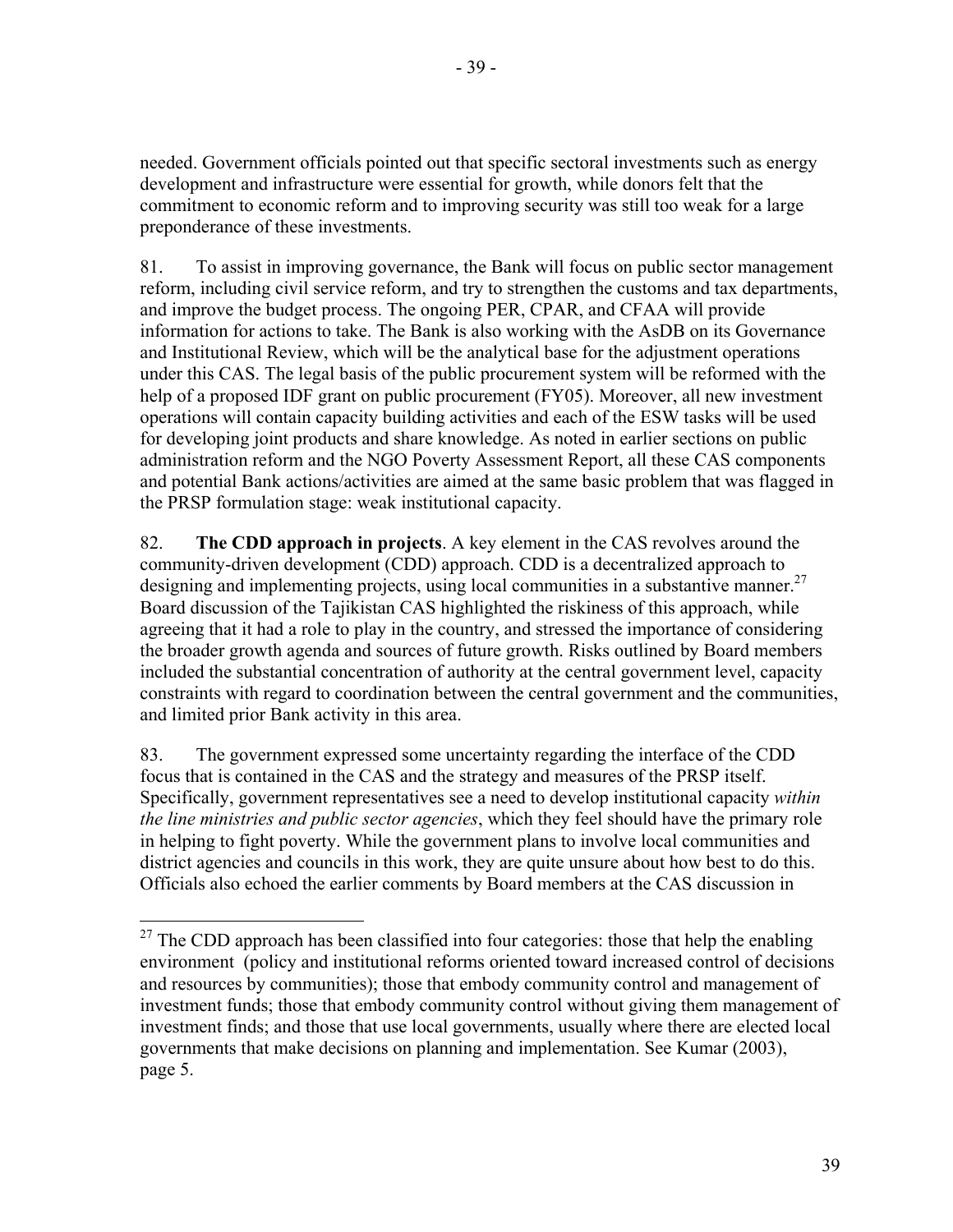welcoming attention by the Bank to physical infrastructure issues, which they say has a strong potential to affect growth, and thereby reduce poverty. Examples given were the Bank's work in assisting the government with the energy and land reform PSIAs, and power generation including what to do about the unfinished and deteriorating hydropower projects in the country.

84. Discussions with NGOs and field visits outside Dushanbe confirmed to the evaluation mission that there are significant challenges and risks to the CDD approach. In the mission's view, three points arise: (i) factoring in capacity constraints at the local level, as well as at the center (national capital and Oblast capitals); (ii) constraints in scaling up quickly to assist in achieving the PRSP's time-bound targets; and (iii) meshing with the CDD projects or programs of other donors in the country.

- Institutional capacity constraints exist at the local level, as they do at the center. There are few decentralized municipal structures operating in the country. Neither are community groups well formed. Those that exist will need guidance on setting norms and standards, be it a water service delivery project or building a school.<sup>28</sup> Designing CDD projects that combine support for capacity building at the local and central levels with implementation of subprojects at the community level may result in very complex CDD operations which could be a challenge to implement.
- The timely scaling up of CDD activities will be critical to maximizing poverty reduction impact. Three dimensions appear relevant to achieving this in Tajikistan. First, adequate capacity to facilitate the CDD process at the community level, through NGOs, and de-concentrated public agents is important. Second, communities are not homogeneous and there will be need to tailor interventions in each community to its particular needs. Third, clear policies in support of local resource allocations and decisions need to be in place.
- Since other donors are also using CDD approaches in the country, the Bank will need to harmonize its work with that of the other donors. The Bank's close coordination with NGOs, local governments, and other donor assistance will be especially crucial in this area, as acknowledged by Bank staff.

# **Bank support in non-lending/analytical work**

 $\overline{a}$ 

85. The Bank is increasing its program of analytical work in Tajikistan, which has important potential to assist PRSP implementation. Five exercises are worth noting:

 $28$  Sentiment expressed by the group of NGO representatives and community groups, with whom the evaluation mission met in Khojand and Dushanbe.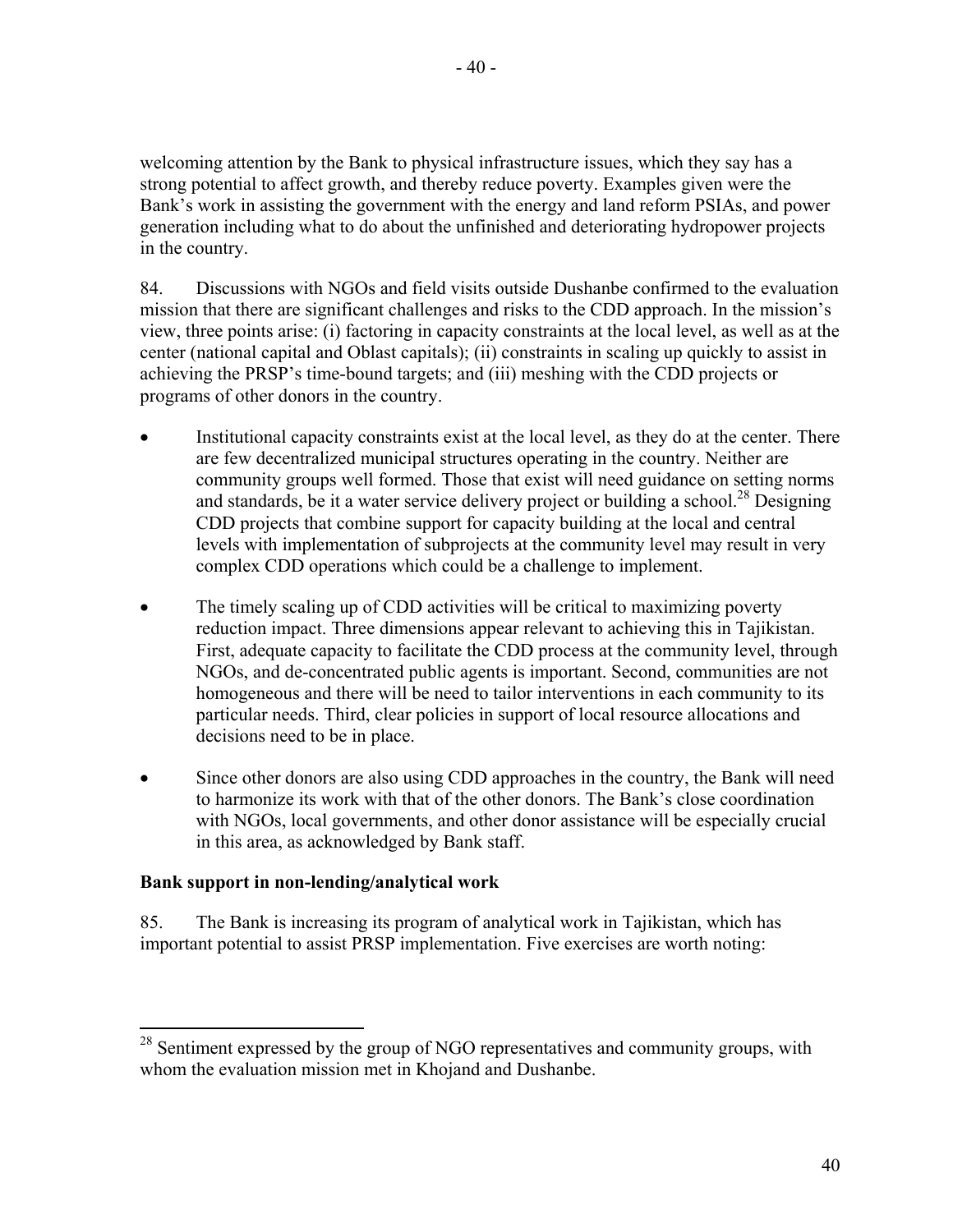- **The medium-term Public Expenditure Review (PER).** The PER is analyzing the budget expenditure-setting process to see if it is sufficiently geared to supporting the PRSP objectives. Lack of prioritization is the key problem—the PRSP represents more of a shopping list than a strategy, and since some of the investment projects are of questionable priority, the PER mission has an important function to play in regard to helping the government in properly prioritizing its investment program. The Public Investment Program (PIP) document that was distributed at the CG meeting does not give any basis for expenditure prioritization, as it merely lists projects that were either underway or planned at the time, but no key measurement or estimated rates of return indictors are shown. $^{29}$
- A clear link of the ESW program to the PRSP is represented by the ongoing **Living Standards and Measurement Survey and Poverty Update**. This update involves surveying households, using an expanded survey form (570 questions) to capture more disaggregated data than was obtained in the 1999 LSMS.
- A **Social Sector Expenditure Review** was completed in October 2002. Its results are feeding into the PER.
- An **Education Sector Review** was also completed in October 2002 and its results were fed directly into the CAS in the base case lending (see planned Education program).
- To bring about sustained economic growth in Tajikistan, the role of the private sector is paramount. The Bank is conducting a **Business Environment and Investment Climate Review** that focuses on reducing the institutional and regulatory constraints that impede business development. This work will feed into the PER work, and the restructuring of public assets would be supported by policy-based lending.

86. In addition to analytical work, the Bank's ongoing projects also help to address poverty concerns. Both can contribute to solving common issues such as the lack of counterpart funds, and how priority expenditures can be protected in the budget.<sup>30</sup> Much of

<u>.</u>

 $29$  The share of energy and transport projects in the PIP is much higher than in the PRSP. The latter allocates 34 percent of external resources (or nearly 40 percent of total resources) to the social sectors compared to 12 percent in the PIP for 2004-2006 (or 22 percent in the 2001-03 PIP). For energy and transportation together, the PRSP has 27 percent while the new PIP has about 50 percent.

<sup>&</sup>lt;sup>30</sup> The IMF team noted that Bank project staff should flag to them those cases where priority expenditure needs are not being funded in the budget utilization figures, and since the IMF reviews these quarterly, the IMF would be willing to take the matter up with the appropriate MoF officials. This was recently done in relation to the education sector expenditures.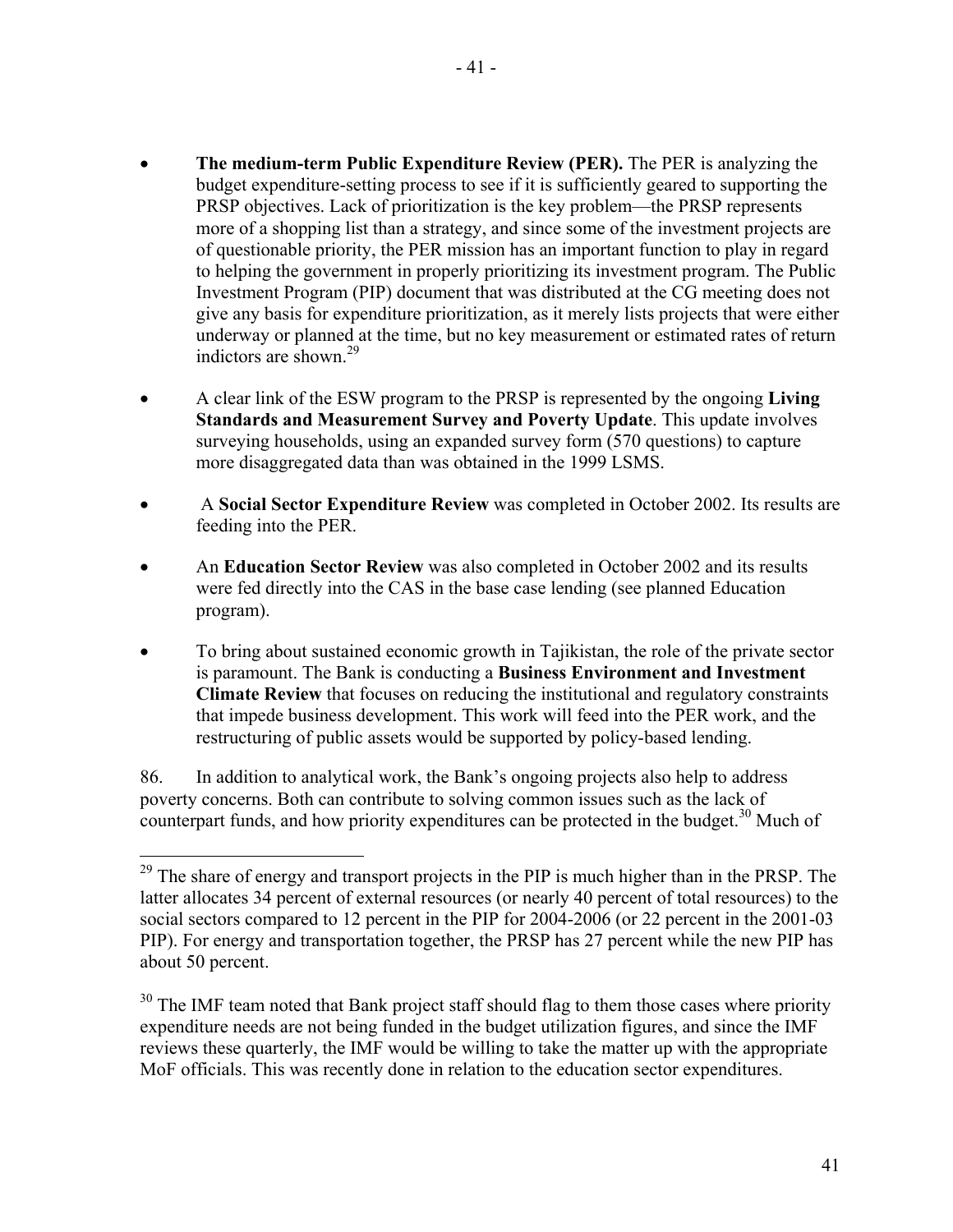the Bank's program revolves around capacity-building and rehabilitation issues, which are pressing in the country, given the country's recent emergence from civil conflict. Rehabilitation and new investments need to go hand in hand. Sectoral staff need to be up-todate on emerging poverty trends and assess what this implies about the tradeoff between new investments and improving the maintenance of current assets, and about solving institutional problems that might emerge in their project-specific interventions.

87. **Capacity building in PRSP implementation**. In 2003 the Bank approved a grant for Provision of Implementation Support and Development of Monitoring Indicators for the PRSP. The grant is channeling technical assistance to the PRSP unit in the Presidential administration, which has been set up to coordinate the implementation of the PRSP. The ECA PREM Unit and the consultants to be hired under the grant would assist the government in designing the main indicators that it requires to strengthen its implementation of the PRSP. Funding for the grant comes from the Bank's Global Trust Fund for PRSP work.

88. The selection of Tajikistan by the World Bank Institute as a focus country for its capacity building programs should allow training and global distance learning opportunities to be delivered to key officials, and to have these activities geared around supporting the PRSP objectives. Moreover, regional learning opportunities and seminars at the Bank's Kazakhstan hub office, and at other ongoing PRSP exercises such as in the Kyrgyz Republic, could play a valuable role. $31$ 

# **D. Other Issues**

89. The evaluation mission's assessment of the Bank support role indicates five issues that merit attention: (1) creating closer partnerships with other donors on PRSP issues; (2) monitoring the implementation of the PRSP; (3) sequencing the Bank's work on PSIAs; (4) designating a focal point on PRSP work in the Bank's program; and (5) increasing the interactions with the hub setting.

# **1. Creating closer partnerships with other IFIs and donors**

90. The evaluation mission assessed whether the PRSP has so far facilitated ownership. The view is that ownership was quite evident in 2001 and 2002, but that it has petered out in 2003. As a result, a significant revamping is needed. The Bank can play an important role in this revamping by taking certain actions jointly with other donors and liaising closely with the Aid Coordination departments in the government.

91. At the CG meeting in May 2003 in Dushanbe, the Bank exercised a direct role in keeping the PRSP on the radar screen. The meeting included discussions of policy issues and capacity aspects in project implementation. In November 2003, a follow-up to the CG meeting was held, again in Dushanbe. Closer coordination of the various sectoral programs is

<sup>1</sup>  $31$  For example, a workshop was held in Bishkek in December 2003 on the Kyrgyzstan PRSP.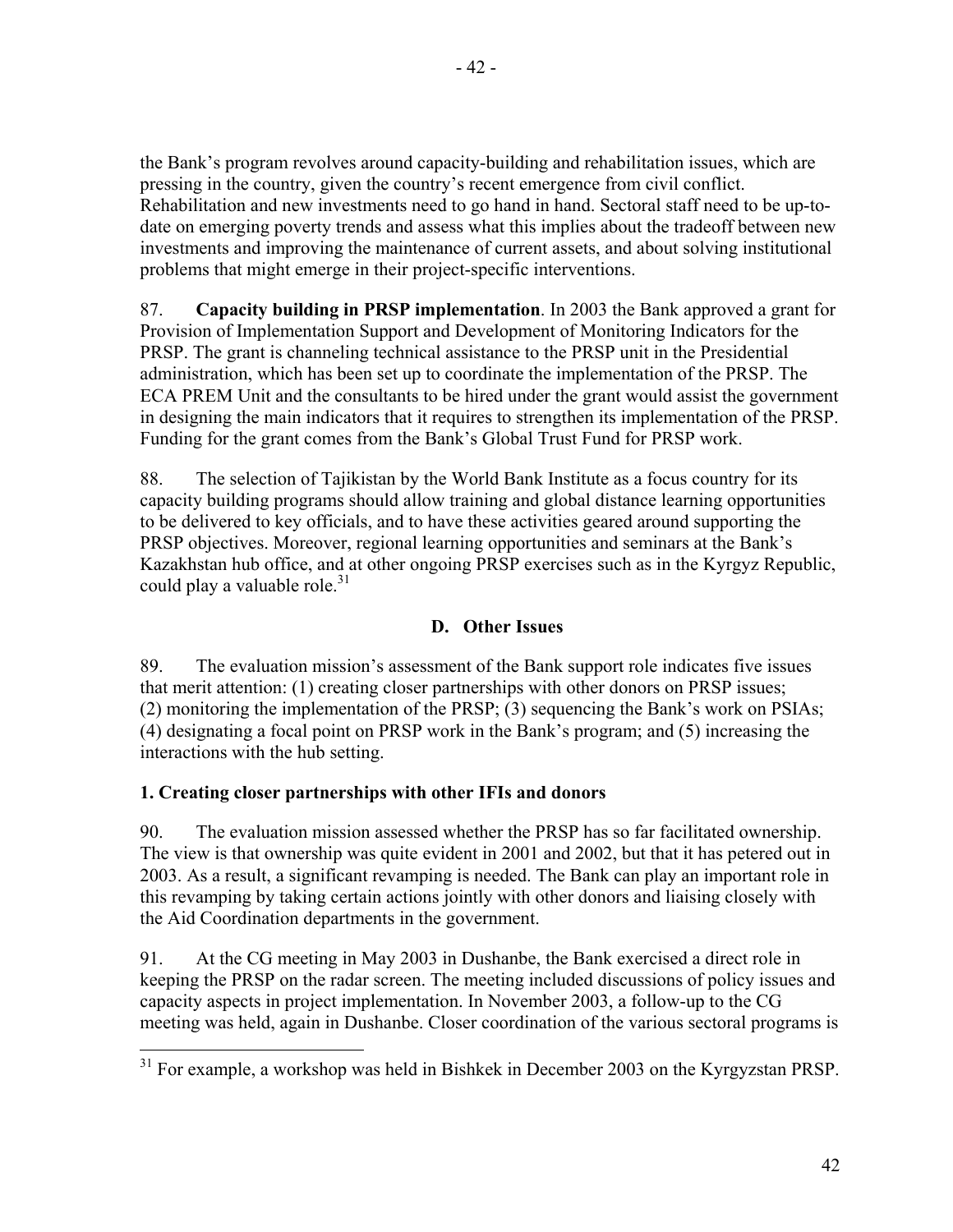helping to avoid overlap among donors so as to render effective support to the ongoing PRSP implementation phase. The idea is to build in interaction between the main event CGs and the smaller follow-up meetings so that implementation issues can be addressed in a more systematic way. There have also been meetings among donors and the government on more specific matters such as community development.

92. The Bank liases with the government's Aid Coordination department, but as noted there are four of these units or departments in the government (MoF, MoE, Presidential administration unit and the PRSP unit itself), so responsibility is fragmented. There is opportunity for increased interaction with UNDP in the context of planned and ongoing work that would provide a closer relationship within the UN family on PRSP matters. This includes both the ongoing preparation of the Tajikistan CCA/UNDAF and the UN country team's planned MDGs costing exercise.

# **2. Monitoring the implementation of the PRSP and Bank effectiveness**

93. The Bank has been assisting on PRSP implementation aspects through the new implementation grant and through the regular project work and ESW studies, such as the PER. Work is underway on helping the government to strengthen its institutional capacity to implement the PRSP program and to develop the necessary monitoring indicators. During this implementation phase it will be important for the Bank to continue this focus on results, including the monitoring of effectiveness of Bank assistance to the process (e.g., via the CDD approach).

# **3. Carrying out PSIAs**

94. Government officials noted to the evaluation mission that the PSIAs on energy and land reform had not been carried out, yet conditionalities on tariffs (in natural gas) had been agreed without the benefit of having the PSIA on Energy completed. After intensive discussions, the Bank has now commenced work on the energy PSIA, funded out of ESMAP (a global fund for energy work managed by the Bank). Work is underway on the PSIA for land reform. Both pieces are important to the implementation of the PRSP.

# **4. Designating a focal point on PRSP work in the Bank's program**

95. When interviewing government officials, donors and NGOs, it became clear to the evaluation mission that in the minds of these officials there was no designated focal point/person to contact in the Bank's work on PRSP matters. Responsibly and accountability was seen as being quite diffuse. Officials noted that it is quite a different situation to projects and ESW studies, where task team leadership is clearly designated and they know whom to contact, but the same does not exist in relation to the PRSP. The management may wish to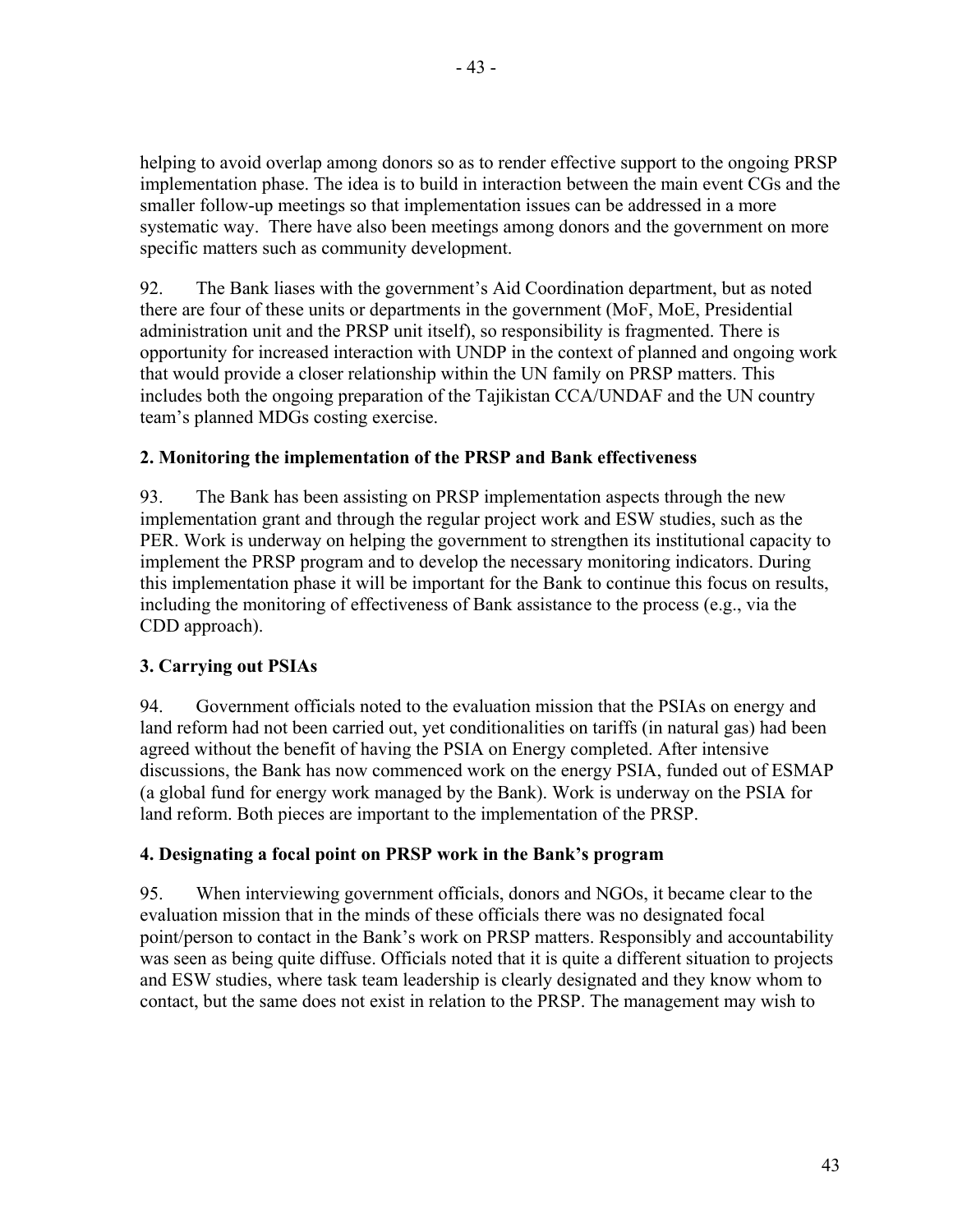clarify its PRSP arrangements vis-à-vis headquarters and the local office. Moreover, the local office is short of a specially appointed or designated person on PRSP issues.<sup>32</sup>

# **5. Interacting in the context of a hub setting**

96. Because the management leadership on Tajikistan is exercised through a hub setting in Almaty, it is important that the triangular communication pattern (Dushanbe/Almaty/ Washington) be frequent (see section on IMF-World Bank Collaboration). However, because of budget pressures, staff are often carrying out their Tajikistan work on the way to, or way back from, another mission, and their visits tend to be add-ons to an already overloaded mission to several countries, without timely de-briefings being made to the Country Director.<sup>33</sup> This issue is not specific to Tajikistan, but has emerged in hub settings elsewhere.

# **V. IMF SUPPORT**

97. What has been the IMF's role in the PRSP process in Tajikistan? To what extent is the IMF delivering on the "key features" (Box 5) that are supposed to distinguish the PRSP/PRGF approach from that of programs supported under the Enhanced Structural Adjustment Facility (ESAF)? Has the IMF's internal policy formulation process adapted to the PRSP/PRGF approach? These are the main questions addressed in this chapter. In order to provide some background and context, we begin with an overview of Tajikistan's ESAF/PRGF-supported programs of 1998-2001 and of preparations toward a successor PRGF arrangement. A more extensive chronology of Tajikistan-IMF relations is presented in Appendix II, Table A9.

## **A. Overview of the 1998-2001 ESAF/PRGF Arrangement**

98. The IMF approved a three-year ESAF arrangement for Tajikistan in June 1998, following on the heels of two post-conflict arrangements extended to the country after the formal end to the civil war in 1997. A combination of weak policy implementation and the impact of exogenous shocks contributed to poor performance against program targets in the first year of the ESAF.

99. For the second year program (approved in July 1999), the timing of program reviews was changed from a semi-annual to a quarterly schedule in an effort to strengthen program monitoring. The greater frequency of reviews was also seen as providing the program with more flexibility—in terms of opportunities to update or revise program targets and projections—to take into account Tajikistan's vulnerability to external shocks. Closer monitoring did not yield an improvement in program implementation; the next program

1

 $32$  The Bank has recruited PRSP specialists in several of the PRSP country cases and attached them to the Bank's local offices (e.g. Albania and Cambodia).

<sup>&</sup>lt;sup>33</sup> The mission overload problem was felt by all sector units.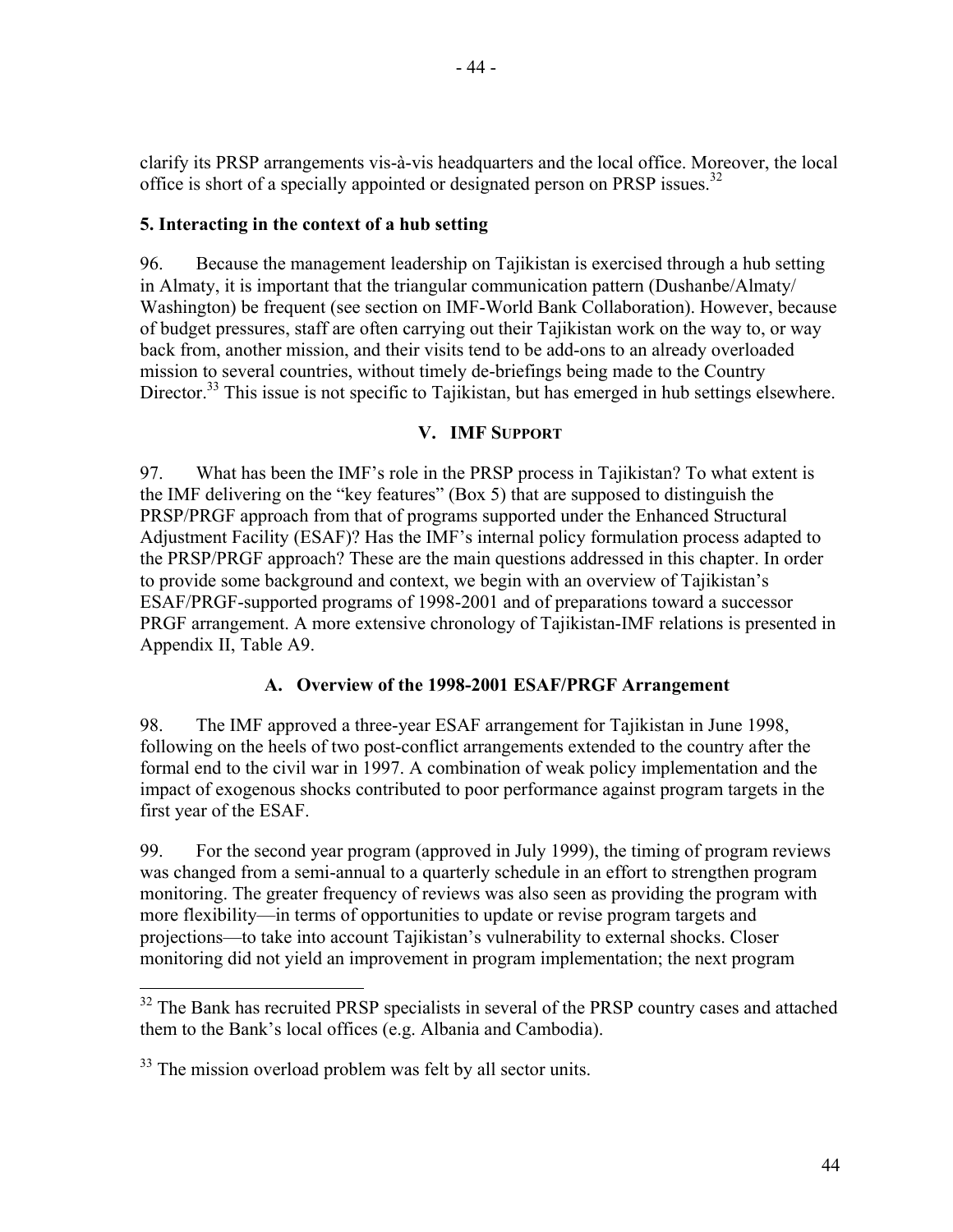review was delayed by four months, the third and fourth reviews were not completed, and the authorities had to establish a track record of good performance before IMF staff would present a request for the third annual arrangement to the Executive Board.

# **Box 5. Key Features of the PRGF**

The following are the key features that are supposed to distinguish programs supported under the PRGF from those supported under the predecessor facility, the ESAF:

- (i) broad participation and greater country ownership;
- (ii) embedding the program in an overall strategy for growth and poverty reduction;
- (iii) government budgets that are more pro-poor and pro-growth;
- (iv) appropriate flexibility in fiscal targets;
- (v) more selective structural conditionality;
- (vi) emphasis on measures to improve public resource management and accountability; and
- (vii) social impact analysis of major macroeconomic adjustment and structural reforms.

Source: International Monetary Fund (2000).

 $\mathcal{L}_\text{max}$  , where  $\mathcal{L}_\text{max}$  , we have the set of  $\mathcal{L}_\text{max}$ 

 $\overline{a}$ 

100. The third annual arrangement (approved in October 2000), maintained the quarterly program review regime, but it too went off-track soon after the completion of the second review and expired in December 2001 without completion of the third and fourth reviews. It would be another twelve months—including a six-month staff monitored program period before a new arrangement would be approved.

101. As part of the preparation towards a new PRGF arrangement, IMF staff produced a Country Strategy Paper (CSP) in late-2001 which reviewed experience under Tajikistan's about-to-expire arrangement, with a view to drawing lessons for improving the design of the program to be supported under a successor arrangement and enhancing the prospects for better implementation (Box 6). $34$ 

 $34$  Tajikistan's relations with the IMF have been plagued by numerous incidents of misreporting—mostly related to the accumulation of arrears on external debt—and the country has had to refund some of the disbursements it received from the IMF on account of this. IMF staff and the authorities have indicated that these incidents mainly reflect capacity weaknesses in the management of external debt, and that measures have been undertaken to strengthen capacity in this area (including through a Swiss-funded technical assistance program).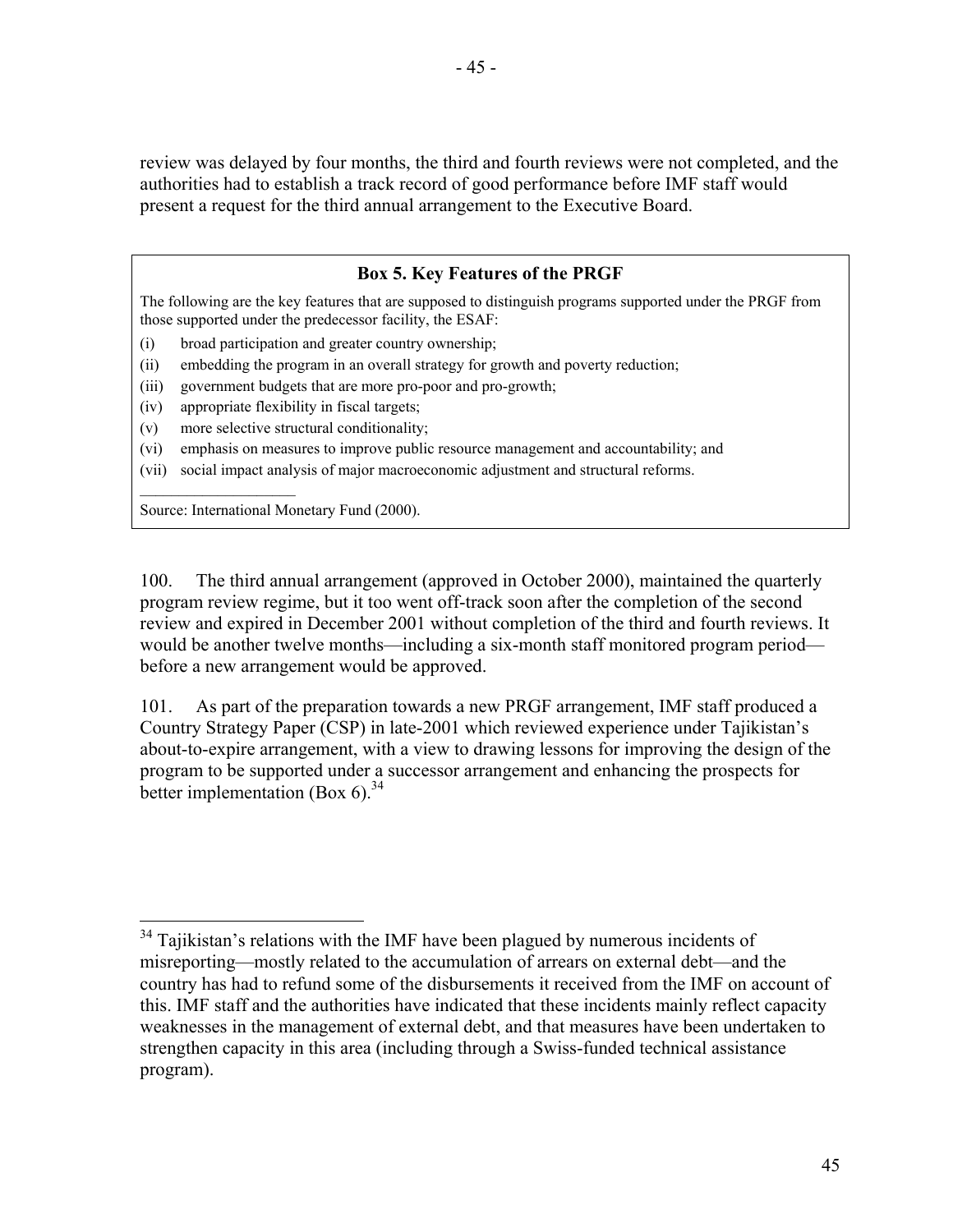# **Box 6. Experience under the 1998-2001 IMF Arrangement: What Lessons did the Staff Draw?**

Key lessons drawn by IMF staff in a country strategy paper on Tajikistan that they prepared in late 2001 included the following:

- Inexperience, weak institutions, insufficient ownership, and weak governance contributed to a poor record of compliance with program targets and benchmarks.
- The complexity of the structural reform agenda under the IMF-supported programs also contributed to the difficulties in meeting program schedules. The case for streamlined conditionality is particularly strong in Tajikistan.
- Despite the weak performance under programs, IMF engagement with the authorities contributed to the achievement of macroeconomic stability by helping counter pressures for less favorable policies and by providing a coherent macroeconomic framework, an agenda for structural reform, and a wide range of technical assistance.
- Extensive quasi-fiscal activities (especially in the energy sector) pose a threat to the maintenance of macroeconomic stability and growth.
- The effectiveness of monetary policy was frequently compromised by pressure on the central bank to issue directed credits.
- Debt restructuring will be needed if poverty-reduction expenditures are to increase significantly.

In order to strengthen country ownership, the staff proposed that:

- The authorities pursue an aggressive land reform program and address governance issues in order to increase significantly the number of beneficiaries from the economic reform process; and
- IMF staff increase their outreach activities.

1

# **B. Inputs to the PRSP Process**

102. Tajikistan embraced the PRSP approach at a time when it was negotiating the third year program under the ESAF/PRGF arrangement.<sup>35</sup> In this section, we focus on the support provided by IMF staff to the PRSP process as well as the extent of the staff's influence over the macroeconomic framework of the I-PRSP and the PRSP. We also explore the scope for further support to the process, especially with respect to promoting broader discourse on macroeconomic policy issues in the country—a pre-requisite for broadening participation in program formulation (key feature (i)). In the last sub-section we consider the extent to which IMF technical assistance has been supportive of the PRSP process.

## **Role in the formulation of the I-PRSP and the PRSP**

103. IMF staff, especially the Resident Representative, provided substantial support to the authorities in the preparation of the I-PRSP—including commenting on successive drafts and helping edit the final version. This close involvement stemmed from the fact that, at the time, the I-PRSP was seen to be playing the role that used to be played by the Policy Framework Paper (PFP) in the documentation required to accompany a request for an ESAF

 $35$  The IMF transformed the ESAF into the PRGF in November 1999, a few months after approval of Tajikistan's second annual ESAF arrangement.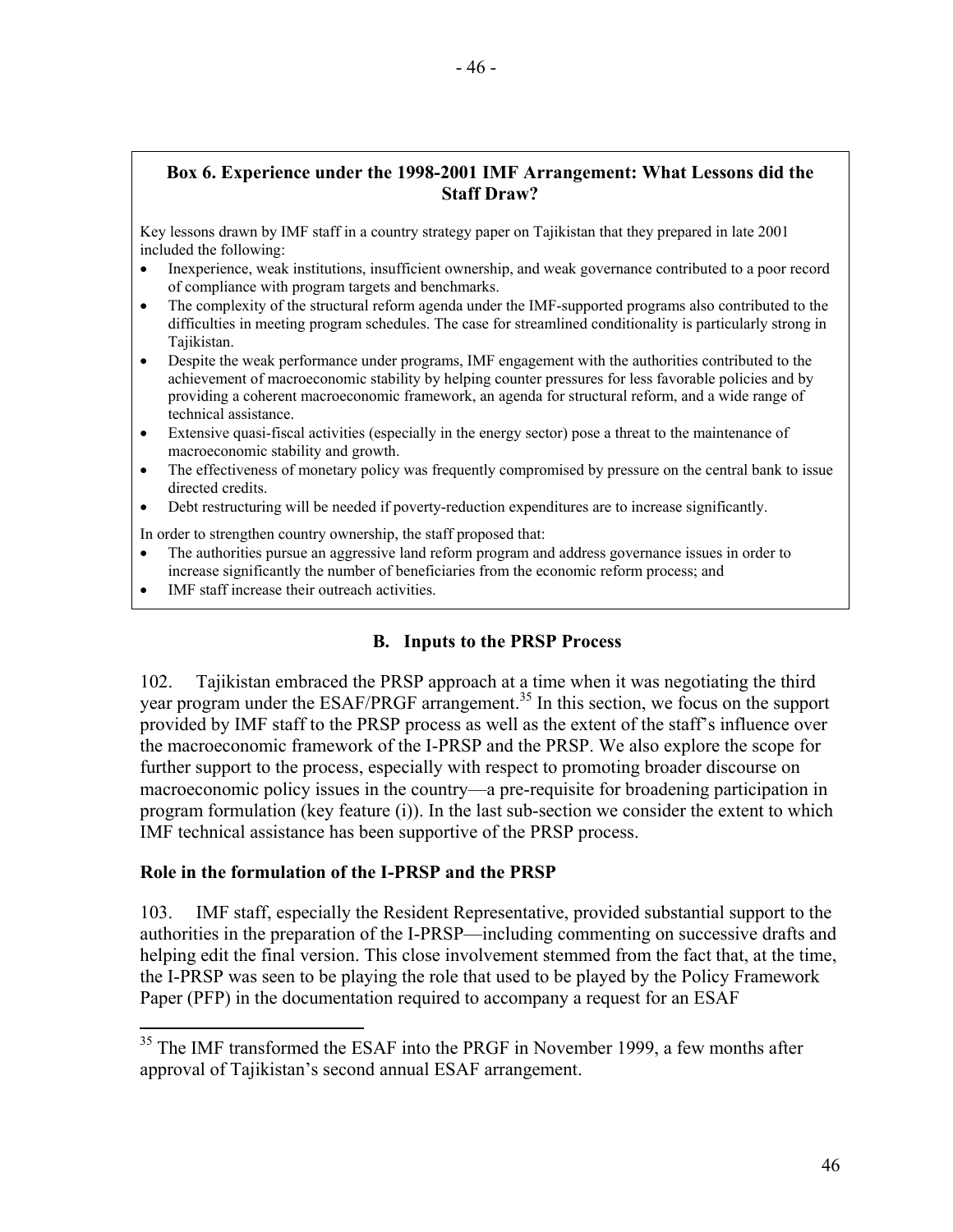arrangement.<sup>36</sup> The I-PRSP explicitly acknowledged that its medium-term macroeconomic framework had been drafted "in consultation with the IMF." In fact, it was identical to that of the third annual program under the ESAF/PRGF (Appendix II, Table A10).

104. IMF staff were more removed from the PRSP preparation process. In particular, they did not participate in the government-led consultative process; staff saw this as essentially a domestic stakeholders' affair. Thus, for example, there was no opportunity to engage a broad range of stakeholders on the key messages emerging from the staff's own internal assessment of experience under the previous Tajikistan program (Box 6). However, the staff did discuss their findings with the authorities in an effort to ensure that the staff's thinking about the central elements of a successor PRGF-supported program were consistent with policies and priorities in the evolving PRSP.

105. Like the I-PRSP, the PRSP acknowledged the influence of the IMF on its macroeconomic framework; for example, it indicated that monetary policy would be guided by the monetary targets in the PRGF-supported program (then under negotiation). The macroeconomic framework in that program turned out to be very similar to, but not exactly the same as that in the PRSP. The differences mainly reflected updates to 2002 projections to take account of developments in the months between completion of the PRSP and finalization of the request for the new arrangement.

# **Debate on macroeconomic policy issues**

106. The inclusion of "macroeconomic management" as one of the nine SWGs ensured that there was some discussion of macroeconomic issues in the PRSP consultation process. Beyond the government-led process, an NGO Poverty Assessment Report (reflecting the proceedings at several forums held across the country) provided input to the PRSP organized around the same nine "sectors" used for the SWGs.<sup>37</sup> A flavor of the proceedings in the macroeconomic management sessions is provided in Box 7. Broadly speaking, issues of governance, corruption, high tax burdens, and lack of transparency in the government budget process featured prominently in the discussion.

 $\overline{a}$ 

 $36$  The PFP was a requirements for submitting a request for an ESAF arrangement (including annual arrangements). It set out program objectives and the strategy for meeting them and also contained a comprehensive policy matrix that listed measures to be undertaken in all key sectors/areas and the timing envisaged for their implementation. The PFP was supposed to be produced jointly by the authorities and the staffs of the IMF and the World Bank, but tended to be drafted by IMF and World Bank staffs and discussed with the authorities.

<sup>&</sup>lt;sup>37</sup> Counterpart Consortium Tajikistan (2001).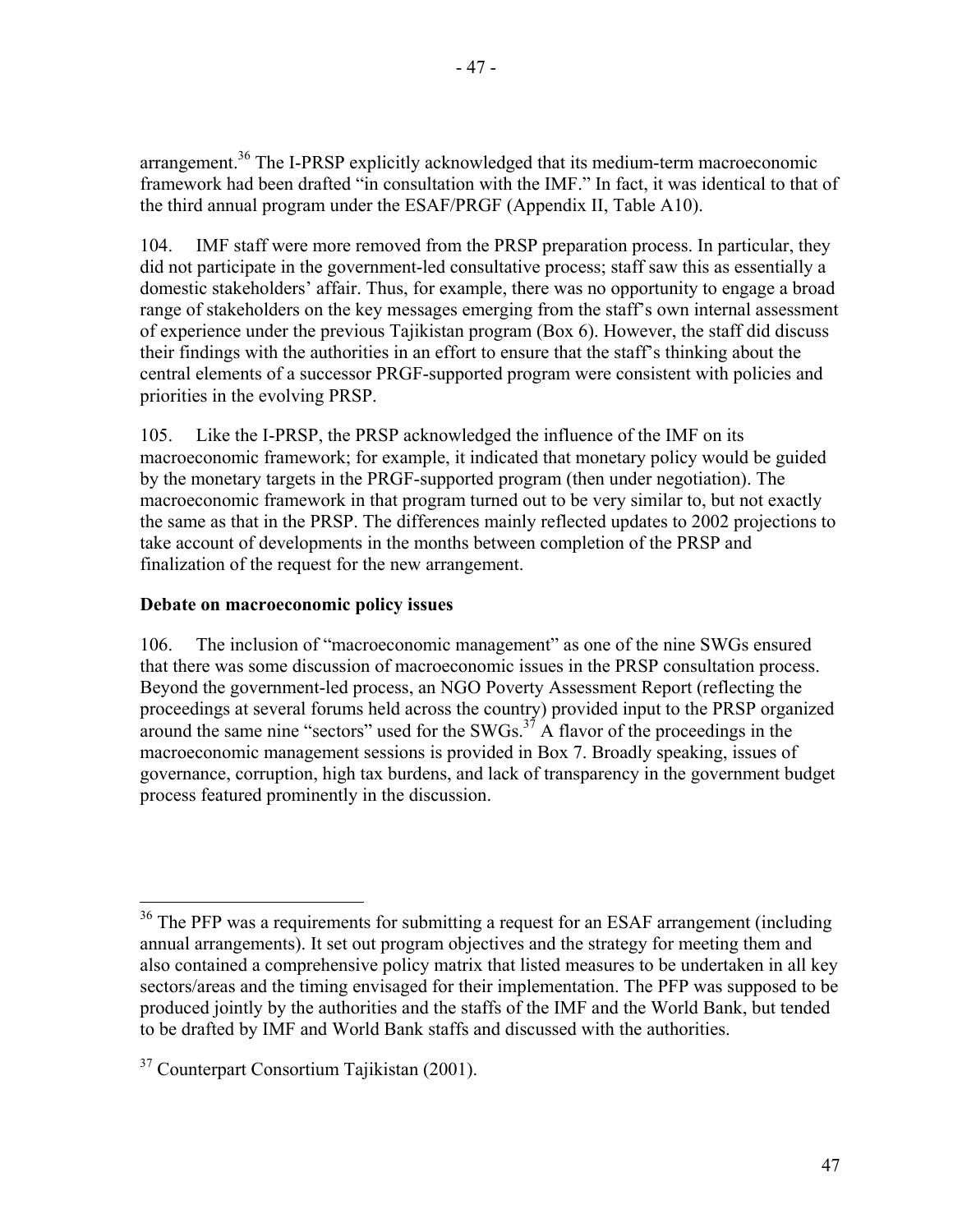# **Box 7. Macroeconomic and Related Issues in "NGO Poverty Assessment Report"**

### *Corruption*

• Corruption and unjust bureaucratic practices of customs and tax administration agencies greatly hinder private entrepreneurial operations (and adversely affect growth). There is a need to strengthen national laws against corruption.

#### *Transparency*

- Public opinion and input is either not sought or ignored in the formulation of public expenditure policies and budgets. Moreover, the public is not informed on budget allocations made for vital sectors such as social welfare/protection, education, and health.
- In order to improve the transparency of the budget process, a draft budget should be published for public discussion. Also, facilitate the economic education of the public through workshops, seminars, educational TV programs, etc.

#### *Anti-inflation policy*

- Increase production, especially in agriculture, by encouraging domestic and foreign investment, including through the provision of tax incentives.
- Provide a network of government shops
- State monitoring of prices of basic consumer goods.
- Strict fiscal, financial and credit policy and oversight of banking activities

#### *Preserving the value of the national currency*

- Regulate and strengthen monitoring of operations of exchange offices.
- Strengthen confidence in the banking system through effective oversight of banking institutions.
- Execute laws about circulation of single national currency.
- Educate the population on patriotism, trust, and confidence towards national currency
- Simplify procedures on export and import operations

#### *Tax policy*

- Give tax privileges for first three years of operation to newly established enterprises.
- Exempt domestic producers from VAT for the first year of their work.
- Reduce VAT and income tax rates. Have a single income tax rate.

Source: Counterpart Consortium Tajikistan (2001).

107. Several of the policy recommendations indicate a state-interventionist rather than market-based approach to economic management (e.g., some elements of the anti-inflation policy package) but others emphasize the importance of strengthened institutions and greater transparency as essential elements of a sound macroeconomic framework. In any event, the issues raised in the forums demonstrate the potentially useful role IMF staff can play in raising broader awareness of macroeconomic issues, and in promoting broader participation in policy discussions.

108. In Tajikistan, IMF staff have on occasion participated in public discussions of economic policy issues at seminars and through articles in the press, but overall, there has been relatively little engagement of the staff in economic policy discussions outside government and donor circles. Given the limited IMF presence in the field and capacity weaknesses in the government, it makes sense for the Resident Representative to devote the bulk of his/her attention to providing policy advice to the government and to helping strengthen capacity in public institutions that are most important for the implementation of the IMF-supported program. However, to the extent that outreach is an important feature of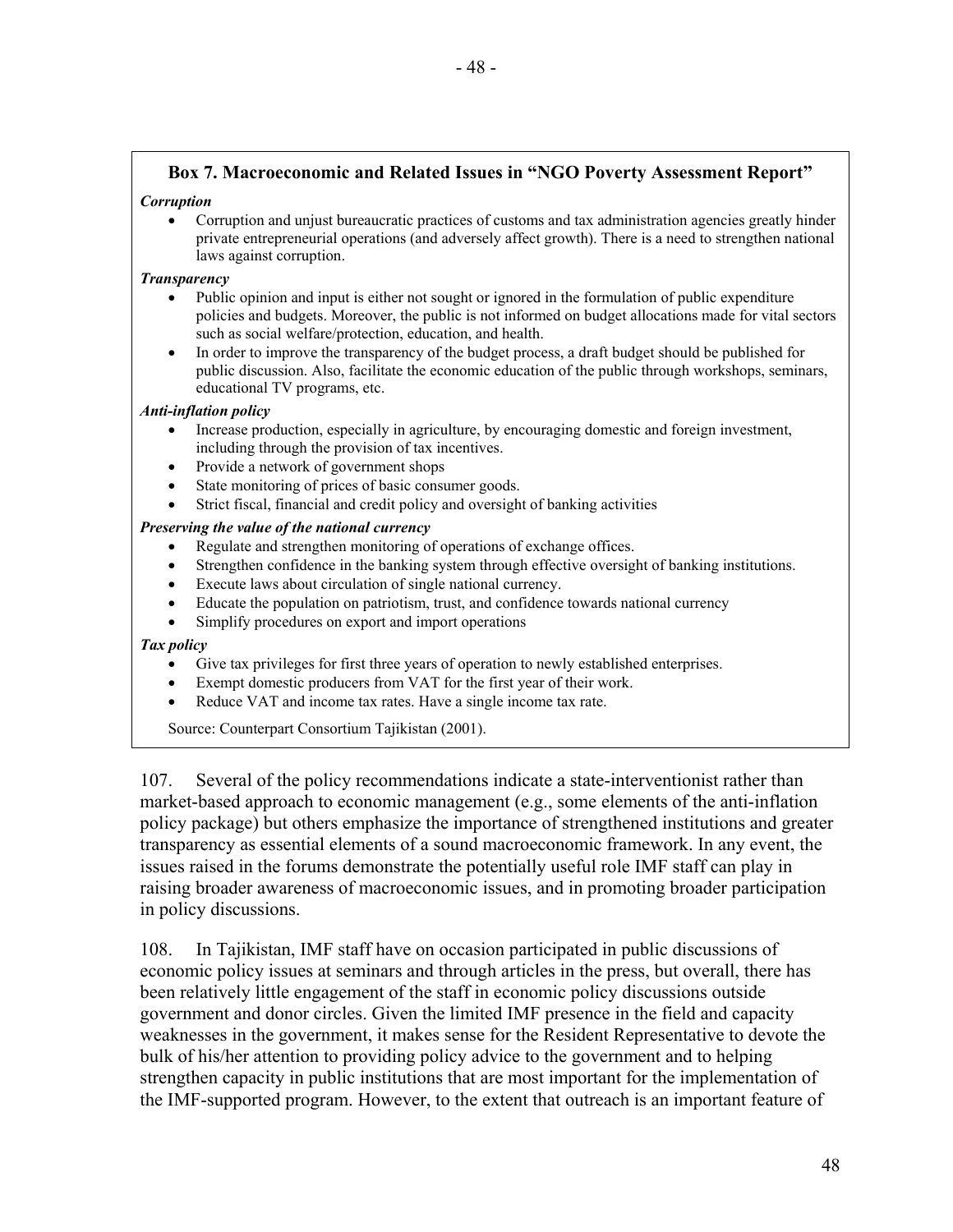the PRSP/PRGF approach, there is scope for staff to broaden the range of national stakeholders with whom they have regular contact.

# **Technical assistance**

109. The IMF has been providing technical assistance in support of capacity building efforts in Tajikistan for many years, including through the posting of resident advisers in the country. In recent years, the areas covered by this assistance have included: bank restructuring, tax policy and administration, external debt management, monetary operations, macroeconomic statistics, and economic legislation (Appendix II, Table A11). Much of the technical assistance has been closely coordinated with program activities; for example, providing key elements of structural conditionality and/or aimed at meeting capacity gaps revealed by poor implementation of program commitments.

110. The links between IMF lending and technical assistance activities were also highlighted in the IMF staff's CSP which, consistent with the strategy and priorities it proposed under a prospective new PRGF arrangement, focused on the following areas for technical assistance:

- resident fiscal advisers in the areas of tax administration and treasury operations;
- resident adviser on external debt management;
- missions to assist the NBT, especially in the areas of monetary operations and banking supervision;
- missions to strengthen capacity to compile economic statistics (especially national accounts).

111. We found the IMF's technical assistance to be broadly consistent with priorities and objectives set out in the PRSP. Specific objectives and measures stipulated in the PRSP which are receiving IMF technical assistance include:

- improving tax collection by expanding the tax base and strengthening tax administration;
- improving the functioning of financial markets (including by tightening regulations governing the operations commercial banks); and
- establishment of a detailed inventory of all external debt of the government and state enterprises.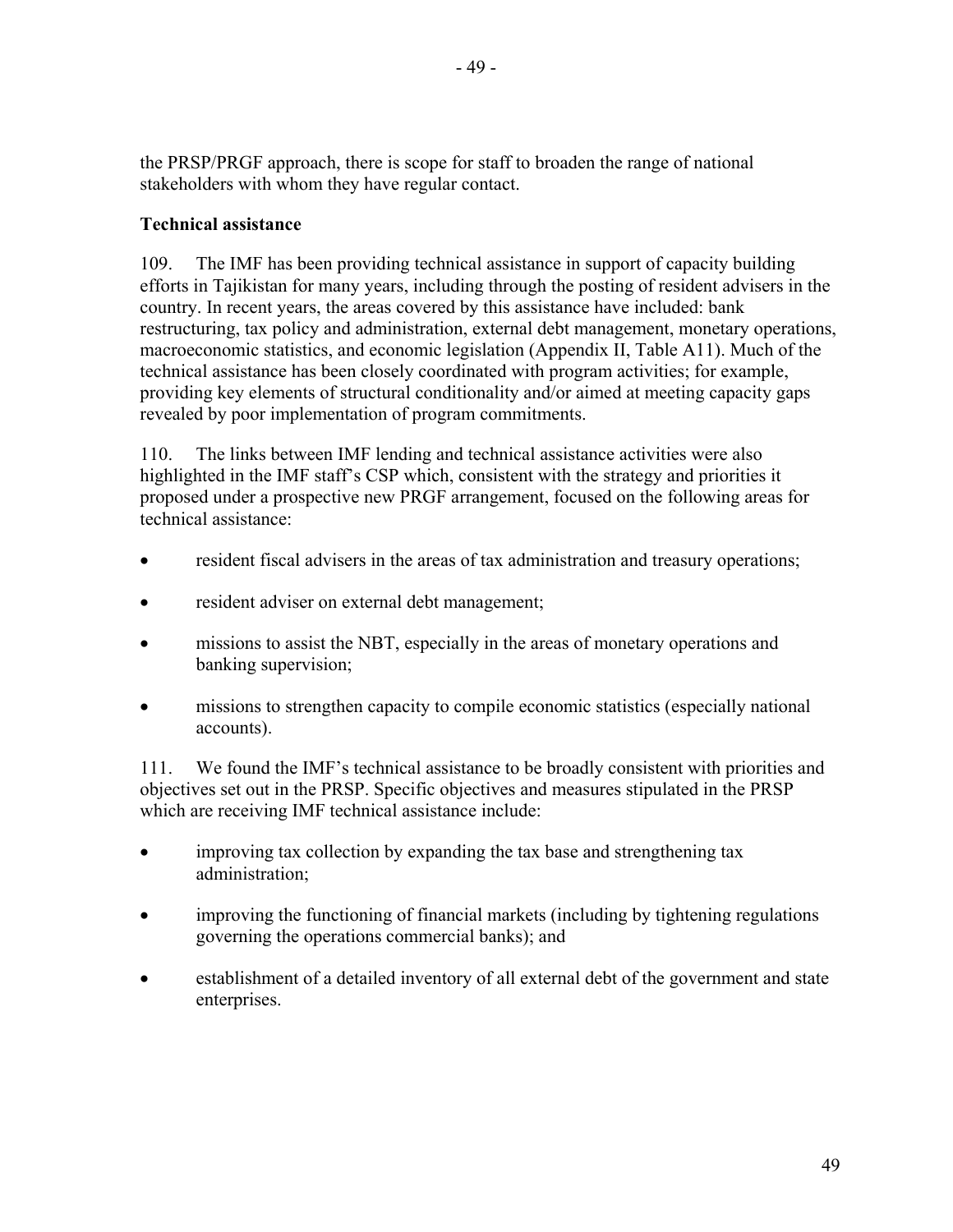## **C. Program Formulation Process**

### **Participation and country ownership**

 $\overline{a}$ 

112. Participation in the formulation of Tajikistan's IMF-supported programs has been limited to a relatively small circle of government and central bank officials. Successive country reports on Tajikistan by IMF staff have alluded to the shallowness of ownership of "reforms" and by implication, of the PRGF-supported program.<sup>38</sup> Typically, the discussions revolve around a draft "memorandum of economic and financial policies" (MEFP) prepared by IMF staff. In discussions with the evaluation team, IMF staff justified this IMF-led approach in terms of weak capacity in government for macroeconomic policy formulation and analysis. Although we recognize the capacity problem, in our view, the current approach is clearly not conducive to encouraging government ownership and runs the risk of perpetuating dependence on IMF staff for these functions. We recommend that the staff and the authorities establish a time table for turning over to the authorities increasing responsibility for the preparation of the first draft of the MEFP. If necessary, IMF technical assistance in the macro-fiscal area could be provided to help meet this goal.

113. The evaluation mission formed the view that the PRGF-supported program is playing a crucial role in maintaining a measure of discipline in Tajikistan's public finances. However, we also formed the strong impression that the authorities have gone along with important aspects of the PRGF-supported program that they do not fully agree with, mainly because they perceive that to do otherwise would reduce development assistance to the country. For example, we were struck by the extent and harshness of criticisms we heard from senior government officials on the program's limit on external borrowing for financing the public investment program (PIP). Most of these officials acknowledged debt sustainability concerns of IMF staff but argued that the limit—3 percent of GDP—was constraining the authorities' ability to contract concessional loans from multilateral development banks to undertake growth-promoting and poverty-alleviating public investment. They lamented that there was a high probability that some of the increased pledges the country received at the 2003 CG would fall victim to what they saw as an arbitrary limit. We return to the issue of external financing of the PIP in section D below. For now, we note that, to their credit, staff have endeavored to convey the differences they have with the authorities on this issue in their reports to the Executive Board.<sup>39</sup>

(continued)

 $38$  For example, the staff report for the PRGF-supported program approved in December 2002 noted that the main risks to the program "stem from a combination of weak implementation capacity and the still comparatively narrow ownership."

<sup>&</sup>lt;sup>39</sup> For example, a recent staff report—International Monetary Fund (2002)—contained the following passage: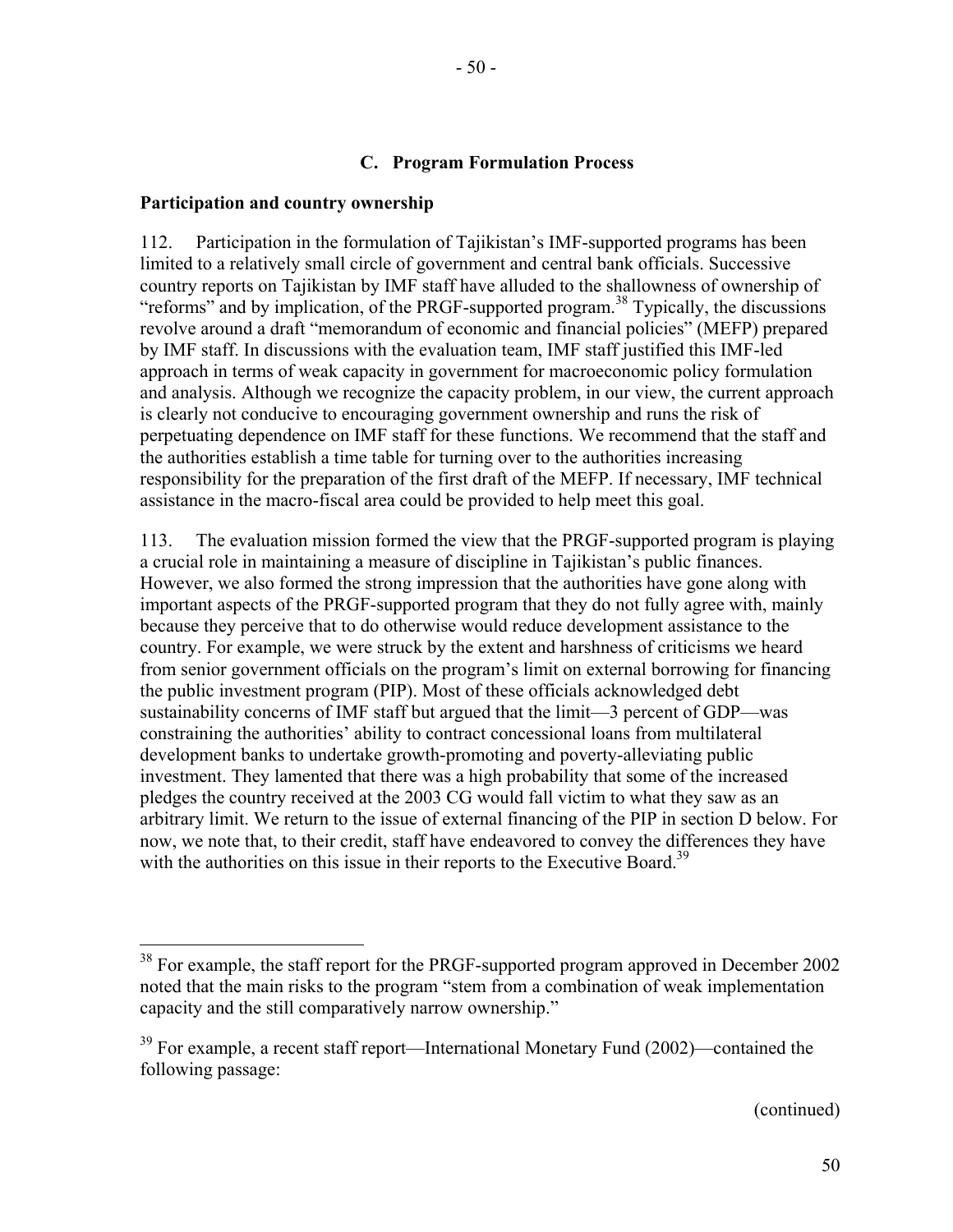114. In a review of how staff have endeavored to ensure "ownership" in the context of a generally weak track record of implementation, we noted two main approaches: seeking commitment from senior political leadership (usually the Head of State) to implement measures, and a liberal use of "prior actions" as conditions for completing reviews or approving new arrangements—often, the "prior actions" involved measures previously committed to by the authorities but which had not yet been implemented. Adoption of the PRSP does not yet seem to have resulted in any fundamental change in approach. In our view, the effectiveness of these approaches can be enhanced by more involvement of implementing agencies at the program formulation stage. This is especially important for structural reforms in areas where IMF involvement partly reflects the absence, or limited presence, of other IFIs on macro-critical issues. The energy sector in Tajikistan is a case in point. $40$ 

# **Internal policy review process**

 $\overline{a}$ 

115. In order to assess the extent to which internal IMF processes have adapted to the PRSP and PRGF approach, we undertook a systematic review of a set of internal briefing papers and review department comments thereon. An illustrative example for Tajikistan comparing internal policy formulation based on the briefing paper process for the request for the second-year ESAF arrangement (April 1999)—when the staff were contemplating the switch to quarterly program reviews—and that for conducting discussions on a new PRGF arrangement (April and June 2002) is summarized in Appendix IV.<sup>41</sup> The specific questions

"The authorities favor higher levels of spending on the foreign-financed PIP. Earlier versions of the PRSP targeted foreign financing of US\$50-60 million annually. In particular, the authorities were concerned that reducing the PIP would compromise efforts to reduce poverty. Nonetheless, (they) acknowledged that the country's absorptive capacity remains limited, the debt burden poses a constraint and ensuring adequate budget resources for operation and maintenance costs could be problematic. Further, they recognize the need to better prioritize their public sector investments. While reaching understandings on a 3 percent ceiling for the PIP during the program period, they hoped to revisit this issue in the light of improved administrative and revenue performance. The staff would be willing to reconsider this in the context of future PRSP progress reports."

 $40$  Officials of the Ministry of Energy told the evaluation mission that they had not had any direct interactions with IMF staff on the energy sector policy issues covered by PRGF conditionality. IMF staff responded that the Ministry of Energy staff partake in general policy discussions, but that specific gas sector policy issues are discussed with Tajikgas, which has direct responsibility for the gas sector.

<sup>41</sup> Prior to every negotiating mission, the area department responsible for the country in question prepares an internal document ("briefing paper") which is commented upon by other relevant departments in the IMF and eventually approved by management. The assessment of this process was made against a series of specific criteria derived from the objectives and key (continued)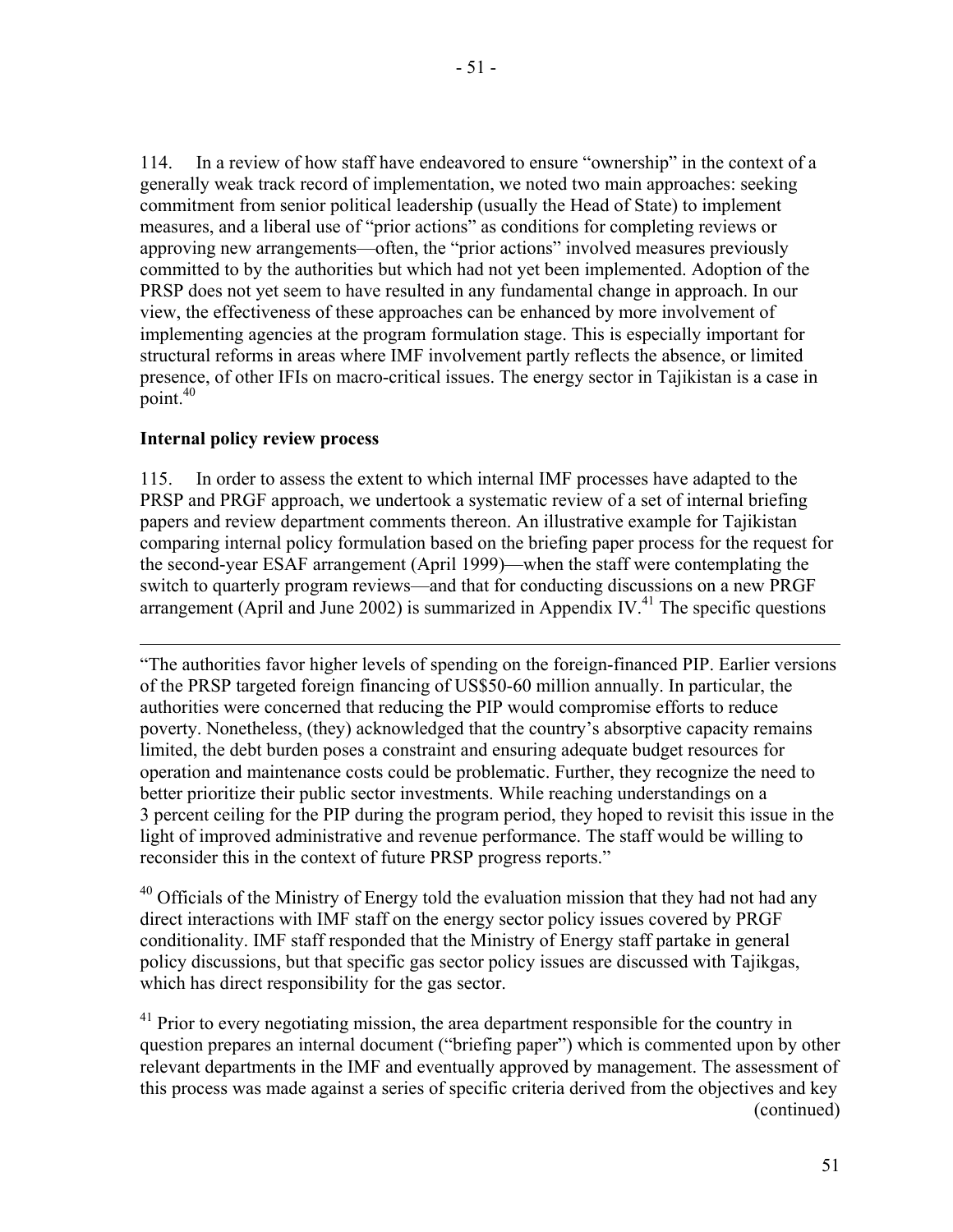we posed in this exercise include some that are drawn from a "review checklist" contained in internal guidelines issued to IMF staff in October 2000 on how the internal review process would monitor implementation of the "key features" in the design of programs.

116. On the content of the briefs, the main questions we focused on were: (i) Is there room for considering alternative policy options for achieving major objectives? (ii) Are alternative macroeconomic frameworks and tradeoffs between them considered? (iii) Is there a discussion of how the program will protect key objectives in the event of unanticipated shocks? (iv) Does the brief allow for flexibility to use additional concessional external financing, if available? (v) Does the brief identify policy issues where poverty and social impact assessment (PSIA) inputs would be necessary or useful?

117. We found some progress in the extent to which briefs allowed room for alternative options for meeting program objectives, especially with respect to banking sector reform and the restructuring of external debt, but not with respect to fiscal consolidation. For example, on debt restructuring, the staff proposed restructuring through the Paris Club but indicated that they would go along with the bilateral-agreements route if that was the authorities' preference (which it turned out to be).

118. With respect to alternative macroeconomic frameworks, we found virtually no discussion of this topic although one of the briefs for the 2002 PRGF did contain elements that could have been developed for such an analysis (e.g., fiscal and external debt sustainability issues were highlighted and potential trade-offs between several competing expenditure objectives were noted). We also found little discussion of how programs would protect key objectives in the event of unanticipated negative shocks. The ESAF brief was prepared at a time when Tajikistan was enduring the effects of external shocks (spill over effects from the 1998 Russian financial crisis and adverse terms of trade developments), and the brief proposed a tightening of fiscal and monetary policies in response to those shocks.

119. On PSIA inputs, the PRGF briefs included protection of low-income households from higher energy costs among the issues to be discussed with the authorities, but did not suggest that increases in energy tariffs wait for the outcome of a PSIA on the subject. We found it striking that internal review comments on all three briefs (including the one under the ESAF) raised the issue of ex ante assessments of possible adverse social consequences of measures under the program but that these did not lead to the production of PSIAs.

120. The main questions we sought to address in going through the comments of review departments were: (i) Is the need for more "policy space" for homegrown options recognized

features of the PRSP and PRGF. For each criteria, the processes were ranked according to a four-scale range (Highly inconsistent, Inconsistent, Consistent, Highly Consistent). A detailed description of the assessment criteria will be provided as an annex to the main IEO evaluation report.

 $\overline{a}$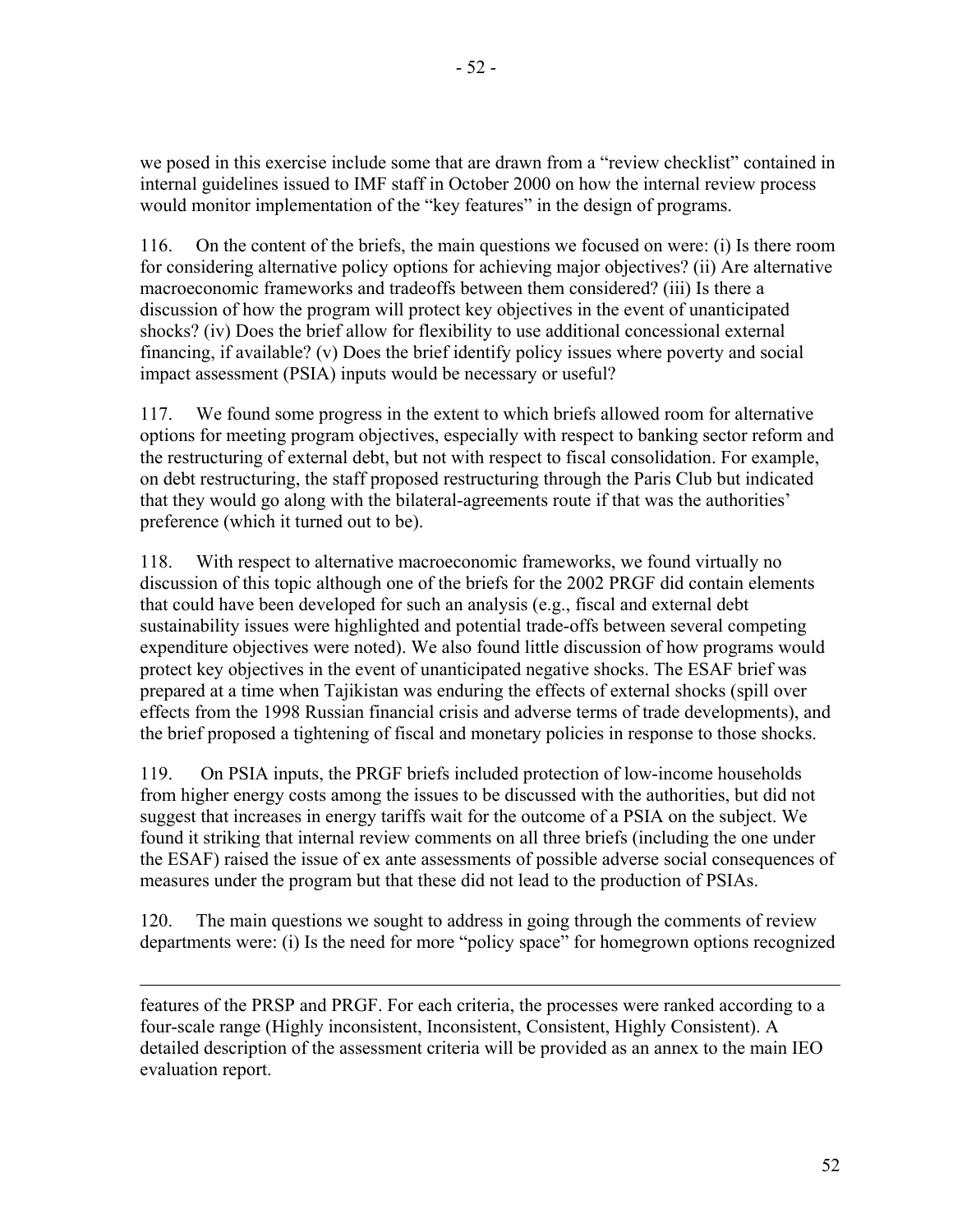or do review department comments push briefs in the direction of being overly prescriptive? (ii) Are poverty issues discussed or their absence highlighted? (iii) Are there pressures for more or less conditionality, and why? We found that the issue of giving the country more policy space was not raised in any of the briefs we examined, nor did any ask how program ownership might be strengthened (although the issue was discussed in the Country Strategy paper referred to earlier). Comments on all the briefs did a reasonably good job of highlighting social policy and poverty concerns. Comments on the PRGF briefs included references to recently issued guidelines on streamlining conditionality; this led to the dropping of conditionality on public enterprise restructuring and addition of some related to tax administration and fiscal transparency (areas that are clearly in the IMF's domain).

121. Overall, we found evidence that the internal policy formulation and review process has adapted to the PRSP/PRGF approach in some areas—such as allowing room for alternative options for meeting some program objectives and in paying attention to guidelines on streamlining structural conditionality. However in other areas, notably related to fiscal flexibility and to PSIAs, there was little evidence of movement towards a markedly "different way of doing business" suggested by the PRSP/PRGF approach.

# **D. Policies and Performance vis-à-vis Program Projections**

122. Having already examined the "key feature" most closely linked to the process of program formulation (i.e., broad participation and greater country ownership), we now turn the spotlight on the program content "key features." We start with the evolution of program objectives and strategies in order to gauge what is happening with respect to embedding programs in an overall strategy for growth and poverty reduction. We next consider the three key features related to the government budget and then proceed to consider briefly, structural conditionality and social impact assessments.

# **Objectives and strategies**

123. Sustained growth and low inflation have been key objectives in all of Tajikistan's IMF-supported programs. The PRSP and the PRGF also emphasize macroeconomic stabilization as a key part of the strategy to reduce poverty and promote growth. However, growth is projected to fall from highs of 8-10 percent a year during 2000-02 to the 4-6 percent per annum range during 2003-05 (Appendix II, Table A10). In discussing IMF staff inputs to the PRSP process, we noted that the macroeconomic frameworks in the PRSP and the PRGF were similar. Although there are a few differences in emphasis—for example, in the prominence of public investment in discussion of objectives and strategies—we conclude that, on balance, the thrust of the strategy for growth and poverty reduction contained in the PRSP and in the PRGF are broadly similar. Nevertheless, the lack of prioritization in the PRSP's sectoral programs leaves open the question of the extent to which the priorities in the PRGF truly represents the priorities of the authorities.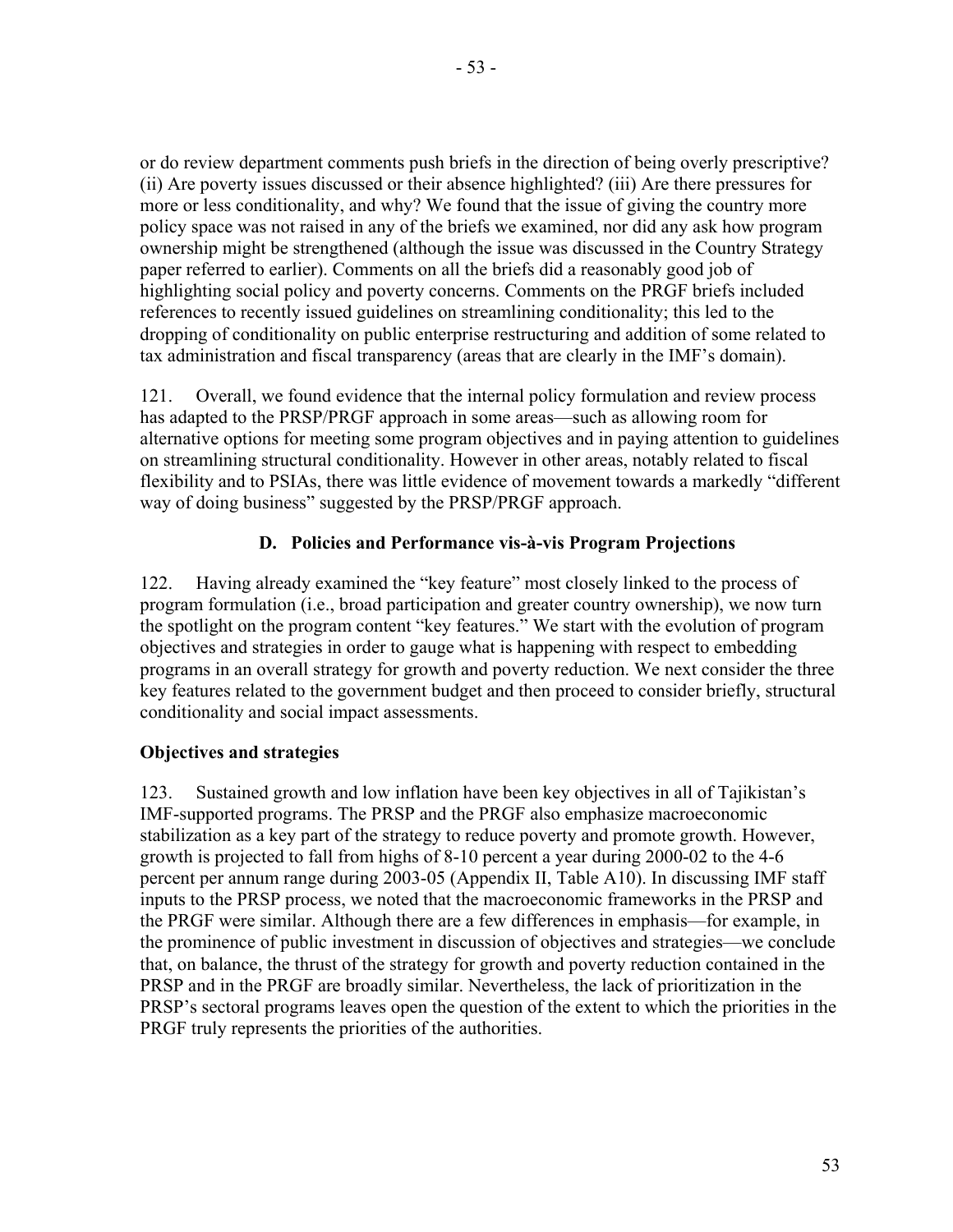$\overline{a}$ 

124. Three of the PRGF "key features" revolve around the government budget: pro-poor and pro-growth orientation of government budgets, fiscal flexibility, and attention to issues of public resource management and accountability. As discussed earlier, there has been a modest increase in government spending on social services in recent years and this trend is projected to continue under the current PRGF-supported program (Table 3). The program also provided for some compensation to low-income households to mitigate the impact of tariff increases in the energy sector, and has recently introduced a "floor" on government spending as part of conditionality under the program.

125. With respect to pro-growth orientation, the PRGF emphasizes governance measures—especially to stop public officials' interference in the affairs of private enterprises—more than fiscal policy measures (e.g., tax policy, public investment, etc). Under earlier programs, the tax code was simplified, tax rates were lowered, and a liberal trade regime was instituted.

126. The key feature "appropriate fiscal flexibility" is intended to allow room for programs to be more accommodating of increased public spending (linked to poverty reduction goals) that can be financed in a non-inflationary way. This usually means allowing increased spending when appropriately concessional external financing is available. Under the PRGF, total net external financing is projected to increase from nearly 3 percent of GDP in 2002 to over 6 percent of GDP in 2004, while external borrowing to finance the PIP is projected to rise slightly in 2003 and to remain stable thereafter at 3 percent of GDP (Table 4).

127. It is noteworthy that concessional loans dominate grants as a source of financing for the budget, and that the program has no limit on the extent to which grants can be used to finance government spending. Although the program's formal conditionality does not cover concessional borrowing, as indicated in earlier sections, there is an understanding that external borrowing to finance the PIP will be limited to no more than 3 percent of GDP.<sup>42</sup> IMF staff have justified this limit on grounds of debt and fiscal sustainability, and absorptive capacity constraints. In discussions with the evaluation team, staff also stressed that the limit was a mechanism for encouraging the authorities to prioritize their public investment program.

 $42$  The formal quantitative targets—performance criteria and indicative targets—on fiscal variables under the PRGF are limited to the budget deficit (defined to exclude externally financed PIP), and government revenue.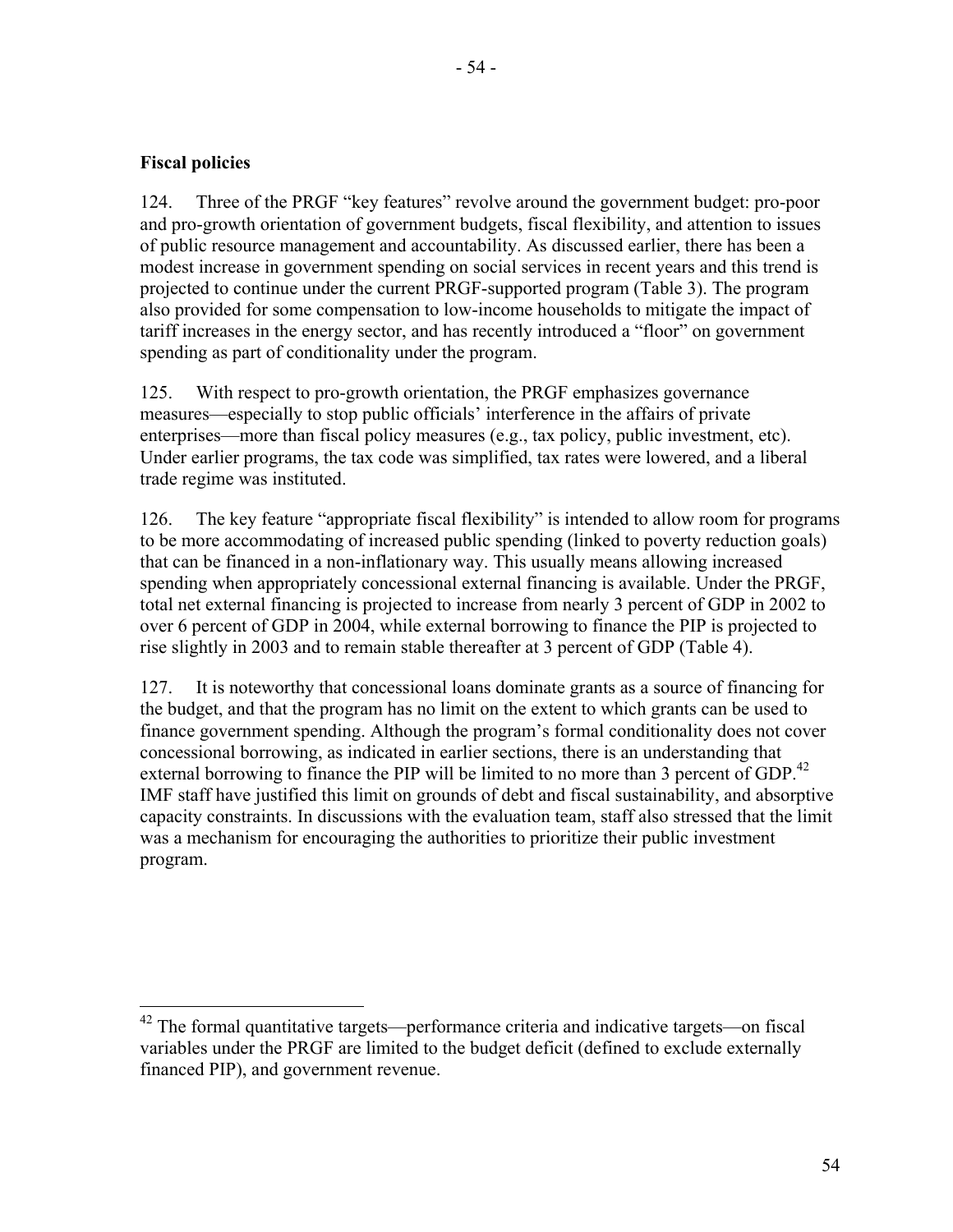| Table 4. General Government Budget—Medium-term Projections 1/                                        |        |        |                  |        |        |                  |  |  |
|------------------------------------------------------------------------------------------------------|--------|--------|------------------|--------|--------|------------------|--|--|
| (In percent of GDP)                                                                                  |        |        |                  |        |        |                  |  |  |
|                                                                                                      | 2000   | 2001   | 2002             | 2003   | 2004   | 2005             |  |  |
| Revenue and grants                                                                                   | 13.6   | 15.2   | 16.7             | 17.9   | 18.7   | 19.1             |  |  |
| of which: grants 2/                                                                                  |        | 0.0    | 0.2              | 0.8    | 0.8    |                  |  |  |
| Expenditures excluding PIP 3/                                                                        | 15.2   | 16.3   | 16.8             | 17.3   | 19.2   | 19.1             |  |  |
| of which: interest payments due                                                                      | 1.3    | 1.5    | 1.9              | 2.0    | 1.7    | 1.5              |  |  |
| Net arrears/rescheduling of interest                                                                 | 1.0    | 1.0    | 0.0 <sub>1</sub> | 0.0    | 0.0    | 0.0 <sub>1</sub> |  |  |
| Fiscal balance excluding PIP 3/                                                                      | $-0.6$ | $-0.1$ | $-0.1$           | 0.6    | $-0.5$ | 0.0              |  |  |
| $PIP$ 3/                                                                                             | 4.0    | 2.1    | 2.4              | 3.0    | 3.0    | 3.0              |  |  |
| Fiscal balance including PIP 3/                                                                      | $-4.6$ | $-2.2$ | $-2.5$           | $-2.4$ | $-3.5$ | $-3.0$           |  |  |
| Financing                                                                                            | 4.6    | 2.2    | 2.5              | 2.4    | 3.5    | 3.0              |  |  |
| Net external borrowing                                                                               | 6.5    | 3.0    | 2.6              | 3.1    | 5.5    | 2.3              |  |  |
| Net domestic financing                                                                               | $-1.9$ | $-0.8$ | $-0.1$           | $-0.8$ | $-2.0$ | 0.3              |  |  |
| Financing gap                                                                                        | 0.0    | 0.0    | 0.0              | 0.0    | 0.0    | 0.3              |  |  |
| Memorandum items:                                                                                    |        |        |                  |        |        |                  |  |  |
| Net external financing 4/                                                                            | 6.5    | 3.0    | 2.8              | 3.5    | 6.3    | 2.6              |  |  |
| Source: IMF staff reports.                                                                           |        |        |                  |        |        |                  |  |  |
| 1/ Extracted from the International Monetary Fund (2002a) and International Monetary<br>Fund (2003). |        |        |                  |        |        |                  |  |  |
| 2/ Data for 2005 was not presented in the staff reports.                                             |        |        |                  |        |        |                  |  |  |
| 3/ The PIP is the Public Investment Program, which is almost entirely externally-financed.           |        |        |                  |        |        |                  |  |  |
| $\mu$ . The sum of graphs and not artamel homowing. For $2005$ included the from $\sin \alpha$       |        |        |                  |        |        |                  |  |  |

4/ The sum of grants and net external borrowing. For 2005, includes the financing gap.

128. While recognizing the importance of the staff's concern about sustainability, we believe the perception of arbitrariness associated with the 3 percent limit on external borrowing for the PIP undermines country ownership of the program. This perception problem can be addressed by going beyond general precepts and simple rules of thumb to reliance on more quantitative analytical work. In particular, discussions of the medium-term macroeconomic framework need to be more firmly grounded in growth analysis. There also needs to be more explicit consideration of quantified costs and benefits of alternative policies e.g., implicit costs and benefits of quasi-fiscal activities of state-owned energy enterprises vs. costs and benefits of eliminating these activities in conjunction with an explicit and more targeted program of assistance to the poor. We understand that, at the request of the authorities, the World Bank's ongoing public expenditure review (PER) work will include an analysis of the "appropriateness" of the level of the PIP implied by the current limit on external borrowing. IMF staff indicated to the evaluation team that they looked forward to receiving the World Bank's analysis.

129. What has actually happened to fiscal indicators over the period of interest? Figure 6 indicates that during 1998-1999, the actual fiscal deficit (including grants and externally financed PIP) broadly followed the path projected in the initial ESAF but that thereafter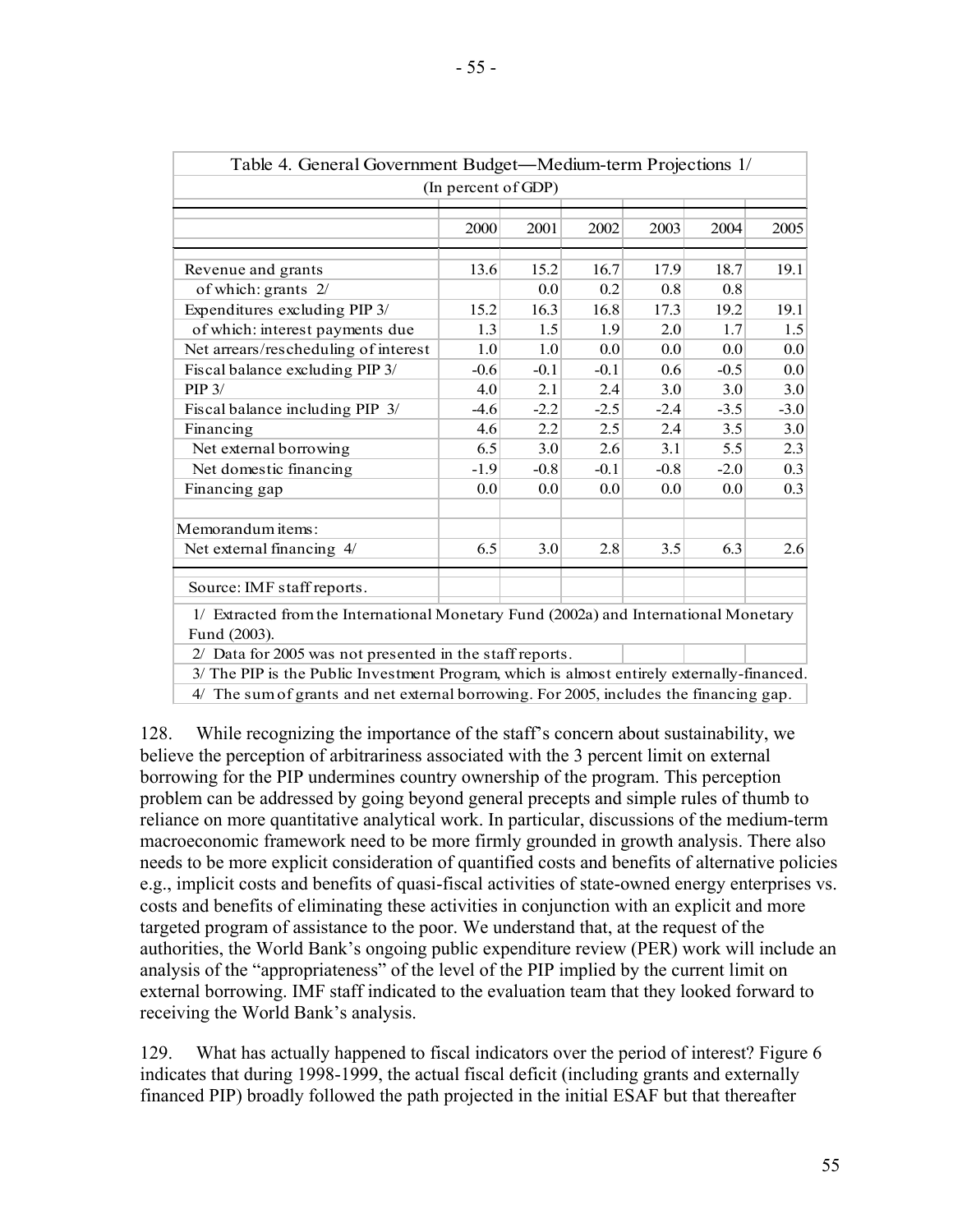(2000-01), the actual deficit substantially exceeded the projected path in the third year

program under the ESAF.<sup>43</sup> Revenues and grants evolved broadly as projected (Figure 7) and the increase in the deficit reflected higher than envisaged external borrowing (especially in 2000). Looking ahead, the PRSP and the PRGF project a slight decline in the deficit, reflecting flat expenditures (Figure 8) and a slight improvement in revenue and grants.

130. Issues of public resource management and accountability have been a constant feature of Tajikistan's IMF-supported programs, and continue under the current PRGF. For example, ensuring the effective operation of a recently established State Audit Agency and support to improve the functioning of the treasury system are key objectives in the current program.

# **Structural conditionality**

 $\overline{a}$ 

131. In presenting the authorities' request for a third annual ESAF/PRGF arrangement to the Executive Board, staff noted that many elements of structural reforms that were critical to the success of the government's poverty reduction strategy lay outside the core competencies of the IMF, and that forthcoming operations by the World Bank and the AsDB were expected to address many of these. However, the staff argued that "until these [World Bank and AsDB] programs are in place, the Fund-supported program is the only vehicle for supporting such reforms." The accompanying memorandum of economic polices included a policy matrix that distinguished between "core" and "supportive" structural policy measures.<sup>44</sup>

<sup>&</sup>lt;sup>43</sup> Because of the frequency of program interruptions followed by periods of establishment of a track record of performance, we do not ascribe these developments to the program. We merely examine the historical record and compare it to projections at particular points in the ESAF-supported program. ESAF P1 and ESAF P3 refer respectively to the first and third annual programs under the ESAF. PRGF P1 refers to the initial PRGF arrangement approved in December 2002.

<sup>&</sup>lt;sup>44</sup> The "core" measures were to be subject to IMF conditionality. The "supportive" measures were deemed to be important for growth and for poverty reduction but would not be subject to IMF conditionality; they were expected to be covered by conditionality in forthcoming World Bank and AsDB operations. The "core" areas were: (i) tax policy; (ii) tax administration; (iii) governance reform; (iv) financial sector reform; (v) exchange and trade policies; (vi) legal reform; (vii) land reform; and (viii) privatization. The "supportive" areas covered: (a) social spending; (b) agriculture; (c) private sector development; and (d) energy.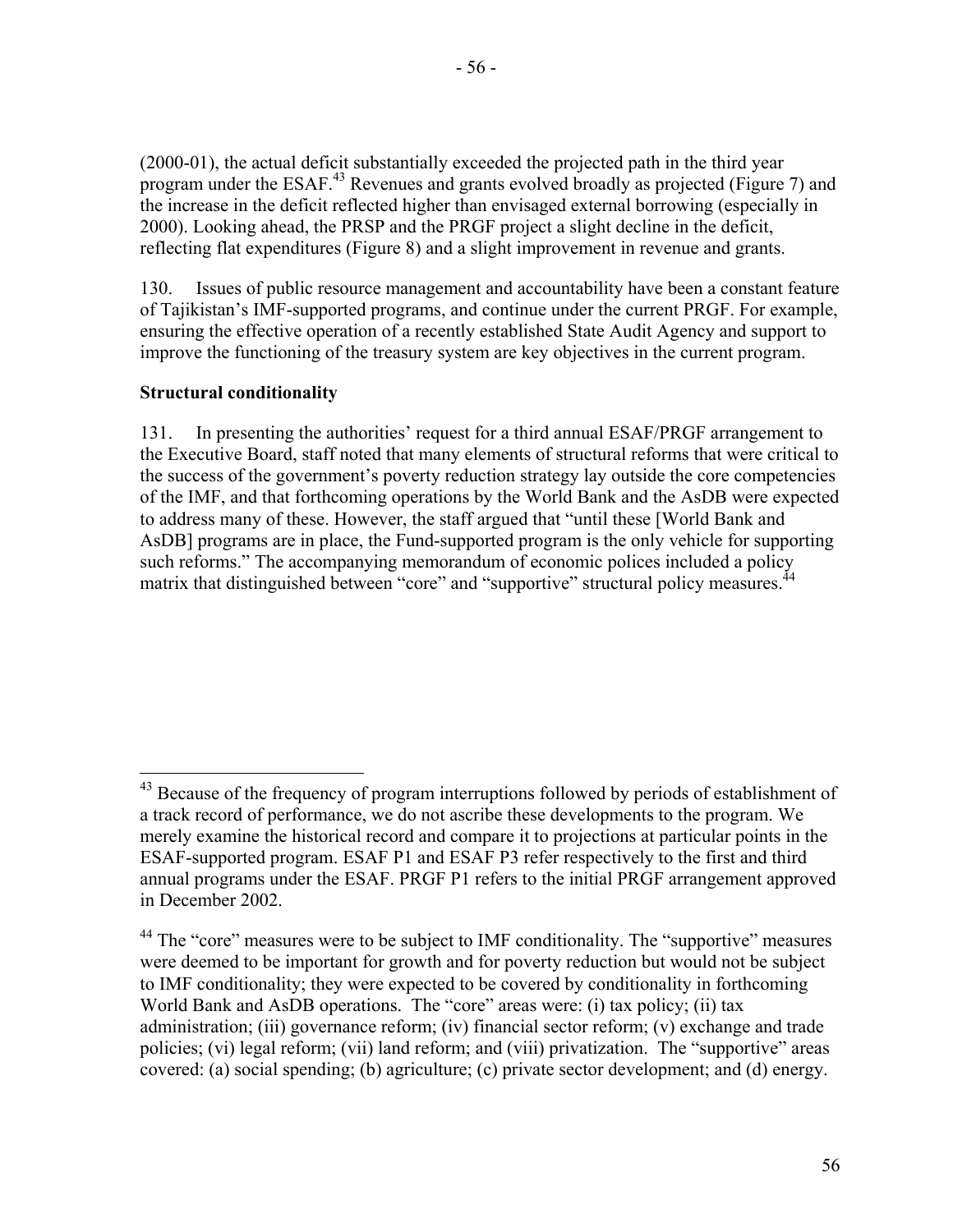

Figure 6 Tajikistan: Fiscal Deficit Including Grants (Percent of GDP)

Figure 7. Tajikistan: Revenue & Grants (Percent of GDP)





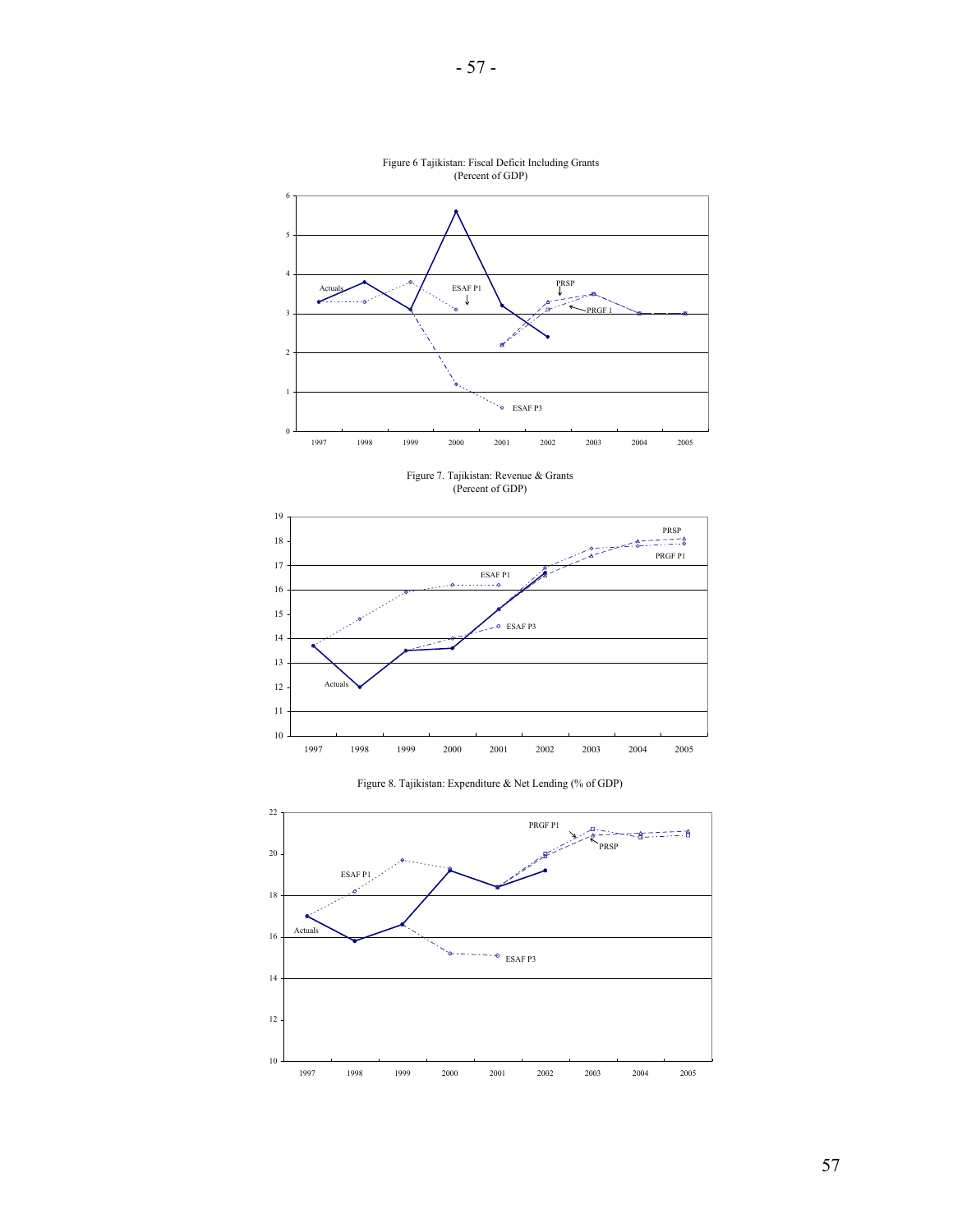132. One of the main conclusions of the CSP was that, in retrospect, given the country's weak institutional capacity, the programs under the ESAF/PRGF had contained too much structural conditionality. This finding, together with the IMF-wide initiative on streamlining structural conditionality, influenced the design of the program supported under the new PRGF arrangement. In particular, conditionality related to privatization was dropped completely; it was expected to be covered under World Bank operations. If streamlining is intended to be a response to "weak institutional capacity," it surely must mean a reduction in the burden of aggregate conditionality, not a mere shuffling of responsibilities between the  $IFIs.<sup>45</sup>$ 

133. What has happened to structural conditionality in reality? We found that the total number of structural conditions (i.e., prior actions, performance criteria, benchmarks) has fallen. However, the span of conditionality has not changed, although its composition has (Appendix II, Table A12).<sup>46</sup> In particular, public enterprise restructuring/privatization, which used to account for 30-40 percent of the conditionality in the early annual programs under the ESAF, has been dropped completely under the PRGF. In terms of types of structural conditionality, there is still a heavy dose of prior actions—36 percent of total conditions in the PRGF compared to 42 percent in the original ESAF. This partly reflects continuing problems with meeting program targets. The evidence also suggests proportionately more performance criteria than benchmarks in the PRGF compared to the ESAF. In this sense, the reliance on "strong" conditionality (prior actions and performance criteria) rather than more indicative benchmarks does not seem to have been affected by the PRSP process.

134. Streamlining has not meant complete disengagement of the IMF from sector issues, nor was it meant to lead to such a result. For example, the CSP pointed to growing quasifiscal deficits in the energy sector as a major (macro relevant) concern for the PRGF. $47$ Ideally, energy sector measures in the PRGF should be in the context of a broader restructuring program for the sector. Since IMF staff do not have the expertise in restructuring the sector, some other organization (e.g., World Bank, AsDB) should take the lead. In this case, however, AsDB was involved in the electricity sub-sector and the World Bank had only a modest presence in the whole sector. Consequently, IMF staff decided to focus on the gas sub-sector and the PRGF contained conditionality requiring increases in

1

 $45$  For a discussion of the early record on streamlining structural conditionality under PRGFsupported programs and related issues of aggregate IMF-World Bank conditionality, see Killick (2002) and EURODAD (2003).

<sup>46</sup> Employing a simple count of conditions as a measure of the extent of structural conditionality is clearly an imperfect measure, given the heterogeneity of structural measures.

 $47$  See chapter on "Quasi-fiscal Activities in the Energy Sector" in International Monetary Fund (2002).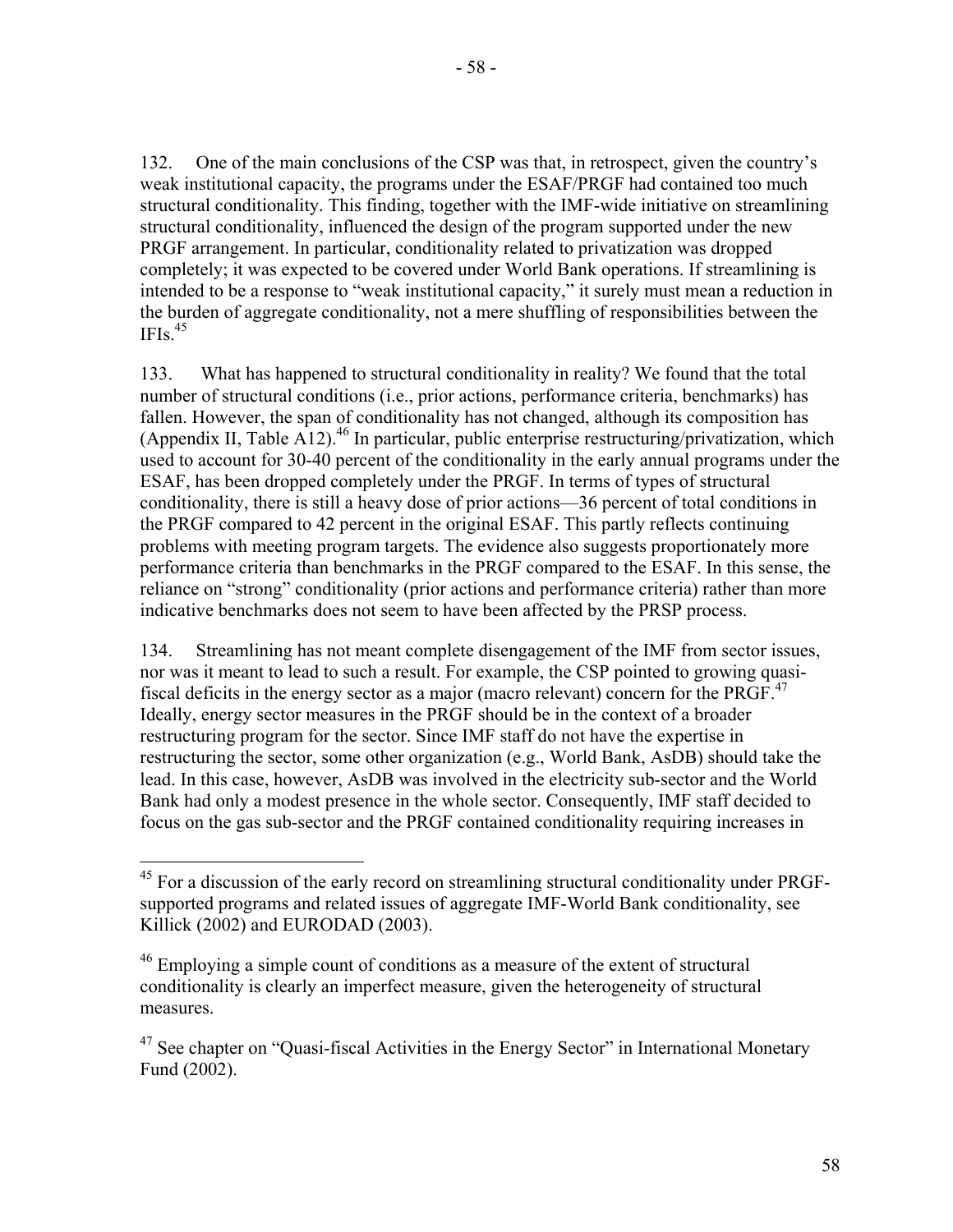tariffs and collection rates. In effect, the extent of streamlining was affected by the degree of activity by other IFIs in the sector concerned.

135. In discussions with the evaluation mission, the authorities said they saw room for further streamlining of structural conditionality in their IMF-supported program; in particular, they thought the AsDB and the World Bank should take the lead in sectoral policy reforms and associated social safety nets. The staffs have explained to the evaluation team that the IMF team has relied on World Bank staff in the formulation of the conditionalities on tariff increases and related reforms in the gas sub-sector. We return to this issue under IMF-World Bank collaboration below.

# **Social impact analysis**

 $\overline{a}$ 

136. There has not yet been a PSIA on any aspect of Tajikistan's IMF-supported program, although the programs recognized that measures aimed at eliminating quasi-fiscal deficits in the energy sector would have severe adverse effects on the well-being of a large part of the population. IMF staff looked to the authorities to come up with mechanisms for mitigating the adverse impact of tariff increases on the poor. Some government officials interviewed by the evaluation mission expressed concern about the pace at which the tariff increases were implemented without preparation of an adequately considered safety net.

137. PSIAs can play a useful role in Tajikistan: in addition to helping define compensatory and complementary measures, they can inform decisions on the timing and sequencing of reforms (e.g., associated with removing quasi-fiscal deficits in the energy sector), as well as inform public debate on policy options and tradeoffs.<sup>48</sup>

# **VI. IMF-WORLD BANK COLLABORATION**

## **A. Role of the Joint Staff Assessment**

138. The main purpose of the JSA is to indicate to the Boards of the IMF and the World Bank whether and why a PRSP provides a suitable basis for the provision of concessional assistance by these institutions. In particular, the assessment is expected to highlight the strengths and weaknesses of the poverty reduction strategy and to provide constructive feedback to countries about how they might improve the strategy over time. Guidelines to staff identify four main elements of PRSPs on which the JSAs are to focus: description of the participatory process; poverty diagnosis; monitoring systems (including targets and other indicators); and priority public actions. The JSA is also intended to provide a useful common reference that national stakeholders and international development partners can draw on in making their own assessments of a country's poverty reduction efforts.

<sup>&</sup>lt;sup>48</sup> On the potential role PSIAs can play in PRGF-supported programs and assessments of the early experience, see Inchauste (2002) and Robb (2003).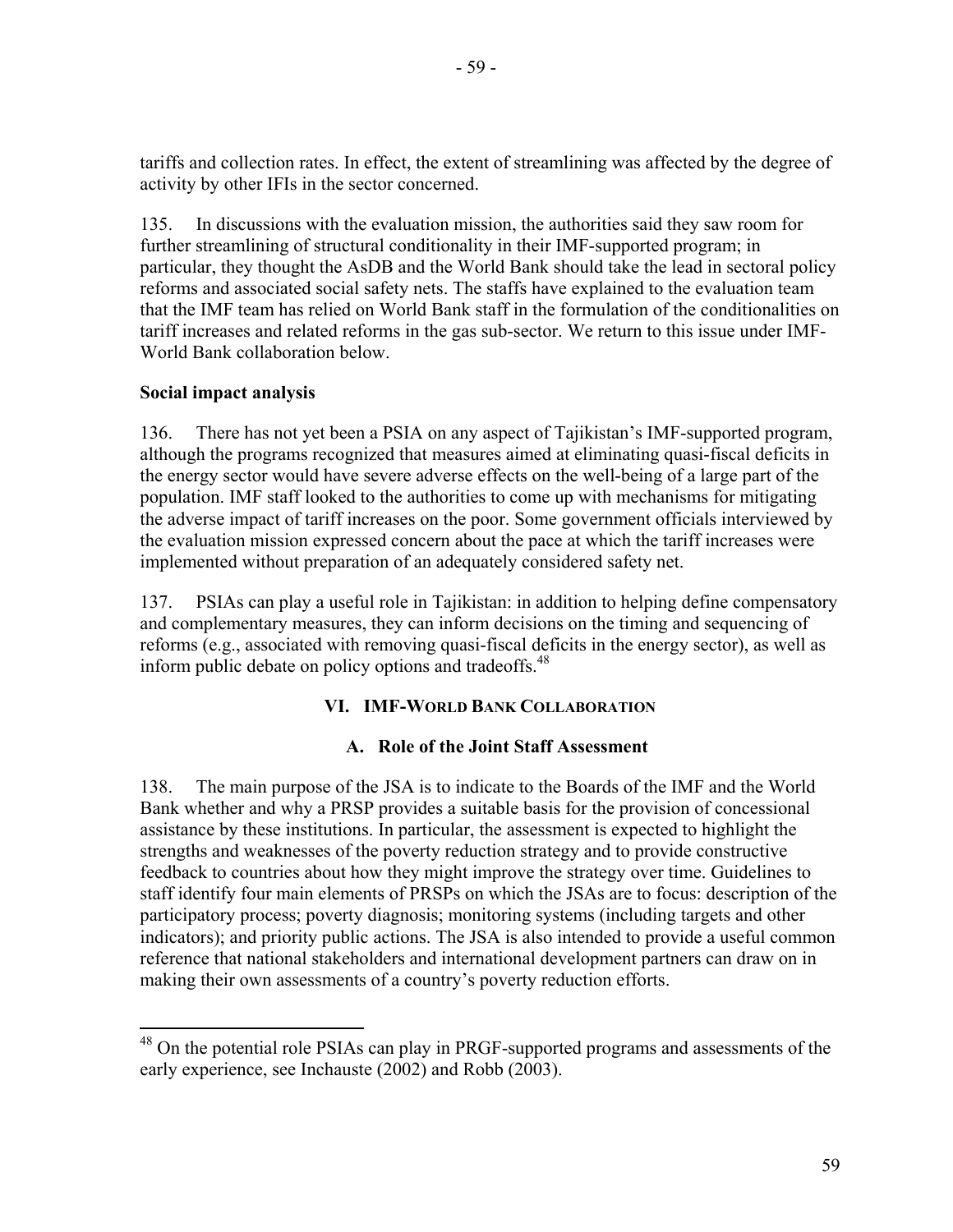139. World Bank and IMF staffs assessed the preparation process of the PRSP to have been broad and participatory in nature. This is consistent with the findings of the evaluation mission but we also found that some participants in the process, especially NGOs, were critical of the depth of the participation and skeptical about the authorities' commitment to extend the process to the post-formulation stage. We also found the NGO Poverty Assessment Report prepared by Counterpart Consortium Tajikistan as input to the PRSP process to be quite insightful, with a lot of specific recommendations. The JSA did not comment on this report at all. Given that the JSA was issued to the Bank and Fund Boards some four months into implementation of the PRSP, this lacuna in NGO involvement could have been picked up by the JSA. Instead the JSA gives the impression that things were continuing to proceed well as regards NGO involvement.

140. We broadly concur with the JSA's assessment of the strengths of the PRSP, especially with respect to the multi-sectoral approach to reducing poverty. Although the early sections of the JSA mischaracterize the "initial steps for monitoring the implementation of the PRSP" as one of the strengths, the later discussion of "targets, indicators, and monitoring" makes clear the weaknesses and provides some general suggestions about how the system might be improved.

141. The JSA is candid in its assessment of the lack of prioritization in the PRSP. We found that the most focused parts of the PRSP—education, health, and social protection broadly coincided with the areas where the World Bank's poverty assessment contained analytical chapters (except agriculture). The sectors where the poverty assessment did not provide any discussion at all (private sector development, infrastructure and energy) are the weakest parts of the PRSP. The JSA could have been more candid in acknowledging the dearth of sector analysis required for proper prioritization of expenditures. Only in the education and health sectors and to some extent in the agriculture sector and irrigation, did there exist sufficient sector analyses. There was a lack of sector work in energy, water supply/public utilities, transportation, private sector development, and privatization. Sporadic work was done in the context of project activities and for components under the SAC I. But these pieces of work did not provide a basis for the authorities to use in setting clear priorities in expenditure programs. Moreover, social protection analysis was not sufficiently developed to allow the authorities to conduct improved targeting.

142. We found the issues highlighted by the JSA as requiring attention in the first progress report—e.g., program costing, prioritization, resource availability, and the development of intermediate targets and indicators—to be appropriate. However, how effectively these issues can be tackled depends to a large extent on how quickly capacity weaknesses can be addressed in key areas (e.g., those related to budget formulation, implementation and monitoring).

# **B. Collaboration in Country Operations**

143. Staffs contacted by the evaluation team characterized collaboration between the two institutions as having been generally good, but variable across different areas (and over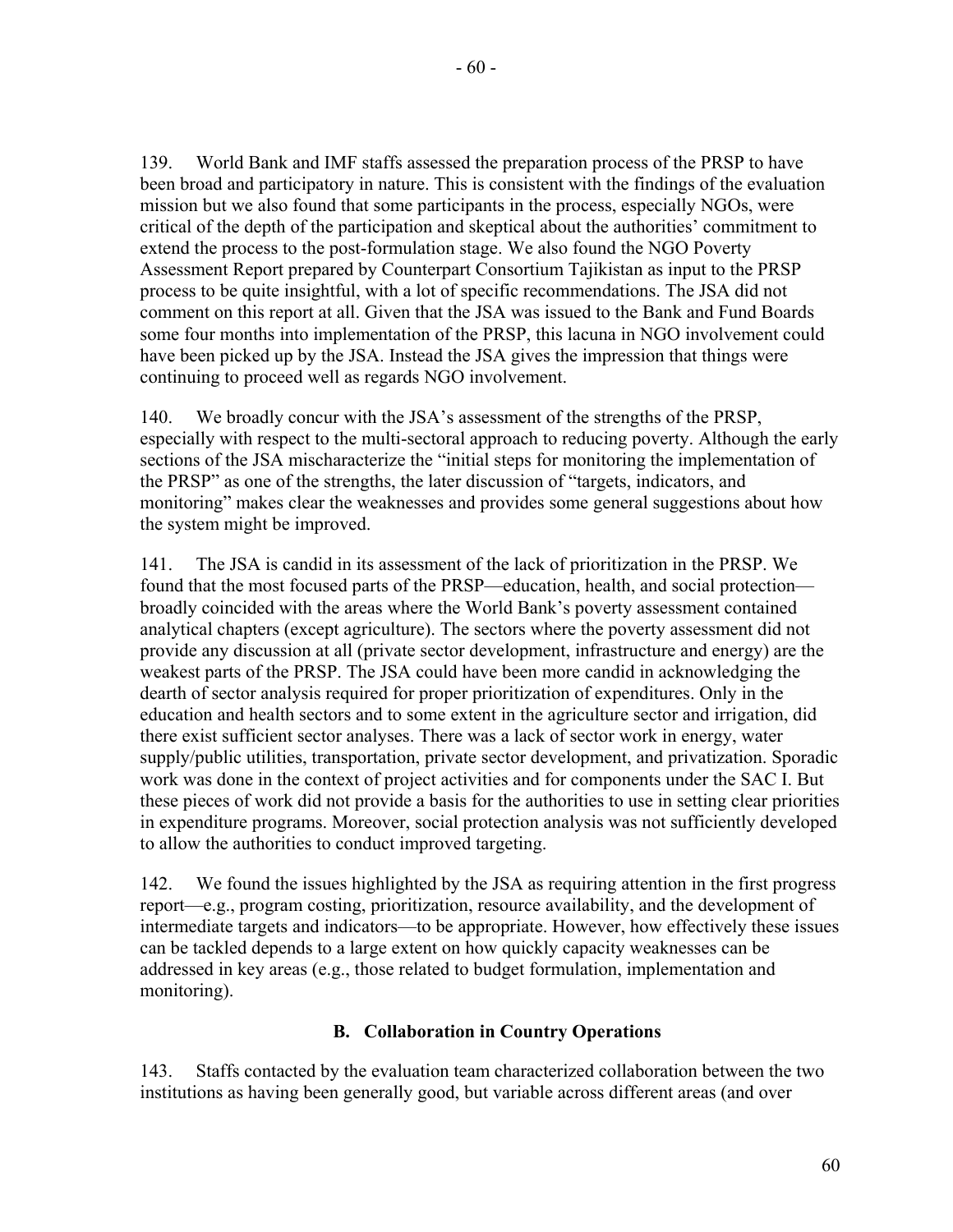time). Prior to the PRSP process, the staffs collaborated closely in early 1998 in the context of a medium-term economic program to be supported by the IMF under the ESAF (approved in June) and by the World Bank under a SAC (approved in August). Tajikistan was a pilot case for an "enhanced Bank-Fund collaboration" project that was initiated in late 1998. Key areas of focus agreed on by the staffs in consultation with the authorities were: (1) enterprise and financial sector reform; (2) medium-term public investment program; and (3) social safety nets. During 1999 through early 2000, manifestations of close collaboration included $\cdot^{49}$ 

- Coordination of work programs, including IMF staff participation in a Bank country team retreat
- Coordination of the timing of missions to ensure effective tripartite discussions; e.g., ESAF/PRGF review missions and SAC supervision missions overlapped or were held in parallel.
- Coordination of privatization targets under the ESAF and SAC to "reinforce" implementation and ensure continued monitoring." For example, under the ESAF second annual program, a number of privatization conditions of the SAC that had not been met were incorporated into the IMF-supported program as prior actions, structural performance criteria, and benchmarks.
- The staffs worked with the central bank on restructuring two banks identified to be of systemic significance and on restructuring strategies for other bank.
- A PIP was developed with technical assistance from the World Bank.
- Participation in a round table conference held in Dushanbe in March 1999 fostered a consensus on social safety net issues and highlighted the importance of a forthcoming poverty survey for assessments of the adverse social consequences of the authorities adjustment program being supported by the World Bank and the IMF.

144. With the advent of the PRSP process, the staffs have worked closely on PRSP-related issues and have also tried—not always successfully—to coordinate their work programs. Areas in which collaboration has been very effective include support to the government in ensuring that the priority status of the education sector in the PRSP is translated into appropriate budget allocations (based on World Bank analytical work). Collaboration has also been good on issues related to the agriculture sector and land reform, though the IMF has now pulled back from these areas. Collaboration on energy sector issues appears to have improved over time, but could be closer.

 $\overline{a}$  $49$  This section is based on accounts in staff reports presented to the IMF's Executive Board.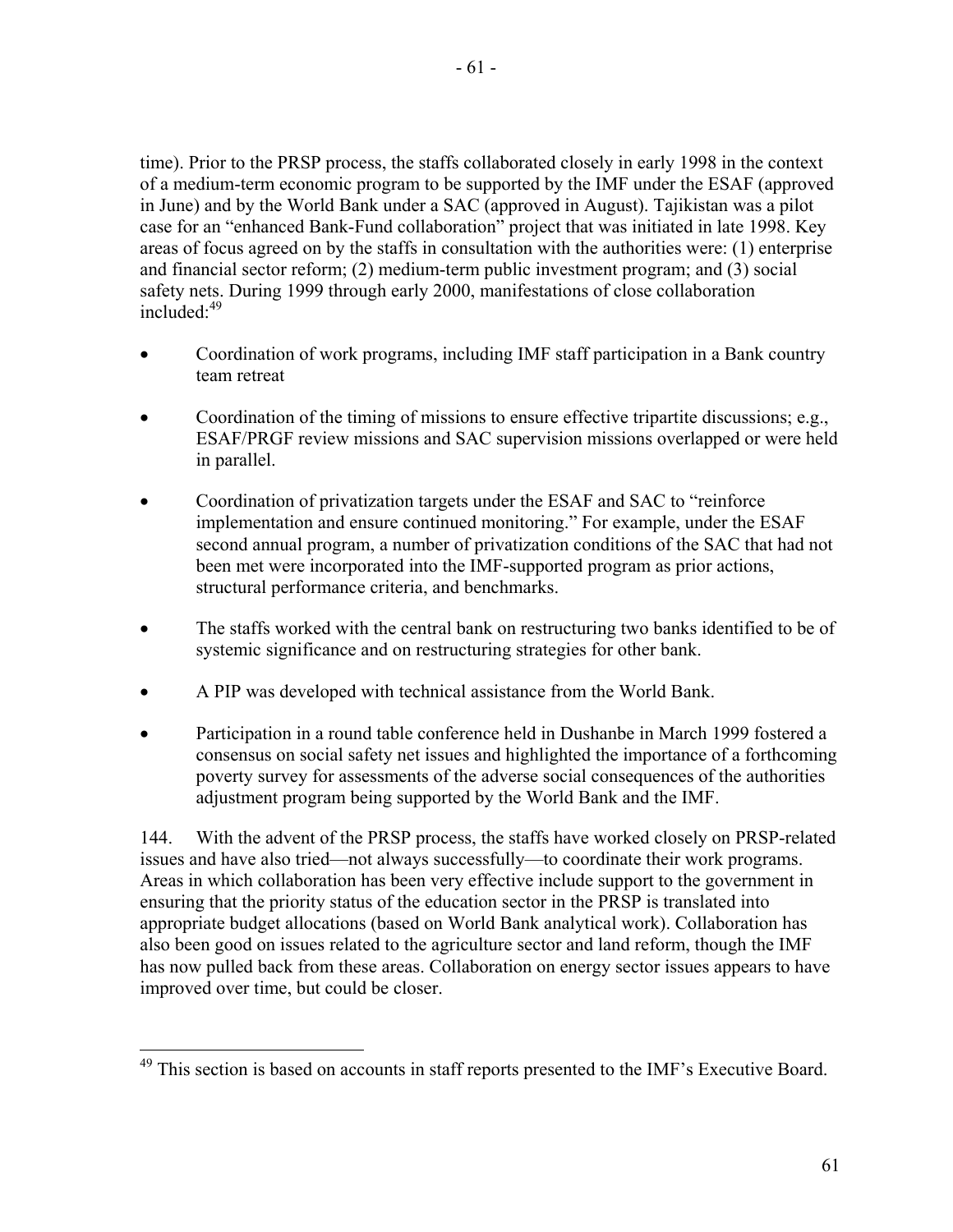145. Areas in which collaboration has either not been effective or has been slow in producing results include PSIAs and expenditure policy issues. Regarding current issues that have an important bearing on poverty, IMF staff indicated that they looked forward to receiving the report on the Public Expenditure Review (PER) being undertaken by the World Bank staff. They had hoped to draw on it in their work during FY03 (the IMF depends on the sectoral analysis for a disaggregated view of the fiscal outlook). Also, the PSIA for energy was delayed, which meant that it will be undertaken after a number of important policy measures have been implemented, rather than before. The World Bank had hoped to launch these pieces of work in 2002 or the first half 2003, but that did not happen because of lack of budget funds and constraints in staff schedules with other work. In the case of the energy PSIA, the problem was lack of sufficient grant funding to undertake the work, which has now been solved through a grant being extended by the ESMAP Unit (the Bank's Global Energy and Environment Technical Assistance Facility).

# **C. Collaboration with Other International Partners**

146. The staffs of the IMF and the World Bank maintain contacts with staff of other international financial institutions, especially the AsDB which is a major source of concessional loans to Tajikistan. An economist from the AsDB routinely participates in IMF missions as an observer; both sides indicated to the evaluation team that this arrangement has proved to be mutually beneficial in keeping the respective country teams informed of each other's ongoing and prospective operations in the country. During the evaluation mission, we identified three areas in which we concluded that closer collaboration would enhance the effectiveness of assistance being provided to Tajikistan by the three institutions. The first is support for the development of a well functioning medium-term expenditure framework that integrates the PIP into the budget process. What is required is closer coordination of the various strands of the assistance that each institution is already providing to the budget process and/or the PIP. The second area is energy sector reforms. Here, AsDB has taken the lead in assisting the authorities but its operations and conditionalities have not addressed the issue of quasi-fiscal activities, which IMF and World Bank staffs have highlighted as significant problems. Finally, the area of PSIAs is another where the three institutions can collaborate in a manner that complements each other's operations.

147. The UNDP has been an important partner of the government and the IFIs in the PRSP process in Tajikistan. In discussions with the evaluation mission, representatives of the UN system welcomed recent increased contacts with the IMF and the World Bank and called for more participation of the two Bretton Woods Institutions (BWIs) in UN country team deliberations. They suggested that ongoing work on a Tajikistan CCA/UNDAF,  $^{50}$  and an

 $\overline{a}$ 

 $50$  The Common Country Assessment (CCA) is supposed to provide an analytical backdrop to the UN Development Assistance Framework (UNDAF); the latter document lays out common goals and how the programs of the various UN agencies contribute towards meeting those common goals.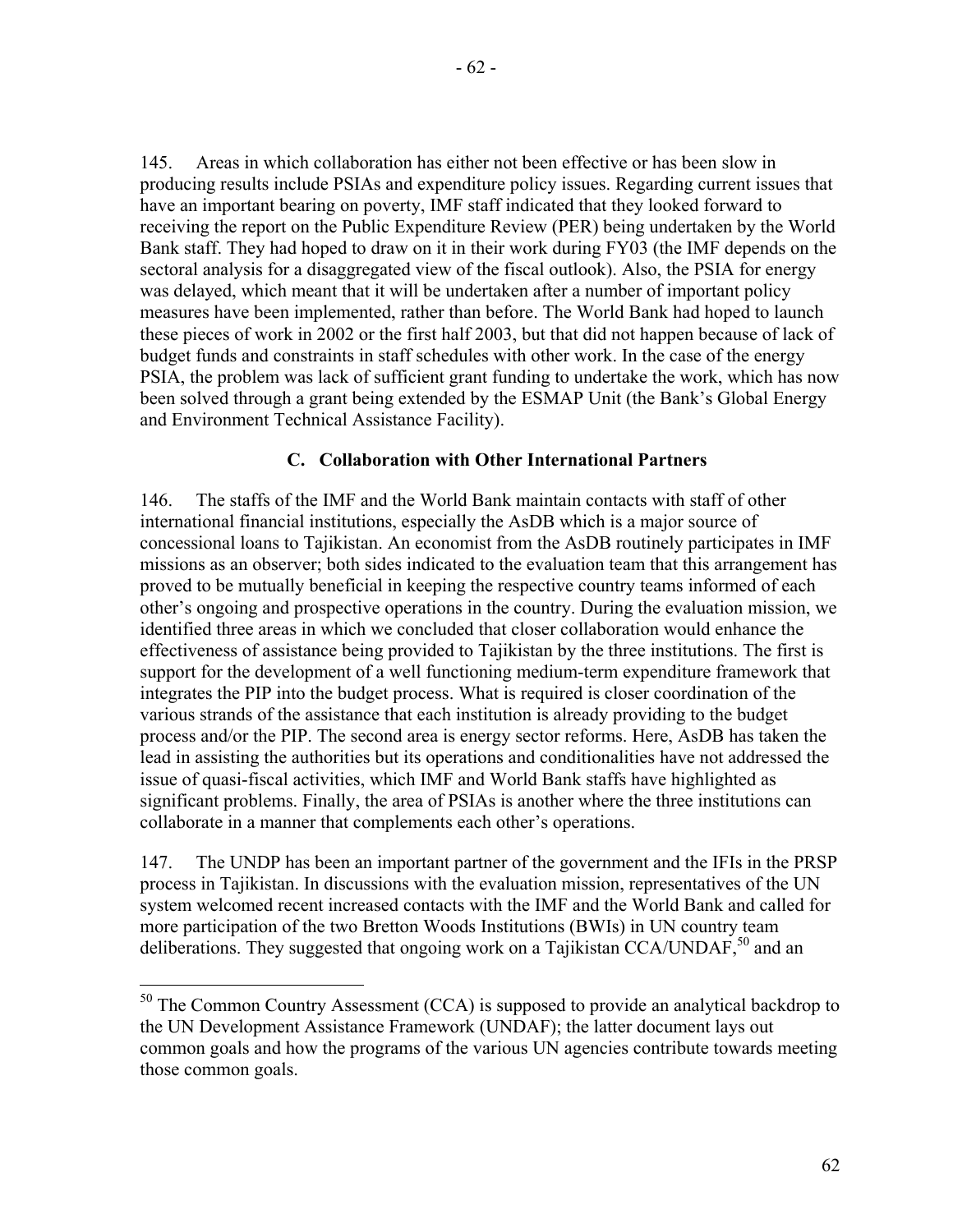MDGs costing exercise that was about to begin, provided opportunities for collaboration between the UN system and the BWIs. They stressed that the PRSP and the MDGs were the basic reference documents being used for preparing the CCA.

# **VII. MAIN CONCLUSIONS AND LESSONS**

# **General**

148. The PRSP was prepared through a well-organized government-led process that involved the participation of line ministries, scholars, and representatives of civil society organizations (CSOs). The PRSP process opened up the policy making process to some extent, but we found little familiarity with the final version of the PRSP outside government circles, even among those who participated in the consultation process. Also, the role of nongovernment sectors in implementation and monitoring are not well defined.

149. The PRSP recognized the multi-dimensional nature of poverty and proposed to tackle it comprehensively through a cross-cutting inter-sectoral approach. However, there are a number of areas where greater coverage and more detailed discussion could have given the PRSP more cohesion—for example, constraints to private sector development and links between the formal and informal sectors.

150. The PRSP is insufficiently result-oriented, as the vast majority of indicators specified in it relate to processes and policy measures rather than to outcomes. Furthermore, public actions are not well prioritized and there is a disconnect between the PRSP and the government's PIP, with neither being well integrated into the government budget.

151. The Institutional arrangements for monitoring the implementation of the PRSP revolve around a PRSP Implementation Unit that become operational in the first half of 2003. The Unit, in conjunction with other agencies, is in the process of developing a more focused set of indicators, including for measuring intermediate outcomes.

152. The authorities view the PRSP mainly as an instrument for attracting development assistance to the country. The PRSP has provided a point of reference for donor interactions with the government, but it has not provided a basis for reconciling what appears to be a substantial difference between government preferences (top priority to infrastructure development) and what donors are willing to finance (spending on social sectors and on safety nets). There is some evidence of donors aligning their programs to PRSP objectives but with no clear links to the PRSP policy matrix. Coordination among donors is weak.

# **Findings and lessons for the Bank**

153. The findings of the evaluation mission regarding the Bank's support to the PRSP process in Tajikistan include:

*PRSP formulation.* There is awareness and appreciation of the Bank's role in support of PRSP formulation both within government and outside. Bank staff (including local office and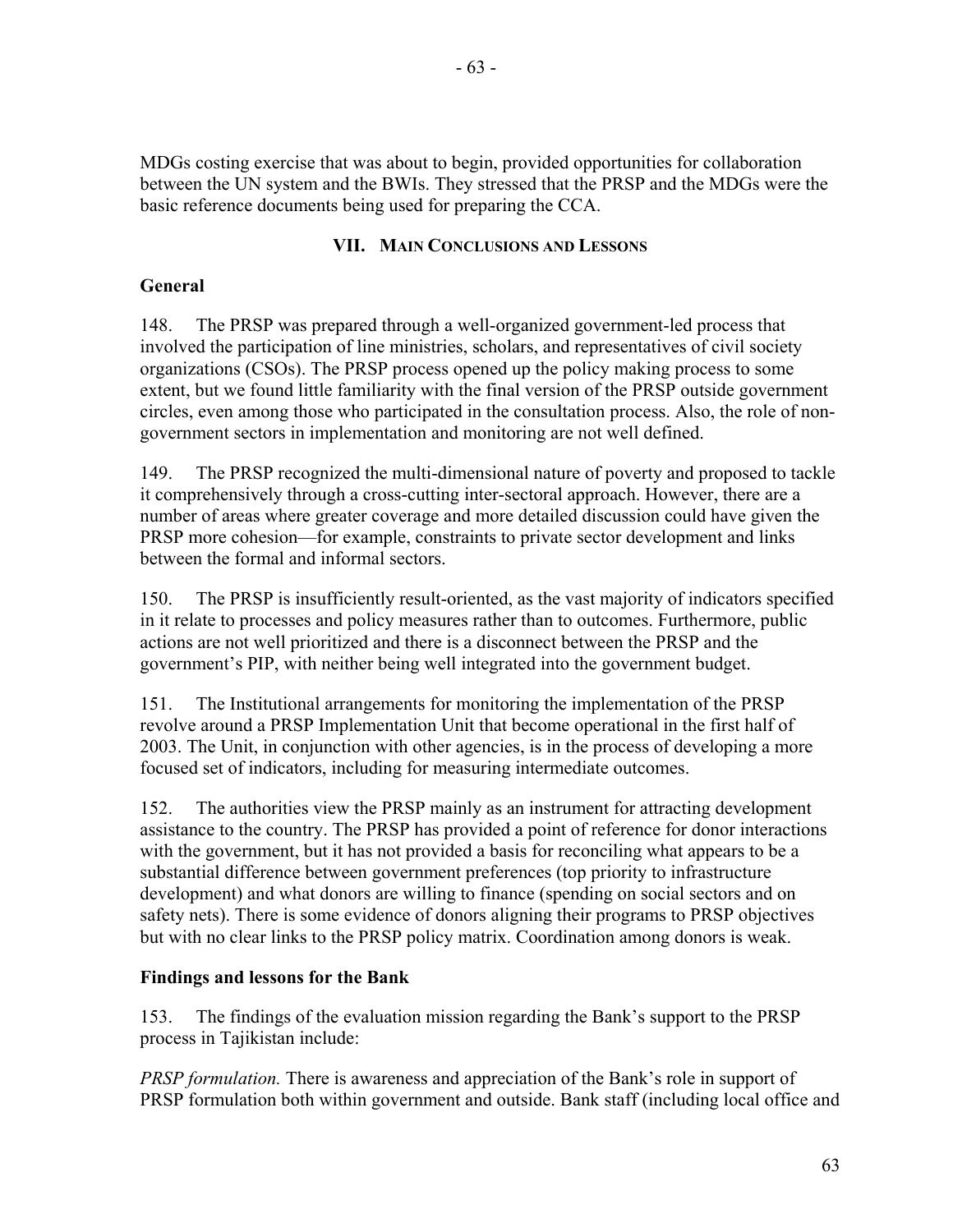sectoral staff) provided useful comments on the draft PRSP document, they assisted the working groups in mounting the workshops and consultations with civil society, and they helped to familiarize key officials about best practices in tackling poverty, through the holding of a series of workshops in Moscow and Budapest.

Upfront analytical work in the form of the Poverty Assessment Report (FY2000) was key, providing the main analytic input to the PRSP exercise and the primary source of analysis of poverty data for the government and the donor community. The update of the Household Living Standards that is underway in the State Statistics Agency represents an important opportunity for the Bank to provide specific advice to the officials and data analysis so as to ensure that the Poverty Line benchmarks are brought up to date, and comprehensively.

*Alignment of Bank assistance to PRSP priorities.* In a departure from many CASs, the Tajikistan 2003 CAS formulated after the PRSP takes a medium term perspective of 5-6 years and, in that sense, represents a better fit with the long-term perspective of the PRSP. The guiding principles of the CAS are inline with the PRSP pillars, and this alignment is further reflected in the lending program areas of focus. The government noted its concern about the projected decline in IDA lending as the country moved from a post-conflict situation to a more stable situation.

A key element in the CAS revolves around the community-driven development (CDD) approach. CDD is a decentralized approach to designing and implementing projects, using local communities in a substantive manner. This is a high risk approach, as acknowledged by staff and discussed by Board members at the CAS presentation. Successful implementation of the approach in Tajikistan will require managing capacity constraints, close monitoring to ensure timely scaling up, and close coordination with NGOs, local government, and other donor assistance. In addition, government expressed some uncertainty regarding the interface of the CDD focus and the strategy and measures of the PRSP itself. Both Board members and government have stressed the importance of considering the broader growth agenda and sources of future growth.

The Bank is increasing its program of analytical work in Tajikistan, which has important potential to assisting on PRSP implementation aspects. All major non-lending products are associated with key focus areas of the PRSP, including the Business Environment and Investment Climate Review, PER, Living Standards and Measurement Survey and Poverty Update, Social Sector Expenditure Review, and Education Sector Review.

*Other issues.* Other priority areas for attention to ensure effective support of the PRSP process include: (i) creating closer partnerships with other donors on PRSP issues; (ii) monitoring the implementation of the PRSP and Bank effectiveness; (iii) sequencing the Bank's work on PSIAs; (i) designating a focal point on PRSP work in the Bank's program; and (ii) increasing the interactions with the hub setting.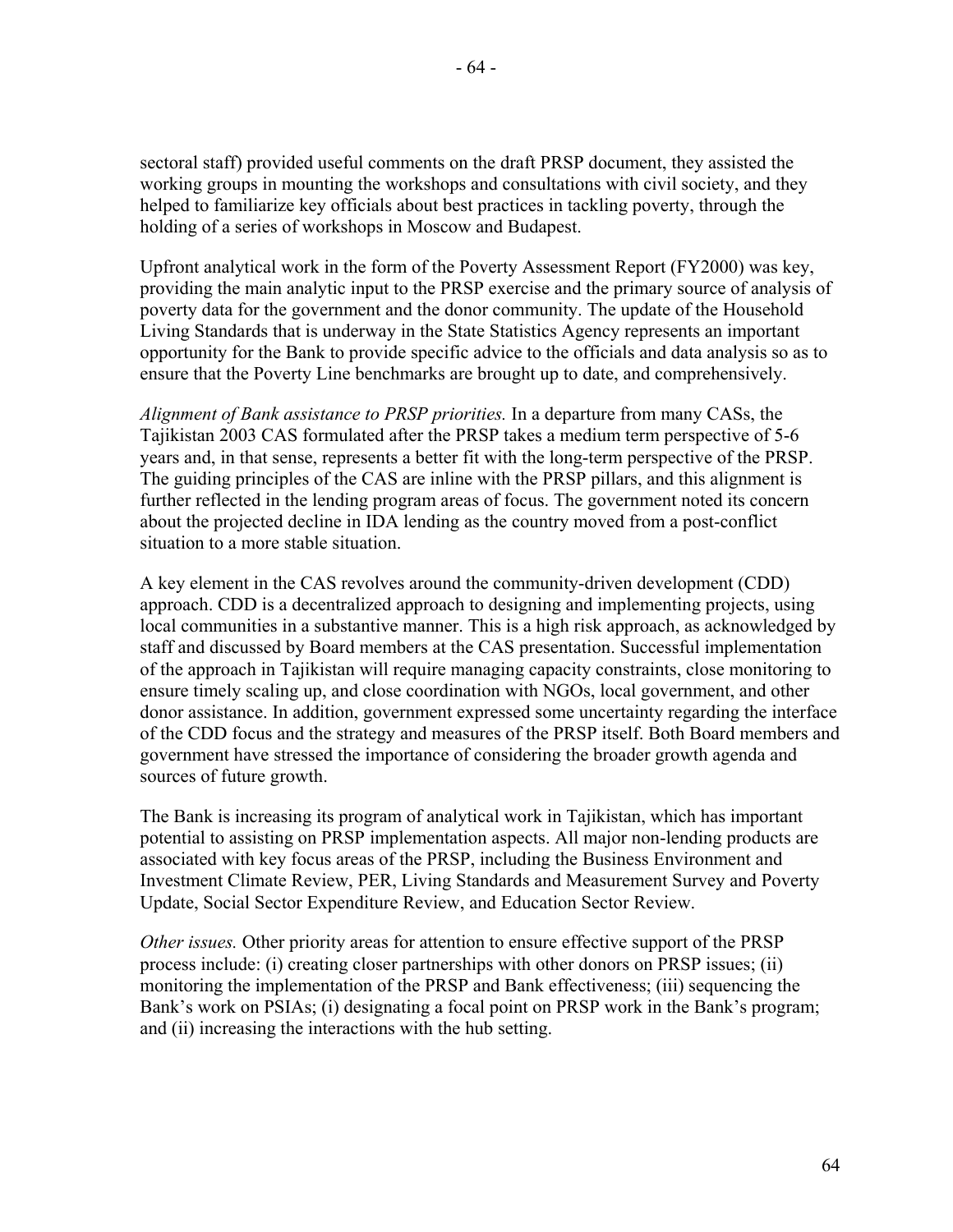# **Findings and lessons for the IMF**

## 154. The main findings and lessons for the IMF include:

*Internal review process*. We found evidence that the internal policy review process has adapted to the PRSP/PRGF approach in some areas such as allowing room for alternative options for meeting some program objectives and in paying attention to guidelines on streamlining structural conditionality. However in other areas, notably related to fiscal flexibility and to PSIAs, there was little evidence of movement towards the goals of the PRSP/PRGF approach.

*Broad participation and greater country ownership.* Participation in the formulation of Tajikistan's IMF-supported programs is limited to a relatively small circle of government and central bank officials and IMF staff. In order to foster ownership and contribute to building capacity for undertaking macroeconomic policy formulation and analysis, we recommend that the staff and the authorities establish a time table for turning over to the authorities increasing responsibility for the preparation of the first draft of the MEFP. We also recommend that participation in the formulation of the structural reform components of programs be broadened to include implementing agencies; this is especially important in areas where IMF involvement partly reflects the absence, or limited presence of other IFIs (especially the World Bank).

*Embedding the program in an overall strategy for growth and poverty reduction.* We found the PRGF's macroeconomic framework to be broadly consistent with the PRSP. However, the PRSP is not sufficiently prioritized to provide a basis for priority public actions under the PRGF. In this context, the staff's Country Strategy Paper provided useful lessons and suggested areas of focus for the PRGF.

*External financing and fiscal flexibility.* The PRGF-supported program is playing a critical role in maintaining a measure of fiscal discipline in Tajikistan. However, substantial differences of views between the authorities and the staff on aspects of external financing, is undermining ownership of the program. In particular, the limit of three percent of GDP set for external borrowing to finance the authorities' public investment program needs to be better justified, preferably in the context of a medium-term framework that is firmly grounded in growth analysis.

*Streamlining of structural conditionality*. The total number of structural conditions have fallen under the PRGF compared to the ESAF but the span of conditionality under IMFsupported programs has not changed, although its composition has. In particular public enterprise reform which featured prominently under the ESAF is completely absent from the PRGF; responsibility for reforms in this area are now left to the World Bank. Although the staff's CSP argued for streamlining partly on account of capacity constraints, in practice, staff have interpreted streamlining in terms of clearer division of labor between the IMF and the World Bank. The aggregate burden of IMF and World Bank structural conditionality does not seem to have decreased.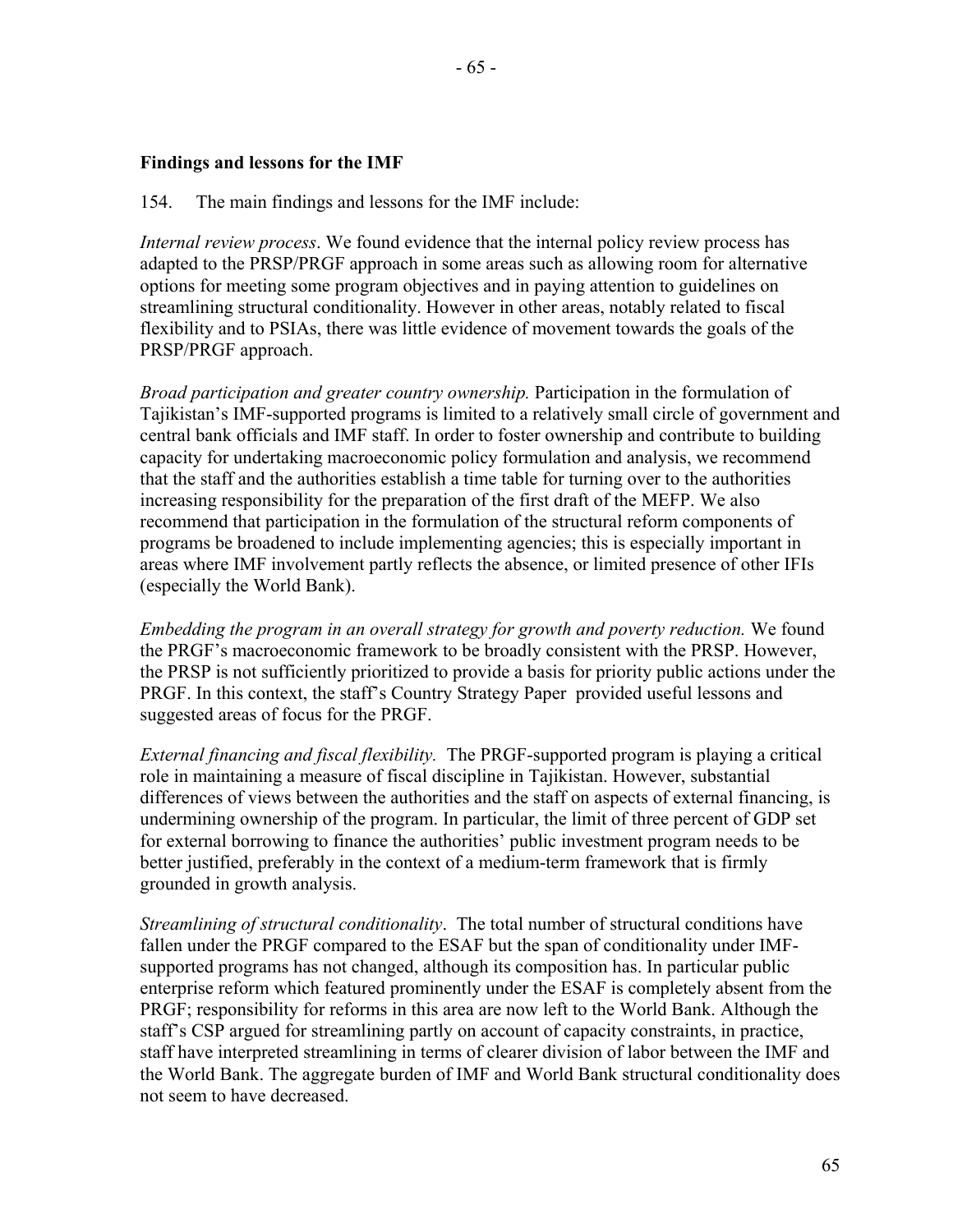*Social impact assessments*. There has not yet been a PSIA on any aspect of Tajikistan's IMFsupported program, although the programs recognized that measures aimed at eliminating quasi-fiscal deficits in the energy sector would have severe adverse effects on the well-being of a large part of the population. This is an area in which there is great scope for more effective IMF-World Bank collaboration.

*Outreach and contribution to broadening participation in macroeconomic discourse.* We found very little awareness of IMF activities outside government and donor circles. Among officials who deal with the IMF, there was appreciation of the fiscal discipline role of Tajikistan's IMF-supported programs but several senior officials suggested that program targets were constraining growth-promoting public investments. The consultative process around the PRSP process, including the forums organized for the NGO Poverty Assessment Report demonstrated that there is scope to broaden participation in macroeconomic policy discourse in the country, and that the IMF can contribute to this process.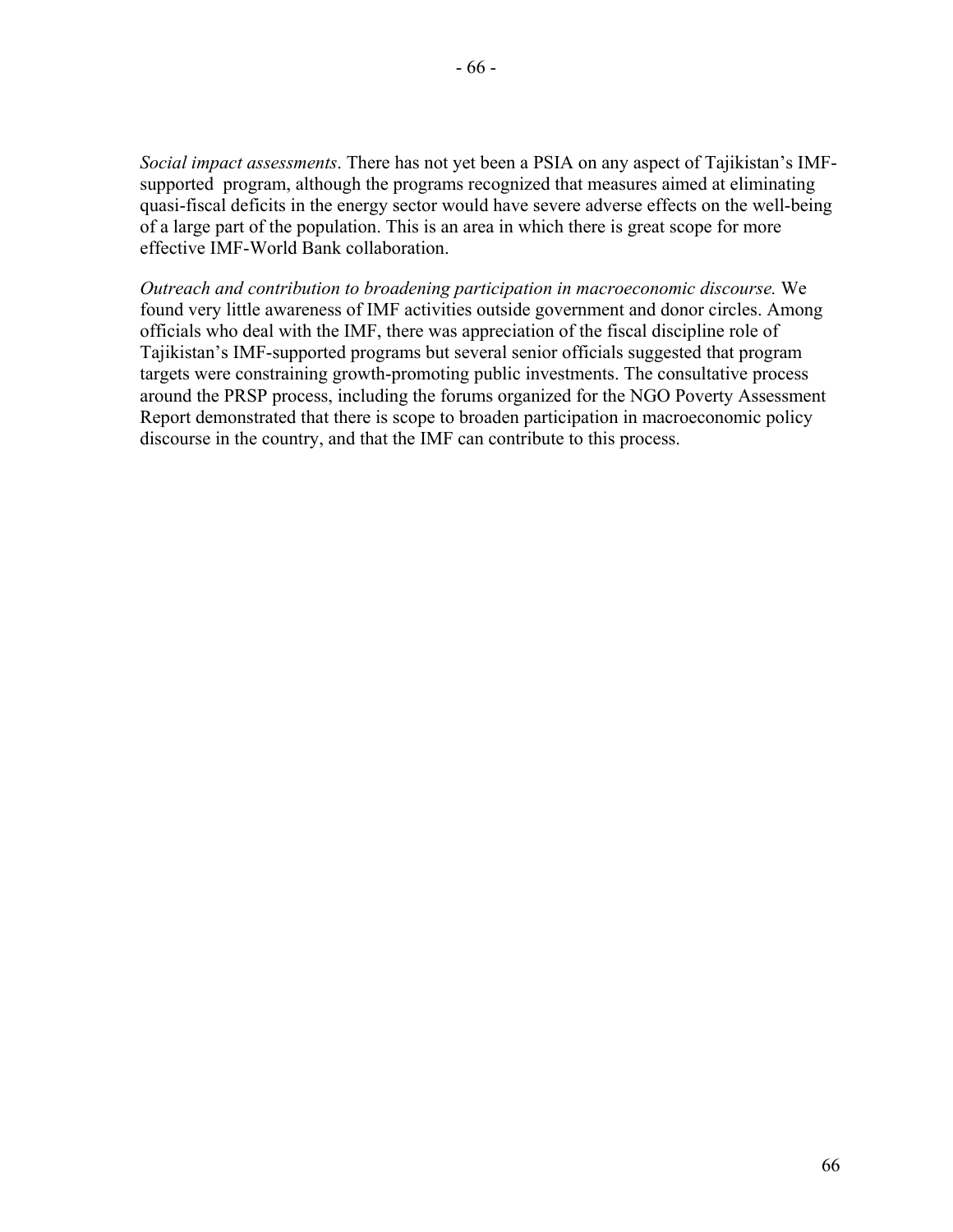# **Tajikistan: Summary Results of a Survey of Stakeholders**

1. As part of the OED and IEO evaluations of the PRSP Process and the PRGF, a survey of PRSP stakeholders was administered in each of the ten countries where a case study was undertaken. The objective of the survey was to obtain perceptions of the PRSP process and the role of the World Bank and IMF in supporting the initiative.

2. A standard survey of 39 questions was administered in each country. The full questionnaire can be found on both of the evaluation websites www.worldbank.org/oed/prsp and http://www.imf.org/external/np/ieo/2002/prsp/index.htm. The survey consists of four main components: information on respondents; the PRSP process (covering ownership, results orientation, comprehensiveness, partnership-orientation and long term perspective); World Bank performance; and the role of the IMF. In most cases, respondents were asked to indicate the extent of their agreement with statements on a five point scale.<sup>51</sup> The survey was translated, into local languages, where necessary, and pre-tested. A local consultant with survey experience was engaged in each country to assist with administration of the survey. Survey results were coded by the local consultant and sent back to Washington and an outside contractor, Fusion Analytics, was hired to analyze the data.

3. The survey was targeted at key groups within the three main categories of PRSP stakeholders: Government, Civil Society, and International Partners.<sup>52</sup> Within each group, the survey sought to obtain an *institutional view* and was targeted at the most knowledgeable individuals. Respondents were asked to define the nature of their involvement in the PRSP process, and their level of familiarity with the PRSP document, the Bank, and the IMF. Given the targeted nature of the survey, respondents who were "Not Aware" of the PRSP process were excluded from the results. The specific samples were selected using three main inputs: information gained through the country case study mission; participants listed in the PRSP document; and input from the local consultant. In some cases, samples were circulated to obtain broader input on their composition. The study teams also identified a set of highly relevant respondents in each country for whom a survey response was required. These included core ministries and agencies (finance, economy, central bank…), key PRSP-related ministries (health, education, agriculture…), and major donors. Survey questionnaires were tracked in order to ensure responses were obtained from key groups, however, individual respondents could choose to remain anonymous.

 $\overline{a}$  $51$  The five point scales used in most questions offered a range from 1: Completely Disagree to 5: Completely Agree. Respondents could also mark 0 for Don't Know or Unsure.

 $52$  Fourteen stakeholder groups were identified: Government—central government, line ministries and sector agencies, local government, parliament—civil society—local NGOs, business sector, labor unions, academia, media, religious organization, political party, other—international partner—donor, international NGO. Results at the stakeholder group level will be presented in the aggregate analysis across all countries.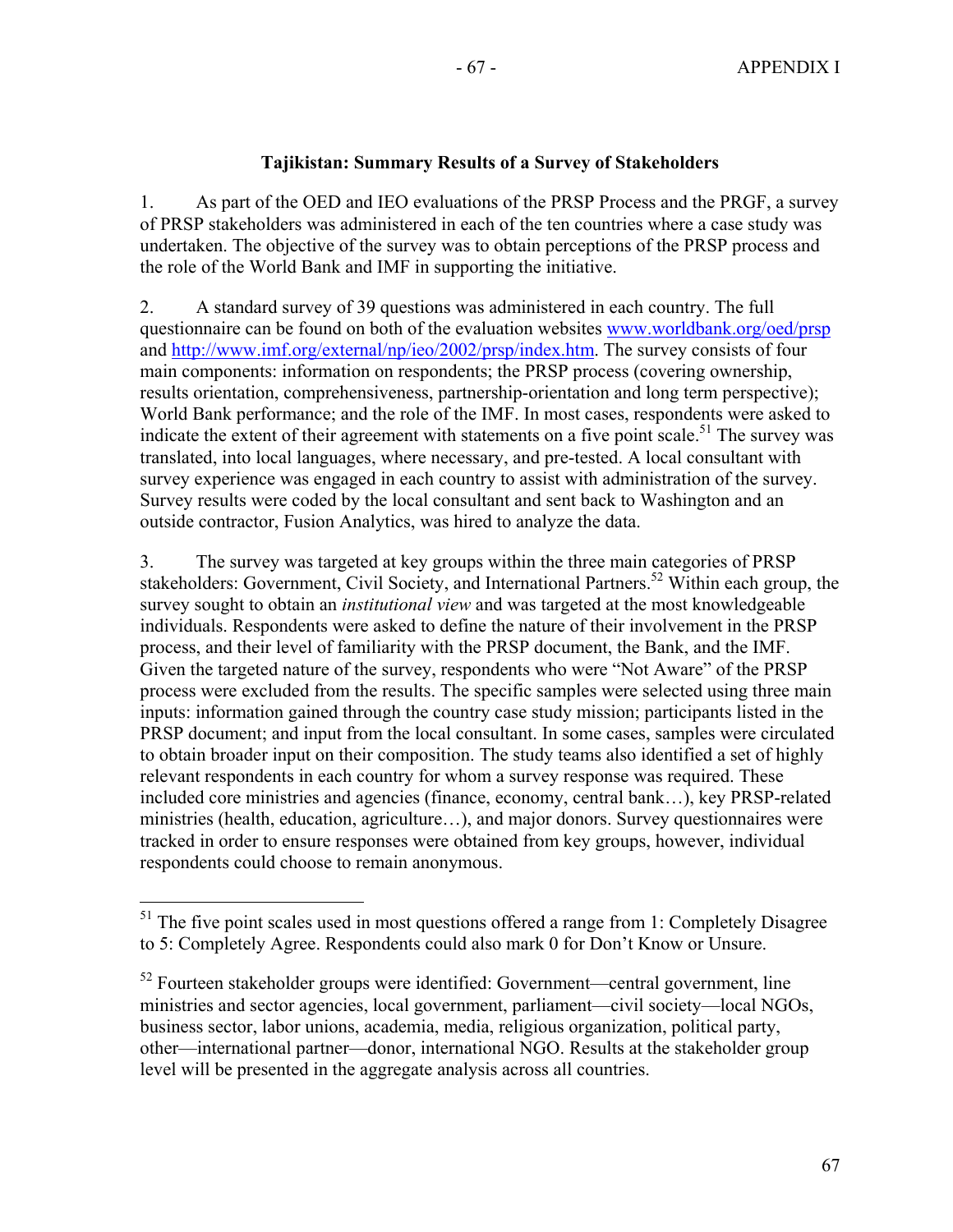4. The following section presents findings from the survey applied in Tajikistan. Section A provides an overview of the survey respondents, including the nature of involvement and familiarity with the process. Section B provides an aggregated snapshot of stakeholder perceptions of the PRSP Process across each of five main sub-categories. Section C provides the mean results for all questions concerning the role and effectiveness of Bank and Fund support. Section D presents results for questions with the most positive and negative responses and questions where there was the greatest consensus or disagreement on issues.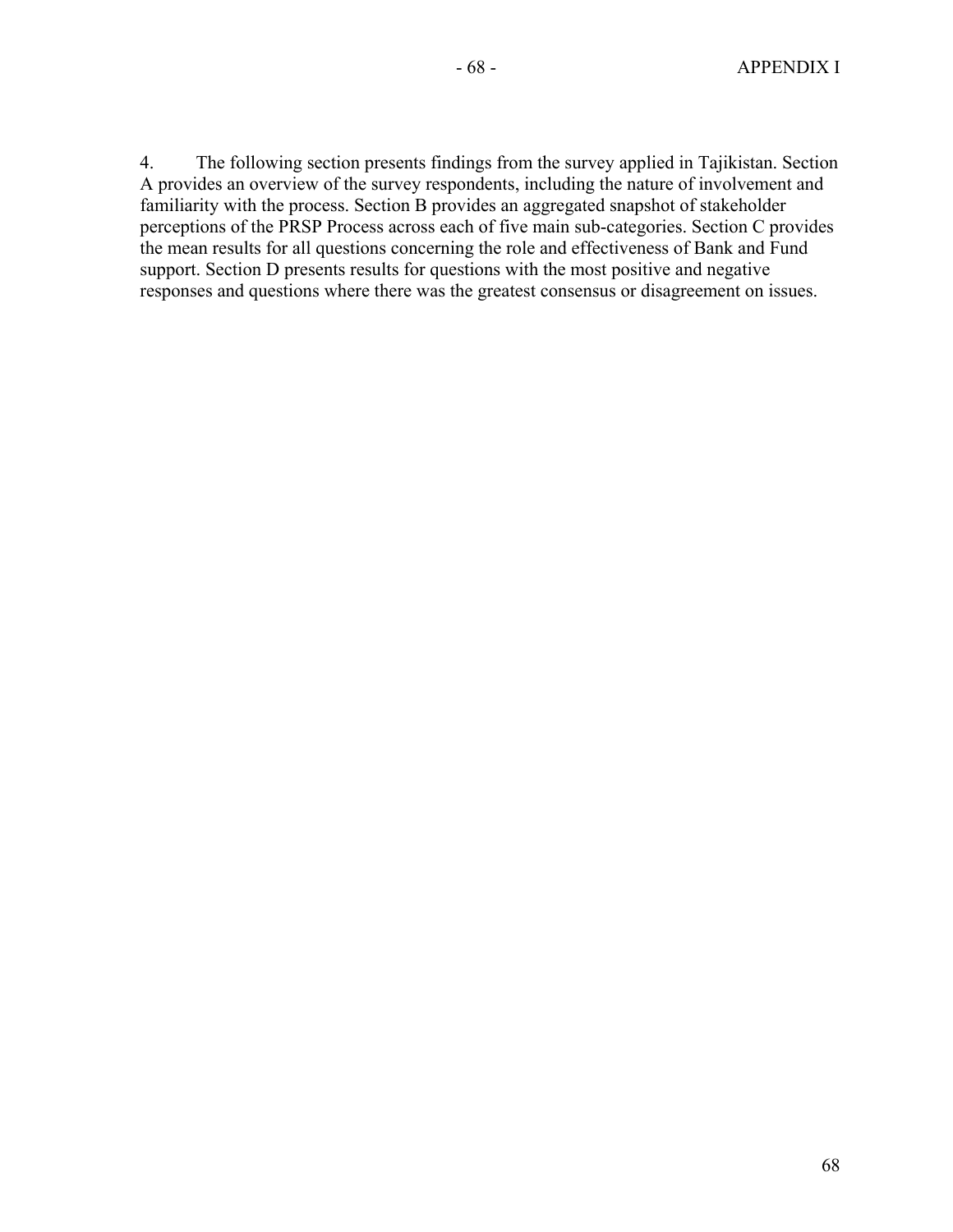

| <b>PRSP</b> document 56% |                |
|--------------------------|----------------|
| <b>Bank</b>              | 68%            |
| <b>IMF</b>               | $48^{\circ}\%$ |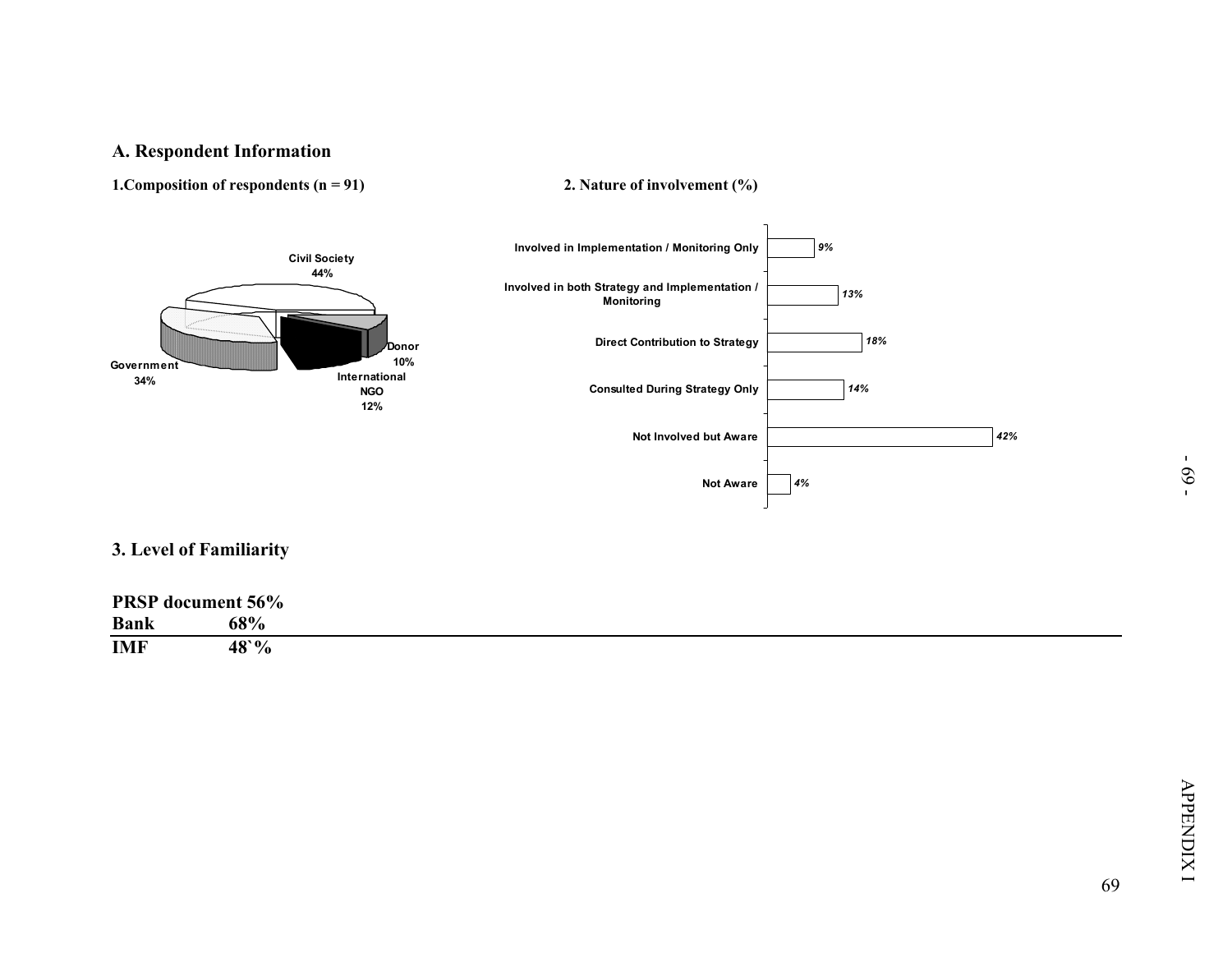

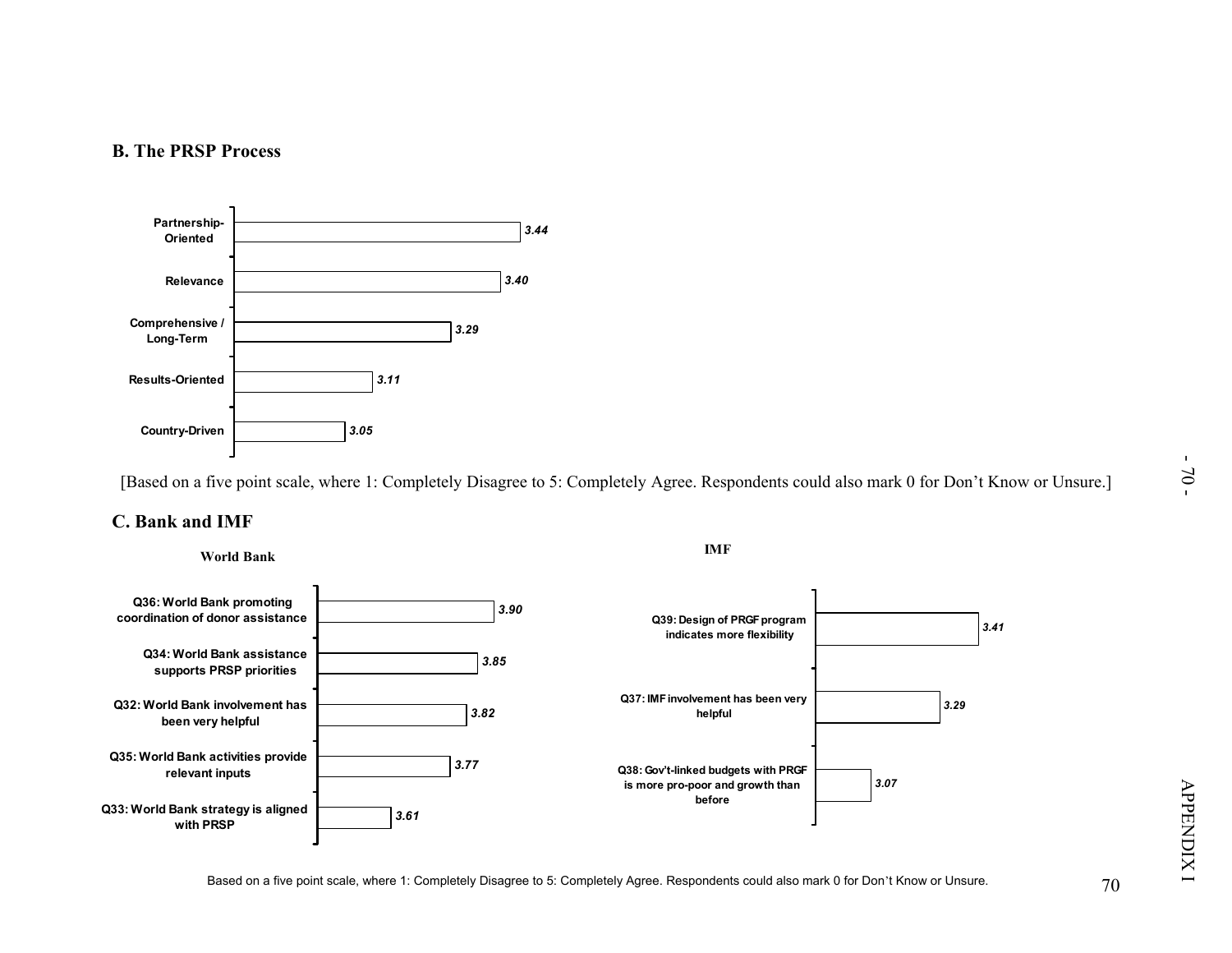| Question                                                                        | % Agree | % Disagree | <b>Mean</b> | <b>Mean</b> | % Unknown |
|---------------------------------------------------------------------------------|---------|------------|-------------|-------------|-----------|
| <b>Most positive responses</b>                                                  |         |            |             |             |           |
| Q26 - Partnership-oriented: Donors aligning assistance                          | 54.9%   |            |             |             |           |
| Q16 - Results-oriented: Outcomes benefit poor                                   | 50.5%   |            |             |             |           |
| Q25 - Partnership-oriented: Donors supported formulation                        | 50.5%   |            |             |             |           |
| Q8 - Relevance: PRSP is a good model                                            | 49.5%   |            |             |             |           |
| Q10 - Relevance: PRSP improves on past modalities                               | 49.5%   |            |             |             |           |
| Most negative responses                                                         |         |            |             |             |           |
| Q13 - Country-driven: Your stakeholders were consulted                          |         | 33.0%      |             |             |           |
| Q15 - Country-driven: Gov't continues to engage stakeholders                    |         | 31.9%      |             |             |           |
| Q11 - Relevance: PRSP benefits outweigh costs                                   |         | 28.6%      |             |             |           |
| Q14 - Country-driven: Final document was modified to accomodate viewpoints      |         | 28.6%      |             |             |           |
| Q18 - Results-oriented: Structure to monitor results                            |         | 26.4%      |             |             |           |
| <b>Most polarized responses</b>                                                 |         |            |             |             |           |
| Q30 - Partnership-oriented: Quality of Bank/Fund collaboration                  |         |            | 3.34        |             |           |
| Q29 - Partnership-oriented: Coordination b/t World Bank and IMF improved        |         |            | 3.31        |             |           |
| Q27 - Partnership-oriented: Donor coordination improved                         |         |            | 3.70        |             |           |
| Q22 - Comprehensive: Macroeconomic framework participatory                      |         |            | 3.37        |             |           |
| Q21 - Comprehensive: Alternatives fully explored<br>Areas of greatest consensus |         |            | 3.27        |             |           |
| Q8 - Relevance: PRSP is a good model                                            |         |            |             | 3.58        |           |
| Q12 - Country-driven: PRSP driven by national stakeholders                      |         |            |             | 3.35        |           |
| Q16 - Results-oriented: Outcomes benefit poor                                   |         |            |             | 3.56        |           |
| Q18 - Results-oriented: Structure to monitor results                            |         |            |             | 2.75        |           |
| Q17 - Results-oriented: Realistic targets and plans                             |         |            |             | 3.22        |           |
| Most unfamiliar areas                                                           |         |            |             |             |           |
| Q30 - Partnership-oriented: Quality of Bank/Fund collaboration                  |         |            |             |             | 54.9%     |
| Q29 - Partnership-oriented: Coordination b/t World Bank and IMF improved        |         |            |             |             | 53.8%     |
| Q21 - Comprehensive: Alternatives fully explored                                |         |            |             |             | 35.2%     |
| Q19 - Results-oriented: Results feed back                                       |         |            |             |             | 34.1%     |
| Q22 - Comprehensive: Macroeconomic framework participatory                      |         |            |             |             | 31.9%     |

71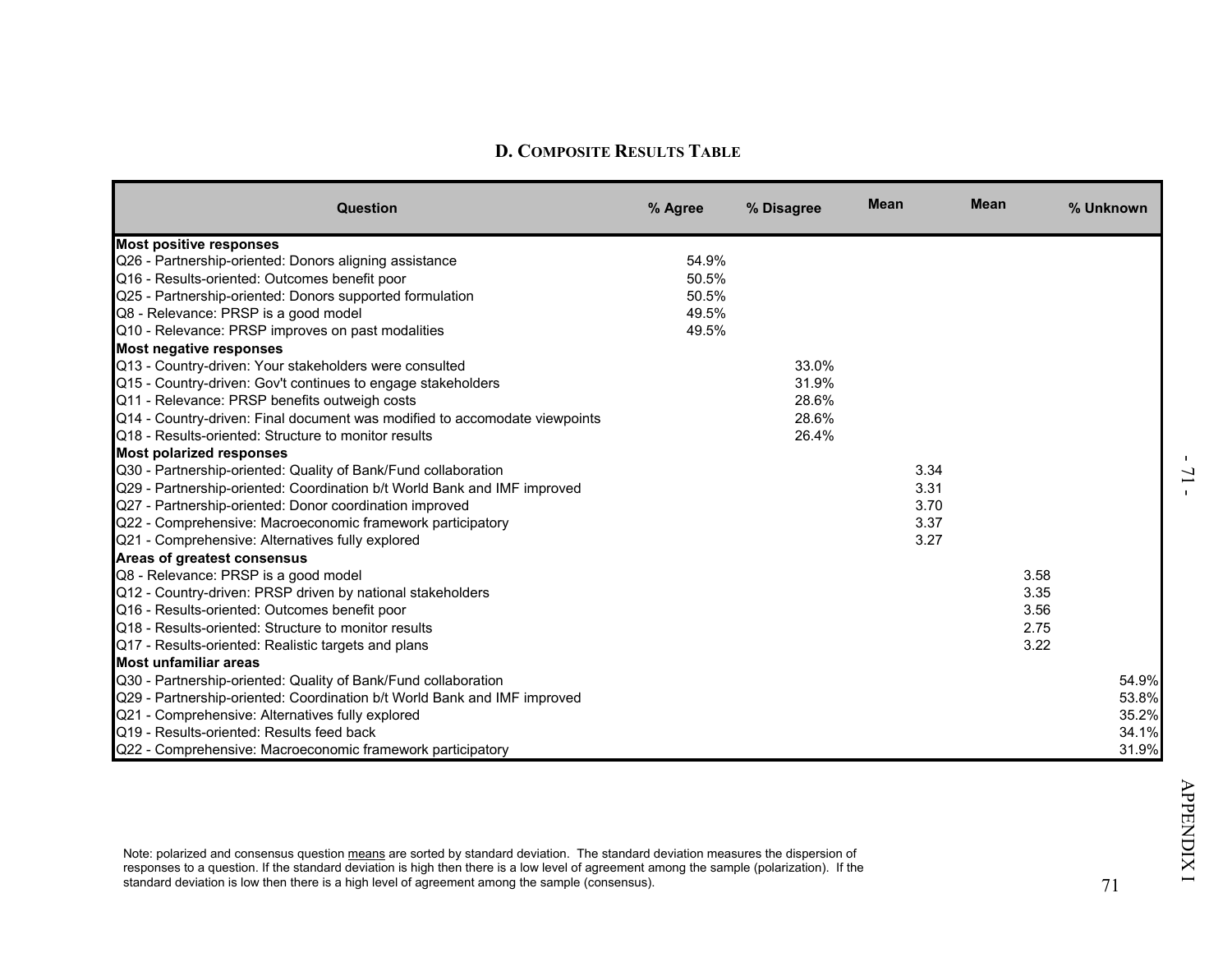# Selected Tables

# Table A1. Poverty Indicators in Tajikistan

| Measure                                               | Percent of Population<br>Classified as Poor |  |  |  |
|-------------------------------------------------------|---------------------------------------------|--|--|--|
| Minimum consumption basket 1998 (TR32,083)            | 95.7                                        |  |  |  |
| \$2.15 PPP a day (poverty line = $TR14,111$ )         | 65.4                                        |  |  |  |
| \$1.075 PPP a day (poverty line = TR7,557)            | 16.9                                        |  |  |  |
| State Statistical Agency (poverty line = $TR20,000$ ) | 82.6                                        |  |  |  |
| State Statistical Agency (poverty line = $TR10,000$ ) | 32.8                                        |  |  |  |

Source: World Bank (2000).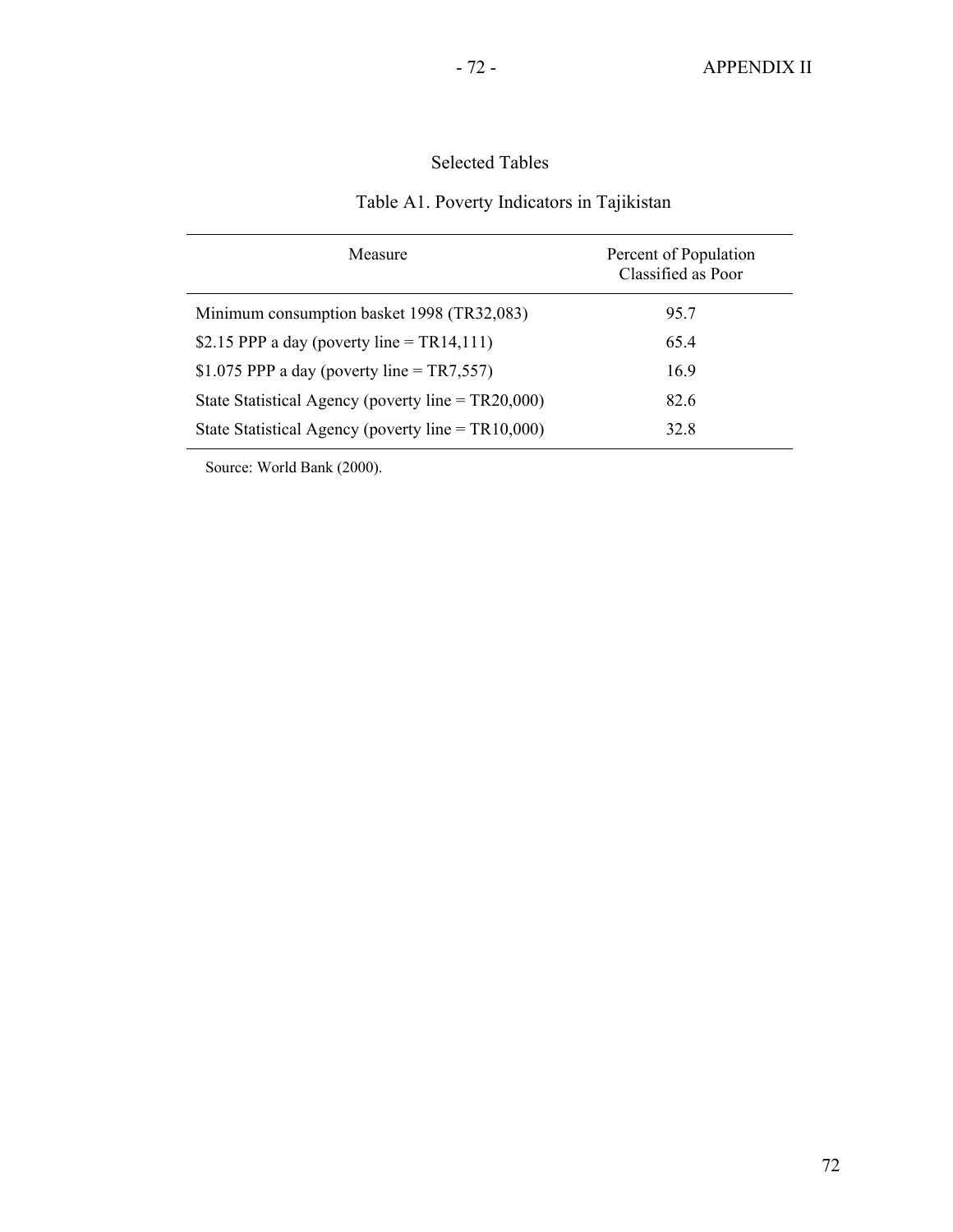|                                                              | 1996                                              | 1997   | 1998   | 1999   | 2000   | 2001   | 2002   |  |  |
|--------------------------------------------------------------|---------------------------------------------------|--------|--------|--------|--------|--------|--------|--|--|
|                                                              | (In percent per year)                             |        |        |        |        |        |        |  |  |
| Real GDP growth                                              | $-4.4$                                            | 1.7    | 5.3    | 3.7    | 8.3    | 10.2   | 9.1    |  |  |
| CPI inflation (end of period)                                | 40.5                                              | 163.6  | 2.7    | 30.1   | 60.6   | 12.5   | 14.5   |  |  |
|                                                              | (In percent of GDP)                               |        |        |        |        |        |        |  |  |
| General government finances                                  |                                                   |        |        |        |        |        |        |  |  |
| Revenue and grant                                            | 13.2                                              | 13.7   | 12.0   | 13.5   | 13.6   | 15.2   | 16.7   |  |  |
| Expenditures 1/                                              | 19.0                                              | 17.0   | 15.8   | 16.6   | 14.2   | 15.3   | 16.8   |  |  |
| of which: interest payments                                  | 1.2                                               | 1.2    | 0.7    | 0.6    | 0.4    | 0.6    | 1.5    |  |  |
| Fiscal balance                                               | $-5.8$                                            | $-3.3$ | $-3.8$ | $-3.1$ | $-0.6$ | $-0.1$ | $-0.1$ |  |  |
| Financing                                                    | 5.8                                               | 3.3    | 3.8    | 3.1    | 0.6    | 0.1    | 0.1    |  |  |
| External financing                                           | 3.3                                               | 1.1    | 1.5    | 3.0    | 2.6    | 0.8    | 0.2    |  |  |
| Domestic financing                                           | 2.3                                               | 1.6    | 1.8    | $-0.7$ | $-2.9$ | $-1.0$ | $-1.0$ |  |  |
| Privatization proceeds                                       | 0.2                                               | 0.6    | 0.5    | 0.8    | 1.0    | 0.3    | 0.9    |  |  |
| External current account balance                             | $-7.3$                                            | $-5.2$ | $-8.3$ | $-3.4$ | $-6.5$ | $-7.1$ | $-2.8$ |  |  |
| External debt                                                | 84                                                | 108    | 90     | 118    | 128    | 98     | 82     |  |  |
|                                                              | (In millions of US\$, unless otherwise indicated) |        |        |        |        |        |        |  |  |
| External debt                                                | 867                                               | 1106   | 1179   | 1233   | 1226   | 1017   | 976    |  |  |
| Exports                                                      | 770                                               | 746    | 586    | 666    | 788    | 652    | 699    |  |  |
| of which: Aluminum                                           | 263                                               | 252    | 234    | 284    | 424    | 398    | 399    |  |  |
| Cotton                                                       | 157                                               | 167    | 112    | 93     | 92     | 71     | 128    |  |  |
| Imports                                                      | 786                                               | 806    | 725    | 693    | 834    | 773    | 823    |  |  |
| of which: Alumina                                            | 111                                               | 107    | 110    | 130    | 199    | 185    |        |  |  |
| Gross international reserves                                 | 14                                                | 30     | 65     | 58     | 87     | 96     | 96     |  |  |
| Gross international reserves (in                             |                                                   |        |        |        |        |        |        |  |  |
| Months of imports) 2/                                        | 0.3                                               | 0.6    | 1.5    | 1.7    | 2.1    | 1.9    | 1.8    |  |  |
| External debt service due (percent of                        |                                                   |        |        |        |        |        |        |  |  |
| exports)                                                     | 31.1                                              | 10.5   | 8.5    | 5.4    | 17.5   | 25.6   | 23.5   |  |  |
| External debt service due (percent of<br>government revenue) |                                                   |        |        |        |        |        |        |  |  |
| Terms of trade (percent change)                              | $-16$                                             | 9      | $-7$   | $-6$   | $-4$   | $-9$   |        |  |  |
|                                                              |                                                   |        |        |        |        |        |        |  |  |
| Memorandum item                                              |                                                   |        |        |        |        |        |        |  |  |
| Externally financed PIP (percent of                          |                                                   |        |        |        |        |        |        |  |  |
| GDP)                                                         |                                                   |        |        |        | 4.0    | 2.1    | 2.4    |  |  |
|                                                              |                                                   |        |        |        |        |        |        |  |  |

|  | Table A2. Tajikistan: Selected Economic Indicators |  |  |  |
|--|----------------------------------------------------|--|--|--|
|--|----------------------------------------------------|--|--|--|

Source: IMF staff reports.

1/ Excluding externally financed PIP

2/ Imports of goods & services, excluding alumina and electricity which are traded on a barter basis.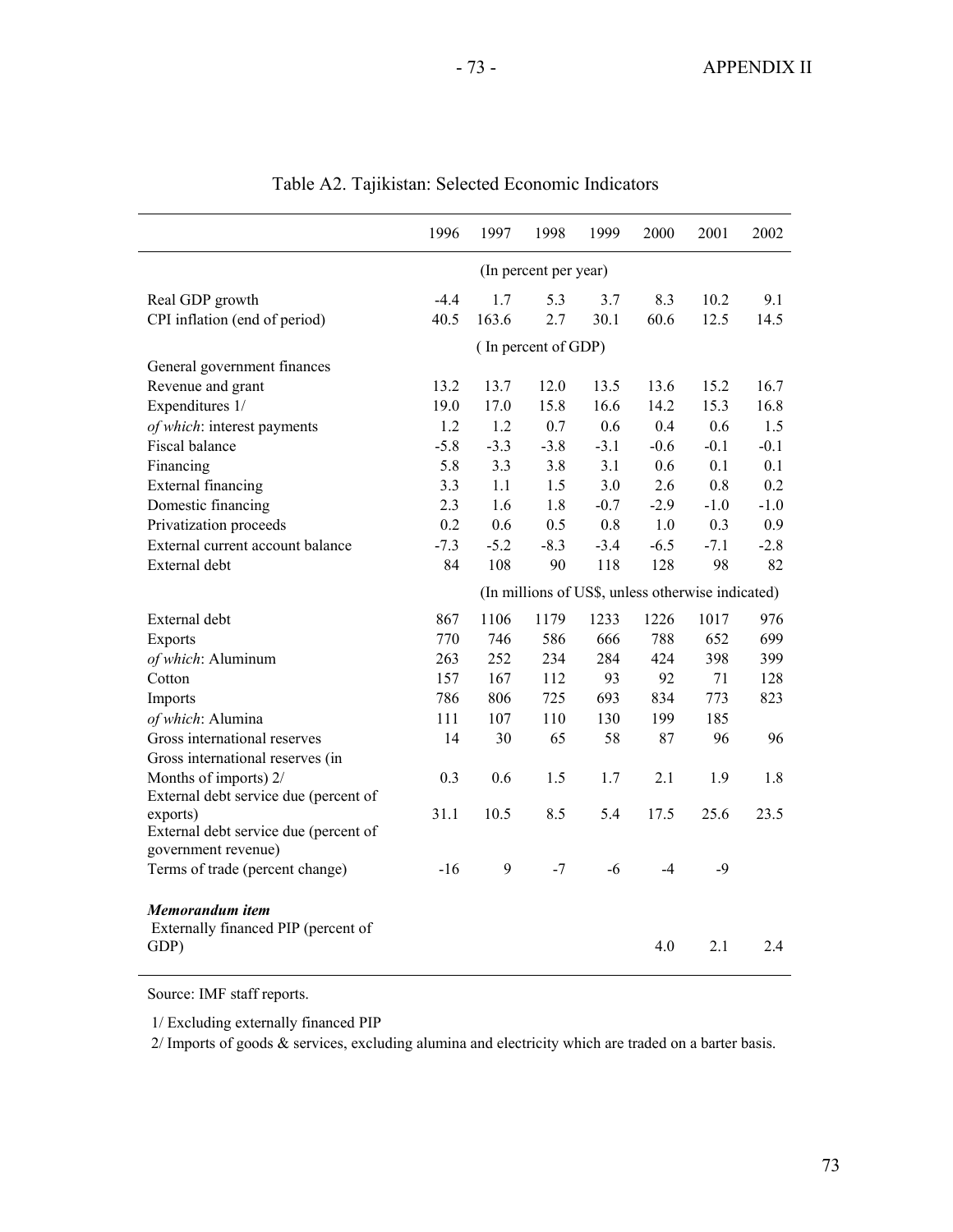| Date                      | <b>Events</b>                                                                                                                 | <b>Results/Comments</b>                                                                                                                            |
|---------------------------|-------------------------------------------------------------------------------------------------------------------------------|----------------------------------------------------------------------------------------------------------------------------------------------------|
| March 2000                | Presidential decree establishes the Presidential<br>Working Group (PWG) for initial work on<br>formulating a PRSP.            |                                                                                                                                                    |
| <b>June 2000</b>          | World Bank issues Poverty Assessment<br>Report.                                                                               | Report establishes poverty line benchmarks and<br>provides analytical underpinning for<br>understanding of dimension of poverty in the<br>country. |
| October 2000              | The PWG prepares an Interim PRSP.                                                                                             | Arrangements set in place for expanding the<br>effort to a full PRSP. Nine working groups<br>established (organized by economic sectors).          |
| January-February<br>2001  | NGO Poverty Assessment project organizes<br>20 forums across the country                                                      | Produced the NGO Poverty Assessment Report.                                                                                                        |
| February 2001             | Parallel World Bank and IMF missions review<br>authorities progress in preparation of PRSP.                                   |                                                                                                                                                    |
| March to June 2001        | Steering Committee and the nine working<br>groups organize 56 seminars and roundtable<br>conferences to discuss Sector Notes. | Discussions involve about 2,000 participants<br>from all parts of society.                                                                         |
| May 2001                  | Consultative Group Meeting in Tokyo gives<br>high marks to PRSP participatory process.                                        |                                                                                                                                                    |
| July 2001 to June<br>2002 | 1. Work in drafting the PRSP continues and<br>intensifies.                                                                    |                                                                                                                                                    |
|                           | 2. PRSP finalized by the working groups and<br>approved by the Steering Committee.                                            |                                                                                                                                                    |
|                           | 3. Parliament approves the PRSP on June 19,<br>2002.                                                                          |                                                                                                                                                    |
| September 2002            | Government creates PRSP Monitoring<br>Department under Presidential administration                                            | Department meant to have key role in design of<br>PRSP monitoring indicators, in collaboration<br>with line ministries.                            |
| November 2002             | Bank-Fund staff prepare Joint Staff<br>Assessment (JSA)                                                                       | JSA notes lack of prioritization in the PRSP, and<br>lack of a MTEF.                                                                               |
| May 2003                  | Consultative Group meeting held in Dushanbe                                                                                   | World Bank launches PER mission.                                                                                                                   |

# Table A3. Chronology of Key Events Related to the PRSP Process

Sources: Government of Tajikistan (2002), and IMF and IDA (2002).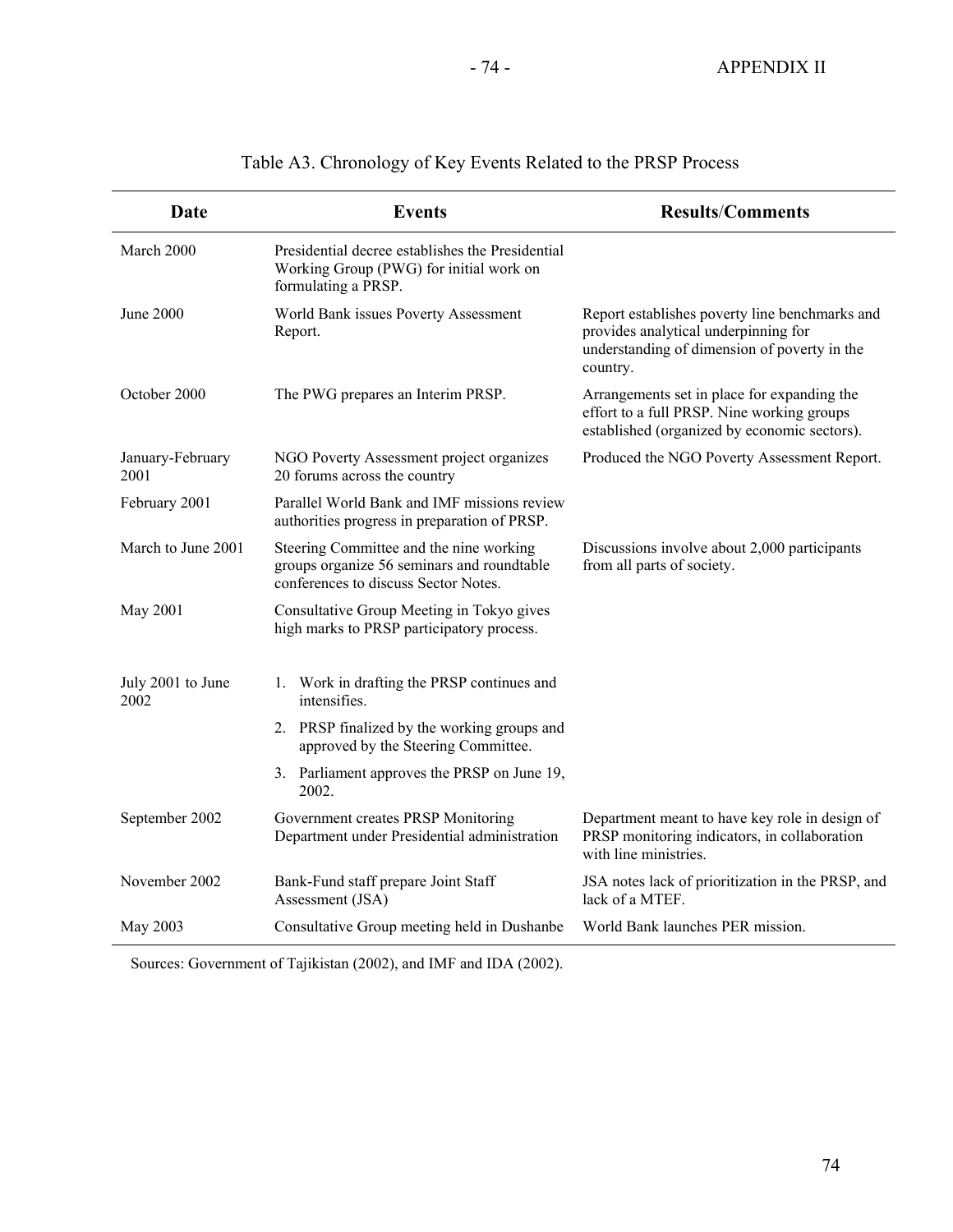|                                                       |       | <b>PRSP</b>                         | PIP     | PIP     |
|-------------------------------------------------------|-------|-------------------------------------|---------|---------|
| Sector                                                | Total | External 2/                         | 2001-03 | 2004-06 |
|                                                       |       | (In millions of US dollars)         |         |         |
| Education                                             | 62.9  | 43.3                                | 11.5    | 22.0    |
| Health                                                | 36.4  | 27.6                                | 3.7     | 5.5     |
| Social protection and social services                 | 166.4 | 114.4                               |         |         |
| Social security and labor                             |       |                                     | 20.1    | 13.3    |
| Privatization, labor, private sector development      | 17.0  | 14.9                                |         |         |
| Private sector development                            |       |                                     | 0.0     | 11.5    |
| Agriculture                                           | 145.9 | 127.1                               | 17.7    | 37.5    |
| Irrigation and rural water supply                     |       |                                     | 16.0    | 37.9    |
| Water supply (and sewage)                             | 44.3  | 40.1                                | 5.4     | 23.9    |
| Energy                                                | 79.3  | 61.5                                | 41.1    | 108.4   |
| Transport                                             | 104.0 | 83.0                                | 38.7    | 54.6    |
| Telecommunications/communications                     | 24.2  | 23.0                                | 5.1     | 14.7    |
| Environment and tourism                               | 3.5   | 3.4                                 | 0.0     | 1.3     |
| Public administration                                 | 4.0   | 3.7                                 |         |         |
| Economic management                                   |       |                                     | 0.0     | 7.4     |
| Total                                                 | 687.9 | 542.1                               | 159.3   | 337.8   |
|                                                       |       |                                     |         |         |
|                                                       |       | (Sectoral distribution, in percent) |         |         |
| Education                                             | 9.1   | 8.0                                 | 7.2     | 6.5     |
| Health                                                | 5.3   | 5.1                                 | 2.3     | 1.6     |
| Social protection and social services                 | 24.2  | 21.1                                |         |         |
| Social security and labor                             |       |                                     | 12.6    | 3.9     |
| Privatization, labor, private sector development      | 2.5   | 2.7                                 |         |         |
| Private sector development                            |       |                                     | 0.0     | 3.4     |
| Agriculture                                           | 21.2  | 23.4                                | 11.1    | 11.1    |
| Irrigation and rural water supply                     |       |                                     | 10.1    | 11.2    |
| Water supply (and sewage)                             | 6.4   | 7.4                                 | 3.4     | 7.1     |
| Energy                                                | 11.5  | 11.3                                | 25.8    | 32.1    |
| Transport                                             | 15.1  | 15.3                                | 24.3    | 16.2    |
| Telecommunications/communications                     | 3.5   | 4.3                                 | 3.2     | 4.3     |
| Environment and tourism                               | 0.5   | 0.6                                 | 0.0     | 0.4     |
| Public administration                                 | 0.6   | 0.7                                 |         |         |
| Economic management                                   |       |                                     | 0.0     | 2.2     |
| Total                                                 | 100.0 | 100.0                               | 100.0   | 100.0   |
| Memorandum items (Sectoral distrbution)               |       |                                     |         |         |
| Education, Health, Social Protection, Social Security | 38.6  | 34.2                                | 22.1    | 12.1    |
| Energy, Transport                                     | 26.6  | 26.7                                | 50.1    | 48.2    |
|                                                       |       |                                     |         |         |

# Table A4. Tajikistan: Resource Allocation in the PRSP and the Public Investment Program (PIP) 1/

Source: Government of Tajikistan (2002) and Government of Tajikistan (2003).

1/ Summary of costs of financing PRSP Action Program, and costs of Public Investment Program.

2/ Portion to be financed externally.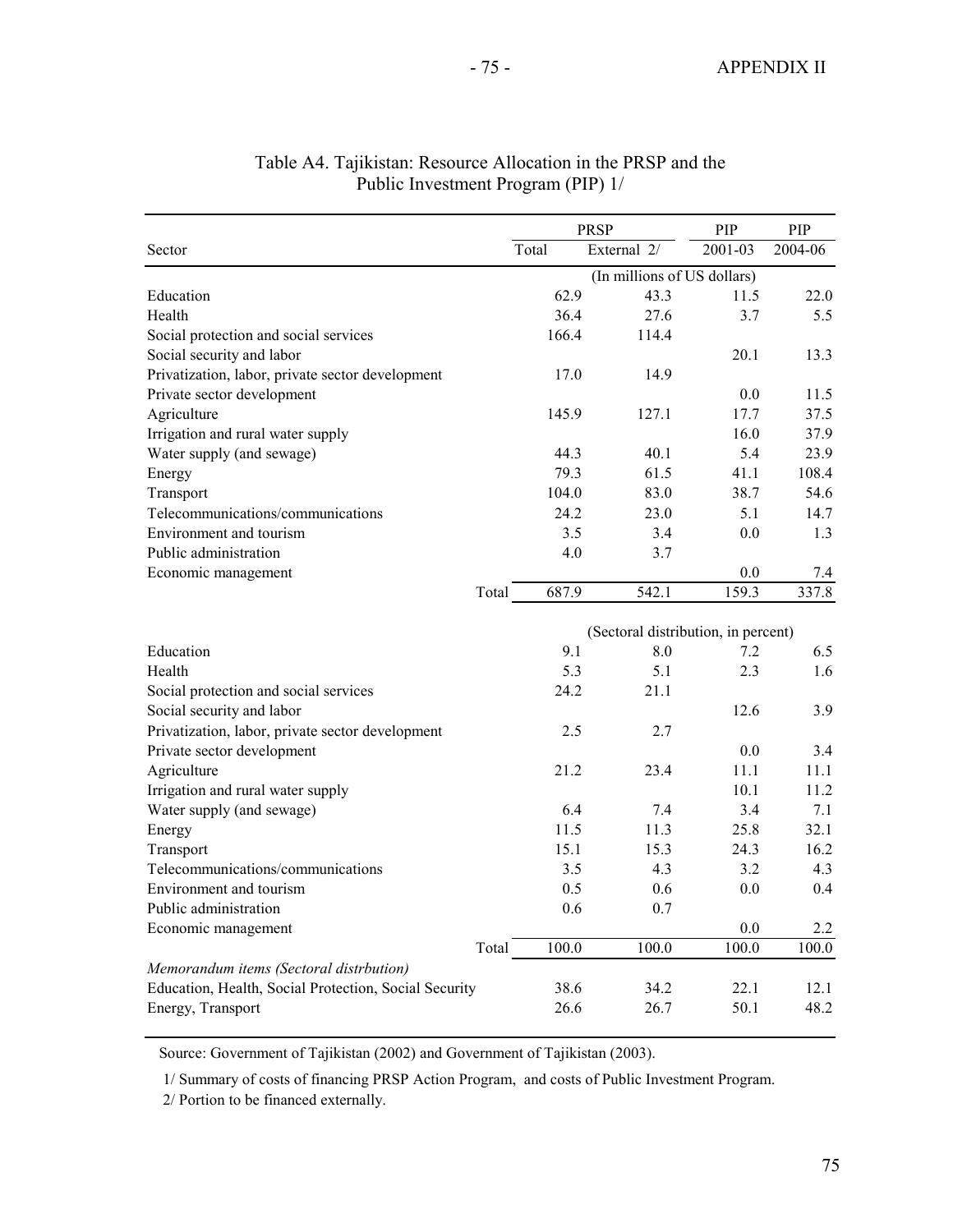| Project ID                   | <b>IDA</b> Net<br>Committed<br>Amount | <b>IDA</b><br>sbursements<br>in FY03 | ndisbursed<br><b>Balance</b> | mcellations |
|------------------------------|---------------------------------------|--------------------------------------|------------------------------|-------------|
| <b>Dushanbe Water Supply</b> | 17.0                                  | 0.3                                  | 18.7                         | 0.0         |
| <b>Education Support</b>     | 20.0                                  | 0.0                                  | 20.7                         | 0.0         |
| Education                    | 5.0                                   | 0.6                                  | 0.1                          | 0.0         |
| Farm Priv .Support           | 23.1                                  | 4.2                                  | 9.9                          | 0.0         |
| nstitution Building 2        | 6.7                                   | 1.1                                  | 2.5                          | 0.0         |
| Lake Sarez Risk Mitigation   | 0.5                                   | 0.1                                  | 0.4                          | 0.0         |
| Pamir Priv Power             | 10.0                                  | 0.0                                  | 10.8                         | 0.0         |
| Poverty Alleviation 2        | 13.8                                  | 0.8                                  | 14.9                         | 0.0         |
| Primary Health Care          | 5.4                                   | 0.3                                  | 3.2                          | 0.0         |
| <b>Rural Infr. Rehab.</b>    | 20.0                                  | 1.4                                  | 18.7                         | 0.0         |
| $3ac$ 2                      | 50.0                                  | 0.0                                  | 26.5                         | 0.0         |
| Total                        | 171.5                                 | 8.8                                  | 126.2                        | 0.0         |
|                              |                                       |                                      |                              |             |

#### Table A5. List of Ongoing Projects (as of November 2003) (US\$ millions)

Source: World Bank.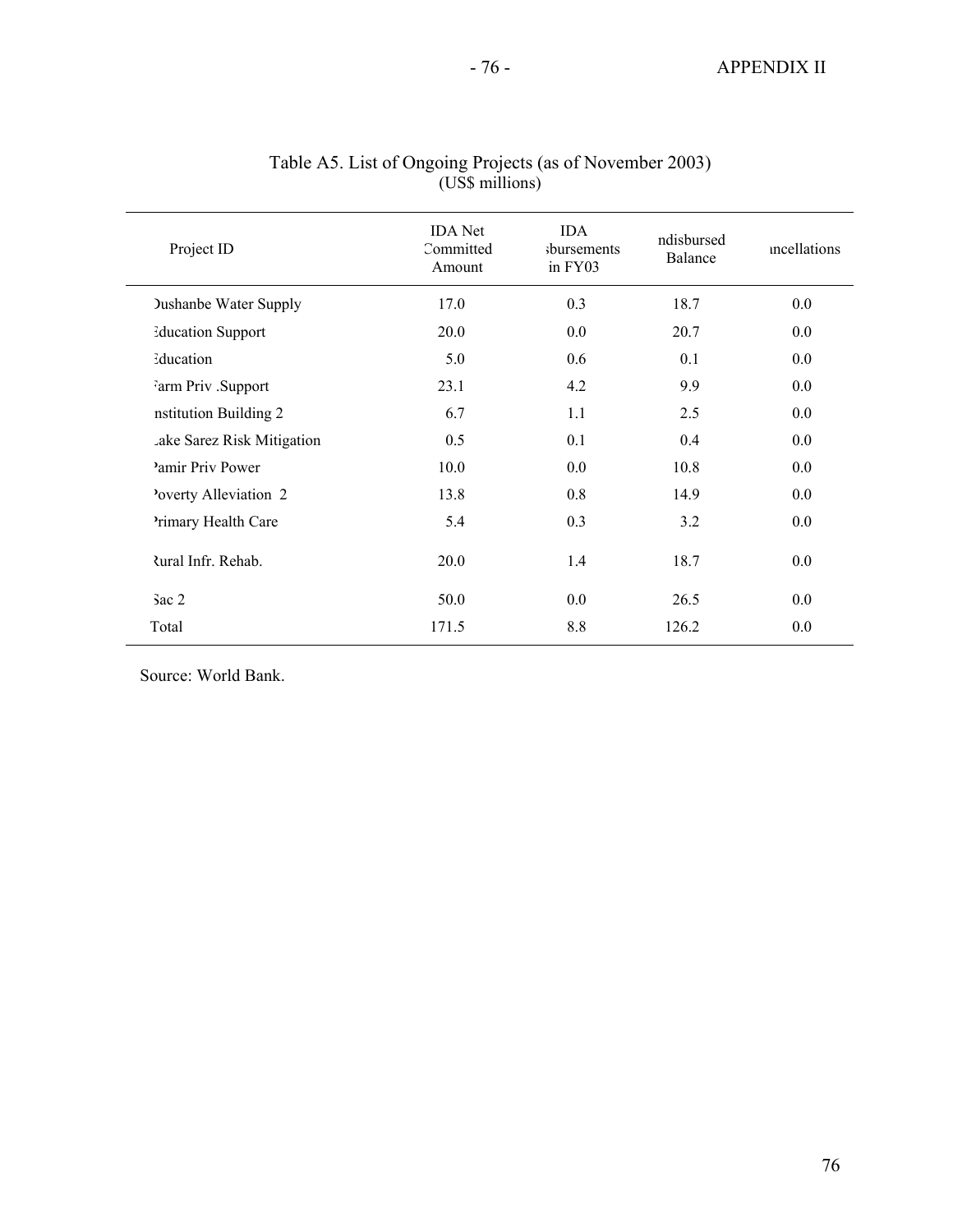| <b>Low Case</b>                                                          | <b>Base Case</b>                                                                                          | <b>High Case</b>                                                                                                              |
|--------------------------------------------------------------------------|-----------------------------------------------------------------------------------------------------------|-------------------------------------------------------------------------------------------------------------------------------|
| FY03:<br><b>Education Support and</b><br>Empowerment (20)                | FY03:<br><b>Education Support and</b><br>Empowerment (20)<br>Banking and Private Sector<br>Support $(10)$ | FY03:<br><b>Education Support and</b><br>Empowerment (20)<br>Banking and Private Sector<br>Support $(10)$                     |
| <i>FY04:</i><br>Community Agriculture and<br>Watershed Management (10)   | FY04:<br>SAC 3 (10)<br>Community Agriculture and<br>Watershed Management (10)                             | <i>FY04:</i><br>SAC 3 (10)<br>Community Agriculture and<br>Watershed Management (10)                                          |
| FY05:<br>Community and Basic Health<br>(10)<br>Ferghana Valley Water (5) | FY05:<br>Community and Basic Health<br>(10)<br>Ferghana Valley Water (5)<br>Municipal Infrastructure (15) | FY05:<br><b>PRSC</b> (20)<br>Community and Basic Health<br>(10)<br>Ferghana Valley Water (5)<br>Municipal Infrastructure (15) |
| Total (45)                                                               | Total $(80)$                                                                                              | <i>Total</i> (100)                                                                                                            |

#### Table A6. IDA Lending Program, FY03-05 (in million US\$)

Source: CAS 2003, p. 21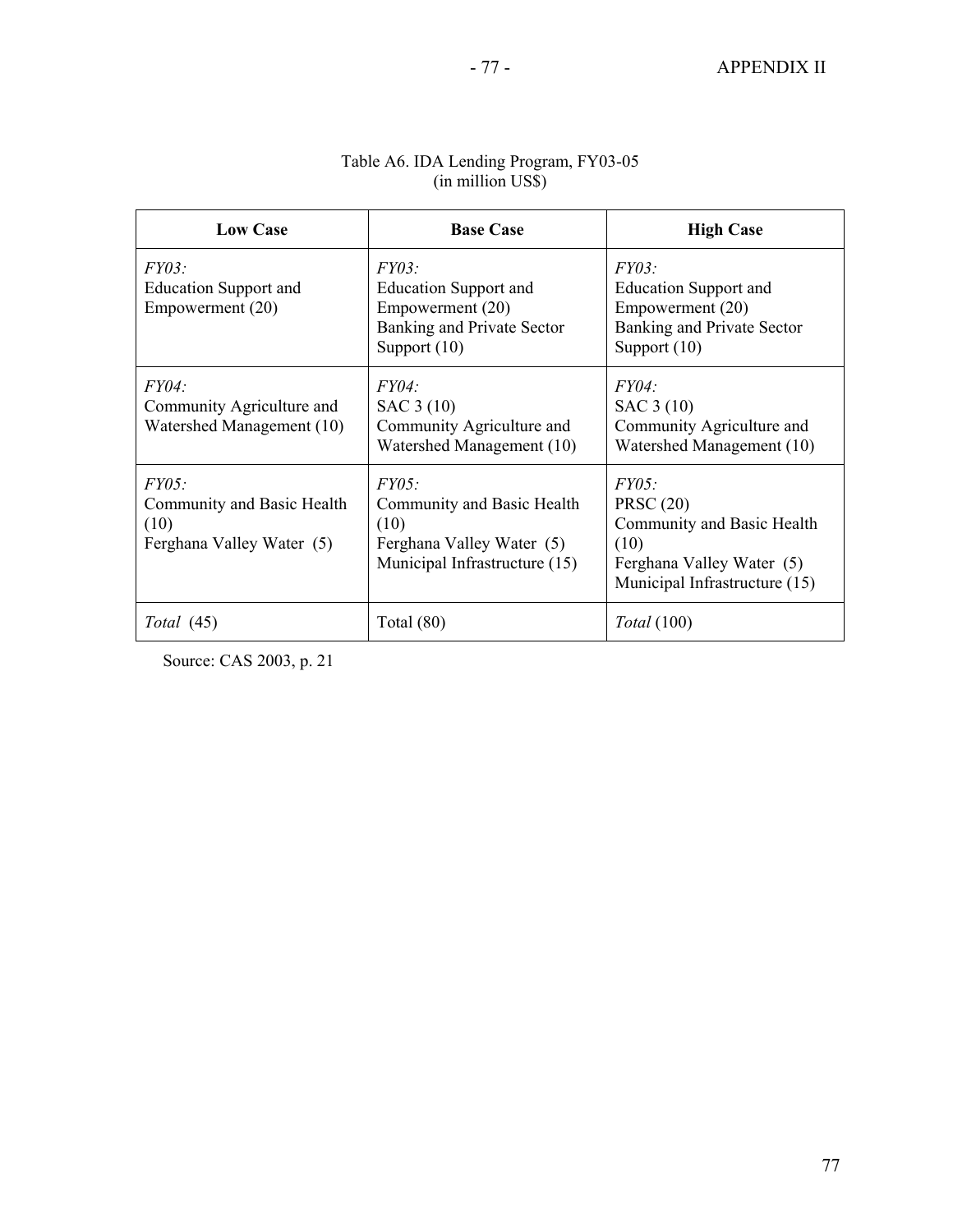# Table A7. CAS Triggers, FY03-05

| <b>Outcomes</b>                                          | <b>Monitoring indicators</b>                                                                                                                                                                                                                                                                                                                                                                                                                                       |  |  |  |  |  |
|----------------------------------------------------------|--------------------------------------------------------------------------------------------------------------------------------------------------------------------------------------------------------------------------------------------------------------------------------------------------------------------------------------------------------------------------------------------------------------------------------------------------------------------|--|--|--|--|--|
| <b>Base Case</b>                                         |                                                                                                                                                                                                                                                                                                                                                                                                                                                                    |  |  |  |  |  |
| Continued macroeconomic<br>stability                     | Satisfactory macroeconomic performance as evidenced,<br>$\bullet$<br>for example, by the IMF PRGF on track.<br>Improved external debt management, including completion<br>$\bullet$<br>of debt inventory                                                                                                                                                                                                                                                           |  |  |  |  |  |
| Satisfactory progress on PRSP<br>implementation          | Creation of an institutional mechanism for expenditure<br>$\bullet$<br>prioritization (Budget Commission)<br>Agreement on a plan to improve M&E and its satisfactory<br>$\bullet$<br>implementation                                                                                                                                                                                                                                                                |  |  |  |  |  |
| Improved governance and<br>business environment          | Regular annual budget audits by the State Audit Agency<br>$\bullet$<br>Acceptable IAS audit of the largest public company,<br>$\bullet$<br>aluminum smelter TADAZ<br>Improved business environment as evidenced by reducing<br>٠<br>excessive business inspections and licensing (measured<br>through firm surveys)                                                                                                                                                |  |  |  |  |  |
| Satisfactory portfolio<br>performance                    | Adherence to CPPR action plans<br>$\bullet$                                                                                                                                                                                                                                                                                                                                                                                                                        |  |  |  |  |  |
| <b>High case</b>                                         | Base case triggers plus:                                                                                                                                                                                                                                                                                                                                                                                                                                           |  |  |  |  |  |
| Satisfactory macroeconomic<br>performance                | Same as Base Case<br>$\bullet$                                                                                                                                                                                                                                                                                                                                                                                                                                     |  |  |  |  |  |
| Good progress in implementation<br>of structural reforms | Good progress with land reform, as evidenced by the<br>$\bullet$<br>increased share of private land ownership from 30% to<br>40%<br>Further improvements in business environment by<br>reducing business registration time and further reducing<br>cost of doing business (measured through firm surveys)<br>Improved healthiness of the banking system by<br>$\bullet$<br>restructuring/closing at least two banks that do not satisfy<br>prudential requirements |  |  |  |  |  |
| Improved governance                                      | Satisfactory progress in improving the fiduciary<br>$\bullet$<br>framework, including (i) carrying out regular audits of<br>large public enterprises like Tajik Air and Tajik Gas and<br>(ii) the revision of the procurement law in line with the<br><b>CPAR</b> recommendations                                                                                                                                                                                  |  |  |  |  |  |

Source: CAS 2003.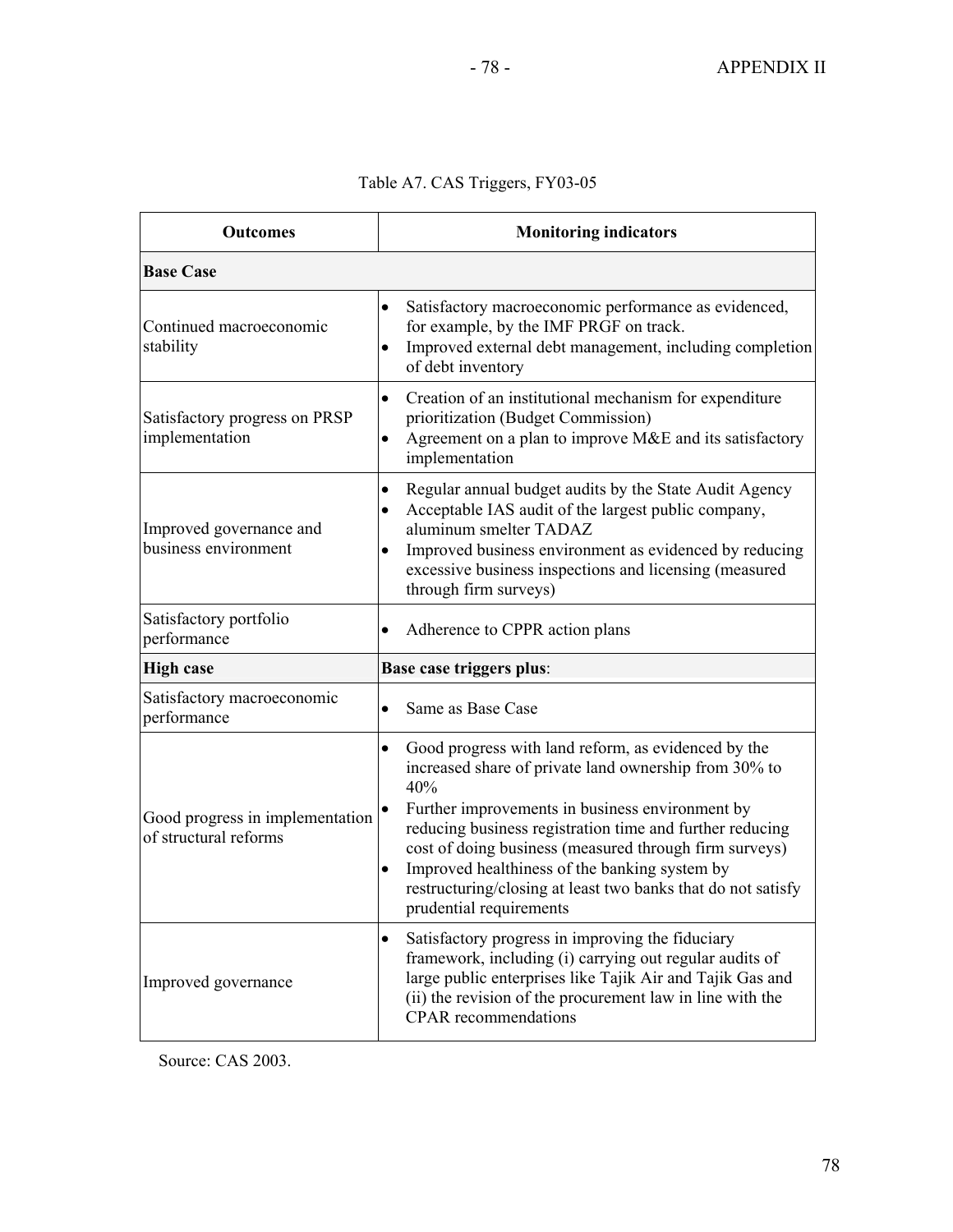٦

|              | e CAS Monitoring Benchmarks in Relation to PRSF            |
|--------------|------------------------------------------------------------|
| tors by 2006 | <b>Intermediate CAS Output and O</b>                       |
|              | headcount from $\bullet$ Steady progress in meeting the PR |

| Objective                                      | <b>PRSP Indicators by 2006</b>                                                                                                                                                                                                                   | <b>Intermediate CAS Output and Outcome Measures</b>                                                                                                                                                                                                                                                                                                                                                    |
|------------------------------------------------|--------------------------------------------------------------------------------------------------------------------------------------------------------------------------------------------------------------------------------------------------|--------------------------------------------------------------------------------------------------------------------------------------------------------------------------------------------------------------------------------------------------------------------------------------------------------------------------------------------------------------------------------------------------------|
| Poverty<br>Reduction<br>(overall<br>objective) | • Reduce poverty headcount from<br>83 percent to 75 percent                                                                                                                                                                                      | Steady progress in meeting the PRSP targets as<br>evidenced by the Annual Progress Report<br>National Poverty statistics with reliable data baselines<br>and disaggregated by gender in place                                                                                                                                                                                                          |
| Stimulating<br>Growth                          | • Increase share of private sector<br>as percent of GDP from 30<br>percent to 40 percent                                                                                                                                                         | Private land ownership increase from 30 percent to 50<br>percent as a share of total land ownership<br>• Barriers to SME growth—including time and cost of<br>business—reduced, to be verified by surveys<br>Regulation framework for microfinance adopted                                                                                                                                             |
| Improving<br>Social Service<br>Delivery        | • Increase primary education<br>coverage from 77.7 percent to<br>82 percent<br>• Reduce infant and maternal<br>mortality**<br>• Increase percentage of<br>population with access to pure<br>drinking water from 51.2 percent<br>to 58 percent*** | Budget allocations to health and education increased<br>by 0.2 percent annually<br>More cost effective health and education delivery<br>systems by switching from norm- to activity-based<br>costing<br>• Increased community participation in service delivery,<br>particularly through expanding water user associations<br>Strategy to contain spread of TB and HIV/AIDS in<br>place                |
| Improving<br>Governance*                       | • Improve transparency in the<br>accounts of key SOEs<br>• Strengthen competition for<br>government procurement and<br>increase competition<br>• Improve efficiency and<br>transparency in public sector<br>management                           | Tax breaks and subsidies in key large SOEs<br>eliminated, to be verified by IAS audits<br>• Action plan to make the aluminum smelter TADAZ<br>viable approved and implementation underway<br>Budget prepared based on a prioritized PIP<br>Quarterly reports on budget execution published<br>regularly<br>Revised legal basis for a transparent and competitive<br>public procurement system in place |

| Table A8. Core CAS Monitoring Benchmarks in Relation to PRSP |
|--------------------------------------------------------------|
|--------------------------------------------------------------|

Source: CAS 2003.<br>Note: \*Governance

Note: \*Governance indicators are proposed by the Bank staff.

\*\* Numerical targets are not provided because reliable data are not available (par. 84).

\*\* This government indicator is overoptimistic in the staff's view.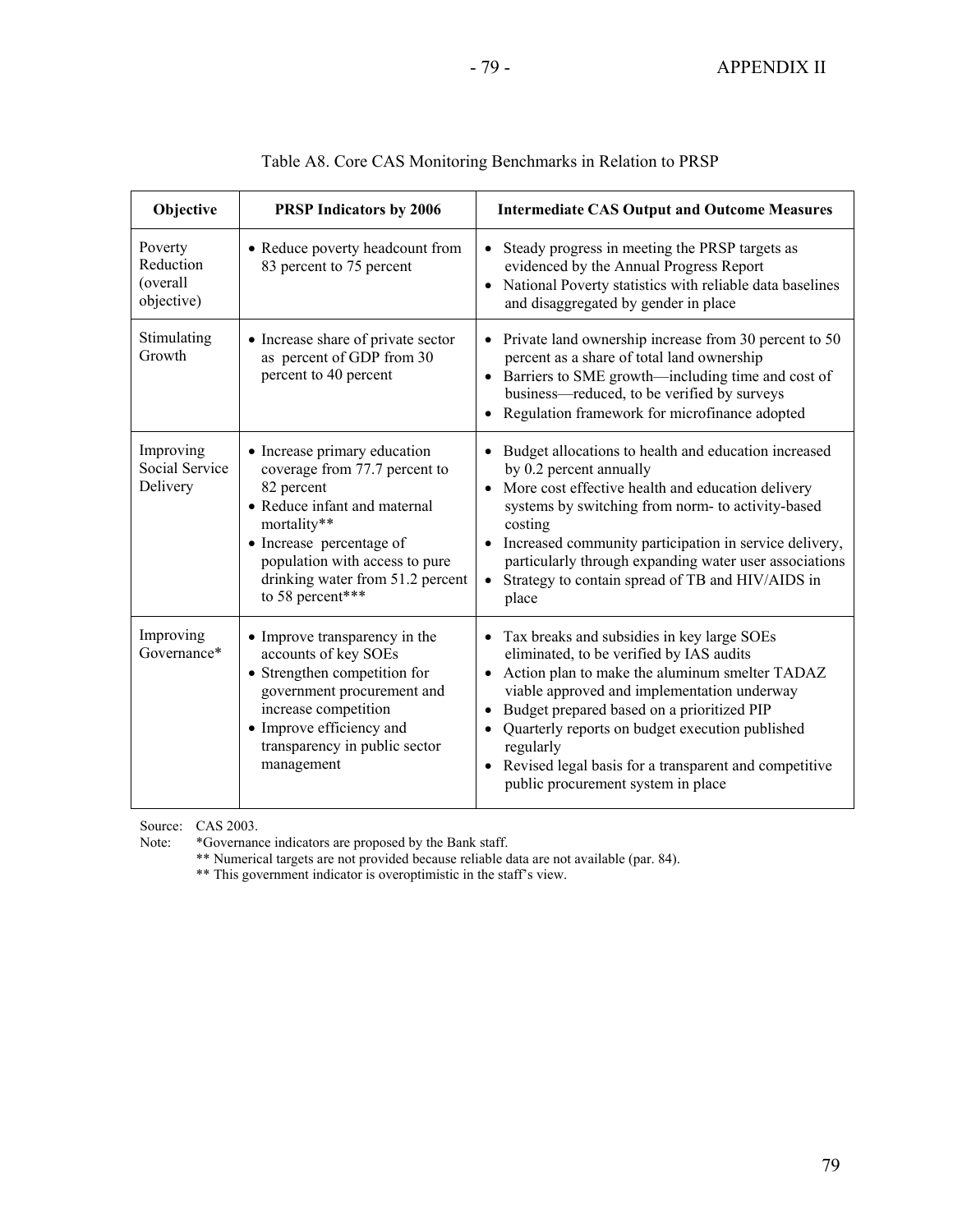| 1993<br>Membership of IMF.<br>April<br>1994<br>Conclusion of Article IV consultation.<br>September<br>1995<br>September<br>Staff-monitored program.<br>Office of IMF Resident Representation established.<br>November<br>1996<br>New staff-monitored program.<br>January<br>Approval of SBA (1st credit tranche) and conclusion of Article IV consultation.<br>May<br>1997<br>December<br>Approval of Emergency Post-Conflict Assistance.<br>1998<br>Approval of 2nd Emergency Post-Conflict Credit Assistance.<br>April<br>June<br>Approval of 3-year ESAF arrangement and 1st annual arrangement thereunder.<br>December<br>Conclusion of Article IV consultation and completion of midterm review under<br>1st annual ESAF arrangement.<br>1999<br>July<br>Approval of 2nd annual ESAF arrangement; change from semi-annual to quarterly<br>program reviews.<br>Waiver granted for incident of misreporting to the IMF.<br>2000<br>Completion of 1st & 2nd reviews under 2nd annual PRGF arrangement, and<br>January<br>conclusion of Article IV consultation.<br>July-Sept<br>Track record period; required after noncompletion of 3rd and 4th reviews under<br>2nd annual ESAF arrangement.<br>Authorities submit I-PRSP to World Bank and IMF<br>October<br>October<br>Approval of 3rd annual PRGF arangement, and endorsement of I-PRSP.<br>2001<br>Completion of 1st review under 3rd annual PRGF arrangement, and conclusion<br>April<br>of Article IV consultation.<br>July<br>Completion of 2nd review under 3rd annual PRGF arrangement.<br>Waiver granted for second incident of misreporting to the IMF.<br>2002<br>Staff-monitored program to establish track record; 3rd and 4th reviews under<br>January-June<br>3rd annual PRGF were not completed.<br>Executive Board discusses two new incidents of misreporting to the IMF and decides that<br>February<br>Tajikistan repay three noncomplying disbursements in 4 quarterly installments.<br>Authorities submit PRSP to World Bank and IMF.<br>June<br>December<br>Approval of 3-Year PRGF arrangement, conclusion of Article IV consultation,<br>and endorsement of PRSP.<br>Back to semi-annual program reviews. | Year and month | Event |
|-----------------------------------------------------------------------------------------------------------------------------------------------------------------------------------------------------------------------------------------------------------------------------------------------------------------------------------------------------------------------------------------------------------------------------------------------------------------------------------------------------------------------------------------------------------------------------------------------------------------------------------------------------------------------------------------------------------------------------------------------------------------------------------------------------------------------------------------------------------------------------------------------------------------------------------------------------------------------------------------------------------------------------------------------------------------------------------------------------------------------------------------------------------------------------------------------------------------------------------------------------------------------------------------------------------------------------------------------------------------------------------------------------------------------------------------------------------------------------------------------------------------------------------------------------------------------------------------------------------------------------------------------------------------------------------------------------------------------------------------------------------------------------------------------------------------------------------------------------------------------------------------------------------------------------------------------------------------------------------------------------------------------------------------------------------------------------------------------------------------------------------------------------------------------------------------|----------------|-------|
|                                                                                                                                                                                                                                                                                                                                                                                                                                                                                                                                                                                                                                                                                                                                                                                                                                                                                                                                                                                                                                                                                                                                                                                                                                                                                                                                                                                                                                                                                                                                                                                                                                                                                                                                                                                                                                                                                                                                                                                                                                                                                                                                                                                         |                |       |
|                                                                                                                                                                                                                                                                                                                                                                                                                                                                                                                                                                                                                                                                                                                                                                                                                                                                                                                                                                                                                                                                                                                                                                                                                                                                                                                                                                                                                                                                                                                                                                                                                                                                                                                                                                                                                                                                                                                                                                                                                                                                                                                                                                                         |                |       |
|                                                                                                                                                                                                                                                                                                                                                                                                                                                                                                                                                                                                                                                                                                                                                                                                                                                                                                                                                                                                                                                                                                                                                                                                                                                                                                                                                                                                                                                                                                                                                                                                                                                                                                                                                                                                                                                                                                                                                                                                                                                                                                                                                                                         |                |       |
|                                                                                                                                                                                                                                                                                                                                                                                                                                                                                                                                                                                                                                                                                                                                                                                                                                                                                                                                                                                                                                                                                                                                                                                                                                                                                                                                                                                                                                                                                                                                                                                                                                                                                                                                                                                                                                                                                                                                                                                                                                                                                                                                                                                         |                |       |
|                                                                                                                                                                                                                                                                                                                                                                                                                                                                                                                                                                                                                                                                                                                                                                                                                                                                                                                                                                                                                                                                                                                                                                                                                                                                                                                                                                                                                                                                                                                                                                                                                                                                                                                                                                                                                                                                                                                                                                                                                                                                                                                                                                                         |                |       |
|                                                                                                                                                                                                                                                                                                                                                                                                                                                                                                                                                                                                                                                                                                                                                                                                                                                                                                                                                                                                                                                                                                                                                                                                                                                                                                                                                                                                                                                                                                                                                                                                                                                                                                                                                                                                                                                                                                                                                                                                                                                                                                                                                                                         |                |       |
|                                                                                                                                                                                                                                                                                                                                                                                                                                                                                                                                                                                                                                                                                                                                                                                                                                                                                                                                                                                                                                                                                                                                                                                                                                                                                                                                                                                                                                                                                                                                                                                                                                                                                                                                                                                                                                                                                                                                                                                                                                                                                                                                                                                         |                |       |
|                                                                                                                                                                                                                                                                                                                                                                                                                                                                                                                                                                                                                                                                                                                                                                                                                                                                                                                                                                                                                                                                                                                                                                                                                                                                                                                                                                                                                                                                                                                                                                                                                                                                                                                                                                                                                                                                                                                                                                                                                                                                                                                                                                                         |                |       |
|                                                                                                                                                                                                                                                                                                                                                                                                                                                                                                                                                                                                                                                                                                                                                                                                                                                                                                                                                                                                                                                                                                                                                                                                                                                                                                                                                                                                                                                                                                                                                                                                                                                                                                                                                                                                                                                                                                                                                                                                                                                                                                                                                                                         |                |       |
|                                                                                                                                                                                                                                                                                                                                                                                                                                                                                                                                                                                                                                                                                                                                                                                                                                                                                                                                                                                                                                                                                                                                                                                                                                                                                                                                                                                                                                                                                                                                                                                                                                                                                                                                                                                                                                                                                                                                                                                                                                                                                                                                                                                         |                |       |
|                                                                                                                                                                                                                                                                                                                                                                                                                                                                                                                                                                                                                                                                                                                                                                                                                                                                                                                                                                                                                                                                                                                                                                                                                                                                                                                                                                                                                                                                                                                                                                                                                                                                                                                                                                                                                                                                                                                                                                                                                                                                                                                                                                                         |                |       |
|                                                                                                                                                                                                                                                                                                                                                                                                                                                                                                                                                                                                                                                                                                                                                                                                                                                                                                                                                                                                                                                                                                                                                                                                                                                                                                                                                                                                                                                                                                                                                                                                                                                                                                                                                                                                                                                                                                                                                                                                                                                                                                                                                                                         |                |       |
|                                                                                                                                                                                                                                                                                                                                                                                                                                                                                                                                                                                                                                                                                                                                                                                                                                                                                                                                                                                                                                                                                                                                                                                                                                                                                                                                                                                                                                                                                                                                                                                                                                                                                                                                                                                                                                                                                                                                                                                                                                                                                                                                                                                         |                |       |
|                                                                                                                                                                                                                                                                                                                                                                                                                                                                                                                                                                                                                                                                                                                                                                                                                                                                                                                                                                                                                                                                                                                                                                                                                                                                                                                                                                                                                                                                                                                                                                                                                                                                                                                                                                                                                                                                                                                                                                                                                                                                                                                                                                                         |                |       |
|                                                                                                                                                                                                                                                                                                                                                                                                                                                                                                                                                                                                                                                                                                                                                                                                                                                                                                                                                                                                                                                                                                                                                                                                                                                                                                                                                                                                                                                                                                                                                                                                                                                                                                                                                                                                                                                                                                                                                                                                                                                                                                                                                                                         |                |       |
|                                                                                                                                                                                                                                                                                                                                                                                                                                                                                                                                                                                                                                                                                                                                                                                                                                                                                                                                                                                                                                                                                                                                                                                                                                                                                                                                                                                                                                                                                                                                                                                                                                                                                                                                                                                                                                                                                                                                                                                                                                                                                                                                                                                         |                |       |
|                                                                                                                                                                                                                                                                                                                                                                                                                                                                                                                                                                                                                                                                                                                                                                                                                                                                                                                                                                                                                                                                                                                                                                                                                                                                                                                                                                                                                                                                                                                                                                                                                                                                                                                                                                                                                                                                                                                                                                                                                                                                                                                                                                                         |                |       |
|                                                                                                                                                                                                                                                                                                                                                                                                                                                                                                                                                                                                                                                                                                                                                                                                                                                                                                                                                                                                                                                                                                                                                                                                                                                                                                                                                                                                                                                                                                                                                                                                                                                                                                                                                                                                                                                                                                                                                                                                                                                                                                                                                                                         |                |       |
|                                                                                                                                                                                                                                                                                                                                                                                                                                                                                                                                                                                                                                                                                                                                                                                                                                                                                                                                                                                                                                                                                                                                                                                                                                                                                                                                                                                                                                                                                                                                                                                                                                                                                                                                                                                                                                                                                                                                                                                                                                                                                                                                                                                         |                |       |
|                                                                                                                                                                                                                                                                                                                                                                                                                                                                                                                                                                                                                                                                                                                                                                                                                                                                                                                                                                                                                                                                                                                                                                                                                                                                                                                                                                                                                                                                                                                                                                                                                                                                                                                                                                                                                                                                                                                                                                                                                                                                                                                                                                                         |                |       |
|                                                                                                                                                                                                                                                                                                                                                                                                                                                                                                                                                                                                                                                                                                                                                                                                                                                                                                                                                                                                                                                                                                                                                                                                                                                                                                                                                                                                                                                                                                                                                                                                                                                                                                                                                                                                                                                                                                                                                                                                                                                                                                                                                                                         |                |       |
|                                                                                                                                                                                                                                                                                                                                                                                                                                                                                                                                                                                                                                                                                                                                                                                                                                                                                                                                                                                                                                                                                                                                                                                                                                                                                                                                                                                                                                                                                                                                                                                                                                                                                                                                                                                                                                                                                                                                                                                                                                                                                                                                                                                         |                |       |
|                                                                                                                                                                                                                                                                                                                                                                                                                                                                                                                                                                                                                                                                                                                                                                                                                                                                                                                                                                                                                                                                                                                                                                                                                                                                                                                                                                                                                                                                                                                                                                                                                                                                                                                                                                                                                                                                                                                                                                                                                                                                                                                                                                                         |                |       |
|                                                                                                                                                                                                                                                                                                                                                                                                                                                                                                                                                                                                                                                                                                                                                                                                                                                                                                                                                                                                                                                                                                                                                                                                                                                                                                                                                                                                                                                                                                                                                                                                                                                                                                                                                                                                                                                                                                                                                                                                                                                                                                                                                                                         |                |       |
|                                                                                                                                                                                                                                                                                                                                                                                                                                                                                                                                                                                                                                                                                                                                                                                                                                                                                                                                                                                                                                                                                                                                                                                                                                                                                                                                                                                                                                                                                                                                                                                                                                                                                                                                                                                                                                                                                                                                                                                                                                                                                                                                                                                         |                |       |
|                                                                                                                                                                                                                                                                                                                                                                                                                                                                                                                                                                                                                                                                                                                                                                                                                                                                                                                                                                                                                                                                                                                                                                                                                                                                                                                                                                                                                                                                                                                                                                                                                                                                                                                                                                                                                                                                                                                                                                                                                                                                                                                                                                                         |                |       |
|                                                                                                                                                                                                                                                                                                                                                                                                                                                                                                                                                                                                                                                                                                                                                                                                                                                                                                                                                                                                                                                                                                                                                                                                                                                                                                                                                                                                                                                                                                                                                                                                                                                                                                                                                                                                                                                                                                                                                                                                                                                                                                                                                                                         |                |       |
|                                                                                                                                                                                                                                                                                                                                                                                                                                                                                                                                                                                                                                                                                                                                                                                                                                                                                                                                                                                                                                                                                                                                                                                                                                                                                                                                                                                                                                                                                                                                                                                                                                                                                                                                                                                                                                                                                                                                                                                                                                                                                                                                                                                         |                |       |
|                                                                                                                                                                                                                                                                                                                                                                                                                                                                                                                                                                                                                                                                                                                                                                                                                                                                                                                                                                                                                                                                                                                                                                                                                                                                                                                                                                                                                                                                                                                                                                                                                                                                                                                                                                                                                                                                                                                                                                                                                                                                                                                                                                                         |                |       |
|                                                                                                                                                                                                                                                                                                                                                                                                                                                                                                                                                                                                                                                                                                                                                                                                                                                                                                                                                                                                                                                                                                                                                                                                                                                                                                                                                                                                                                                                                                                                                                                                                                                                                                                                                                                                                                                                                                                                                                                                                                                                                                                                                                                         |                |       |
|                                                                                                                                                                                                                                                                                                                                                                                                                                                                                                                                                                                                                                                                                                                                                                                                                                                                                                                                                                                                                                                                                                                                                                                                                                                                                                                                                                                                                                                                                                                                                                                                                                                                                                                                                                                                                                                                                                                                                                                                                                                                                                                                                                                         |                |       |
|                                                                                                                                                                                                                                                                                                                                                                                                                                                                                                                                                                                                                                                                                                                                                                                                                                                                                                                                                                                                                                                                                                                                                                                                                                                                                                                                                                                                                                                                                                                                                                                                                                                                                                                                                                                                                                                                                                                                                                                                                                                                                                                                                                                         |                |       |
|                                                                                                                                                                                                                                                                                                                                                                                                                                                                                                                                                                                                                                                                                                                                                                                                                                                                                                                                                                                                                                                                                                                                                                                                                                                                                                                                                                                                                                                                                                                                                                                                                                                                                                                                                                                                                                                                                                                                                                                                                                                                                                                                                                                         |                |       |
|                                                                                                                                                                                                                                                                                                                                                                                                                                                                                                                                                                                                                                                                                                                                                                                                                                                                                                                                                                                                                                                                                                                                                                                                                                                                                                                                                                                                                                                                                                                                                                                                                                                                                                                                                                                                                                                                                                                                                                                                                                                                                                                                                                                         |                |       |
|                                                                                                                                                                                                                                                                                                                                                                                                                                                                                                                                                                                                                                                                                                                                                                                                                                                                                                                                                                                                                                                                                                                                                                                                                                                                                                                                                                                                                                                                                                                                                                                                                                                                                                                                                                                                                                                                                                                                                                                                                                                                                                                                                                                         |                |       |
|                                                                                                                                                                                                                                                                                                                                                                                                                                                                                                                                                                                                                                                                                                                                                                                                                                                                                                                                                                                                                                                                                                                                                                                                                                                                                                                                                                                                                                                                                                                                                                                                                                                                                                                                                                                                                                                                                                                                                                                                                                                                                                                                                                                         |                |       |
| Fifth case of misreporting to the IMF. Disbursements associated with this are already                                                                                                                                                                                                                                                                                                                                                                                                                                                                                                                                                                                                                                                                                                                                                                                                                                                                                                                                                                                                                                                                                                                                                                                                                                                                                                                                                                                                                                                                                                                                                                                                                                                                                                                                                                                                                                                                                                                                                                                                                                                                                                   |                |       |
| subject to early repayment; no further sanctions imposed.                                                                                                                                                                                                                                                                                                                                                                                                                                                                                                                                                                                                                                                                                                                                                                                                                                                                                                                                                                                                                                                                                                                                                                                                                                                                                                                                                                                                                                                                                                                                                                                                                                                                                                                                                                                                                                                                                                                                                                                                                                                                                                                               |                |       |
| 2003                                                                                                                                                                                                                                                                                                                                                                                                                                                                                                                                                                                                                                                                                                                                                                                                                                                                                                                                                                                                                                                                                                                                                                                                                                                                                                                                                                                                                                                                                                                                                                                                                                                                                                                                                                                                                                                                                                                                                                                                                                                                                                                                                                                    |                |       |
| Completion of 1st review under the PRGF arrangement.<br>July                                                                                                                                                                                                                                                                                                                                                                                                                                                                                                                                                                                                                                                                                                                                                                                                                                                                                                                                                                                                                                                                                                                                                                                                                                                                                                                                                                                                                                                                                                                                                                                                                                                                                                                                                                                                                                                                                                                                                                                                                                                                                                                            |                |       |
| [Sixth case of misreporting to the IMF]                                                                                                                                                                                                                                                                                                                                                                                                                                                                                                                                                                                                                                                                                                                                                                                                                                                                                                                                                                                                                                                                                                                                                                                                                                                                                                                                                                                                                                                                                                                                                                                                                                                                                                                                                                                                                                                                                                                                                                                                                                                                                                                                                 |                |       |

# Table A9. Key Events in Relations with the IMF

Source: IMF staff reports.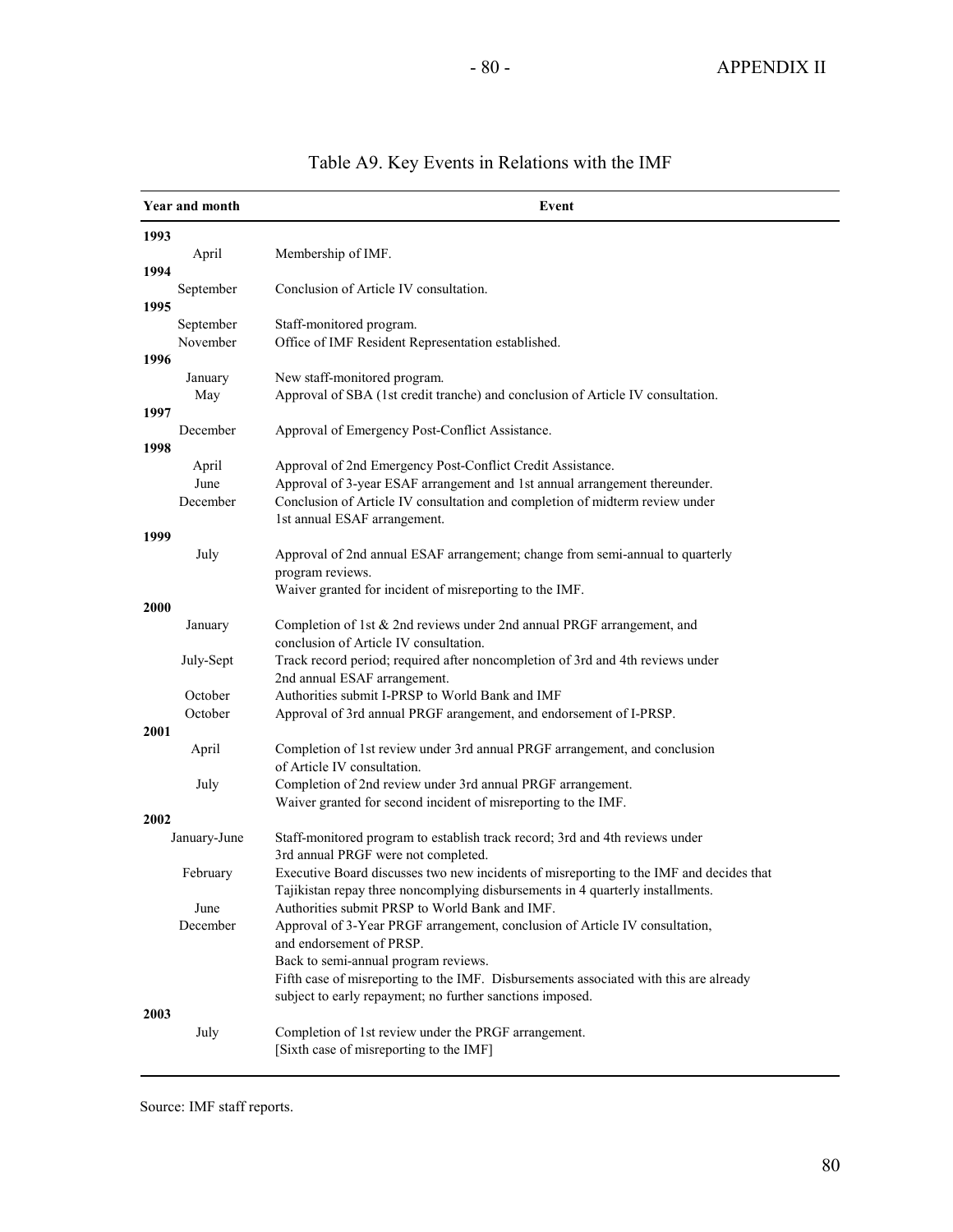|                                          | Approval or |        |         |        |        |        |        |        |        |        |
|------------------------------------------|-------------|--------|---------|--------|--------|--------|--------|--------|--------|--------|
|                                          | completion  |        |         |        |        |        |        |        |        |        |
|                                          | date        | 1997   | 1998    | 1999   | 2000   | 2001   | 2002   | 2003   | 2004   | 2005   |
| Real GDP growth (%)                      |             | 1.7    | 5.3     | 3.7    | 8.3    | 10.2   | 9.1    |        |        |        |
| <b>ESAFP1</b>                            | 6/24/1998   | 1.7    | 3.4     | 4.0    | 4.0    | 4.5    |        |        |        |        |
| ESAF <sub>P2</sub>                       | 7/2/1999    |        | 5.3     | 5.5    | 6.0    | 6.5    |        |        |        |        |
| <b>I-PRSP</b>                            | $Oct-00$    |        |         | 3.7    | 5.0    | 5.0    |        |        |        |        |
| ESAF <sub>P3</sub>                       | 10/25/2000  |        |         | 3.7    | 5.0    | 5.0    |        |        |        |        |
| <b>PRSP</b>                              | $Jun-02$    |        |         |        |        | 10.2   | 7.0    | 6.0    | 4.0    | 4.0    |
| PRGF P1                                  | 12/21/2002  |        |         |        |        | 10.2   | 7.5    | 6.0    | 4.0    | 4.0    |
| Inflation (% during the year)            |             | 164    | 2.7     | 30.1   | 60.6   | 12.5   | 14.5   |        |        |        |
| <b>ESAFP1</b>                            | 6/24/1998   | 164    | 16.8    | 12.5   | 10.0   | 8.0    |        |        |        |        |
| ESAF <sub>P2</sub>                       | 7/2/1999    |        | 2.7     | 13.2   | 7.0    | 7.0    |        |        |        |        |
| I-PRSP                                   | $Oct-00$    |        |         | 30.1   | 18.6   | 12.4   |        |        |        |        |
| ESAF P3                                  | 10/25/2000  |        |         | 31.3   | 19.0   | 12.4   |        |        |        |        |
| <b>PRSP</b>                              | $Jun-02$    |        |         |        |        | 12.5   | 9.5    | 7.0    | 5.0    | 5.0    |
| PRGF P1                                  | 12/21/2002  |        |         |        |        | 12.5   | 13.0   | 7.0    | 5.0    | 5.0    |
| External current a/c balance (% of GDP)  |             | $-5.2$ | $-8.3$  | $-3.4$ | $-6.5$ | $-7.1$ | $-2.8$ |        |        |        |
| <b>ESAFP1</b>                            | 6/24/1998   | $-5.0$ | $-5.0$  | $-4.0$ | $-4.0$ | $-4.0$ |        |        |        |        |
| <b>ESAFP2</b>                            | 7/2/1999    |        | $-10.9$ | $-4.9$ | $-7.0$ | $-6.1$ |        |        |        |        |
| I-PRSP                                   | $Oct-00$    |        |         | $-3.4$ | $-5.7$ | $-6.5$ |        |        |        |        |
| <b>ESAFP3</b>                            | 10/25/2000  |        |         | $-3.4$ | $-5.7$ | $-6.5$ |        |        |        |        |
| <b>PRSP</b>                              | $Jun-02$    |        |         |        |        | $-7.2$ | $-4.9$ | $-4.8$ | $-4.1$ | $-3.9$ |
| PRGF P1                                  | 12/21/2002  |        |         |        |        | $-7.1$ | $-4.2$ | $-4.0$ | $-3.9$ | $-3.7$ |
| Gross int'l reserves (months of imports) |             | 0.6    | 1.5     | 1.7    | 2.1    | 1.9    | 1.8    |        |        |        |
| <b>ESAFP1</b>                            | 6/24/1998   | 0.6    | 1.9     | 2.5    | 3.0    | 3.0    |        |        |        |        |
| <b>ESAFP2</b>                            | 7/2/1999    |        | 1.4     | 2.0    | 3.2    | 3.7    |        |        |        |        |
| I-PRSP                                   | $Oct-00$    |        |         |        |        |        |        |        |        |        |
| <b>ESAFP3</b>                            | 10/25/2000  |        |         | 1.7    | 1.9    | 2.7    |        |        |        |        |
| <b>PRSP</b>                              | $Jun-02$    |        |         |        |        | 1.9    | 2.3    | 2.7    | 3.0    | 3.2    |
| PRGF P1                                  | 12/21/2002  |        |         |        |        | 1.9    | 2.3    | 2.8    | 3.3    | 3.3    |
| Fiscal deficit, incl grants (% of GDP)   |             | 3.3    | 3.8     | 3.1    | 5.6    | 3.2    | 2.4    |        |        |        |
| <b>ESAFP1</b>                            | 6/24/1998   | 3.3    | 3.3     | 3.8    | 3.1    | 3.3    |        |        |        |        |
| ESAF <sub>P2</sub>                       | 7/2/1999    |        | 3.8     | 3.0    | 2.4    | 2.2    |        |        |        |        |
| I-PRSP                                   | $Oct-00$    |        |         | 3.1    | 1.2    | 0.6    |        |        |        |        |
| <b>ESAFP3</b>                            | 10/25/2000  |        |         | 3.1    | 1.2    | 0.6    |        |        |        |        |
| <b>PRSP</b>                              | Jun-02      |        |         |        |        | 2.2    | 3.3    | 3.5    | 3.0    | 3.0    |
| PRGF P1                                  | 12/21/2002  |        |         |        |        | 2.2    | 3.1    | 3.5    | 3.0    | 3.0    |
| Revenue & grants (% of GDP)              |             | 13.7   | 12.0    | 13.5   | 13.6   | 15.2   | 16.7   |        |        |        |
| <b>ESAFP1</b>                            | 6/24/1998   | 13.7   | 14.8    | 15.9   | 16.2   | 16.2   |        |        |        |        |
| ESAF <sub>P2</sub>                       | 7/2/1999    |        | 12.0    | 12.8   | 13.5   | 13.8   |        |        |        |        |
| I-PRSP                                   | $Oct-00$    |        |         | 13.5   | 14.0   | 14.5   |        |        |        |        |
| <b>ESAFP3</b>                            | 10/25/2000  |        |         | 13.5   | 14.0   | 14.5   |        |        |        |        |
| <b>PRSP</b>                              | $Jun-02$    |        |         |        |        | 15.2   | 16.6   | 17.4   | 18.0   | 18.1   |
| PRGF P1                                  | 12/21/2002  |        |         |        |        | 15.2   | 16.9   | 17.7   | 17.8   | 17.9   |
| Expenditure & net lending (% of GDP)     |             | 17.0   | 15.8    | 16.6   | 19.2   | 18.4   | 19.2   |        |        |        |
| <b>ESAFP1</b>                            | 6/24/1998   | 17.0   | 18.2    | 19.7   | 19.3   | 19.5   |        |        |        |        |
| ESAF <sub>P2</sub>                       | 7/2/1999    |        | 15.8    | 15.8   | 15.9   | 16.0   |        |        |        |        |
| I-PRSP                                   | $Oct-00$    |        |         |        |        |        |        |        |        |        |
| ESAF <sub>P3</sub>                       | 10/25/2000  |        |         | 16.6   | 15.2   | 15.1   |        |        |        |        |
| <b>PRSP</b>                              | $Jun-02$    |        |         |        |        | 18.4   | 19.9   | 20.9   | 21.0   | 21.1   |
| PRGF P1                                  | 12/21/2002  |        |         |        |        | 18.4   | 20.0   | 21.2   | 20.8   | 20.9   |

# Table A10. Macroeconomic Frameworks 1/ 2/

Source: IMF staff reports.

 1/ The following abbreviations have been used: ESAF P1, ESAF P2, and ESAF P3 refer to the first, second, and third annual arrangement under the 1998-2001 ESAF. I-PRSP refers to the Interim PRSP, and PRGF P1 refers to the new 3-year PRGF arrangement.

2/ Outturns only are presented in bold in the first row of each variable.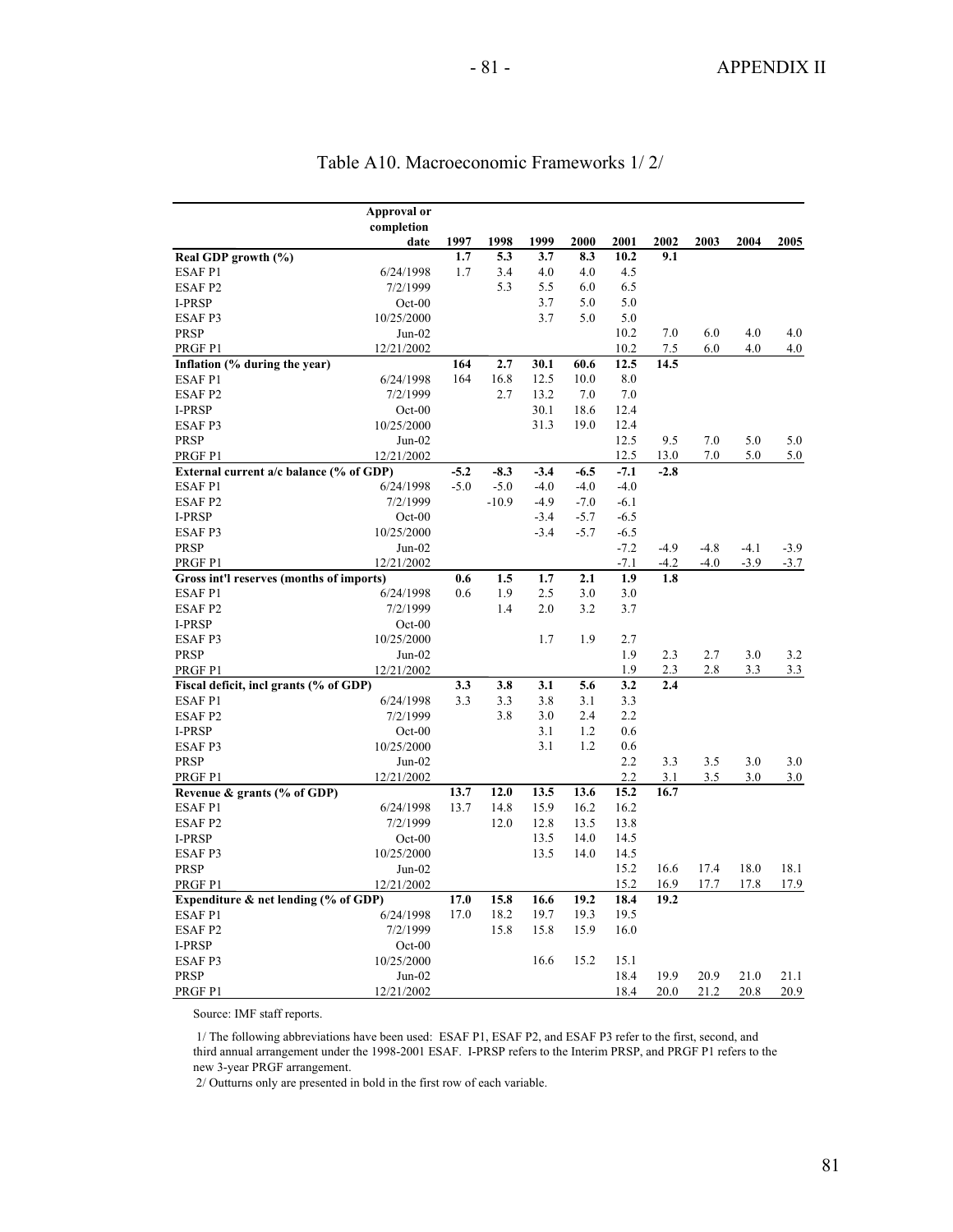| Department/Date          | <b>Type</b>               | Area                                         | <b>Counterpart institution</b> |
|--------------------------|---------------------------|----------------------------------------------|--------------------------------|
|                          |                           |                                              |                                |
| <b>Fiscal Affairs</b>    |                           |                                              |                                |
| April 1998               | Mission                   | Tax policy and administration                |                                |
| June/July 1998           | Mission                   | Implementation of tax identification numbers |                                |
| Aug 1998-April 2001      | Resident advisor          | Fiscal management                            | Ministry of Finance            |
| Sept/Nov 1998            | $\Box$                    | Tax code assessment                          |                                |
| Sept 1999                | 3 Peripatetic advisors 1/ | Tax administration project                   |                                |
|                          |                           | --general tax administration                 |                                |
|                          |                           | --VAT administration                         |                                |
|                          |                           | --computer systems                           |                                |
| Sept 1999                | Mission                   | Foreign debt, govt guarantees, tax code      | Ministry of Finance            |
| April2000-March 2001     | Resident advisor          | Treasury operations                          | Ministry of Finance            |
| July 2001                | Mission                   | Tax administration                           |                                |
| August 2002              | Mission                   | Tax policy and administration                | Ministry of Finance            |
| May 2003-                | Resident expert 1/        | Debt management                              | Ministry of Finance            |
| <b>Monetary</b> and      |                           |                                              |                                |
| <b>Financial Systems</b> |                           |                                              |                                |
| Feb 1998                 | Mission                   | Multi-topic                                  | National Bank of Tajikistan    |
| April 1998               | Mission                   | Treasury bill auctions, bank restructuring,  | National Bank of Tajikistan    |
|                          |                           | and banking supervision.                     | National Bank of Tajikistan    |
| August 1998              | Mission                   | Multi-topic                                  | National Bank of Tajikistan    |
| April 1999               | Mission                   | Multi-topic                                  | National Bank of Tajikistan    |
| April-July 1999          |                           | Monetary operations                          | National Bank of Tajikistan    |
| March 2000               | Mission                   | Multi-topic                                  | National Bank of Tajikistan    |
| August 2000              | Mission                   | Bank restructuring                           | National Bank of Tajikistan    |
| Jan/Feb 2001             | Mission                   | Bank restructuring                           | National Bank of Tajikistan    |
| August 2001              | Mission                   | Multi-topic                                  | National Bank of Tajikistan    |
| <b>July 2002</b>         | Mission                   | Multi-topic                                  | National Bank of Tajikistan    |
| 2002                     | Peripatetic advisor       | Bank restructuring                           | National Bank of Tajikistan    |
|                          |                           |                                              |                                |
| <b>Statistics</b>        |                           |                                              |                                |
| April 1998               | Mission                   | Money and banking statistics                 | National Bank of Tajikistan    |
| April 1999               | Mission                   | Money and banking statistics                 | National Bank of Tajikistan    |
| March 2002               | Mission                   | Balance of payments statisites               | National Bank of Tajikistan    |
| Oct/Nov 2002             | Mission                   | Money and banking statistics                 | National Bank of Tajikistan    |
| Janaury 2003             | Mission                   | Balance of payments statisites               | National Bank of Tajikistan    |
| February 2003            | Mission                   | Money and banking statistics                 | National Bank of Tajikistan    |
| May 2003                 | Mission                   | Balance of payments statisites               | National Bank of Tajikistan    |
| <b>Finance</b>           |                           |                                              |                                |
| <b>July 2001</b>         | Mission                   | Safeguards assessment                        | National Bank of Tajikistan    |
| May 2003                 | Mission                   | Safeguards assessment                        | National Bank of Tajikistan    |
|                          |                           |                                              |                                |
| Legal                    |                           |                                              |                                |
| April/May 2001           | Mission                   | Legislation on State Audit Agency, the       |                                |
|                          |                           | budget system, and taxation.                 |                                |
| March 2003               | Mission                   | Tax legislation                              |                                |

# Table A11. IMF Technical Assistance, 1998-2003

Source: IMF staff reports.

1/ Swiss-funded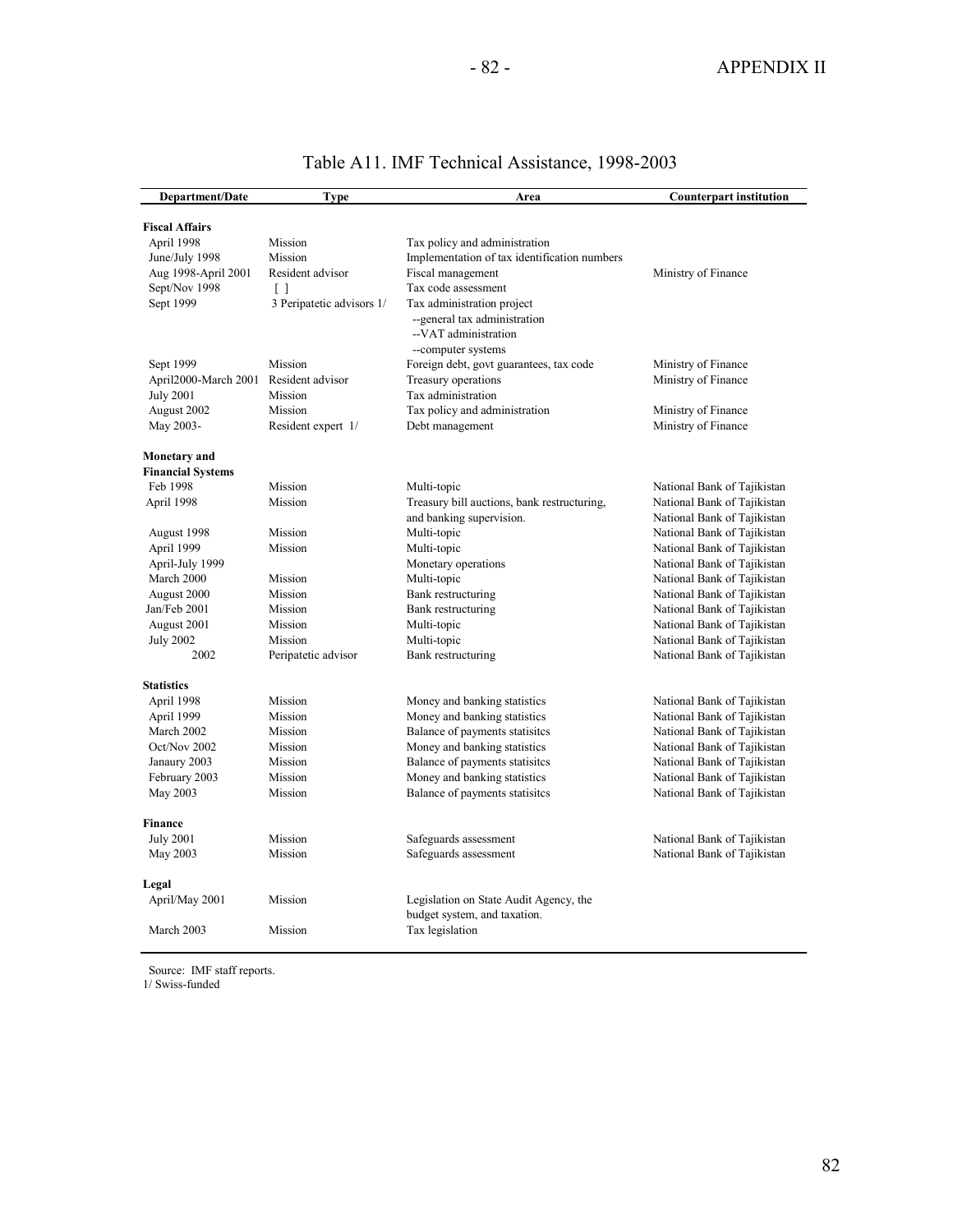|                                                  |              |              | <b>ESAF P1 2/</b> |                |                  |                | ESAF P2 3/      |                |                  |                | ESAF P3 4/   |                |                         |            | PRGF P1 5/      |   |                  |
|--------------------------------------------------|--------------|--------------|-------------------|----------------|------------------|----------------|-----------------|----------------|------------------|----------------|--------------|----------------|-------------------------|------------|-----------------|---|------------------|
|                                                  |              | PA           | $\overline{PC}$   | <b>B</b> Total |                  | PA             | $\overline{PC}$ |                | <b>B</b> Total   | PA             | PC           |                | <b>B</b> Total          | PA         | $\overline{PC}$ |   | <b>B</b> Total   |
| Exchange system                                  |              |              |                   | $\overline{2}$ | $\boldsymbol{2}$ | $\mathbf{1}$   |                 |                | $\mathbf{1}$     |                |              |                |                         | $\sqrt{2}$ |                 |   | $\boldsymbol{2}$ |
| Trade regime 6/                                  |              | $\mathbf{1}$ |                   |                | $\mathbf{1}$     |                |                 |                |                  |                |              |                |                         |            |                 |   |                  |
| Pricing and marketing                            |              |              |                   |                |                  |                |                 |                |                  |                |              |                |                         |            | 2               | 1 | 3                |
| Public enterprise reform or privatization 7/     |              | 3            |                   | 2              | 6                | 3              | 1               | 4              | 8                |                |              | $\overline{2}$ | $\boldsymbol{2}$        |            |                 |   |                  |
| Agricultural reform 8/                           |              | $\mathbf{1}$ |                   | $\mathbf{1}$   | $\boldsymbol{2}$ | $\mathbf{1}$   |                 | $\overline{2}$ | 3                | $\overline{2}$ |              | $\overline{2}$ | $\overline{\mathbf{4}}$ | 1          |                 |   | 1                |
| Tax policy and administration                    |              | 1            |                   |                | $\mathbf{1}$     | $\overline{2}$ |                 | $\mathbf{1}$   | 3                |                |              |                |                         |            |                 |   |                  |
| Expenditure policy/PEM/SSN                       |              | $\mathbf{1}$ |                   |                | 1                |                | $\mathbf{1}$    |                | $\mathbf{1}$     | $\mathbf{1}$   |              |                | 1                       |            |                 | 1 | 1                |
| Other fiscal                                     |              |              |                   |                |                  |                |                 |                |                  | $\mathbf{1}$   |              | $\overline{2}$ | $\overline{\mathbf{3}}$ | $\sqrt{2}$ |                 |   | $\mathbf 2$      |
| Civil service/Public Administration reform       |              |              |                   |                |                  |                |                 |                |                  |                |              |                |                         |            |                 | 1 | $\mathbf{1}$     |
| Central bank                                     |              | $\mathbf{1}$ | $\mathbf{1}$      | 1              | 3                | 1              | $\mathbf{1}$    |                | $\boldsymbol{2}$ |                | $\mathbf{1}$ |                | $\boldsymbol{2}$        |            | $\overline{2}$  | 1 | $\mathbf{3}$     |
| Financial sector                                 |              |              |                   | $\overline{2}$ | $\overline{2}$   | $\mathbf{1}$   |                 |                | 1                |                |              |                |                         |            |                 | 1 | $\mathbf{1}$     |
| Transparency, legal and regulatory system        |              |              |                   |                |                  |                |                 | 1              | $\mathbf{1}$     |                |              | 3              | 3                       |            |                 |   |                  |
| Economic, social & demographic statistics        |              |              |                   |                |                  |                |                 |                |                  |                |              |                |                         |            |                 |   |                  |
| Poverty assessment/Poverty reduction strategy    |              |              |                   |                |                  |                |                 |                |                  |                |              |                |                         |            |                 |   |                  |
|                                                  | <b>Total</b> | 8            |                   |                | 18               | 9              | 3               | 8              | 20               | 5              | 1            | 9              | 15                      | 5          |                 | 5 | 14               |
| Memorandum item                                  |              |              |                   |                |                  |                |                 |                |                  |                |              |                |                         |            |                 |   |                  |
| Number of areas covered                          |              |              |                   |                | 8                |                |                 |                | 8                |                |              |                | 6                       |            |                 |   | 8                |
| Of which: privatization (in percent of total)    |              |              |                   |                | 33               |                |                 |                | 40               |                |              |                | 13                      |            |                 |   | $\bf{0}$         |
| Prior actions as share of total (percent)        |              |              |                   |                | 44               |                |                 |                | 45               |                |              |                | 33                      |            |                 |   | 36               |
| Performance criteria as share of total (percent) |              |              |                   |                | 11               |                |                 |                | 15               |                |              |                | 7                       |            |                 |   | 29               |
| Benchmarks as share of total (percent)           |              |              |                   |                | 44               |                |                 |                | 40               |                |              |                | 60                      |            |                 |   | 36               |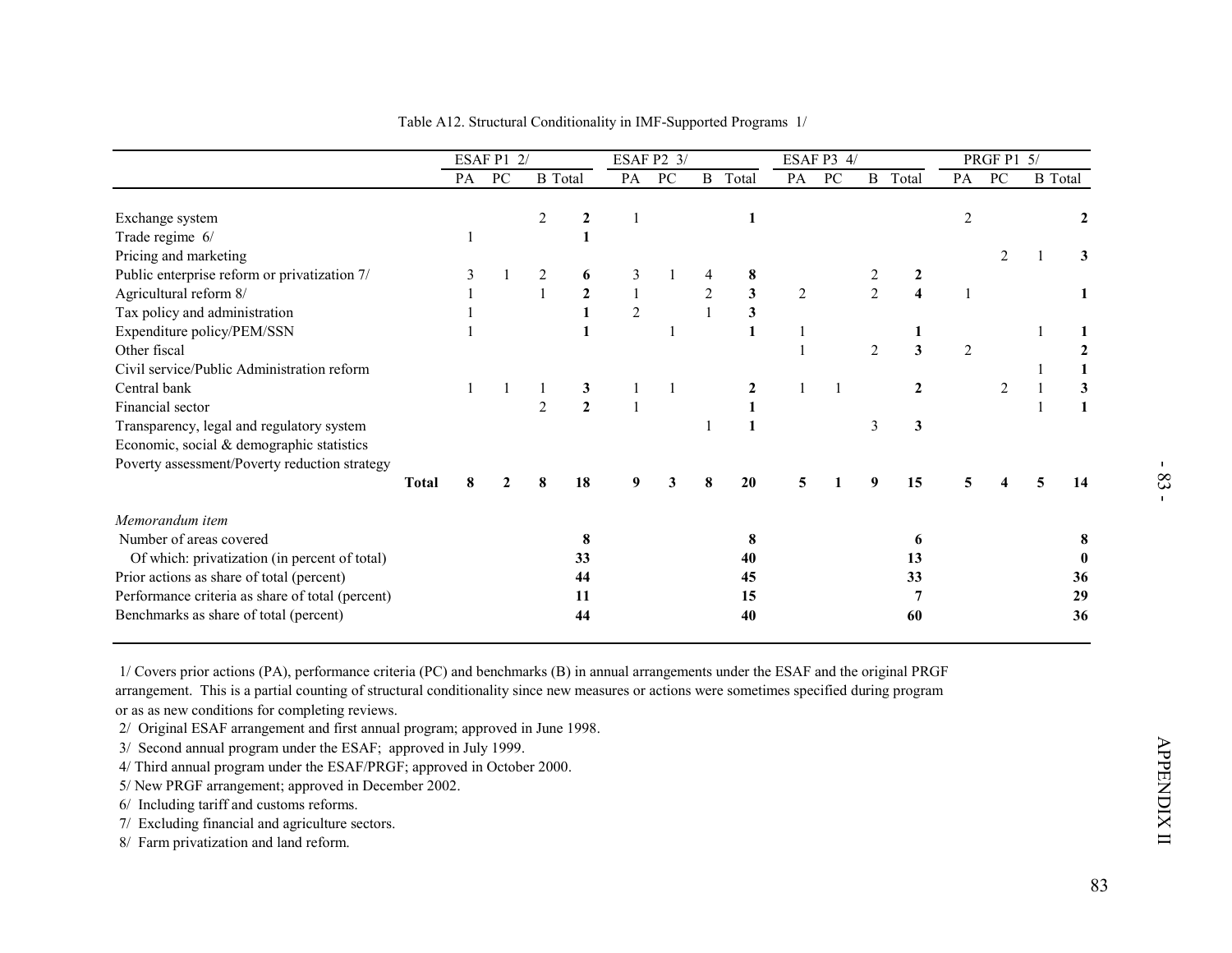|                                                                                                                                                                                                                                                                                                                              |                                                                                                                                                                                   |                                         | Tajikistan: Summary of Key PRSP Areas and Benchmarks                                                                                                                      |                                                     |                                                                                                                                                                                                                                                                                                                                                                                                                                                                                                                                                                                                                                                                                                                                               |
|------------------------------------------------------------------------------------------------------------------------------------------------------------------------------------------------------------------------------------------------------------------------------------------------------------------------------|-----------------------------------------------------------------------------------------------------------------------------------------------------------------------------------|-----------------------------------------|---------------------------------------------------------------------------------------------------------------------------------------------------------------------------|-----------------------------------------------------|-----------------------------------------------------------------------------------------------------------------------------------------------------------------------------------------------------------------------------------------------------------------------------------------------------------------------------------------------------------------------------------------------------------------------------------------------------------------------------------------------------------------------------------------------------------------------------------------------------------------------------------------------------------------------------------------------------------------------------------------------|
| <b>PRSP Objective and Diagnosis</b>                                                                                                                                                                                                                                                                                          | <b>Strategic Directions</b>                                                                                                                                                       | Develop-<br>ment<br><b>Partners</b>     |                                                                                                                                                                           | <b>Activities</b>                                   | <b>PRSP Benchmarks</b>                                                                                                                                                                                                                                                                                                                                                                                                                                                                                                                                                                                                                                                                                                                        |
| 1. Macroeconomic Management and Growth                                                                                                                                                                                                                                                                                       |                                                                                                                                                                                   |                                         |                                                                                                                                                                           |                                                     |                                                                                                                                                                                                                                                                                                                                                                                                                                                                                                                                                                                                                                                                                                                                               |
| The PRSP recognizes that macro stability<br>is key to economic growth and poverty<br>reduction. Macro stability has improved,<br>but the situation remains fragile, largely<br>because of the narrow tax base and heavy<br>debt burden.                                                                                      | Strengthen fiscal policy<br>and budget management<br>Improve external debt<br>management                                                                                          | <b>IDA</b><br><b>IMF</b><br>ADB         | • Bank Public<br><b>Expenditure Review</b><br>(ongoing)<br>• Bank Country<br>Economic<br>Memorandum<br>(planned)<br>• Consultative Group<br>Meeting<br>• CIS-7 Initiative | • IMF PRGF Reviews<br>• Article IV<br>Consultations | • Inflation maintained at a single-digit level<br>• Improved fiscal sustainability by increasing tax<br>collection (by strengthening tax and customs<br>administration), reducing quasi-fiscal deficit<br>(particularly in the energy sector) and maintaining<br>tight expenditure control. Budget balance (excl. PIP)<br>targeted at 0.7 percent of GDP by 2005.<br>· Directed credit eliminated<br>• Improved external debt management - elimination of<br>debt arrears through rescheduling                                                                                                                                                                                                                                                |
|                                                                                                                                                                                                                                                                                                                              |                                                                                                                                                                                   |                                         | <b>BUILDING INSTITUTIONAL CAPACITY AND STRENGTHENING GOVERNANCE</b>                                                                                                       |                                                     |                                                                                                                                                                                                                                                                                                                                                                                                                                                                                                                                                                                                                                                                                                                                               |
| 2. Public Administration                                                                                                                                                                                                                                                                                                     |                                                                                                                                                                                   |                                         |                                                                                                                                                                           |                                                     |                                                                                                                                                                                                                                                                                                                                                                                                                                                                                                                                                                                                                                                                                                                                               |
| Public administration performance is<br>weak and in need of major restructuring.<br>This would entail functional reviews and<br>restructuring of ministries and public<br>agencies as well as salary review.<br>Budget planning, execution and<br>expenditures tracking are also weak and<br>could be made more transparent. | $\bullet$ Improve<br>effectiveness and<br>efficiency of public<br>resources<br>• Increased fiscal<br>transparency and<br>accountability<br>Improve delivery of<br>public services | IMF<br><b>IDA</b><br>ADB<br>Switzerland | <b>Bank:</b><br>• PRSC (planned)<br>• SAC3 (planned)<br>• IBTA2 (ongoing)                                                                                                 |                                                     | • Functional reviews of central ministries and<br>restructuring plans implemented<br>• Civil service salary review carried out and a merit-<br>based salary system introduced<br>• Budget prepared based on a prioritized PIP<br>• Quarterly reports on budget execution published<br>regularly<br>• Publish budget execution on a regular basis<br>• Improved financial transparency and accountability of<br>key SOEs (Barki-I Tajik, Tajiktelecom and Tajik Gas)<br>through the elimination of tax offsets and directed<br>credits<br>• Annual IAS audits of key SOEs (Tadaz, Barki-I Tajik,<br>Tajiktelecom and Tajik Gas) carried out<br>• Action plan to make the aluminum smelter TADAZ<br>viable approved and implementation underway |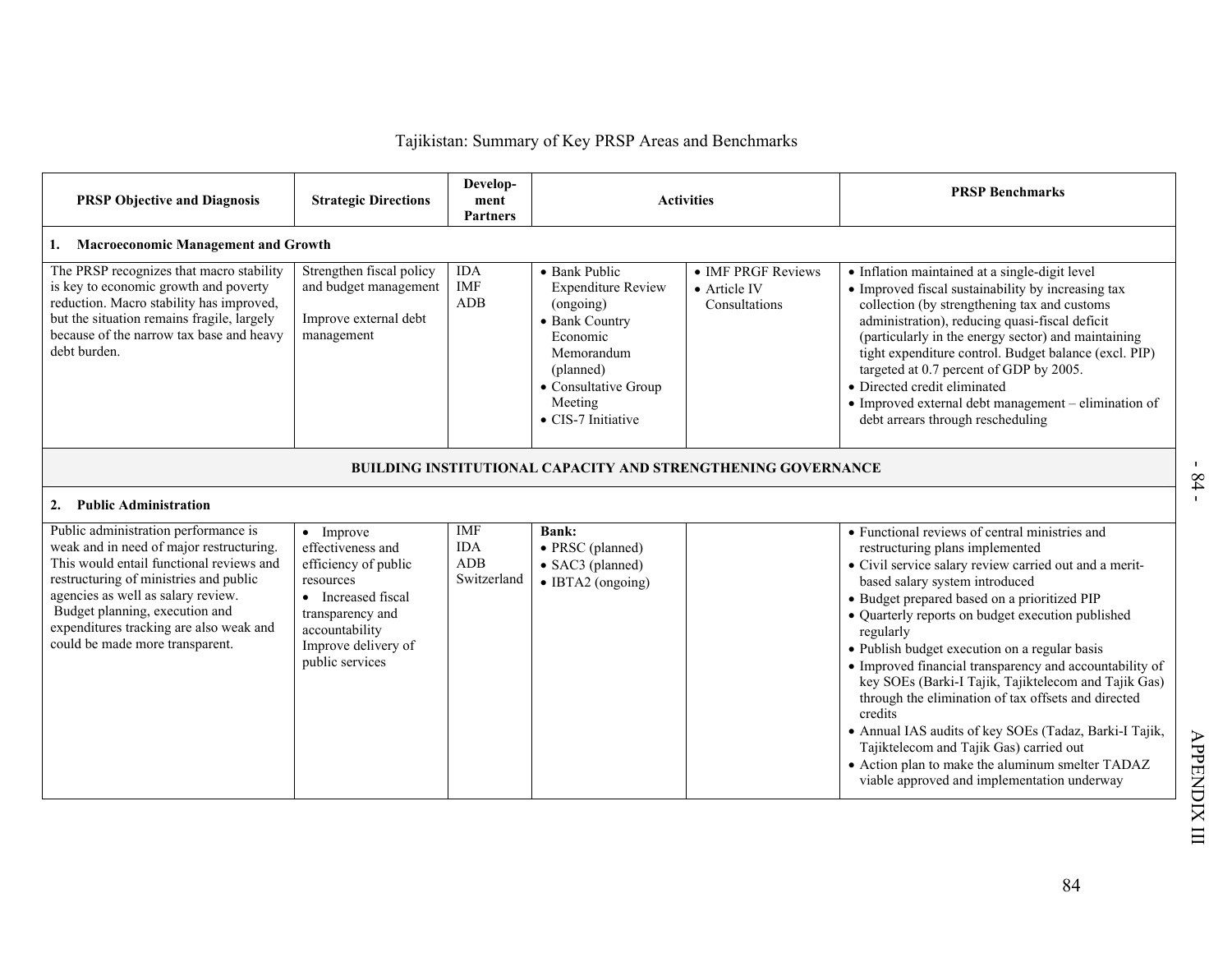| <b>PRSP Objective and Diagnosis</b>                                                                                                                                                                                                                                                                                                                                                                                                                   | <b>Strategic Directions</b>                                                                                                                                                                                                                                                         | Develop-<br>ment<br><b>Partners</b>                                                         |                                                                                                                                                                                                                            | <b>Activities</b>                                                                                                                                                                                                         | <b>PRSP Benchmarks</b>                                                                                                                                                                                                                                                                                                                                                                                                                                                                                                                                                                                          |
|-------------------------------------------------------------------------------------------------------------------------------------------------------------------------------------------------------------------------------------------------------------------------------------------------------------------------------------------------------------------------------------------------------------------------------------------------------|-------------------------------------------------------------------------------------------------------------------------------------------------------------------------------------------------------------------------------------------------------------------------------------|---------------------------------------------------------------------------------------------|----------------------------------------------------------------------------------------------------------------------------------------------------------------------------------------------------------------------------|---------------------------------------------------------------------------------------------------------------------------------------------------------------------------------------------------------------------------|-----------------------------------------------------------------------------------------------------------------------------------------------------------------------------------------------------------------------------------------------------------------------------------------------------------------------------------------------------------------------------------------------------------------------------------------------------------------------------------------------------------------------------------------------------------------------------------------------------------------|
| 3. Private Sector Development/Privatization                                                                                                                                                                                                                                                                                                                                                                                                           |                                                                                                                                                                                                                                                                                     |                                                                                             |                                                                                                                                                                                                                            |                                                                                                                                                                                                                           |                                                                                                                                                                                                                                                                                                                                                                                                                                                                                                                                                                                                                 |
| The share of private sector in the<br>economy is still small (about 45 percent<br>in 2001), an indicator of the poor<br>investment climate. While some progress<br>has been made in reforming the legal and<br>regulatory framework as well as tax<br>policy, enforcement remains a major<br>constraint.<br>Limited progress has been made in the<br>financial sector reform. The sector is far<br>from playing its financial intermediation<br>role. | • Develop a sound<br>business and<br>investment climate for<br>SME sector<br>• Improve governance<br>• Improve access to<br>micro-credit and<br>credit to SMEs<br>• Strengthen existing<br>and create new<br>banking institutions<br>• Develop Leasing<br>Develop Micro-<br>lending | <b>IDA</b><br><b>IFC</b><br><b>EBRD</b><br>Switzerland<br><b>USAID</b><br>IMF<br><b>AKF</b> | $\bullet$ SAC 3<br>• Banking and Private<br>Sector Support                                                                                                                                                                 | • Regional Seminar on<br>Micro-enterprise<br>lending<br>• Business<br>Environment &<br><b>Investment Climate</b><br>Review<br>• Future directions in<br>agriculture                                                       | • Barriers to SME growth – including time and cost of<br>business – reduced, to be verified by surveys<br>• Improved financial transparency and accountability of<br>key SOEs (Barki-I Tajik, Tajiktelecom and Tajik Gas)<br>through the elimination of tax offsets and directed<br>credits<br>• Annual IAS audits of key SOEs (Tadaz, Barki-I Tajik,<br>Tajiktelecom and Tajik Gas) carried out<br>• Full tax deductibility of loan loss provisions for banks<br>• Restrict tax authorities access the accounts of<br>individuals and firms only with a court order<br>• Regulation framework for microfinance |
| 4. Agriculture and Environment                                                                                                                                                                                                                                                                                                                                                                                                                        |                                                                                                                                                                                                                                                                                     |                                                                                             |                                                                                                                                                                                                                            |                                                                                                                                                                                                                           |                                                                                                                                                                                                                                                                                                                                                                                                                                                                                                                                                                                                                 |
| Growth in agriculture will be stimulated<br>by privatization of collective and state<br>farms and other reforms to boost sectoral<br>productivity.<br>Success of agricultural reforms will<br>critically depend upon improving<br>governance and eliminating interference<br>by local administrations in the decision-<br>making process of the farmers.                                                                                              | • Increase agricultural<br>productivity<br>• Conserve biodiversity<br>and strengthen<br>environmental<br>protection                                                                                                                                                                 | <b>ADB</b><br><b>IDA</b><br>EU<br><b>FAO</b><br><b>UNDP</b><br><b>WFP</b>                   | $\bullet$ Community<br>Agriculture and<br>Watershed<br>Management<br>(planned)<br>• Farm Privatization<br>Support (ongoing)<br>• Rural Infrastructure<br>Rehabilitation<br>Project (ongoing)<br>• Ferghana Valley<br>Water | • IFC: TA on SME<br>development in rural<br>areas<br>• TA on the National<br><b>Environmental Action</b><br>Plan<br>• Future directions in<br>agriculture<br>· Regional Ferghana<br>Valley Water<br>Management Initiative | $\bullet$ Private land ownership to increase from 30% to<br>50% as a share of total land ownership<br>• Simplified tax system (a single tax) for private<br>farms extended throughout the country<br>$\bullet$ NEAP in place                                                                                                                                                                                                                                                                                                                                                                                    |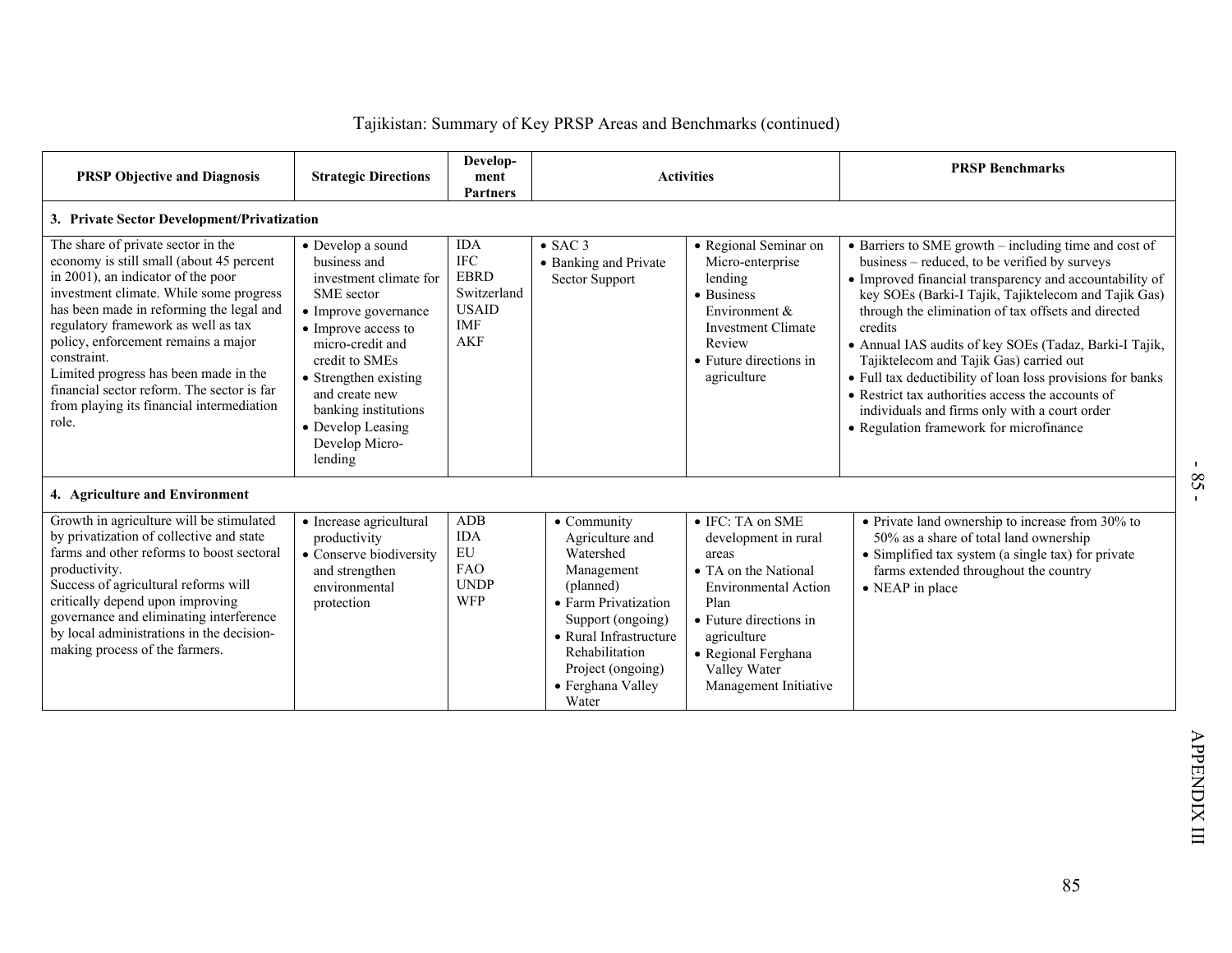| <b>PRSP Objective and Diagnosis</b>                                                                                                                                                                                                                                                                                          | <b>Strategic Directions</b>                                                                                                                                                                                                                                                                                                         | Develop-<br>ment<br><b>Partners</b>                                                                                                                                           |                                                                                                                                                                                                                                                        | <b>Activities</b>                                                                                                                                                                                                                                                             | <b>PRSP Benchmarks</b>                                                                                                                                                                                                                                                                                                                                                                                                                                                                                                                                                                                                                                                                               |
|------------------------------------------------------------------------------------------------------------------------------------------------------------------------------------------------------------------------------------------------------------------------------------------------------------------------------|-------------------------------------------------------------------------------------------------------------------------------------------------------------------------------------------------------------------------------------------------------------------------------------------------------------------------------------|-------------------------------------------------------------------------------------------------------------------------------------------------------------------------------|--------------------------------------------------------------------------------------------------------------------------------------------------------------------------------------------------------------------------------------------------------|-------------------------------------------------------------------------------------------------------------------------------------------------------------------------------------------------------------------------------------------------------------------------------|------------------------------------------------------------------------------------------------------------------------------------------------------------------------------------------------------------------------------------------------------------------------------------------------------------------------------------------------------------------------------------------------------------------------------------------------------------------------------------------------------------------------------------------------------------------------------------------------------------------------------------------------------------------------------------------------------|
| 5. Infrastructure                                                                                                                                                                                                                                                                                                            |                                                                                                                                                                                                                                                                                                                                     |                                                                                                                                                                               |                                                                                                                                                                                                                                                        |                                                                                                                                                                                                                                                                               |                                                                                                                                                                                                                                                                                                                                                                                                                                                                                                                                                                                                                                                                                                      |
| Improve access to, and affordability of,<br>basic infrastructure services to the<br>poorest groups; and lay the foundation<br>for ensuring the availability of adequate<br>infrastructure as an essential element in<br>achieving satisfactory economic growth,<br>which in turn provides the means for<br>reducing poverty. | $\bullet$ Prevent collapse of<br>basic infrastructure<br>• Enhance private<br>sector participation in<br>infrastructure<br>provision with<br>government playing a<br>catalytic role<br>• Improve communal<br>service delivery and<br>management of urban<br>infrastructure service<br>through greater<br>community<br>participation | <b>ADB</b><br><b>IDA</b><br><b>IDB</b><br><b>EBRD</b><br>Arab Fund<br><b>OPEC Fund</b><br>IFC<br><b>AKFED</b>                                                                 | $\bullet$ Government<br>looking into<br>completing major<br>north-south road<br>and tunnel.<br>• Develop and<br>implement a<br>program for<br>rehabilitation of<br>municipal<br>infrastructure<br>services at the sub-<br>national<br>government level | • Energy Sector Note<br>(Utility Reform<br>Review)<br>• Social Dimension of<br><b>Regional Differences</b><br>• Large Hydropower<br>Projects Review<br>• Regional Study on<br>Trade and Transport<br>• Regional studies on<br>the water/energy<br>nexus and energy<br>markets | • Implement an action plan to achieve full cost recovery<br>in the electricity sector by rising industrial tariffs to<br>US\$1.03 by 2003 and residential tariffs to US\$1.5 by<br>2005.<br>• Rehabilitate the power sector to meet existing<br>domestic demand by (i) transferring the Gorno-<br>Badakshan electricity network to private<br>Concessionaire (Pamir Energy Corp.), and (ii)<br>reducing electricity losses (technical and commercial).<br>• Improved safety, reliability and efficiency of water<br>service provision in Dushanbe (detailed indicators are<br>being developed as part of WB project)<br>• Strengthened institutional and financial capacity of<br>Dushanbe Vodokanal |
|                                                                                                                                                                                                                                                                                                                              |                                                                                                                                                                                                                                                                                                                                     |                                                                                                                                                                               |                                                                                                                                                                                                                                                        | IMPROVING DELIVERY OF SOCIAL SERVICES AND COMMUNITY DEVELOPMENT                                                                                                                                                                                                               |                                                                                                                                                                                                                                                                                                                                                                                                                                                                                                                                                                                                                                                                                                      |
| 6. HUMAN DEVELOPMENT (HEALTH, EDUCATION, AND SOCIAL PROTECTION)                                                                                                                                                                                                                                                              |                                                                                                                                                                                                                                                                                                                                     |                                                                                                                                                                               |                                                                                                                                                                                                                                                        |                                                                                                                                                                                                                                                                               |                                                                                                                                                                                                                                                                                                                                                                                                                                                                                                                                                                                                                                                                                                      |
| The delivery of basic social services,<br>namely education and health, has nearly<br>collapsed, though some progress has been<br>made on a pilot basis. What is needed<br>now is the scaling up of these<br>achievements and the increased<br>involvement of local communities in the<br>delivery of social services.        | • Achieve the MDG<br>targets indicated in<br>the PRSP<br>• Allocate adequate<br>resources to education<br>and health and<br>improve the delivery<br>of their services<br>• Contain Tuberculosis<br>and HIV/AIDS<br>endemics                                                                                                         | <b>ADB</b><br><b>IDA</b><br><b>IDB</b><br><b>UNICEF</b><br><b>UNFPA</b><br><b>UNDP</b><br><b>WHO</b><br>Switzerland<br><b>USAID</b><br><b>DFID</b><br><b>JAPAN</b><br>Germany | • Education Sector<br><b>Strategy Note</b><br>(completed)<br>• Health Sector Note<br>(planned)<br>Carry out poverty<br>impact assessments<br>(PSIAs), Energy and<br>Land Reform (ongoing                                                               | • Education Support<br>and Empowerment<br>• Gender Assessment<br>Study (planned)<br>• AIDS/TB Regional<br>Review (planned)<br>• Community and<br><b>Basic Health Project</b><br>• WBI programs on<br>human development                                                        | • Develop strategy to contain spread of TB and<br><b>HIV/AIDS</b><br>• Immunization survey and a strategy for strengthening<br>the immunization program completed*<br>• Preparation of the education and health budget based<br>on activity/population costing<br>• Budget allocations to health and education to be<br>increased by 0.2 percent of GDP annually<br>• Scaling-up the reformed cash compensation program<br>for public servants<br>• Implement cost effective health and education delivery<br>systems by switching from norm- to activity-based<br>costing                                                                                                                           |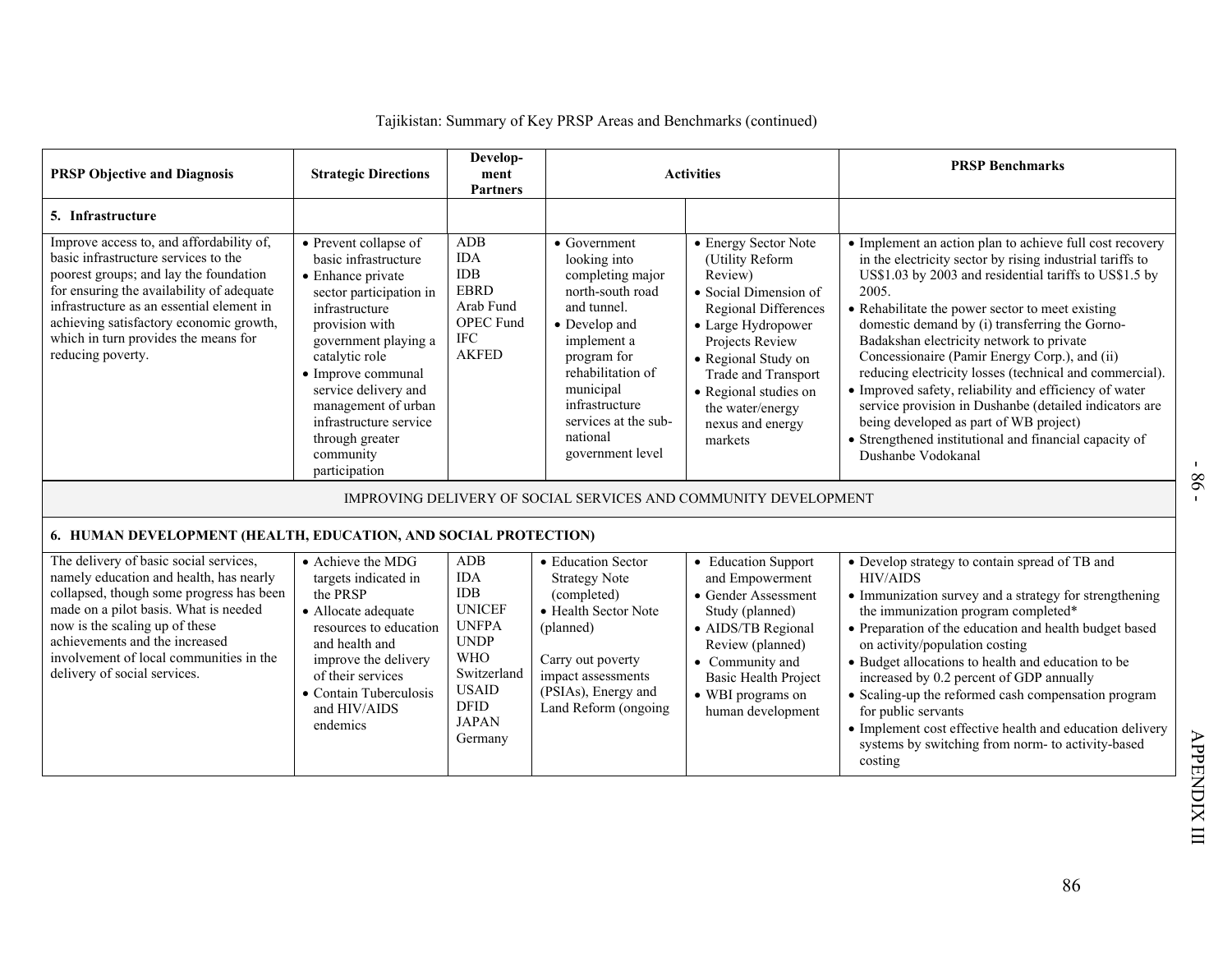| 7. STRENGTHENING CIVIL SOCIETY AND COMMUNITY INVOLVEMENT<br><b>IDA</b><br>• Education Support<br>• Spell out role for CSO<br>• Increased community participation in service<br>• Government willing<br><b>UNDP</b><br>its concerns and become a more<br>to embrace<br>and Empowerment<br>organizations<br><b>USAID</b><br>(FY03)<br>participation and<br>• Bank to hold Regional<br>associations<br>inclusion as<br>Japan<br>• Community and Basic<br>Innovation Day and<br>• Increased delivery of services through NGOs<br>demonstrated by the<br>Health (FY05)<br>follow-up activities<br><b>PRSP</b> Consultation<br>• Municipal<br>• Form Regional CDD<br>Society Organizations<br>process.<br>Working Groups in<br>Infrastructure<br>• GDLN centers to be developed and made<br>Tajikistan countryside<br>$\bullet$ Community<br>operational<br>Agriculture and<br>Watershed<br>Management | <b>PRSP Objective and Diagnosis</b>                                                                       | <b>Strategic Directions</b> | Develop-<br>ment<br><b>Partners</b> | <b>Activities</b> | <b>PRSP Benchmarks</b>                                                                                   |
|--------------------------------------------------------------------------------------------------------------------------------------------------------------------------------------------------------------------------------------------------------------------------------------------------------------------------------------------------------------------------------------------------------------------------------------------------------------------------------------------------------------------------------------------------------------------------------------------------------------------------------------------------------------------------------------------------------------------------------------------------------------------------------------------------------------------------------------------------------------------------------------------------|-----------------------------------------------------------------------------------------------------------|-----------------------------|-------------------------------------|-------------------|----------------------------------------------------------------------------------------------------------|
| Note: This Matrix (four pages) has been adapted from the World Bank Country Assistance Strategy, Annex B9. The separate listings that appear in the PRSP for education, health care, and social<br>protection (there were nine working groups) have been combined here under the section "Human Development" as indicated above. Environment has been grouped with Agriculture, whereas in the<br>PRSP it is grouped with Tourism. Community Driven Development does not appear as a separate listing in the PRSP's nine working groups, but since the PRSP consultation process worked closely<br>with the Civil Society Organizations in the formulation stage, Section 7 above shows this as a discrete section.                                                                                                                                                                              | Build the civil society's capacity to voice<br>important partner in the country's<br>development process. |                             |                                     |                   | delivery, particularly through expanding water user<br>• Develop a knowledge sharing mechanism for Civil |
|                                                                                                                                                                                                                                                                                                                                                                                                                                                                                                                                                                                                                                                                                                                                                                                                                                                                                                  |                                                                                                           |                             |                                     |                   |                                                                                                          |
|                                                                                                                                                                                                                                                                                                                                                                                                                                                                                                                                                                                                                                                                                                                                                                                                                                                                                                  |                                                                                                           |                             |                                     |                   |                                                                                                          |
|                                                                                                                                                                                                                                                                                                                                                                                                                                                                                                                                                                                                                                                                                                                                                                                                                                                                                                  |                                                                                                           |                             |                                     |                   |                                                                                                          |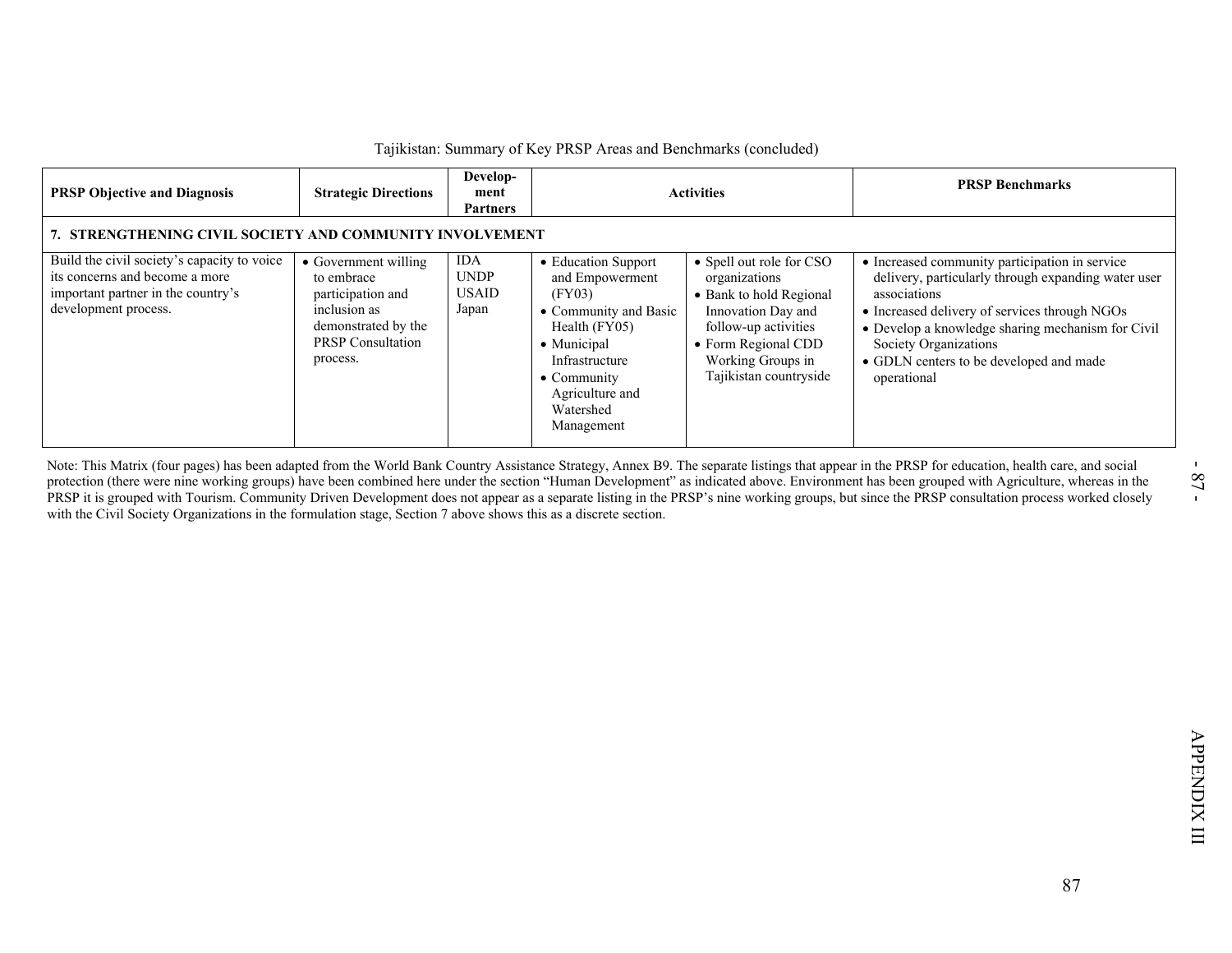| Assessment criteria                                                                                                                                                                                                                                                                                | Comment on change in policy approach                                                                                                                                                                                                                                                                                                                                                     | Rankings (scale: $1 - 4$ ) 2/                             |                                                                       |
|----------------------------------------------------------------------------------------------------------------------------------------------------------------------------------------------------------------------------------------------------------------------------------------------------|------------------------------------------------------------------------------------------------------------------------------------------------------------------------------------------------------------------------------------------------------------------------------------------------------------------------------------------------------------------------------------------|-----------------------------------------------------------|-----------------------------------------------------------------------|
|                                                                                                                                                                                                                                                                                                    |                                                                                                                                                                                                                                                                                                                                                                                          | ESAF second annual<br>arrangement (April,<br>1999 brief)  | New PRGF<br>arrangement<br>(April 2002 and June<br>2002 briefs)       |
| A. Briefing Papers                                                                                                                                                                                                                                                                                 |                                                                                                                                                                                                                                                                                                                                                                                          |                                                           |                                                                       |
| 1. Does the brief discuss links between<br>the PRSP and the PRGF objectives?                                                                                                                                                                                                                       | The links discussed in the June 2002 brief are in terms of ensuring<br>that the PRSP (which was in draft form at the time) was made<br>consistent with the proposed PRGF-supported program rather than<br>the program drawing from the PRSP.                                                                                                                                             | N.A.                                                      | $\overline{2}$                                                        |
| 2. In resolving the key issues identified<br>by the mission does the brief leave room<br>for discussions of alternative policy<br>options to achieve major objectives?<br>(i) Fiscal consolidation<br>(ii) Banking sector reform<br>(iii) Liberal trade regime<br>(iv) Restructuring external debt |                                                                                                                                                                                                                                                                                                                                                                                          | 2<br>$\sqrt{2}$<br>$\sqrt{2}$<br>$\overline{\phantom{a}}$ | $\overline{2}$<br>$\overline{\mathbf{3}}$<br>$\sim$<br>$\overline{3}$ |
| 3. Are alternative macroeconomic<br>frameworks and the tradeoffs between<br>them considered?                                                                                                                                                                                                       | No explicit discussion of alternative macroeconomic frameworks,<br>but the June 2002 brief highlighted issues about fiscal and external<br>sustainability and potential trade-offs between several competing<br>objectives (e.g., higher public sector wages, increased public<br>investment spending, and increased spending for social protection)<br>but pushed for a particular mix. | 1                                                         | $\overline{2}$                                                        |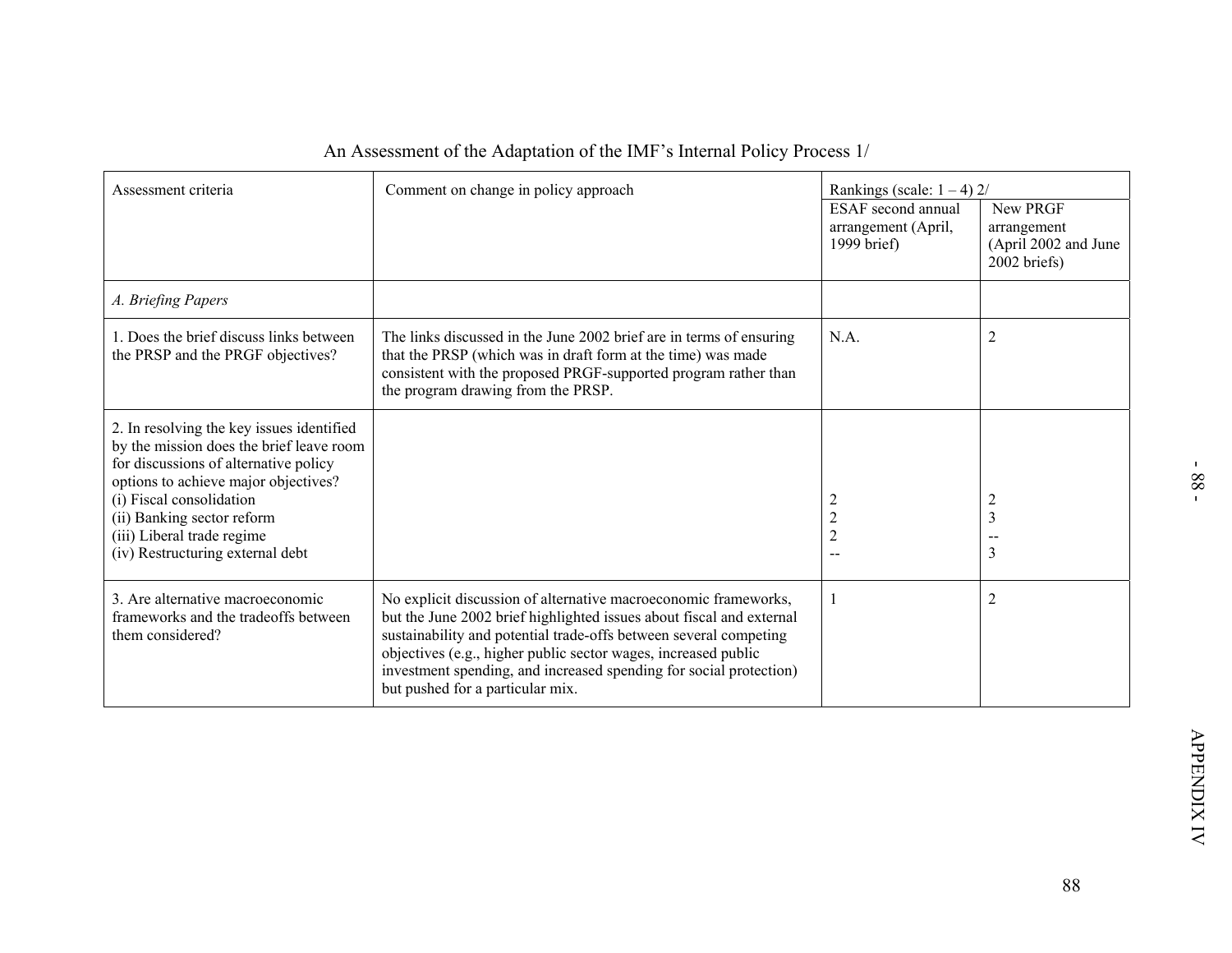| Assessment criteria                                                                                                                   | Comment on change in policy approach                                                                                                                                                                                                                                                                                      | Rankings (scale: $1 - 4$ ) 2/<br><b>ESAF</b> second annual | New PRGF                                            |
|---------------------------------------------------------------------------------------------------------------------------------------|---------------------------------------------------------------------------------------------------------------------------------------------------------------------------------------------------------------------------------------------------------------------------------------------------------------------------|------------------------------------------------------------|-----------------------------------------------------|
|                                                                                                                                       |                                                                                                                                                                                                                                                                                                                           | arrangement (April,<br>1999 brief)                         | arrangement<br>(April 2002 and June<br>2002 briefs) |
| 4. Does the program discuss how it will<br>protect key objectives in the event of<br>unanticipated negative shocks?                   | No explicit discussion in the April 1999 brief, but a hint of a possible<br>approach is provided by a statement (made in the context of a<br>discussion of external financing) that the program would seek to<br>strike a balance between accumulation of international reserves and<br>tightening of financial policies. | $\overline{2}$                                             | 1                                                   |
| 5. Does the brief allow for flexibility to<br>use additional concessional external<br>financing if available?                         | No explicit discussion but the programs contained an adjustor which<br>allowed the use of grants in excess of projected amounts, but not<br>excess net external borrowing (concessional or not).                                                                                                                          | $\overline{2}$                                             | $\overline{2}$                                      |
| 6. Is a participatory process in resolving<br>key issues considered?                                                                  |                                                                                                                                                                                                                                                                                                                           | <b>NA</b>                                                  | $\mathbf{1}$                                        |
| 7. Does the brief identify policy issues<br>where poverty and social impact<br>assessment (PSIA) inputs would be<br>necessary/useful? | The April 1999 brief alludes to the results of an ongoing household<br>survey, which it expected would help improve "joint Bank-Fund<br>assessment of the economic program's potential adverse social<br>consequences." But it does not identify any specific policy issues.                                              | 1                                                          | $\overline{2}$                                      |
|                                                                                                                                       | The briefs for the 2002 PRGF highlight the need to compensate low-<br>income households for the effect of raising gas tariffs but do not<br>propose a proper PSIA before implementation of the measure.                                                                                                                   |                                                            |                                                     |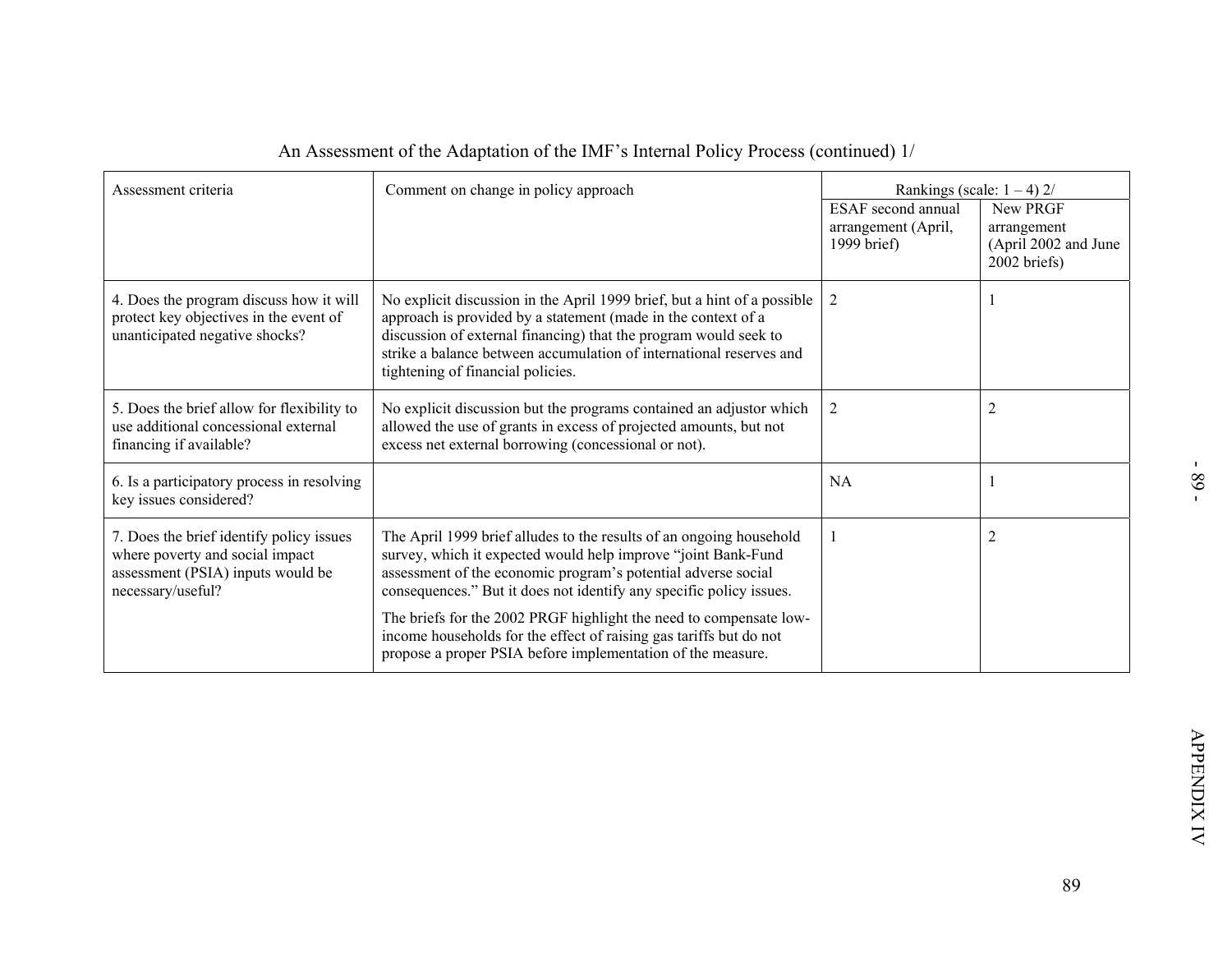|                                                                                                                       | An Assessment of the Adaptation of the IMF's Internal Policy Process (concluded) 1/                                                                                                                                                                                                                               |                                                                 |                                                                                                  |
|-----------------------------------------------------------------------------------------------------------------------|-------------------------------------------------------------------------------------------------------------------------------------------------------------------------------------------------------------------------------------------------------------------------------------------------------------------|-----------------------------------------------------------------|--------------------------------------------------------------------------------------------------|
| Assessment criteria                                                                                                   | Comment on change in policy approach                                                                                                                                                                                                                                                                              | <b>ESAF</b> second annual<br>arrangement (April,<br>1999 brief) | Rankings (scale: $1 - 4$ ) 2/<br>New PRGF<br>arrangement<br>(April 2002 and June<br>2002 briefs) |
| B. Review departments' comments                                                                                       |                                                                                                                                                                                                                                                                                                                   |                                                                 |                                                                                                  |
| 8. Is the need for more "policy space"<br>for home grown options recognized in<br>the review process?                 | Hardly any discussion of how to promote greater ownership of<br>programs.                                                                                                                                                                                                                                         |                                                                 | 1                                                                                                |
| 9. Are poverty issues discussed or their<br>absence highlighted in review<br>departments' comments?                   | Comments on the April 1999 brief included support for planned<br>increases in social spending, and a question about progress in<br>undertaking ex ante assessments and monitoring of adverse social<br>consequences associated with measures in the program.                                                      | 3                                                               | $\mathfrak{Z}$                                                                                   |
|                                                                                                                       | Comments on April 2002 brief pointed out need to discuss with the<br>authorities, the social impact of macroeconomic and structural<br>policies and identify possible adverse consequences for the poor as<br>well as targeted compensatory measures include a discussion                                         |                                                                 |                                                                                                  |
| 10. Did review departments press for<br>more or less conditionality (prior<br>actions, PCs, structural benchmarks) in | Conditionality was expanded in response to comments on the April<br>1999 brief. Increased conditionality was expected to lead to<br>improved performance against program targets.                                                                                                                                 | $\overline{2}$                                                  | $\mathfrak{Z}$                                                                                   |
| the policy areas specified by the<br>mission?                                                                         | Comments on April 2002 brief included reference to recent<br>guidelines on streamlining conditionality and questioned the<br>appropriateness of including conditions on public enterprise<br>restructuring. Instead suggested that conditionality cover tax policy<br>and administration and fiscal transparency. |                                                                 |                                                                                                  |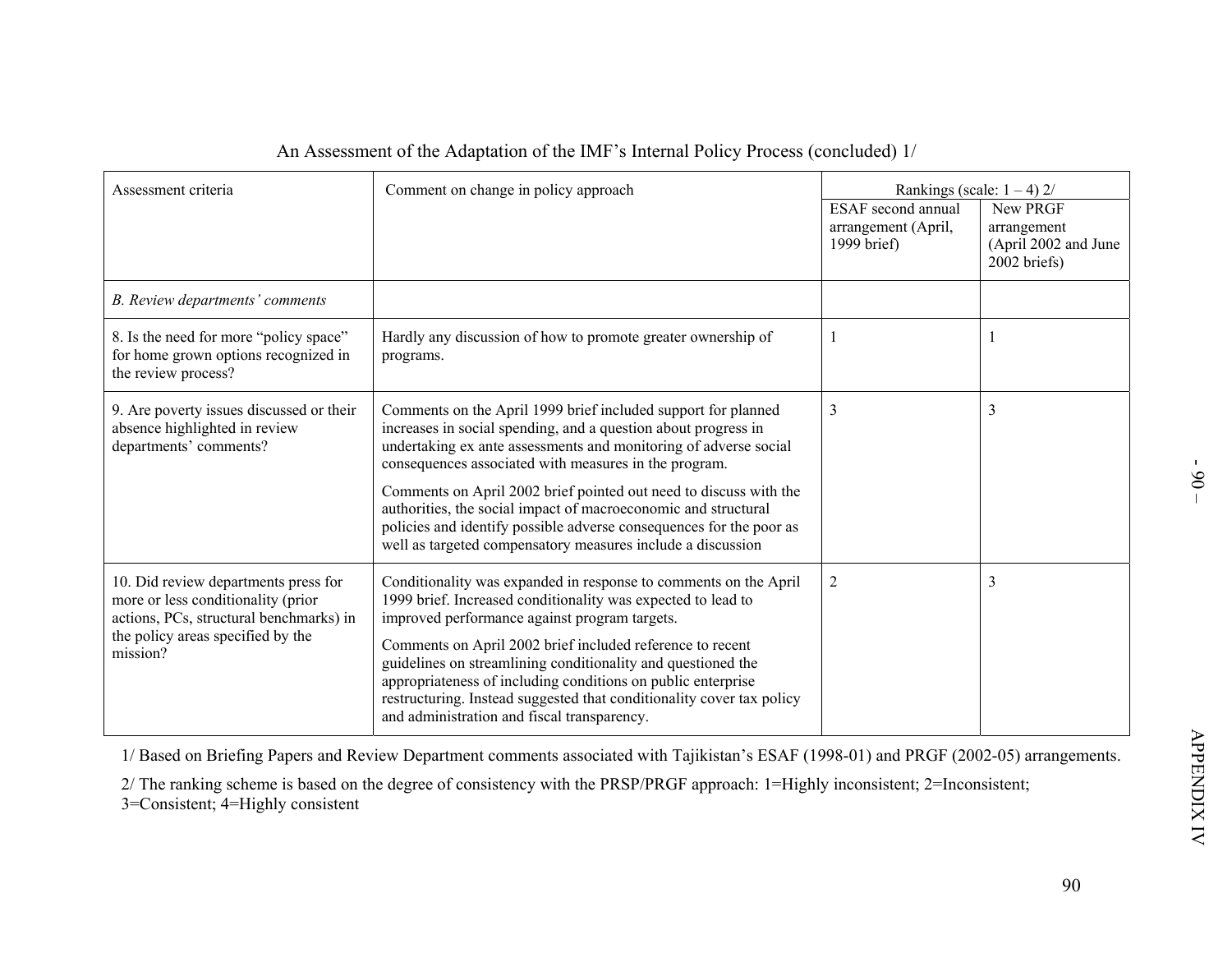# **List of Interviewees**

### **Office of the President**

Mr. Faizullo Kholboboev, State Advisor to the President on Economic Policy Mr. N. Buriev, Head of Economic Reform and Investment Division Ms. Nozigul Khushvakhtova, Head of PRSP Monitoring Division Mr. Emin Sanginov, Director, Aid Coordination Unit Mr. I. Akhmedov, Economic Reform and Investment Division

## **Center of Strategic Studies** (under the Office of the President)

Dr. Komilov, Director Mr. Afzali Saidjafarov

## **Parliament**

Ms. Sanobar Khomidova, Chairperson, Economy and Budget Committee

## **Ministry of Finance**

Mr. Abibulloev, First Deputy Minister Mr. Muso Isomiddinov, Acting Head of Budget Department Ms. Rano Zabirova, Deputy Head of Budget Department Mr. Gordon Yurich, Bearing Point Group, Second Institution Building Credit

# **National Bank of Tajikistan**

Mr. Djuma Eshov, Deputy Chairman

# **Ministry of Revenues**

Mr. Gulom Babaev, Minister (and former Chairman of PRSP Steering Committee) Mr. Nuriddin Mahmadov, Heas of Tax Policy Department

# **Ministry of Economy and Trade**

Mr. Maruf Safiev, Deputy Minister Mr. Amonjom Eshomkulov, Head, Macroeconomic Analysis Mr. M. Makhshulov

# **Ministry of Energy**

Mr. Abas Kasimov, First Deputy Minister Mr. U. Usmanov, Head of the Department on Energy Policy Mr. Nasreddinov, Head of the Planning Department Mr. R. Asoev, Head of the Privatization Department Mr. F. Shahidi, Head of the Department of International Relations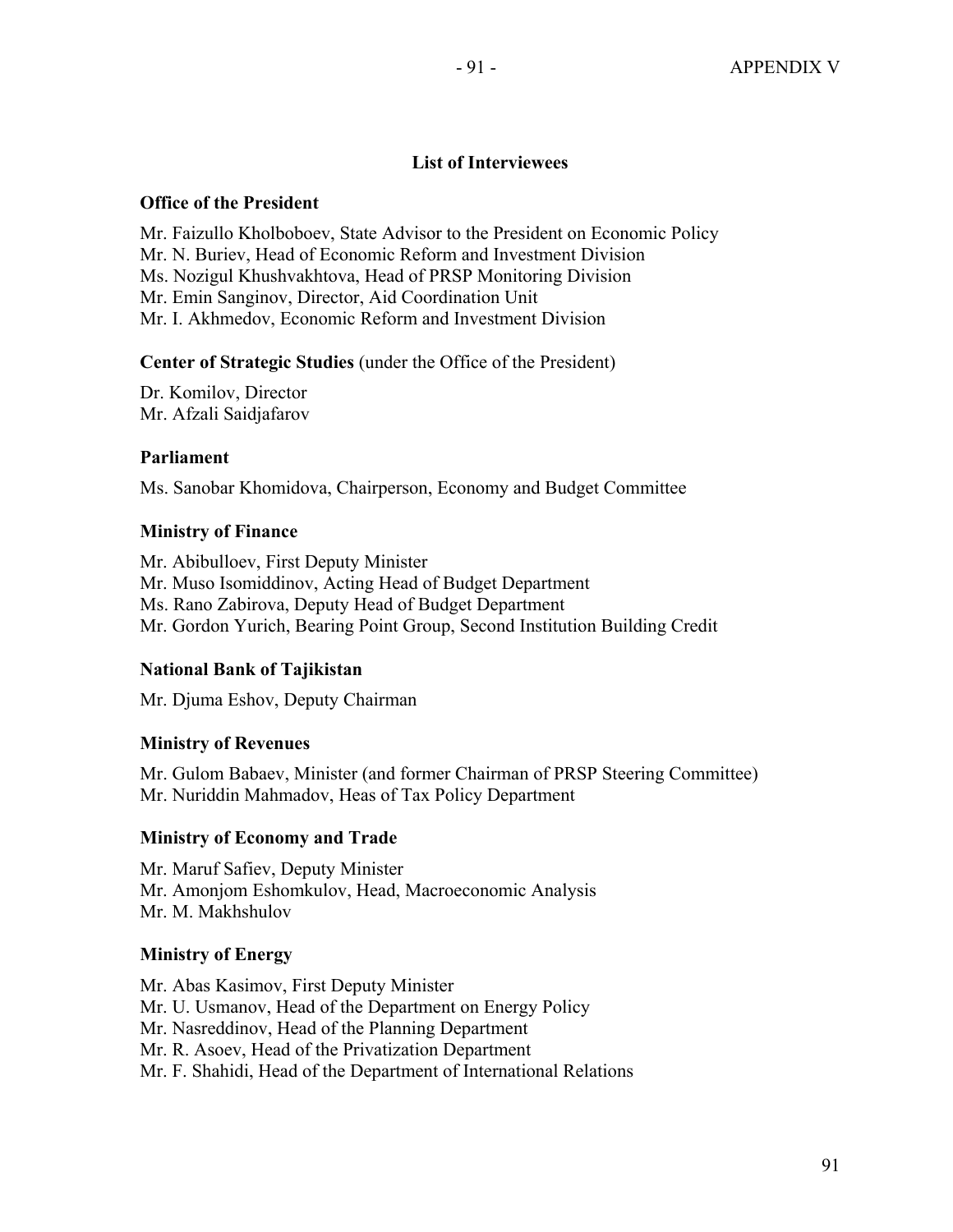## **Ministry of Health**

Prof. Nusratullo Faizulloev, Minister of Health Mr. Mukhtar Khodjaev, Head of International Relations Department

### **Ministry of Education**

Mr. Khabibullo Babaev, First Deputy Minister Ms. G. Yevdokimenko Mr. Mullotshaer, Head of the International Relations Department

## **Ministry of Agriculture**

Mr. Ikhtiyor Ashurov, First Deputy Minister Ms. Oripova, Deputy Head of Economic Department

## **Ministry of Labor**

Mr. Kassymov, First Deputy Minister Mr. Jamshed Kuddusov

## **State Statistics Committee**

Mr. Djabarov, Chairman

### **Sogd Oblast**

Mr. Kasim Kasimov, Chairman Mr. Amalov (Nau district) Mr. Anvar Yakubov, Deputy Chairman of the Committee on Economic Affairs,

### **Academia**

Prof. Khurshed Karimov, Vice President of the Academy of Sciences Prof. Takhirov Fazil Takhirovich, Head of Social Sciences, Academy of Sciences Prof. Umarov Khojamakhmad, Economic Research Institute

### **Non-Governmental Organizations (Dushanbe**)

Mr. Khakim Feerasta, Aga Khan Development Network Mr. Rustam Babadjanov, Lake Sarez Risk Mitigation Project Ms. Saodat Kamalova, Odamiyat Mr. Alisher Rakhmonberdyev, Information and Educational Center "Manizha" Ms. Muborak Sharipova, Open Asia Mr. Adam Vinaman Yao, German Agro-Action Mr. Zaidullo Junaidov, Mercy Corps International Mr. Nehmatullo Safarov, Biodiversity Convention Mr. Samad Goibov, CARE International Ms. Zilia Shomahmadova, Center for Social Technologies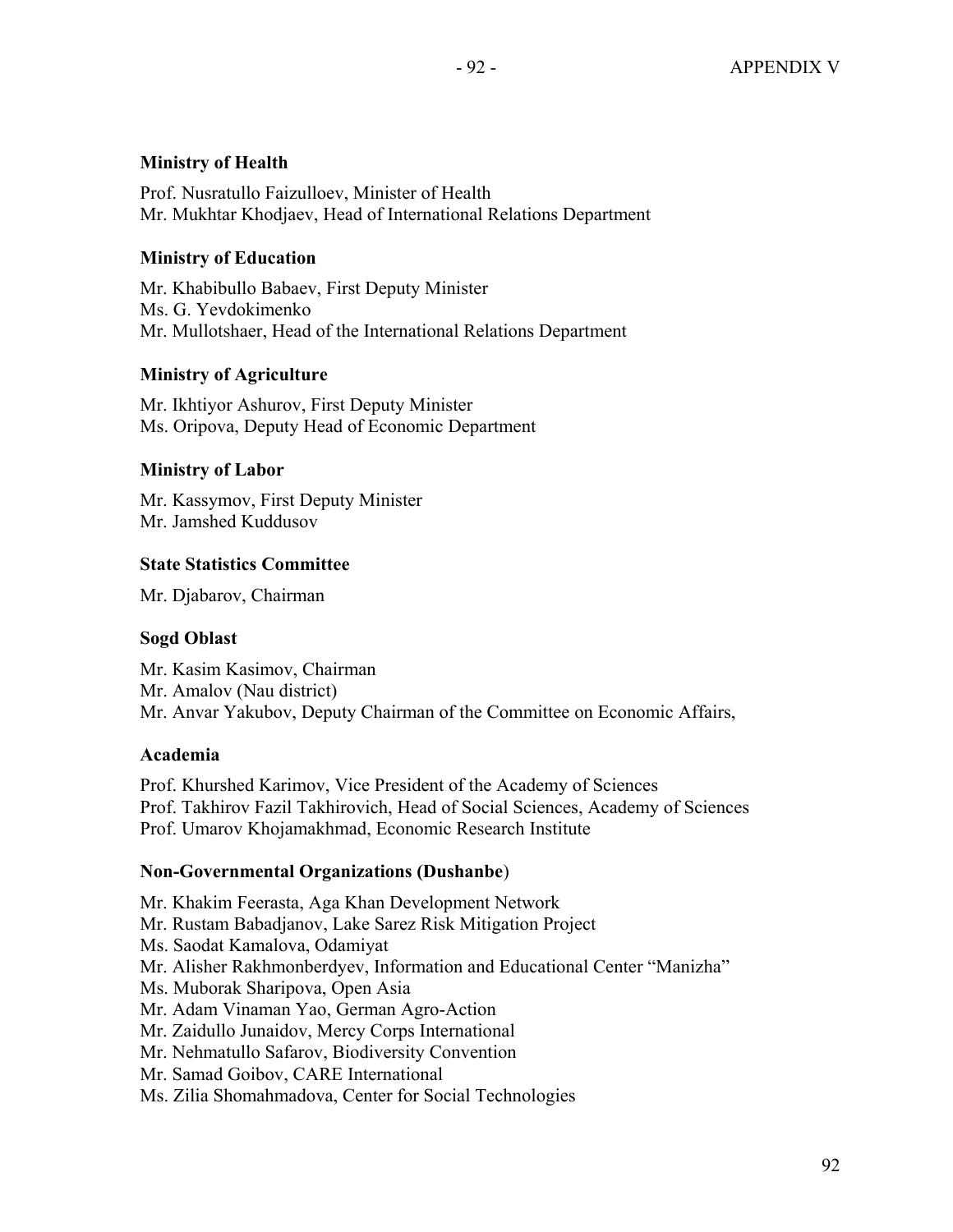- Ms. Guldjahon Sanginova, Ilm va Khayo
- Ms. Samovbas Imomnazarova, Chashma
- Ms. Saodat Sharafova, Ganjina
- Ms. Guissou Jahangiri, Open Asia
- Mr. Bakhadur Zairov, Chamber of Commerce
- Mr. Anatoli Ischuk, Disaster Prevention, Mitigation and Preparedness (PMP) Int.
- Ms. Tursunov Isomiddinova, Nilufar
- Mr. Greg Gamble, Global Partners
- Mr. Julius Ziemak, HILFWERK
- Ms. Mika Shohrodaeva, HILFWERK
- Mr. Kironshoh Sharifzoda, Social Partnership

### **Non-Governmental Organizations (Khudjand)**

Mr. Farrukh Turiaev, Association of Scientific-Technical Intelligence

- Ms. M. Abdulloeva, Munisi Dil
- Ms. M. Kurbanova, Yosuman, Matcha district
- Ms. F. Madjidova, Fatkh
- Ms. L. Saifiddinova, Women's World
- Ms. M. Babakhanova, Women and Society
- Mr. N. Shevchenko, Development Fund
- Ms. Kh. Umarova, Nazira
- Mr. G. Urunov, Adolat
- Mr. A. Rakhimov, Progress
- Mr. Yusuf Kurbonkhodjaev, Ittifoq
- Mr. M. Akramov
- Ms. Negmatullaeva
- Mr. M. Yakubov, Yovar
- Ms. M. Sultanova, Saodat
- Ms. F. Abdullaeva, Association of consumers' rights

# **Trade Unions**

Mr. Karpo Karimov, Deputy Chairman of Federation of Trade Unions

Ms. Vera Naimova, Educational Trade Union

Mr. Badjab Ulmasov, Head of Health Care Trade Union

Mr. Komidjon Kholov, Head of Agriculture Trade Union

# **Donor Agencies**

Mr. Frank Huddle, Ambassador, United Sates Mr. M. Smith, Ambassador, United Kingdom Mr. Francois-Vadim de Hartingh, Program Officer, European Union Mr. Takashi Kamada, First Secretary, Japan Embassy Mr. Vladimir Sotorov, Head of UN Peace-Building Office and Acting UN Resident Coordinator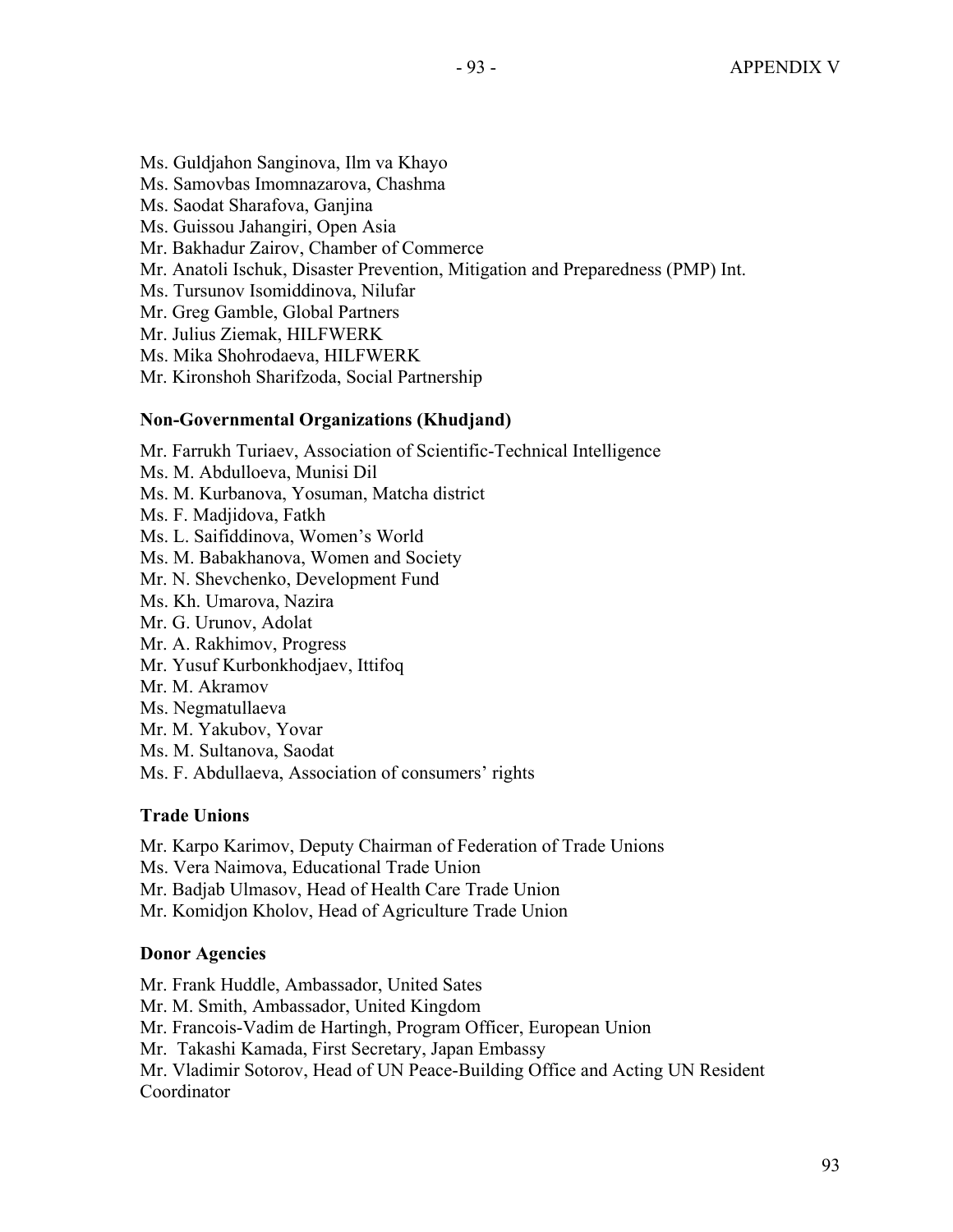- Ms. Mia Seppo, Deputy Resident Representative, UNDP
- Ms. Nargiz Azizova, UNDP
- Mr. Daniel Zust, Agency for Development and Cooperation, Switzerland
- Ms. Johanna Boistel, Economist, Asian Development Bank

# **IMF**

- Mr. Fritz Zurbrugg, Executive Director
- Mr. Robert Christiansen, Mission Chief
- Mr. Henri Lorie, Former IMF Senior Resident Representative
- Mr. Tapio Saavalainen, Former Mission Chief
- Mr. Robert Christopher York, Senior Economist
- Ms. Franziska Ohnsorge, Economist
- Mr. Roman Zytek, Senior Economist
- Mr. Sarmad Khawaja, Resident Representative

# **World Bank**

- Ms. Lilia Burunciuc, Country Program Coordinator, ECCU8
- Mr. Anthony Cholst, Senior Country Officer, ECCU8
- Mr. Cevdet Denizer, Country Manager, ECCTJ
- Mr. Radwan Shaban, Lead Economist (Poverty), ECSPE
- Mr. Christian Peterson, Lead Economist, ECSPE
- Mr. Jakob von Weizsaker, Economist, ECSPE
- Ms. Jariya Hoffman Economist, ECSPE
- Mr. Mustapha Rouis, Former Resident Representative
- Mr. Michael Mills, Lead Economist, ECSHD
- Mr. Raghuveer Sharma, Lead Energy Specialist, ECSIE
- Mr. Gerhard Botha, Senior Financial Specialist, ECSPF
- Ms. Hermine De Soto, Consultant, ECSSD
- Mr. Moukin Temourov, Social Specialist, AFTH2
- Mr. Taies Nezam, Social Sector Specialist, ECSSD
- Mr. Richard Carroll, Consultant, ECSPE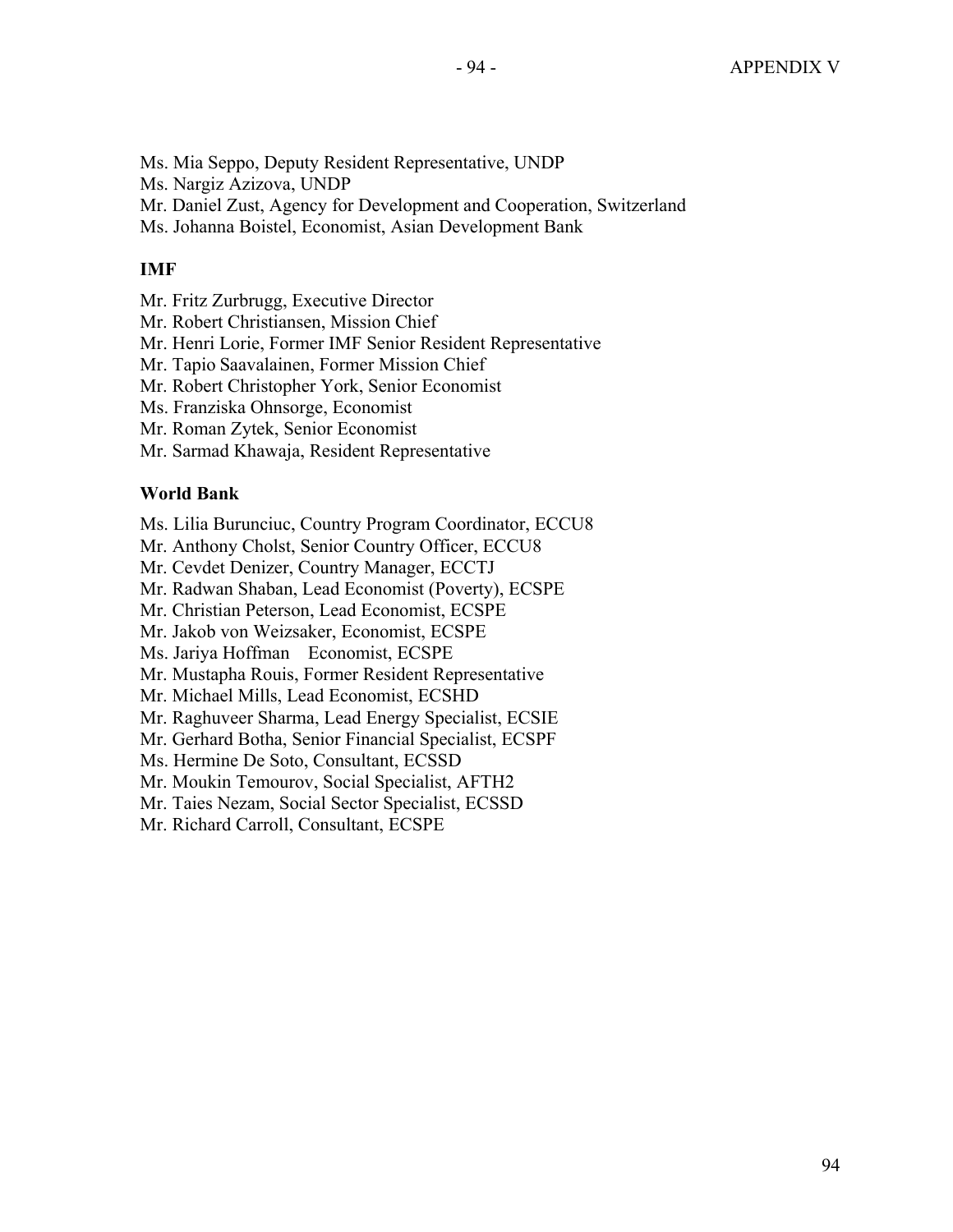- 95 -

#### **References**

- Betley, Mary (2003), "Public Expenditure in the CIS-7." Paper presented at Lucerne Conference.
- Counterpart Consortium Tajikistan (2001), "NGO Poverty Assessment Report," (Dushanbe).
- De Soto, Hermine G. (2001), "Gender-Sensitive Participation Characterizes Tajikistan's PRSP," PRSP Newsletter No. 4, October, 2001.
- EURODAD (2003), "Streamlining of Structural Conditionalities—What has Happened?" http://www.eurodad.org/articles/.
- Government of the Republic of Tajikistan (2000), "Interim Poverty Reduction Strategy Paper" (Dushanbe)
- Government of the Republic of Tajikistan (2002), "Poverty Reduction Strategy Paper," June (Dushanbe)
- Government of the Republic of Tajikistan (2003), "Public Investment Programme and Technical Assistance Needs 2004-2006." (Dushanbe)
- Government of the Republic of Tajikistan and United Nations Development Program (2003), "Progress toward the Millennium Development Goals in the Republic of Tajikistan," April (Dushanbe).
- Inchauste, Gabriela (2002), "Poverty and Social Impact Analysis in PRGF-Supported Programs," IMF Policy Discussion Paper No. 02/11 (Washington: International Monetary Fund)..
- Independent Evaluation Office (2003), "Evaluation of Poverty Reduction Strategy Papers and the Poverty Reduction and Growth Facility: Issues Paper/Terms of Reference." (Washington: International Monetary Fund)
- International Monetary Fund (1998), "Republic of Tajikistan—Request for Arrangements Under the Enhanced Structural Adjustment Facility," June (Washington: International Monetary Fund).
- International Monetary Fund (1999), "Republic of Tajikistan—Request for Second Annual Arrangement Under the Enhanced Structural Adjustment Facility," June (Washington: International Monetary Fund)
- International Monetary Fund (2000), "Key Features of PRGF-Supported Programs," August (Washington: International Monetary Fund).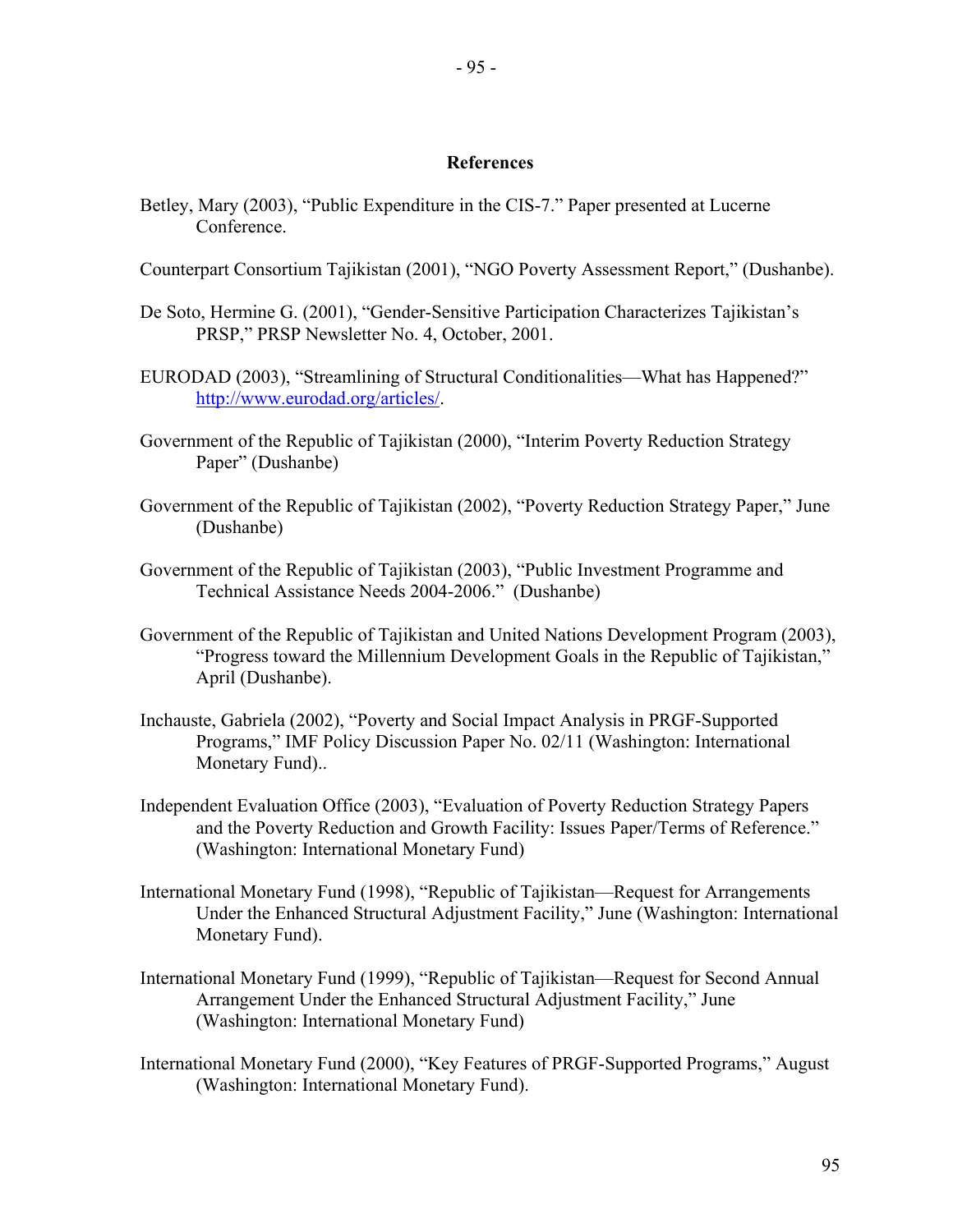- International Monetary Fund (2000a), "Republic of Tajikistan—Request for Third Annual Arrangement Under the Poverty Reduction and Growth Facility and Request for Extension of Commitment Period," October (Washington: International Monetary Fund)
- International Monetary Fund (2002), "Republic of Tajikistan—Selected Issues and Statistical Appendix," November (Washington: International Monetary Fund).
- International Monetary Fund (2002a), "Republic of Tajikistan—Staff Report for the 2002 Article IV Consultation and Request for a Three-Year Arrangement Under the Poverty Reduction and Growth Facility," November (Washington: International Monetary Fund).
- International Monetary Fund (2003), "Republic of Tajikistan—Second Review Under the Poverty Reduction and Growth Facility, and Request for a Waiver of Performance Criterion," December (Washington: International Monetary Fund).
- International Monetary Fund and International Development Association (1999), "Poverty Reduction Strategy Papers—Operational Issues," December (Washington)
- International Monetary Fund and International Development Association (2000), "The Republic of Tajikistan: Joint Staff Assessment of Interim Poverty Reduction Strategy Paper," October (Washington).
- International Monetary Fund and International Development Association (2002), "The Republic of Tajikistan: Poverty Reduction Strategy Paper—Joint Staff Assessment," November (Washington).
- Killick, Tony (2002), "The Streamlining of IMF Conditionality," Report for UK Department for International Development, April (London: Overseas Development Institute).
- Kumar, Nalini (2003), "Community Driven Development: Lessons from the Sahel," OED Working Paper (The World Bank).
- Overseas Development Institute (2003), "Experience with PRSPs in Transition Countries: PRSP Monitoring & Synthesis Project," Synthesis note 6, February (London).
- OECD DAC (2003), "International Development Statistics."
- Operations Evaluation Department (2003), "OED Review of the Poverty Reduction Paper Process: Approach Paper" (Washington: World Bank)